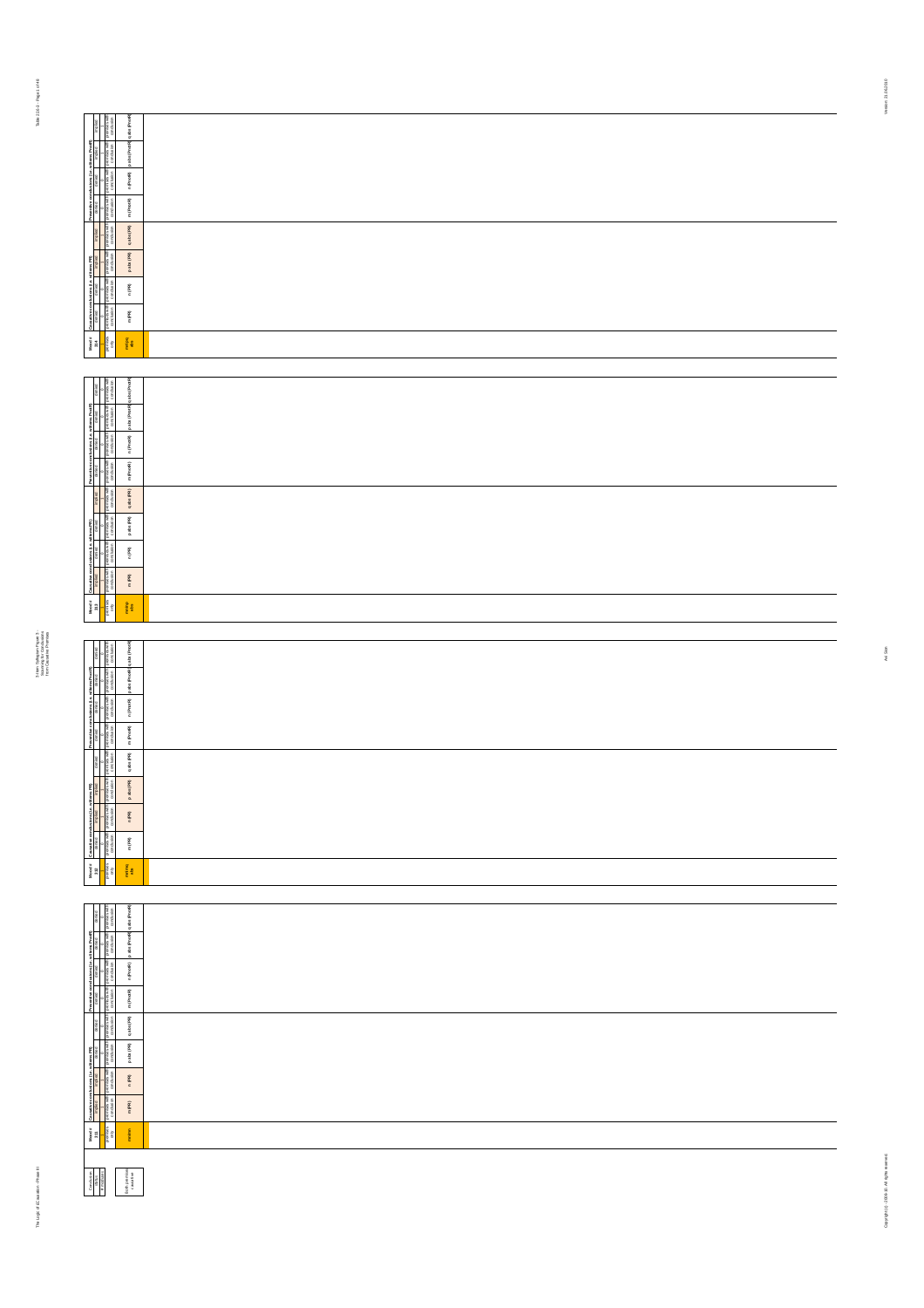| ł<br>j<br>֦֘<br> <br> <br> <br>i<br>3-ltem Sylopism<br>į<br>$\overline{a}$<br>֦֦֧ׅ֧֖֖֧֧֧֧ׅ֧֧֧ׅ֧ׅ֧֪֧ׅ֧ׅ֧֧֧֧֧֧֧֧֧֧֧֧֧֧֧֧֧֧֧֚֚֚֚֚֚֚֚֚֚֚֚֚֚֚֚֚֚֡֕֡֡֡֡֜֝֬֝֝֬֝֝֬֝֬֜֝֬֝֬֜֜֜֜֝֬֝֬֝֬ | Conclusions<br><b><i>Search existent</i></b> |
|-----------------------------------------------------------------------------------------------------------------------------------------------------------------------------|----------------------------------------------|
|                                                                                                                                                                             |                                              |
|                                                                                                                                                                             |                                              |
|                                                                                                                                                                             |                                              |
|                                                                                                                                                                             |                                              |
|                                                                                                                                                                             |                                              |
|                                                                                                                                                                             |                                              |
|                                                                                                                                                                             |                                              |
| III easil 4 - no bas:                                                                                                                                                       |                                              |
| of £Caus<br><b>Magico</b><br>Ĕ                                                                                                                                              |                                              |

| I abs (P notR<br>nnises wit<br>on:bailon<br>perdui                                                                                                                                                                           | $\frac{3}{4}$                |  |  |
|------------------------------------------------------------------------------------------------------------------------------------------------------------------------------------------------------------------------------|------------------------------|--|--|
| Preventive conclusions (i.e. witems Prooft)<br>derival director (implied<br>p abs (ProtR)<br>imises wit<br>ondusion<br>emises with<br>$n$ (ProofR)                                                                           | $_{\rm 34}$                  |  |  |
| $m$ (ProofR)<br>remises with<br>conclusion                                                                                                                                                                                   |                              |  |  |
| implied<br>q abs (PR)<br>hiera with<br>p abs (PR)                                                                                                                                                                            | $\frac{3}{2}$<br>$_{\rm 34}$ |  |  |
| Causative conclusions (i.e. wille ms PR)<br>direkt direkt direction<br>$_{\rm n}$ (e s)                                                                                                                                      |                              |  |  |
| wmises with<br>conclusion<br>$\frac{\partial \widehat{E}}{\partial t}$<br>$M_{\rm cool}$<br>premises<br>only<br>$\frac{5}{6}$ ).                                                                                             | $_{\rm 34}$                  |  |  |
|                                                                                                                                                                                                                              |                              |  |  |
| atos (Pn ofR) q atos (PnotR)<br>emises with<br>perdusion<br>denied<br>emises with<br>condusion                                                                                                                               |                              |  |  |
| Preventive conclusions (i.e. witems PhotR)<br>deviati<br>$n$ (P rooff)<br>remises with<br>conclusion                                                                                                                         |                              |  |  |
| $m (Proof R)$<br>emises with<br>perdusion<br>impied<br>raas with<br>$\overset{\text{\tiny{0}}}{\pi}$                                                                                                                         |                              |  |  |
| $p$ atos (PR) $q$ alos (PR)<br>amises with<br>conclusion                                                                                                                                                                     |                              |  |  |
| Causative conclusions (Le. willems PR)<br>Timples Timples<br>venises with<br>contitusion<br>$_{\rm e}$ (eq.<br>mses with<br>edusion<br>$\mathfrak{m}\varphi\mathfrak{K}$<br>$\substack{38\\-11}$                             |                              |  |  |
| $\frac{M \cos \theta}{313}$<br>comises<br>orly<br>$\frac{9}{3}$<br>$\overset{\text{\tiny{0}}}{\mathbb{B}}$                                                                                                                   |                              |  |  |
| qabs (PnofR)                                                                                                                                                                                                                 |                              |  |  |
| o abs (ProdR) q<br>Preventive con diusions (i.e. w/leams PnotR)<br>dented denied denied<br>imises with<br>cockieson<br>amises with<br>xxrdusion<br>$n$ (Pro $\mathfrak{M})$                                                  |                              |  |  |
| $m$ (ProofR)<br>ramises with<br>condusion                                                                                                                                                                                    |                              |  |  |
| $q$ at $\theta$ (PR)<br>chastons (A a Wheam PR)<br>Institute of the Highles of Section<br>pontes with pompais with ponensia with p<br>conclusion conclusion conclusion<br>conclusion conclusion conclusion                   | $_{\rm 146}$                 |  |  |
| n (PR) = p abs (PR)                                                                                                                                                                                                          | $\frac{9}{24}$               |  |  |
| Mood # Causative.conclusions<br>312 001100 00100<br>premises with<br>$\mathfrak{m}(\mathsf{PR})$<br>penissa<br>only<br>$\frac{g}{4}$ is                                                                                      | $\boldsymbol{^{146}}$        |  |  |
| dining<br>o<br>omissa v<br>porto                                                                                                                                                                                             |                              |  |  |
| pato (PR) aleto (PR) im (ProcR) in (ProcR) pato (ProcR) qube (ProcR)                                                                                                                                                         |                              |  |  |
|                                                                                                                                                                                                                              |                              |  |  |
| Causal Maria Causal de William PR)<br>1990 - Andrea Causal de Causal (m. 1990)<br>1990 - Andrea Causal de Causal (m. 1990)<br>1990 - Andrea Causal de Causal (m. 1990)<br>1990 - Andrea Causal de Causal de Causal (m. 1990) |                              |  |  |
| $_{\rm n}$ (PR)<br>$\frac{9}{14}$                                                                                                                                                                                            |                              |  |  |
| $\frac{1}{m}$ (PR)<br>$\frac{9}{13}$                                                                                                                                                                                         |                              |  |  |
| $M_{\rm cool}$<br>xemises<br>only<br>movino<br>$_{\rm 30}$                                                                                                                                                                   |                              |  |  |
| th premises<br>causative<br>nclusion<br>Status                                                                                                                                                                               |                              |  |  |

Copyright (c) - 2008-10. All rights reserved. Avi Sion Version: 21.06.2010

Avi Sion

jit (c) - 2008-10

|                                                                 | 0<br>remises with<br>corclusion                                                          | $q$ abs $\left( \mathsf{PR}\right)$    |                          |  |  |
|-----------------------------------------------------------------|------------------------------------------------------------------------------------------|----------------------------------------|--------------------------|--|--|
|                                                                 | history<br>holosion                                                                      | p abs (PR)                             | $\frac{9}{2}$            |  |  |
|                                                                 | amises with<br>padusion                                                                  | $\omega_{\theta}$                      | $\frac{\omega}{\lambda}$ |  |  |
| Carana Mw ang persiang person ang pag-                          | premises with<br>condusion                                                               | $\mathfrak{g}_{\mathfrak{m}}$          |                          |  |  |
|                                                                 | $\begin{array}{c}\n\text{Mod } n \\ 312 \\ \text{pounds}\n\end{array}$                   | $\frac{q}{\epsilon}$ a                 | $\frac{9}{2}$            |  |  |
|                                                                 |                                                                                          |                                        |                          |  |  |
|                                                                 | $\frac{5}{6}$                                                                            | qabs@nc                                |                          |  |  |
|                                                                 | Prevantive conclude na (u. witems Prock)<br>- Genied - Genied - Genied - 0<br>- 0<br>- 0 | abs (Pn                                |                          |  |  |
|                                                                 | ies with<br>Iusion<br>e<br>Tili                                                          | $n$ (ProofR)                           |                          |  |  |
|                                                                 | premises with<br>conclusion                                                              | m (ProdR)                              |                          |  |  |
|                                                                 | denied<br>premiess with<br>condusion                                                     | $\bf q$ abs $\left(\mathsf{PR}\right)$ |                          |  |  |
|                                                                 | 0<br>remises with<br>candusion                                                           | pats (PR)                              |                          |  |  |
|                                                                 | mises with<br>contain                                                                    | $_{\rm n}$ (PR)                        | $\Xi$                    |  |  |
| Causaliw condusions (i.e. willems PR)<br>Implied implied device | ten and with                                                                             | $\mathfrak{m}(\mathsf{PR})$            | $\frac{9}{13}$           |  |  |
| $\begin{array}{c}\n\text{Mod } n \\ 311\n\end{array}$           | promises<br>any                                                                          |                                        | $\frac{9}{13}$           |  |  |
|                                                                 |                                                                                          |                                        |                          |  |  |
|                                                                 |                                                                                          | Both premise<br>causative              |                          |  |  |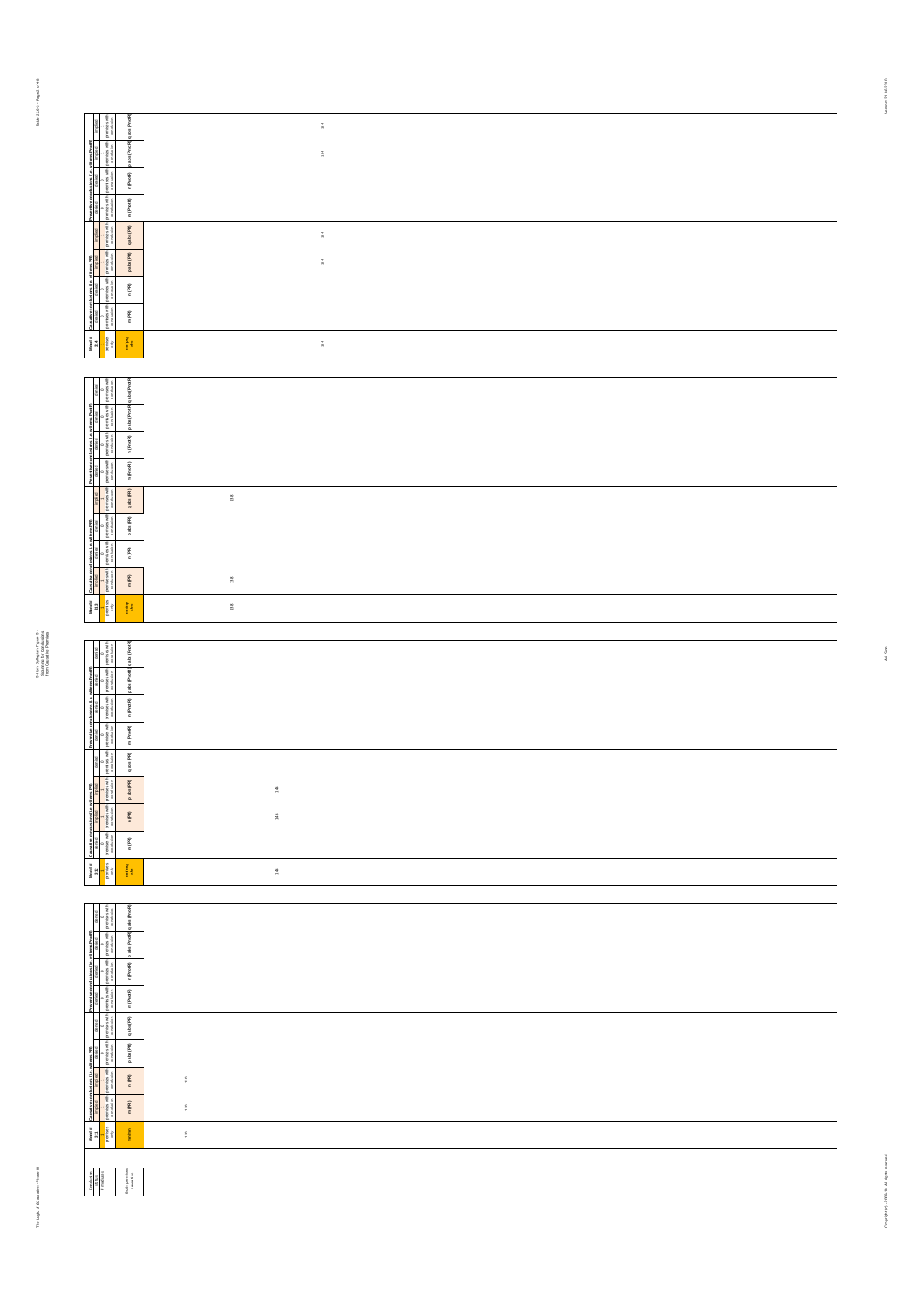| <b>ROTOR</b><br>Į<br>i<br>I                                                             | š | omi ses<br>an un Pr<br>I |
|-----------------------------------------------------------------------------------------|---|--------------------------|
|                                                                                         |   |                          |
|                                                                                         |   |                          |
|                                                                                         |   |                          |
|                                                                                         |   |                          |
|                                                                                         |   |                          |
|                                                                                         |   |                          |
|                                                                                         |   |                          |
| ×<br>ş<br>i<br>á<br>antion<br>-1.00-<br>į<br>5<br>al ania c<br>i<br>Á<br>$\overline{a}$ |   |                          |

|                                                | impled                           | premises with<br>operation                                |                                             |  |
|------------------------------------------------|----------------------------------|-----------------------------------------------------------|---------------------------------------------|--|
|                                                | implied                          | premises with<br>oondusion                                | pate (ProtR) q also (ProtR)                 |  |
| Preventive conclusions (i.e., wiltems Profit)  | denied                           | premises with<br>candusion                                | n (ProofR)                                  |  |
|                                                | denied                           | promises with<br>conclusion                               | m (ProtR)                                   |  |
|                                                | implied                          | promises with<br>oondusion                                | qabs (PR)                                   |  |
|                                                | implied                          | promises with<br>oondusion                                | pats (PR)                                   |  |
|                                                | denied                           | promises with<br>canduaton                                | n (PR)                                      |  |
| Causaire conclusions (i.e. wiltems PR)         | dinind                           | onmises with<br>operation                                 | m (PR)                                      |  |
| <b>Rood</b> #                                  | 11                               | D/01/11 905<br>only                                       | ă                                           |  |
|                                                |                                  |                                                           |                                             |  |
|                                                | denied                           | premises with<br>oondusion                                |                                             |  |
|                                                | denied                           | promises with promises with<br>condusion                  | pates (Pn ofR) qates (PnotR)                |  |
|                                                | dinied                           | operation                                                 | n (Prooff)                                  |  |
| Preventive conclusions (i.e. wiltems Pnot R)   | dening                           | premises with<br>oondusion                                | m (Proot R)                                 |  |
|                                                | implied                          | premises with premises with premises with<br>condusion    | qabs (PR)                                   |  |
|                                                | denied                           | conclusion                                                | p abs (PR)                                  |  |
|                                                | denied                           | operation                                                 | n (PR)                                      |  |
| Causative conclusions (i.e. witems PR)         | implied                          | hiv as with<br>oondusion                                  | $\omega$ or $\omega$                        |  |
| Mood #                                         | ក្ដ                              | premises<br>ğ                                             | ł                                           |  |
|                                                |                                  |                                                           |                                             |  |
|                                                | denied                           | promises with<br>conclusion                               | n (Prio IR) patris (P notR) quites (P notR) |  |
|                                                | dinind                           | oprehasion<br>DON'T SAS WITH                              |                                             |  |
| Preventive con dustons (i.e. w/ltems PnotR)    | denied                           | premises with<br>oondusion                                |                                             |  |
|                                                | denied                           | promises with<br>candusion                                | m (Prooff)                                  |  |
|                                                | denied                           | premises with<br>conclusion                               | $q$ ab $s$ (PR)                             |  |
| (i.e. w/tems PR)                               | implied                          | or emises with creamises with creamises with<br>oondusion | pabs (PR)                                   |  |
|                                                | imple                            | oondusion                                                 | n@R                                         |  |
| Causative conclusions                          | denied                           | condusion                                                 | m (PR)                                      |  |
| Mood #                                         | 312                              | promises<br>č                                             | maring<br>45                                |  |
|                                                | dicial                           | condusion                                                 |                                             |  |
|                                                | denied                           | premises with premises with<br>candusion                  | pabs (PnotR) qabs (PnotR)                   |  |
|                                                | denied                           | promises with<br>conclusion                               | n (ProtR)                                   |  |
| Preventive conclusions (i.e., wilterns Prooff) | denied                           | Dream ses with<br>operation                               | m (Prooff)                                  |  |
|                                                | denied                           | premises with<br>oondusion                                | qabs (PR)                                   |  |
|                                                | denied                           | condusion                                                 | pate (PR)                                   |  |
|                                                | mpled                            | promises with premises with<br>conclusion                 | n (PR)                                      |  |
| Causative condusions (i.e. wilterns PR)        | mpland                           | onmises with<br>oprehasion                                | m(PR)                                       |  |
| food #                                         | 5                                | comissi<br>ă                                              | movimo                                      |  |
|                                                |                                  |                                                           |                                             |  |
|                                                | Conclusion<br>Status<br>Amoduzes |                                                           | Both premises<br>causative                  |  |
|                                                |                                  |                                                           |                                             |  |

|  |                                             | dened   |   | promises with<br>conclusion                                 |                                      |
|--|---------------------------------------------|---------|---|-------------------------------------------------------------|--------------------------------------|
|  |                                             | denied  |   | operation                                                   | n (Pro IR) pais (ProfR) qabs (ProfR) |
|  |                                             | denied  | ö | oondusion                                                   |                                      |
|  | Preventive con dusions (i.e. w/ltems ProfR) | dened   |   | or emisses with Loremis es with Loremises with<br>canduaton | m (Prooff)                           |
|  |                                             | denied  | ö | premises with<br>conclusion                                 | $q$ at $s$ (PR)                      |
|  |                                             | implied |   | oondusion                                                   | pabs (PR)                            |
|  | Causative conclusions (i.e. witems PR)      | implied |   | premises with premises with premises with<br>oondusion      | n (PR)                               |
|  |                                             | dened   |   | condusion                                                   | m (PR)                               |
|  | Mood #                                      | 32      |   | premises<br>on)                                             | maring<br>45                         |

|                           |           | ausative conclusions (Le. wiltems PR)                                 |                         |            |                             | Preventive conclusions (i.e. wiltems ProtR) |                            |
|---------------------------|-----------|-----------------------------------------------------------------------|-------------------------|------------|-----------------------------|---------------------------------------------|----------------------------|
| implied                   | denied    | denied                                                                | mpled                   | denied     | dining                      | dened                                       | Contag                     |
|                           |           |                                                                       |                         |            |                             |                                             |                            |
| comises with<br>oondusion | operation | premises with premises with premises with premises with<br>conclusion | candusion               | oondusion  | premises with<br>conclusion | promises with<br>condusion                  | premises with<br>oondusion |
| $\omega$ or $\omega$      | n (PR)    |                                                                       | p atos (PR) q also (PR) | m(Proot R) |                             | n (PnotR)   pabs (PnotR) qabs (PnotR)       |                            |
|                           |           |                                                                       |                         |            |                             |                                             |                            |

| Mood#            |                   | Causaive con dusions (i.e. witems PR)                                                                                        |            |           |            | Preventive conclusions (i.e. witems Prooft) |                                         |           |
|------------------|-------------------|------------------------------------------------------------------------------------------------------------------------------|------------|-----------|------------|---------------------------------------------|-----------------------------------------|-----------|
| ă                | denied            | dened                                                                                                                        | impland    | implied   | denied     | denied                                      | implied                                 | mpled     |
|                  | ö                 |                                                                                                                              |            |           |            |                                             |                                         |           |
| >remises<br>cely | conclusion        | premises with premises with premises with premises with premises with premises with premises with premises with<br>candusion | oondusion  | oondusion | conclusion | candusion                                   | oondusion                               | operation |
| mang<br>ats      | $\frac{m(PR)}{E}$ | n (PR)                                                                                                                       | pates (PR) | qabs (PR) | m (Prooft) |                                             | n (Prooft) pabs (Prot R) q abs (Prooft) |           |
|                  |                   |                                                                                                                              |            |           |            |                                             |                                         |           |

 $\n 4800$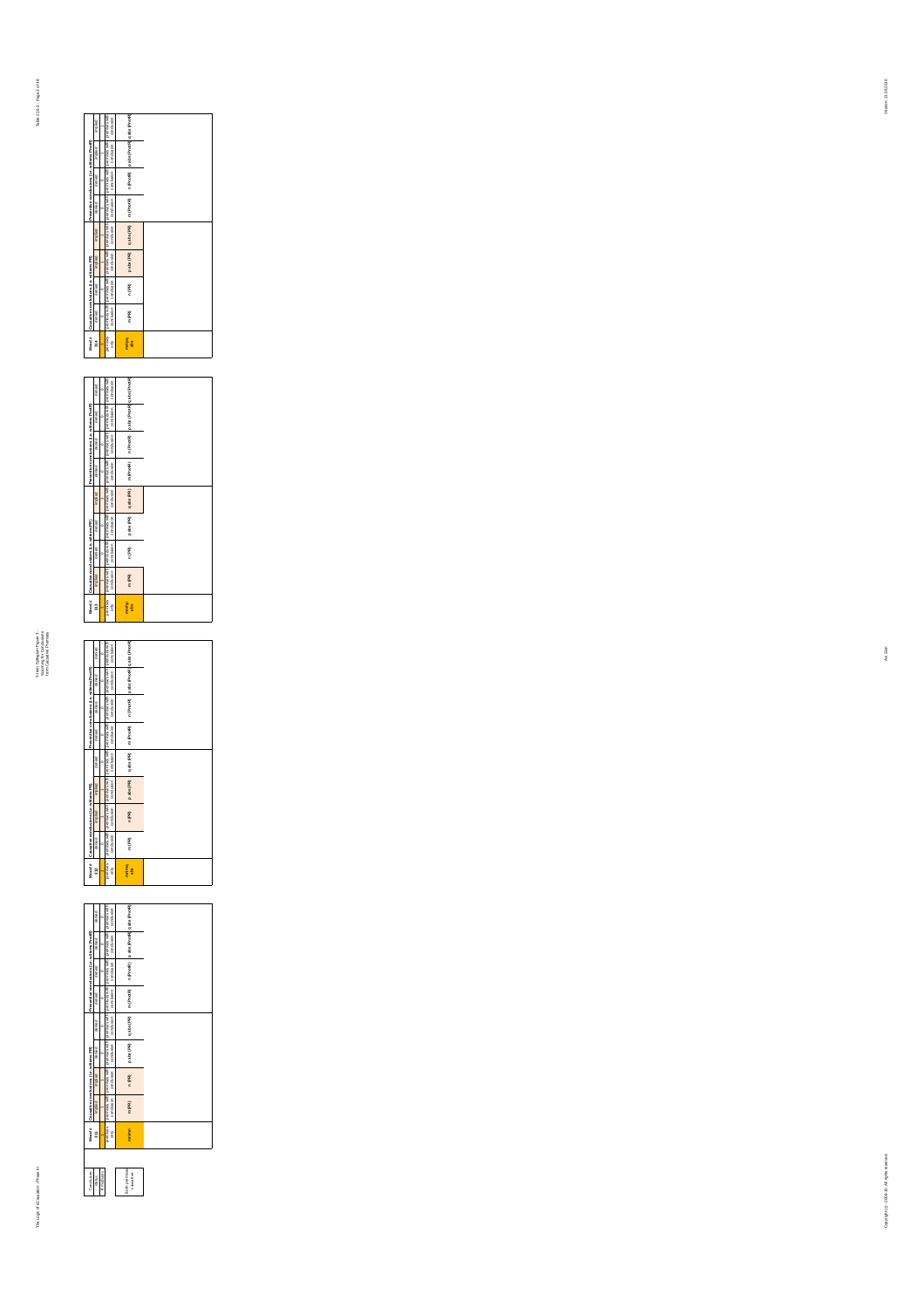| oondusion             | candusion     | conclusion    | oondusion         | oondusion                  |  |
|-----------------------|---------------|---------------|-------------------|----------------------------|--|
| 16 09 W               | promises with | こうそう でんき ここのこ | <b>TRANSVILLE</b> | <b>NEW WITH</b>            |  |
|                       |               |               |                   |                            |  |
| denied                | denied        |               | <b>Carden</b>     |                            |  |
| entive condusions (i. | š             |               |                   | nclusions (i.e. witems PR) |  |
|                       |               |               |                   |                            |  |

|                                                                                             | a<br>university<br>compared                                                                                                                                                                                                                      |                                                                                                                             |  |
|---------------------------------------------------------------------------------------------|--------------------------------------------------------------------------------------------------------------------------------------------------------------------------------------------------------------------------------------------------|-----------------------------------------------------------------------------------------------------------------------------|--|
|                                                                                             |                                                                                                                                                                                                                                                  | pates (ProtR) q also (ProtF                                                                                                 |  |
|                                                                                             |                                                                                                                                                                                                                                                  | $n$ (ProofR)                                                                                                                |  |
| Pavantia conclusions (i.e. witems PnotR)<br>derival                                         |                                                                                                                                                                                                                                                  |                                                                                                                             |  |
|                                                                                             |                                                                                                                                                                                                                                                  | $\begin{tabular}{ c c c c } \hline \textbf{p abs (PR)} & \textbf{q abs (PR)} & \textbf{m (P node)} \\ \hline \end{tabular}$ |  |
|                                                                                             |                                                                                                                                                                                                                                                  |                                                                                                                             |  |
|                                                                                             |                                                                                                                                                                                                                                                  |                                                                                                                             |  |
|                                                                                             |                                                                                                                                                                                                                                                  | $n$ (PR)                                                                                                                    |  |
|                                                                                             |                                                                                                                                                                                                                                                  | $\frac{1}{2}$                                                                                                               |  |
|                                                                                             | pontas pomas win primisa vir pomas vir pomas viri pomas viri primisa viri pomas viri pomas viri<br>Pody - occidenta pomas viriam pomas viriam pomas viri pomas viri primisa viri pomas viri                                                      | $\frac{1}{2}$<br>ş                                                                                                          |  |
|                                                                                             |                                                                                                                                                                                                                                                  |                                                                                                                             |  |
|                                                                                             |                                                                                                                                                                                                                                                  |                                                                                                                             |  |
|                                                                                             |                                                                                                                                                                                                                                                  | n (Prooft) pate (Phoeft) qabs (Prooft)                                                                                      |  |
|                                                                                             |                                                                                                                                                                                                                                                  |                                                                                                                             |  |
| Preventive conclusions (i.e. witems ProtR).<br>Genied denied                                |                                                                                                                                                                                                                                                  |                                                                                                                             |  |
|                                                                                             | ondata permula unh permain premiera un <mark>2 de la c</mark> onsegue de la permeta de la permaina via de la permeta auto<br>Permeta de la consegue de la consegue de la permeta permeta de la consegue de la permeta permeta de la consegu<br>P | $m(\mbox{Proof}\,R)$                                                                                                        |  |
|                                                                                             |                                                                                                                                                                                                                                                  | q abs (PR)                                                                                                                  |  |
|                                                                                             |                                                                                                                                                                                                                                                  | p also (PR)                                                                                                                 |  |
|                                                                                             |                                                                                                                                                                                                                                                  | $_{\rm n}$ (PR)                                                                                                             |  |
|                                                                                             |                                                                                                                                                                                                                                                  | $\omega$ or $\omega$                                                                                                        |  |
| Mood # Causative conclusions (Le, witterss PR)<br>317                                       |                                                                                                                                                                                                                                                  | $\frac{1}{2}$                                                                                                               |  |
|                                                                                             |                                                                                                                                                                                                                                                  | $\frac{b}{\epsilon}$                                                                                                        |  |
|                                                                                             |                                                                                                                                                                                                                                                  |                                                                                                                             |  |
|                                                                                             |                                                                                                                                                                                                                                                  |                                                                                                                             |  |
|                                                                                             |                                                                                                                                                                                                                                                  |                                                                                                                             |  |
|                                                                                             |                                                                                                                                                                                                                                                  |                                                                                                                             |  |
|                                                                                             |                                                                                                                                                                                                                                                  | n (Pno IR) p abs (PnoR) q abs (PnoR                                                                                         |  |
|                                                                                             |                                                                                                                                                                                                                                                  | $m$ (ProdR)                                                                                                                 |  |
|                                                                                             |                                                                                                                                                                                                                                                  |                                                                                                                             |  |
|                                                                                             |                                                                                                                                                                                                                                                  |                                                                                                                             |  |
|                                                                                             |                                                                                                                                                                                                                                                  | $\begin{array}{ c c } \hline \text{p abs (PR)} & \text{q abs (PR)} \hline \end{array}$                                      |  |
|                                                                                             |                                                                                                                                                                                                                                                  | a do a                                                                                                                      |  |
|                                                                                             |                                                                                                                                                                                                                                                  | $m(\mathsf{PR})$                                                                                                            |  |
|                                                                                             | акоия (ализовесонными бликаками) (в собена)<br>1996 — Верний Санковский (в собена) (в собена) (в собена) (в собена) (в собена) (в собена) (в собена) (в собе<br>1996 — Верний Санковский (в собена) (в собена) (в собена) (в собен               | $\mathfrak{f}$                                                                                                              |  |
|                                                                                             |                                                                                                                                                                                                                                                  |                                                                                                                             |  |
|                                                                                             |                                                                                                                                                                                                                                                  |                                                                                                                             |  |
|                                                                                             |                                                                                                                                                                                                                                                  |                                                                                                                             |  |
|                                                                                             |                                                                                                                                                                                                                                                  |                                                                                                                             |  |
|                                                                                             |                                                                                                                                                                                                                                                  |                                                                                                                             |  |
|                                                                                             |                                                                                                                                                                                                                                                  |                                                                                                                             |  |
| Preventive conclusions (Le, witems Protet)<br>Onled Derival Control Control Onled           |                                                                                                                                                                                                                                                  |                                                                                                                             |  |
|                                                                                             |                                                                                                                                                                                                                                                  | patos (PR) a atos (PR) in (Proces) in (Proces) is a bas (Proces) is ato (Proces)                                            |  |
| susative condusions (i.e. witems PR)<br>Inp <mark>ăed di</mark> Impăed de Serie (i.e. 1991) | nomiala with <mark>comme</mark> and Tommala with pointing is pointing awth Trammala with Tommala with<br>- Conclusion - Conclusion - Conclusion - Conclusion - Conclusion - Conclusion - Conclusion - Conclusion - Conclusion                    | $n$ (PR)<br>$\frac{\partial \mathbf{R}}{\partial \mathbf{r}}$                                                               |  |

|                                                                                                                                                                                                                               | ē.<br>۽<br>÷                             |  |
|-------------------------------------------------------------------------------------------------------------------------------------------------------------------------------------------------------------------------------|------------------------------------------|--|
| ohnikid<br>pomtasa with promiasa with pomta as with<br>conclusion condusion condusion                                                                                                                                         | $\overline{z}$<br>ε<br>$\mathbf{a}$      |  |
|                                                                                                                                                                                                                               | $\widehat{\mathfrak{g}}$<br>n (Prot      |  |
| denied<br>premissi with<br>oordusion                                                                                                                                                                                          | $\frac{\widehat{w}}{8}$<br>$\frac{8}{8}$ |  |
| promise with promise with promise with promise with processors and the processors of the conduistion of the conduistion of the conduistion of the conduistion of the conduistion of the conduistion of the conduistion of the | $\bf q$ abs $\left( \mathrm{PR}\right)$  |  |
|                                                                                                                                                                                                                               | p atos (PR)                              |  |
| dhridd<br>promises with<br>ooclusion                                                                                                                                                                                          | $_{\rm n}$ (PR)                          |  |
| $\begin{array}{c}\n1 \\ \hline\n\text{pounds as with}\n\end{array}$                                                                                                                                                           | $\mathfrak{m} \neq \mathfrak{N}$         |  |
| $\frac{317}{2}$<br>promises                                                                                                                                                                                                   | 優<br>÷                                   |  |

|                             | promises with<br>conclusion       | q also (Prooff)                    |  |
|-----------------------------|-----------------------------------|------------------------------------|--|
| ts Prooff)<br>š             | premises with<br>condusion        | p abs (Prot R)                     |  |
| nclusions (i.e. v           | premises with<br>condusion        | n (ProfR)                          |  |
| 8I<br>Preventive            | $rac{0}{\text{normal area with}}$ | $m(p \text{ node})$                |  |
|                             | premises with<br>conclusion       | $\bf{q}$ abs (PR)                  |  |
| <b>Distium</b><br>Distaura  | premises with<br>condusion        | $p$ abs $\langle \theta R \rangle$ |  |
| islons (i.e.<br>б           | premises with<br>condusion        | n (PR)                             |  |
| Causative con c             | promises with<br>corolusion       | $\mathfrak{m}(\mathsf{PR})$        |  |
| $\frac{M \cos \theta}{318}$ | promises                          | 暑<br>ř                             |  |

Scanning for Conclusions from Causative Premises

3-ltem Syllogism Figure 3-<br>Scaming for Conclusions<br>from Causative Premises

The Logic of Economic of Economic of Economic of Economic Sylvism Figure 3 - Phase III 3-Item Sylvism Figure 3 - Phase III 30-Item Sylvism Figure 3 - Phase III 3-Item Sylvism Figure 3 - Phase III 3-Item Sylvism Figure 3 -

 $rac{6}{3}$ 

Conclusion status # moduses causative Both premises

Mood # $315$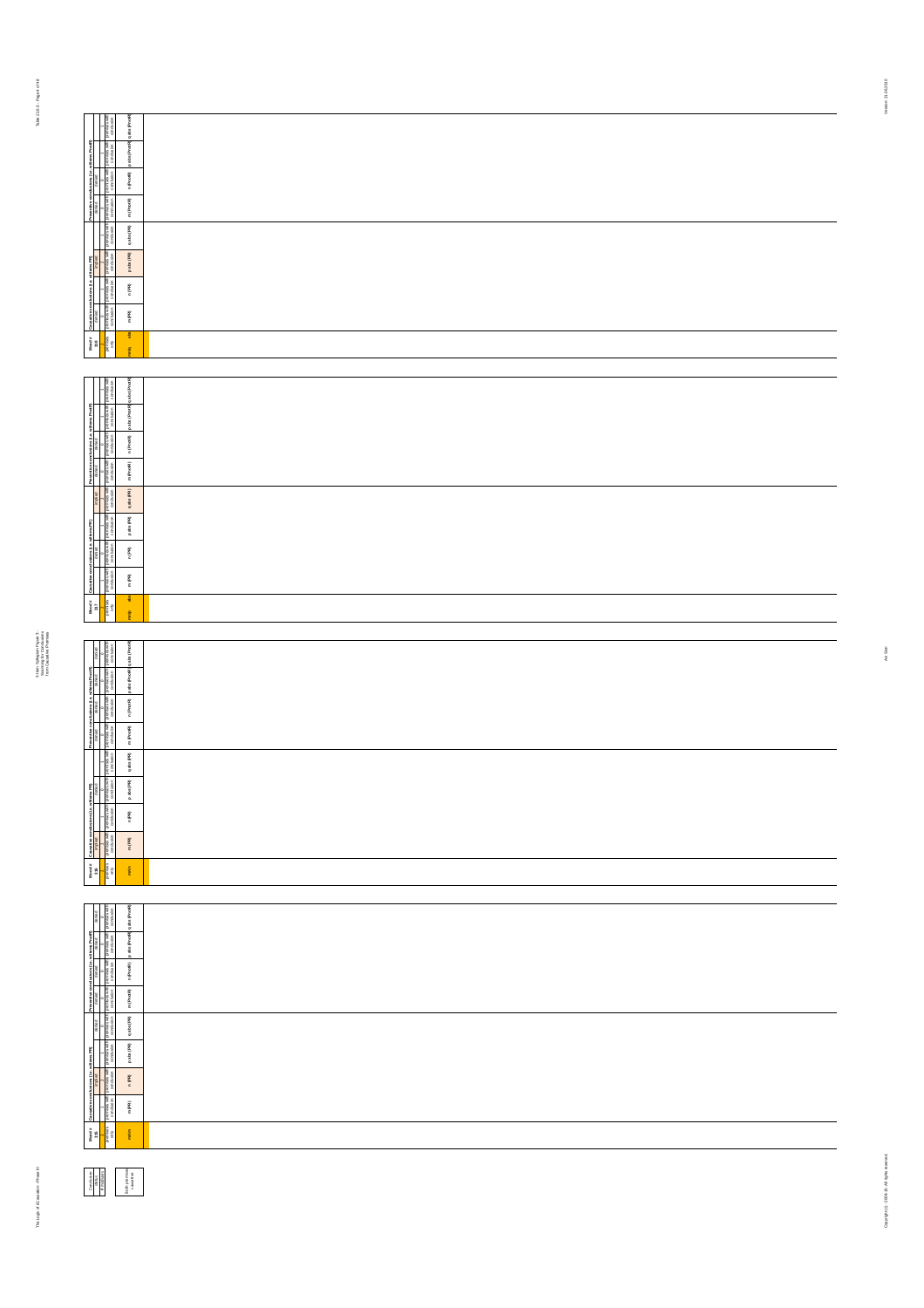Table 22.6-3 - Page 5 of 48 Table 22.6-3 - Page 5 of 48

|                                                                                                                                                                                                                                                                                                             |                                                                                                |                         |                 | $_{\rm 154}$                     |  |  |
|-------------------------------------------------------------------------------------------------------------------------------------------------------------------------------------------------------------------------------------------------------------------------------------------------------------|------------------------------------------------------------------------------------------------|-------------------------|-----------------|----------------------------------|--|--|
|                                                                                                                                                                                                                                                                                                             | ato (Pro                                                                                       |                         |                 |                                  |  |  |
| Pavastive conclusions (i.e. witems Profit)<br>Gented                                                                                                                                                                                                                                                        | o abs (Pnot R)                                                                                 |                         |                 | $_{\rm 34}$                      |  |  |
|                                                                                                                                                                                                                                                                                                             |                                                                                                |                         |                 |                                  |  |  |
|                                                                                                                                                                                                                                                                                                             |                                                                                                |                         |                 |                                  |  |  |
|                                                                                                                                                                                                                                                                                                             | $n$ (ProofR)                                                                                   |                         |                 |                                  |  |  |
|                                                                                                                                                                                                                                                                                                             |                                                                                                |                         |                 |                                  |  |  |
|                                                                                                                                                                                                                                                                                                             | $m$ (P roofR)<br>xamises with<br>conclusion                                                    |                         |                 |                                  |  |  |
|                                                                                                                                                                                                                                                                                                             | ≸ s                                                                                            |                         |                 |                                  |  |  |
|                                                                                                                                                                                                                                                                                                             | $q$ abs (PR)                                                                                   |                         |                 | $_{\rm 154}$                     |  |  |
|                                                                                                                                                                                                                                                                                                             |                                                                                                |                         |                 |                                  |  |  |
| Causative conditations (i.e., willease PR)<br>denial                                                                                                                                                                                                                                                        | $p$ abs $\langle \theta R \rangle$                                                             |                         |                 | $_{\rm 34}$<br>$\frac{146}{1}$   |  |  |
|                                                                                                                                                                                                                                                                                                             |                                                                                                |                         |                 |                                  |  |  |
|                                                                                                                                                                                                                                                                                                             |                                                                                                |                         |                 |                                  |  |  |
|                                                                                                                                                                                                                                                                                                             | $_{\alpha \, (\beta \, R)}$                                                                    |                         |                 | $\frac{6}{36}$                   |  |  |
|                                                                                                                                                                                                                                                                                                             |                                                                                                |                         |                 |                                  |  |  |
|                                                                                                                                                                                                                                                                                                             | imises with<br>on:bailon<br>$\frac{1}{\epsilon}$                                               |                         |                 |                                  |  |  |
|                                                                                                                                                                                                                                                                                                             | 暮                                                                                              |                         |                 |                                  |  |  |
| $\frac{M \cos \theta}{318}$                                                                                                                                                                                                                                                                                 | premises<br>g.                                                                                 |                         |                 | $\frac{9}{24}$<br>$\frac{3}{24}$ |  |  |
|                                                                                                                                                                                                                                                                                                             |                                                                                                |                         |                 |                                  |  |  |
|                                                                                                                                                                                                                                                                                                             |                                                                                                |                         |                 |                                  |  |  |
|                                                                                                                                                                                                                                                                                                             |                                                                                                |                         |                 |                                  |  |  |
|                                                                                                                                                                                                                                                                                                             | i qabs (Prot R)<br>condus<br>Condus                                                            |                         |                 | $\overline{\mathbb{R}}$          |  |  |
|                                                                                                                                                                                                                                                                                                             |                                                                                                |                         |                 |                                  |  |  |
|                                                                                                                                                                                                                                                                                                             | abs (Pnoff)                                                                                    |                         |                 | $\frac{35}{14}$                  |  |  |
|                                                                                                                                                                                                                                                                                                             |                                                                                                |                         |                 |                                  |  |  |
|                                                                                                                                                                                                                                                                                                             | n (ProdR)                                                                                      |                         |                 |                                  |  |  |
|                                                                                                                                                                                                                                                                                                             |                                                                                                |                         |                 |                                  |  |  |
| Preventive conclusions (i.e. willems PnotR)<br>denied                                                                                                                                                                                                                                                       | $m(\mathsf{Proof}\,\mathsf{R})$                                                                |                         |                 |                                  |  |  |
|                                                                                                                                                                                                                                                                                                             | commons<br>conclusi                                                                            |                         |                 |                                  |  |  |
|                                                                                                                                                                                                                                                                                                             |                                                                                                |                         |                 |                                  |  |  |
| implied                                                                                                                                                                                                                                                                                                     | q abs (PR)                                                                                     |                         | $\mathbbmss{3}$ | $\frac{\pi}{10}$                 |  |  |
|                                                                                                                                                                                                                                                                                                             |                                                                                                |                         |                 |                                  |  |  |
| Causative conclusions (i.e. witems PR)                                                                                                                                                                                                                                                                      | $p$ aba $\langle PR\rangle$                                                                    |                         |                 | $\frac{3}{12}$                   |  |  |
|                                                                                                                                                                                                                                                                                                             |                                                                                                |                         |                 |                                  |  |  |
|                                                                                                                                                                                                                                                                                                             | rem ses wer<br>oorclusion<br>$\alpha$ (PR)                                                     |                         |                 |                                  |  |  |
|                                                                                                                                                                                                                                                                                                             |                                                                                                |                         |                 |                                  |  |  |
|                                                                                                                                                                                                                                                                                                             | $\frac{1}{2}$                                                                                  |                         | $_{\rm 33}$     |                                  |  |  |
|                                                                                                                                                                                                                                                                                                             |                                                                                                |                         |                 |                                  |  |  |
|                                                                                                                                                                                                                                                                                                             | 菁                                                                                              |                         |                 |                                  |  |  |
| $\begin{array}{c} \text{M model} \\ \text{317} \end{array}$                                                                                                                                                                                                                                                 | premises<br>orly<br>$\frac{a}{2}$                                                              |                         | $\mathfrak{A}$  | $\frac{4}{33}$                   |  |  |
|                                                                                                                                                                                                                                                                                                             |                                                                                                |                         |                 |                                  |  |  |
|                                                                                                                                                                                                                                                                                                             |                                                                                                |                         |                 |                                  |  |  |
|                                                                                                                                                                                                                                                                                                             |                                                                                                |                         |                 |                                  |  |  |
|                                                                                                                                                                                                                                                                                                             |                                                                                                |                         |                 |                                  |  |  |
| dened                                                                                                                                                                                                                                                                                                       | abs (ProfR)                                                                                    |                         |                 |                                  |  |  |
|                                                                                                                                                                                                                                                                                                             |                                                                                                |                         |                 |                                  |  |  |
|                                                                                                                                                                                                                                                                                                             |                                                                                                |                         |                 |                                  |  |  |
|                                                                                                                                                                                                                                                                                                             |                                                                                                |                         |                 |                                  |  |  |
|                                                                                                                                                                                                                                                                                                             |                                                                                                |                         |                 |                                  |  |  |
|                                                                                                                                                                                                                                                                                                             | n (ProfR)                                                                                      |                         |                 |                                  |  |  |
|                                                                                                                                                                                                                                                                                                             |                                                                                                |                         |                 |                                  |  |  |
| Preventive con diusions (i.e. w/leans Prooft)<br>Ginted (Context Constant)                                                                                                                                                                                                                                  | $m$ (ProofR)<br>premises w<br>condusion                                                        |                         |                 |                                  |  |  |
|                                                                                                                                                                                                                                                                                                             |                                                                                                |                         | $\frac{33}{14}$ |                                  |  |  |
|                                                                                                                                                                                                                                                                                                             | $q$ abs $\left( \mathsf{PR}\right)$<br>remises with<br>conclusion                              |                         |                 |                                  |  |  |
|                                                                                                                                                                                                                                                                                                             |                                                                                                |                         |                 |                                  |  |  |
| $n$ ams $PR$ )<br>$90 \text{ and }$                                                                                                                                                                                                                                                                         | $p$ abs (PR)<br>xemises with<br>conclusion                                                     |                         |                 |                                  |  |  |
|                                                                                                                                                                                                                                                                                                             |                                                                                                |                         |                 |                                  |  |  |
|                                                                                                                                                                                                                                                                                                             | promises with<br>condusion<br>n@R                                                              | $\frac{\Omega}{\Omega}$ |                 |                                  |  |  |
|                                                                                                                                                                                                                                                                                                             |                                                                                                |                         |                 |                                  |  |  |
|                                                                                                                                                                                                                                                                                                             | $\mathfrak{m}(\mathsf{PR})$                                                                    | $\frac{9}{14}$          | $\frac{33}{14}$ |                                  |  |  |
|                                                                                                                                                                                                                                                                                                             | premises with<br>condusion                                                                     |                         |                 |                                  |  |  |
|                                                                                                                                                                                                                                                                                                             | $\mathbf{f}$                                                                                   | $\frac{3}{13}$          | $\frac{33}{14}$ |                                  |  |  |
| $\frac{1}{36}$ $\frac{1}{36}$ $\frac{1}{36}$ $\frac{1}{36}$ $\frac{1}{36}$ $\frac{1}{36}$ $\frac{1}{36}$ $\frac{1}{36}$ $\frac{1}{36}$ $\frac{1}{36}$ $\frac{1}{36}$ $\frac{1}{36}$ $\frac{1}{36}$ $\frac{1}{36}$ $\frac{1}{36}$ $\frac{1}{36}$ $\frac{1}{36}$ $\frac{1}{36}$ $\frac{1}{36}$ $\frac{1}{36}$ | $\frac{2}{\text{pounds}}$                                                                      |                         |                 |                                  |  |  |
|                                                                                                                                                                                                                                                                                                             |                                                                                                |                         |                 |                                  |  |  |
|                                                                                                                                                                                                                                                                                                             |                                                                                                |                         |                 |                                  |  |  |
|                                                                                                                                                                                                                                                                                                             |                                                                                                |                         |                 |                                  |  |  |
|                                                                                                                                                                                                                                                                                                             |                                                                                                |                         |                 |                                  |  |  |
|                                                                                                                                                                                                                                                                                                             |                                                                                                |                         |                 |                                  |  |  |
|                                                                                                                                                                                                                                                                                                             | premises with<br>condusion                                                                     |                         |                 |                                  |  |  |
|                                                                                                                                                                                                                                                                                                             |                                                                                                |                         |                 |                                  |  |  |
|                                                                                                                                                                                                                                                                                                             | premises with<br>conclusion                                                                    |                         |                 |                                  |  |  |
|                                                                                                                                                                                                                                                                                                             |                                                                                                |                         |                 |                                  |  |  |
|                                                                                                                                                                                                                                                                                                             | premises with<br>conclusion                                                                    |                         |                 |                                  |  |  |
|                                                                                                                                                                                                                                                                                                             |                                                                                                |                         |                 |                                  |  |  |
|                                                                                                                                                                                                                                                                                                             | premises with p<br>condusion                                                                   |                         |                 |                                  |  |  |
|                                                                                                                                                                                                                                                                                                             |                                                                                                |                         |                 |                                  |  |  |
|                                                                                                                                                                                                                                                                                                             | pates (PR) quates (PR) in (Proces) in (Proces) is also (Proces) quate (Proces<br>premises with |                         | $\frac{9}{36}$  |                                  |  |  |
|                                                                                                                                                                                                                                                                                                             |                                                                                                |                         |                 |                                  |  |  |
|                                                                                                                                                                                                                                                                                                             | $_{\rm n}$ (PR)                                                                                | $\frac{9}{14}$          |                 | $\frac{46}{3}$                   |  |  |
|                                                                                                                                                                                                                                                                                                             | promises with<br>conclusion                                                                    |                         |                 |                                  |  |  |
|                                                                                                                                                                                                                                                                                                             |                                                                                                | $\frac{9}{130}$         |                 |                                  |  |  |
|                                                                                                                                                                                                                                                                                                             | promises with<br>conclusion<br>$\frac{\partial}{\partial t}$                                   |                         |                 |                                  |  |  |
| Micolat Causaline conclusions (A. Whemas PR) deviat Preventive conclusions (Le. Whemas Proces).<br>315 15 <mark>contra protect (</mark>                                                                                                                                                                     | premises<br>$\frac{1}{2}$                                                                      | $\frac{9}{13}$          |                 | $\frac{9}{146}$                  |  |  |

Conclusion status # moduses causative Both premises

 $gt(6) - 2008 - 10$ 

Copyright (c) - 2008-10. All rights reserved. Avi Sion Version: 21.06.2010

Avi Sion

2106.2010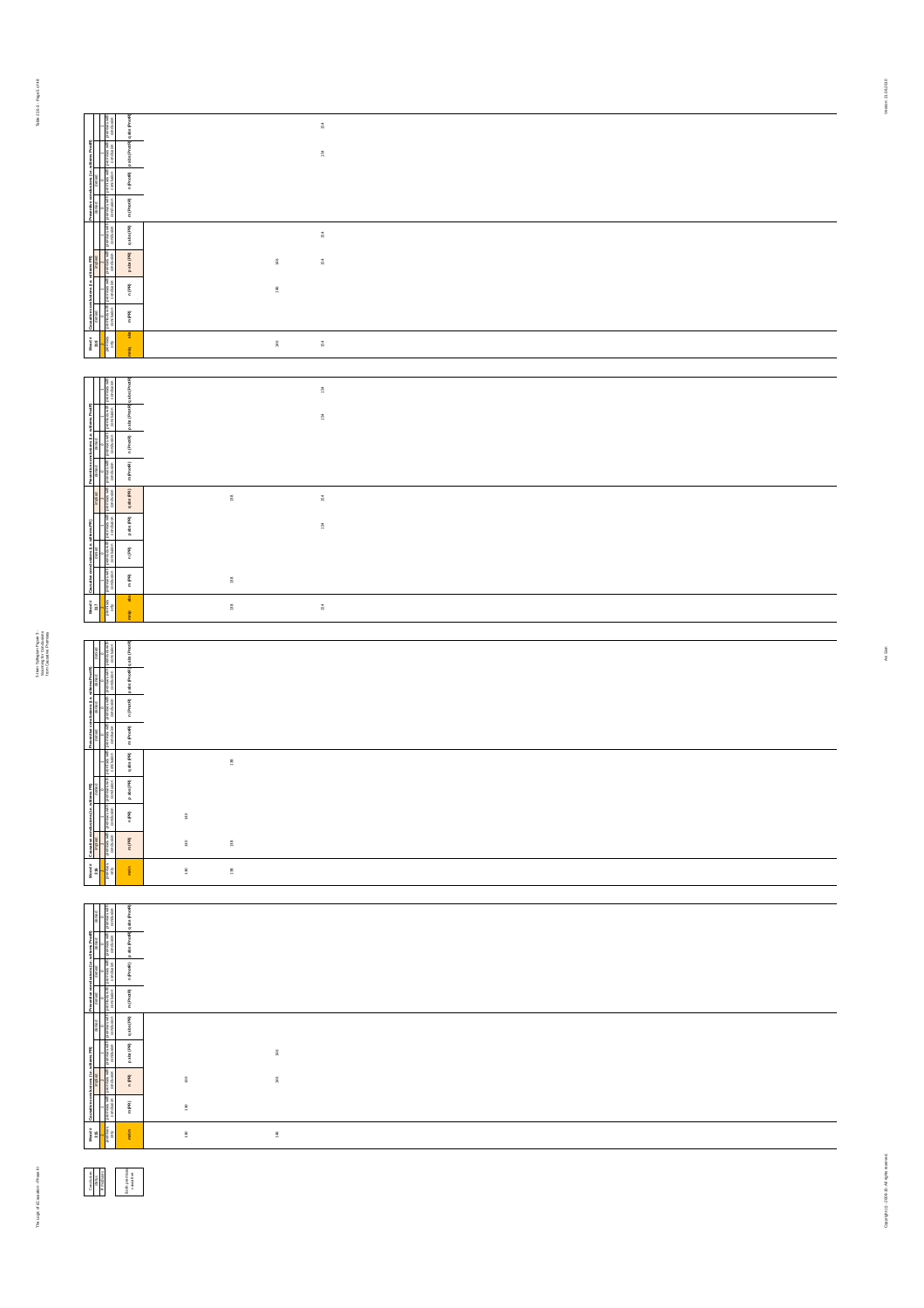| dining<br>denied<br>denied<br>dining      |         | ۰<br>ö<br>ö | promises with<br>oondusion<br>promises with<br>candusion<br>premises with premises with<br>conclusion<br>operation | pabs (PnotR) qabs (PnotR)<br>n (Prooff)<br>$m$ (P roofR) |  |
|-------------------------------------------|---------|-------------|--------------------------------------------------------------------------------------------------------------------|----------------------------------------------------------|--|
| Preventive conclusions (Le. witems ProfR) | denied  | ö           | oondusion                                                                                                          | qabs (PR)                                                |  |
|                                           |         |             | premises with premises with<br>candusion                                                                           | pates (PR)                                               |  |
|                                           | implied |             | combision                                                                                                          | n (PR)                                                   |  |
| Causative condusions (i.e. wiltems PR)    |         |             | premises with promises with<br>operation                                                                           | m (PR)                                                   |  |
| Mood #                                    | 515     |             | promises<br>only                                                                                                   | movim                                                    |  |

Conclusion status # moduses causative Both premises

|                                              |         |   | DYNT 905 WET<br>operation           |                                     |  |
|----------------------------------------------|---------|---|-------------------------------------|-------------------------------------|--|
|                                              |         |   | DYNTHIS OS WITH<br>oondusion        | pates (Priot R) q also (P notR)     |  |
|                                              | denied  |   | promises with<br>candusion          | n (ProtR)                           |  |
| Preventive conclusions (i.e. willems Prooff) | denied  |   | promises with<br>conclusion         | m (ProtR)                           |  |
|                                              |         |   | promises with<br>oondusion          | qabs (PR)                           |  |
|                                              | implied |   | premises with<br>oondusion          | pats (PR)                           |  |
|                                              |         |   | promises with<br>candusion          | n (PR)                              |  |
| ausative conclusions (i.e. wiltems PR)       | dicial  |   | com ses with<br>oprobasion          | $\frac{1}{n}$                       |  |
| <b>Accord #</b>                              | H       |   | 200 m 905<br>only                   | ä                                   |  |
|                                              |         |   |                                     | movia                               |  |
|                                              |         |   | promises with<br>oondusion          | pates (Pn ofR) q alss (PnotR)       |  |
|                                              |         |   | pright sea with<br>condusion        |                                     |  |
|                                              | dinind  |   | promises with<br>oprehasion         | n (ProtR)                           |  |
| Preventive conclusions (i.e. wiltems PnotR)  | denied  |   | premises with<br>oondusion          | m(Proot R)                          |  |
|                                              | implied |   | premises with<br>candusion          | qabs (PR)                           |  |
|                                              |         |   | D'emission Vilh<br>conclusion       | p abs (PR)                          |  |
|                                              | denied  | ò | promises with<br>operation          | n (PR)                              |  |
| Causative conclusions (Le. wiltems PR)       |         |   | comman with<br>oondusion            | m (PR)                              |  |
| Mood #                                       | ā       |   | premises<br>ğ                       | ă<br>ten de                         |  |
|                                              |         |   |                                     |                                     |  |
|                                              | denied  |   | ロマン やらの こになるこ<br>conclusion         | n (Pro R) pats (ProfR) qabs (ProfR) |  |
|                                              | denied  |   | www.sea.with<br>operchasion         |                                     |  |
| Preventive con dusions (i.e. w/ltems Prooff) | denied  |   | ロック 切りにない<br>oondusion              |                                     |  |
|                                              | denied  |   | promises with<br>candusion          | $m$ (P roofR)                       |  |
|                                              |         |   | Dream ses with<br>operation         | $q$ abs $(PR)$                      |  |
| (i.e. w/toms PR)                             | dining  |   | Dremlees with<br>oondusion          | pabs (PR)                           |  |
|                                              |         |   | <b>With</b><br>oondusion            | n (PR)                              |  |
| Causative conclusions                        | impled  |   | promises with premises<br>condusion | m(PR)                               |  |
| Mood #                                       | g       |   | DYOTH 50%<br>only                   | movin                               |  |
|                                              |         |   |                                     |                                     |  |
|                                              | dicial  |   | premises with<br>condusion          | pabs (PnotR) qabs (PnotR)           |  |
| Preventive conclusions (Le. witems ProfR)    | denied  |   | promises with<br>candusion          |                                     |  |
|                                              | denied  |   | <b>Systems</b><br>conclusion        | n (ProtR)                           |  |
|                                              | denied  |   | premises with<br>operchasines       | m (ProtR)                           |  |
|                                              | denied  |   | promises with<br>oondusion          | qabs (PR)                           |  |
|                                              |         |   | promises with<br>condusion          | pate (PR)                           |  |
| Causalive coindu sions (i.e. willems PR)     | impled  |   | promises with<br>conclusion         | n (PR)                              |  |
|                                              |         |   | hom sea with<br>oprobasion          | m (PR)                              |  |
| tood #                                       | 315     |   | vemices<br>$\frac{3}{6}$            | <b>Tarita</b>                       |  |

|                           | ausative conclusions (Le. wiltems PR) |                                                                       |           |            | Preventive conclusions (i.e. witems Pnot R) |                                                        |           |
|---------------------------|---------------------------------------|-----------------------------------------------------------------------|-----------|------------|---------------------------------------------|--------------------------------------------------------|-----------|
|                           | denied                                |                                                                       | lmpled    | denied     | denied                                      |                                                        |           |
|                           |                                       |                                                                       |           |            |                                             |                                                        |           |
| comises with<br>oondusion | oorchasion                            | premises with premises with premises with premiers with<br>conclusion | candusion | oondusion  | conclusion                                  | premises with premises with premises with<br>condusion | oondusion |
| m (PR)                    | n (PR)                                | p atos (PR)                                                           | qabs (PR) | m(Proot R) |                                             | n (Prooft) pates (Pn offt) qabs (Prot ft)              |           |
|                           |                                       |                                                                       |           |            |                                             |                                                        |           |
|                           |                                       |                                                                       |           |            |                                             |                                                        |           |

| Mood#<br>318  |                             |                                        |                            |                            |                             |                                              |                            |                                |
|---------------|-----------------------------|----------------------------------------|----------------------------|----------------------------|-----------------------------|----------------------------------------------|----------------------------|--------------------------------|
|               |                             | Causaive con dusions (i.e. wiltems PR) |                            |                            |                             | Preventive conclusions (i.e. wittems Prooff) |                            |                                |
|               | dining                      |                                        | impland                    |                            | denied                      | dened                                        |                            |                                |
|               | ۰                           |                                        |                            |                            | ۰                           | ö                                            |                            |                                |
| 200 mosc<br>č | premises with<br>conclusion | promises with<br>candusion             | premises with<br>oondusion | premises with<br>oondusion | promises with<br>conclusion | premises with<br>candusion                   | premises with<br>oondusion | premises with<br>operation     |
| ã<br>혼        | $\frac{m(PR)}{E}$           | n (PR)                                 | pabs (PR)                  | qabs (PR)                  | m (Prooft)                  | n (Prooff)                                   |                            | pates (Priot R) q abs (P notR) |
|               |                             |                                        |                            |                            |                             |                                              |                            |                                |

2106.2010

Avi Sion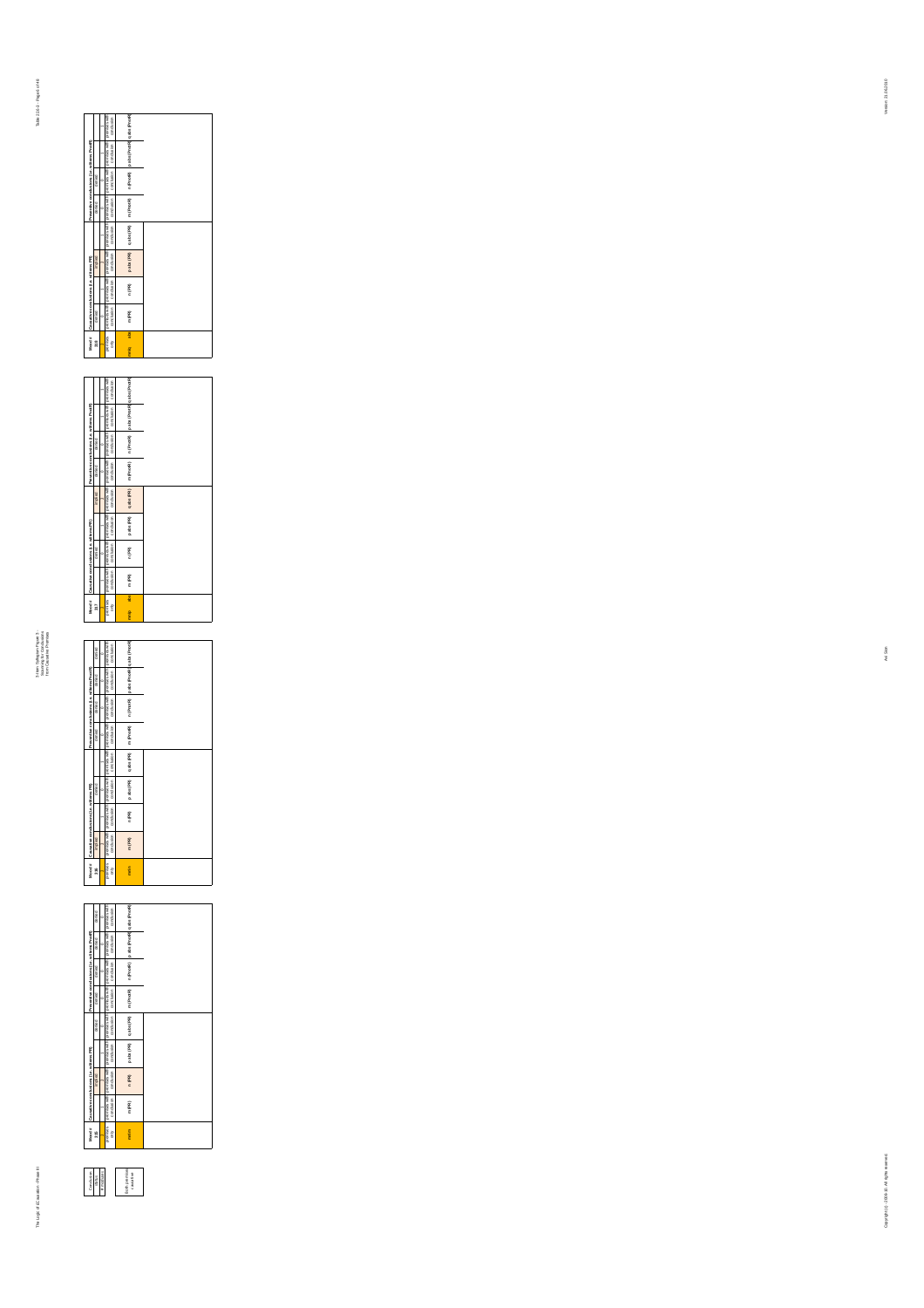| Preventive co                          | denied |   | promises with<br>candualon  | $m$ (ProofR) |  |
|----------------------------------------|--------|---|-----------------------------|--------------|--|
|                                        |        |   | premises with<br>oonclusion | $q$ abs (PR) |  |
|                                        |        |   | premises with<br>oondusion  | pabs (PR)    |  |
| Causative conclusions (i.e. w/tems PR) | denied | ċ | premises with<br>oondusion  | nopRy        |  |
|                                        |        |   | promises with<br>condusion  | m (PR)       |  |

|                       |                                                                                                                                                                                                     | $\mathbf{r}$                                            |  |
|-----------------------|-----------------------------------------------------------------------------------------------------------------------------------------------------------------------------------------------------|---------------------------------------------------------|--|
|                       | oleniad<br>promises with promises with<br>condusion condusion                                                                                                                                       | ଛ<br>۽<br>$\alpha$                                      |  |
|                       | $\begin{array}{c c}\n\hline\n\text{} & \text{} \\ \hline\n\text{} & \text{} \\ \hline\n\text{} & \text{} \\ \hline\n\text{} & \text{} \\ \hline\n\text{} & \text{} \\ \hline\n\end{array}$          | $\widehat{\alpha}$<br>튑                                 |  |
| www.exe               | 0<br>promises with<br>corclusion                                                                                                                                                                    | e<br>s.<br>€                                            |  |
|                       | implied<br>th promises with<br>oonclusion                                                                                                                                                           | Ē<br>$\overline{z}$<br>÷                                |  |
| dened                 | promises with<br>condusion                                                                                                                                                                          | $\frac{\mathcal{C}}{\mathcal{C}}$<br>$\mathbf{x}$<br>ã. |  |
| П<br>avansus<br>Gerne | coping on<br>up a segundo                                                                                                                                                                           | $\frac{1}{n}$ (PR)                                      |  |
| bispillan<br>Turkiya  | $\frac{1}{2}$                                                                                                                                                                                       | Ē<br>$\epsilon$                                         |  |
|                       | <b>te de la partidad de la partidad de la partidad de la p</b><br>La partidad de la parti <mark>o d</mark><br>La partidad de la partidad de la partidad de la partidad de la partidad de la partida | $\frac{3}{2}$ is                                        |  |

| abs (Proof)                                                                                                                                                                                                                                                                                                                                                                                                                                                                           |  |
|---------------------------------------------------------------------------------------------------------------------------------------------------------------------------------------------------------------------------------------------------------------------------------------------------------------------------------------------------------------------------------------------------------------------------------------------------------------------------------------|--|
| premises with<br>condusion<br>pates (Proof                                                                                                                                                                                                                                                                                                                                                                                                                                            |  |
| Preventive con diusions (i.e. willens PnotR)<br>2<br>comises with<br>condusion<br>n (Pn ofR)                                                                                                                                                                                                                                                                                                                                                                                          |  |
| 5<br>premises with promises with<br>conclusion condusion<br>$q\sin(\theta^iR) \qquad \text{in (Proof 8)}$                                                                                                                                                                                                                                                                                                                                                                             |  |
|                                                                                                                                                                                                                                                                                                                                                                                                                                                                                       |  |
| p abs (PR)<br>0<br>premises with premises with<br>condusion condusion<br>n (PR)                                                                                                                                                                                                                                                                                                                                                                                                       |  |
| Causaire conclusions (i.e. w/tems PR)<br>Causaire conclusions<br>promises with<br>condusion<br>$\mathfrak{m}(\mathsf{PR})$                                                                                                                                                                                                                                                                                                                                                            |  |
| Mood #<br>promises<br>$\frac{g}{\theta}$ is                                                                                                                                                                                                                                                                                                                                                                                                                                           |  |
|                                                                                                                                                                                                                                                                                                                                                                                                                                                                                       |  |
| qabs@no                                                                                                                                                                                                                                                                                                                                                                                                                                                                               |  |
| abs (Pro IR)<br>$\mathbf{a}$                                                                                                                                                                                                                                                                                                                                                                                                                                                          |  |
| Pavantina conclusions (La wikema ProcR)<br>- dunica - dunica - dunica<br>- pamisan - conclusion - conclusion - co<br>- conclusion - conclusion - conclusion - co<br>$n$ (ProofR)                                                                                                                                                                                                                                                                                                      |  |
| m (ProtR)                                                                                                                                                                                                                                                                                                                                                                                                                                                                             |  |
| <b>Distant</b><br>comises with<br>qabs (PR)                                                                                                                                                                                                                                                                                                                                                                                                                                           |  |
| promises with<br>condusion<br>pabs (PR)<br>$\begin{array}{c c}\n0 & \text{with} \\ \hline\n0 & \text{with} \\ \hline\n0 & \text{with}\n\end{array}$<br>$\frac{1}{\alpha}$                                                                                                                                                                                                                                                                                                             |  |
| Causalve conclusions (i.e. willettes PR)<br> -<br>  Implied   derival<br>$\frac{1}{2}$                                                                                                                                                                                                                                                                                                                                                                                                |  |
| $\begin{array}{c} \text{Mood} \# \\ 323 \end{array}$<br>promises<br>only<br>$\frac{9}{9}$ is                                                                                                                                                                                                                                                                                                                                                                                          |  |
|                                                                                                                                                                                                                                                                                                                                                                                                                                                                                       |  |
|                                                                                                                                                                                                                                                                                                                                                                                                                                                                                       |  |
| paise (Pro IR)                                                                                                                                                                                                                                                                                                                                                                                                                                                                        |  |
| -<br>oomses with<br>corclusion<br>pate (P)                                                                                                                                                                                                                                                                                                                                                                                                                                            |  |
| Premises with<br>condusion<br>n (ProtR)                                                                                                                                                                                                                                                                                                                                                                                                                                               |  |
| Preventive conclusions (i.e. wittens Pro IR)<br>u<br>premises with<br>condusion<br>$m$ (Pn ofR)                                                                                                                                                                                                                                                                                                                                                                                       |  |
| qabs (PR)<br>3<br>promises with<br>condusion                                                                                                                                                                                                                                                                                                                                                                                                                                          |  |
| $p$ ab s $\langle \rho\vert R\rangle$                                                                                                                                                                                                                                                                                                                                                                                                                                                 |  |
| $\frac{\partial \mathbf{E}}{\partial \mathbf{r}}$                                                                                                                                                                                                                                                                                                                                                                                                                                     |  |
| $\frac{1}{2}$                                                                                                                                                                                                                                                                                                                                                                                                                                                                         |  |
| $\begin{tabular}{ c  c  c  } \hline \textbf{Mod 8} & \textbf{Caussian coordinates (a, whose RB)} \\ \hline 322 & \textbf{33} \\ \hline 720 & \textbf{35} \\ \hline 810 & \textbf{36} \\ \hline 910 & \textbf{37} \\ \hline \end{tabular} \begin{tabular}{ c  c  c  } \hline \textbf{36} & \textbf{36} \\ \hline \textbf{37} & \textbf{38} \\ \hline \textbf{38} & \textbf{39} \\ \hline \end{tabular} \begin{tabular}{ c  c  c  } \hline \textbf{38} & \textbf{3$<br>$\frac{q}{q}$ is |  |
| 1 abs (Pr                                                                                                                                                                                                                                                                                                                                                                                                                                                                             |  |
|                                                                                                                                                                                                                                                                                                                                                                                                                                                                                       |  |
| uorenpuo<br>segunaa vapi baaristata<br>0<br>n (ProdR) pabs (ProdR                                                                                                                                                                                                                                                                                                                                                                                                                     |  |
| Preventive conductions (i.e. witems PhotP.)<br>$m$ (Prooff)                                                                                                                                                                                                                                                                                                                                                                                                                           |  |
| <b>Examples</b><br>Francisco valori pomiles pomiles p<br>Francisco pomiles pomiles pomiles<br>q abs (PR)                                                                                                                                                                                                                                                                                                                                                                              |  |
| pats (PR)                                                                                                                                                                                                                                                                                                                                                                                                                                                                             |  |
| 0<br>premises with premises with<br>condusion condusion<br>tive condusions (i.e. where PR)<br>Stad denial denial<br>$_{\rm n}$ (kd $_{\rm n}$<br>$m(\theta R)$                                                                                                                                                                                                                                                                                                                        |  |

Copyright (c) - 2008-10. All rights reserved. Avi Sion Version: 21.06.2010

 $rac{6}{3}$ 

 $-2106.2010$ 

|                                                                  | ß.<br>premise<br>conta            | s.<br>$\mathbf{r}$                   |  |
|------------------------------------------------------------------|-----------------------------------|--------------------------------------|--|
| εr<br>s (i.e. witems Pr                                          | F.<br>wth premise<br>on ponds     | ø<br>s.<br>$\bullet$<br>$\mathbf{a}$ |  |
| condusion                                                        | positive property                 | ę<br>ì                               |  |
| 쵧<br>$\frac{8}{6}$                                               | $\frac{6}{3}$<br>promi            | æ<br>s<br>€                          |  |
|                                                                  | promises with                     | $q$ abs (PR)                         |  |
| w/term PR                                                        | ight.<br>promised<br>Santa        | Ê<br>ъ<br>$\mathbf{a}$               |  |
| dusions (i.e                                                     | wth <sub>s</sub><br>$\frac{1}{2}$ | $_{\rm n}$ (PR)                      |  |
| Causative conc                                                   | as with<br>promise<br>conta       | æ<br>ĭ                               |  |
| $\begin{array}{c} \text{Mood } \text{\tt \#} \\ 321 \end{array}$ | ise<br>T                          |                                      |  |
|                                                                  |                                   |                                      |  |

Conclusion<br># moduses<br>xh premis<br>causative Both premises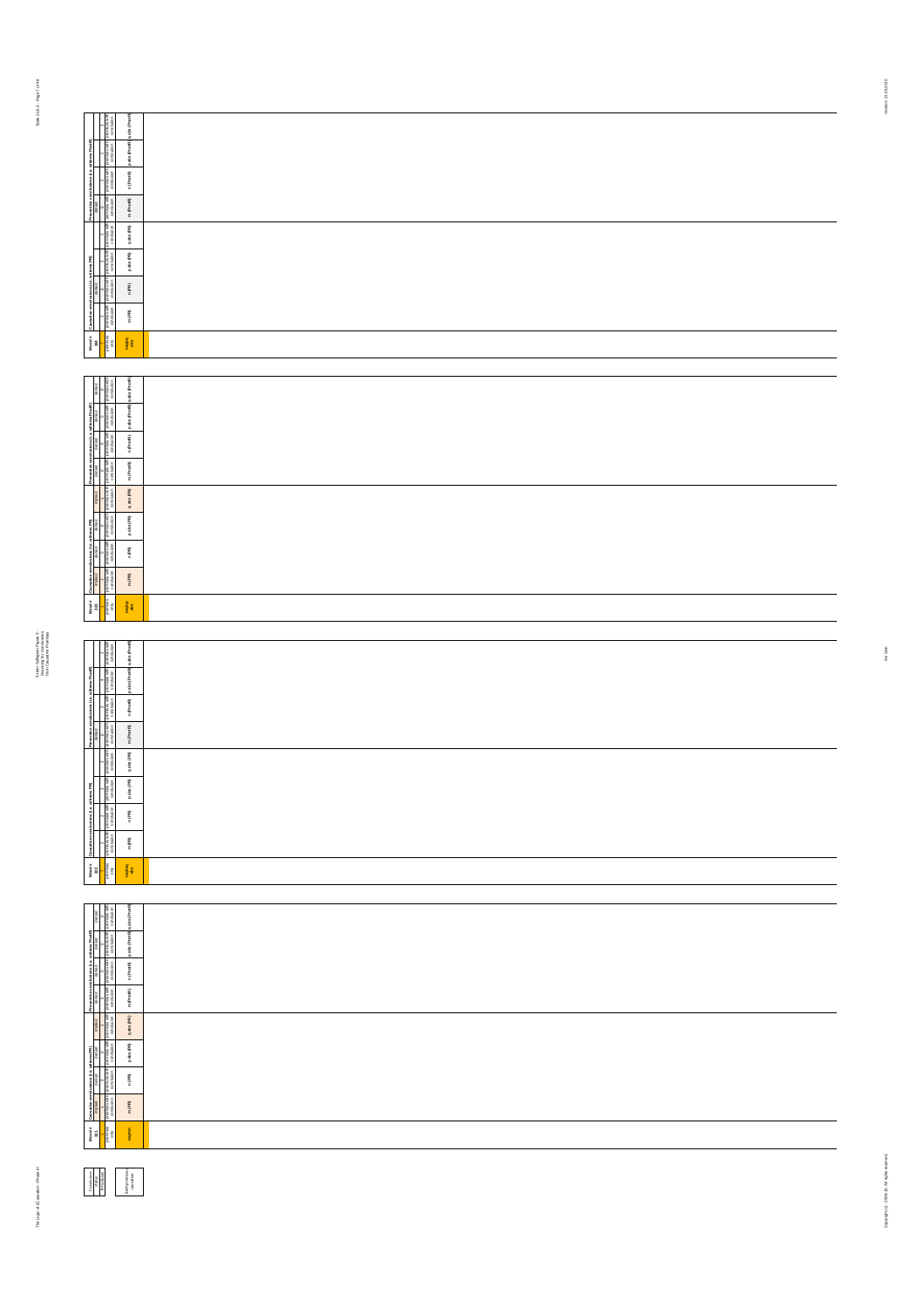Table 22.6-3 - Page 8 of 48

Table 22.6-3 - Page 8 of 48

|                              |                                                                                                                                                                             | å                                      |              |                 |                         | $\widetilde{\mathbf{z}}$ |                                                 |                                                            |                                                                                                                         | $\frac{8}{10}$ – $\frac{8}{10}$                                       |  |  |  |
|------------------------------|-----------------------------------------------------------------------------------------------------------------------------------------------------------------------------|----------------------------------------|--------------|-----------------|-------------------------|--------------------------|-------------------------------------------------|------------------------------------------------------------|-------------------------------------------------------------------------------------------------------------------------|-----------------------------------------------------------------------|--|--|--|
|                              |                                                                                                                                                                             |                                        |              |                 |                         | $\substack{55 \\ 156}$   |                                                 |                                                            |                                                                                                                         | $\frac{8}{13}\frac{8}{13}$                                            |  |  |  |
| ર્દ                          |                                                                                                                                                                             |                                        |              |                 |                         | $155\,$                  |                                                 |                                                            |                                                                                                                         | $^{\rm 187}$                                                          |  |  |  |
|                              |                                                                                                                                                                             | န့်                                    |              |                 |                         |                          |                                                 |                                                            |                                                                                                                         |                                                                       |  |  |  |
|                              |                                                                                                                                                                             | $q$ at $q$ (PR)                        |              |                 |                         | $\frac{95}{120}$         |                                                 | $\frac{m}{n}$                                              |                                                                                                                         | $\frac{8}{10}$ – $\frac{8}{10}$                                       |  |  |  |
| toms PR)                     |                                                                                                                                                                             | pabs (PR)                              |              |                 |                         | $_{\rm 156}$             |                                                 |                                                            |                                                                                                                         | $\begin{array}{cc} 38 \\ 38 \end{array}$                              |  |  |  |
|                              |                                                                                                                                                                             | o (PR)                                 |              |                 |                         |                          |                                                 |                                                            |                                                                                                                         |                                                                       |  |  |  |
|                              |                                                                                                                                                                             | $\mathfrak{m}(\mathsf{PR})$            |              |                 |                         |                          |                                                 | $\begin{array}{cc} 2.75 & 2.75 \\ 2.75 & 2.75 \end{array}$ |                                                                                                                         |                                                                       |  |  |  |
| $\bar{3}$<br>$\frac{1}{324}$ | omissi                                                                                                                                                                      | ă.                                     |              |                 |                         | $\substack{55 \\ 356}$   |                                                 | $\frac{m}{n}$                                              |                                                                                                                         | $\begin{smallmatrix} 16 & 16 \\ 21 & 23 \\ 13 & 24 \end{smallmatrix}$ |  |  |  |
|                              |                                                                                                                                                                             |                                        |              |                 |                         |                          |                                                 |                                                            |                                                                                                                         |                                                                       |  |  |  |
|                              |                                                                                                                                                                             |                                        |              |                 |                         |                          |                                                 |                                                            |                                                                                                                         |                                                                       |  |  |  |
| š                            |                                                                                                                                                                             |                                        |              |                 |                         |                          |                                                 |                                                            |                                                                                                                         |                                                                       |  |  |  |
|                              |                                                                                                                                                                             |                                        |              |                 |                         |                          |                                                 |                                                            |                                                                                                                         |                                                                       |  |  |  |
| .<br>Waxa                    |                                                                                                                                                                             | $m(p \mod R)$                          |              |                 |                         |                          |                                                 |                                                            |                                                                                                                         |                                                                       |  |  |  |
|                              |                                                                                                                                                                             | q abs $\langle \mathsf{PR} \rangle$    |              | $\frac{9}{240}$ |                         |                          |                                                 |                                                            |                                                                                                                         |                                                                       |  |  |  |
| 15 PR)                       |                                                                                                                                                                             | $p$ abs $\langle \mathbb{P} R \rangle$ |              |                 |                         |                          |                                                 |                                                            |                                                                                                                         |                                                                       |  |  |  |
|                              |                                                                                                                                                                             | $_{\rm n}$ (PR)                        |              |                 |                         |                          |                                                 |                                                            |                                                                                                                         |                                                                       |  |  |  |
|                              |                                                                                                                                                                             | $\mathfrak{m}(\mathsf{PR})$            |              | $_{\rm 140}$    |                         |                          |                                                 |                                                            |                                                                                                                         |                                                                       |  |  |  |
| $M_{\rm cool}$               | amia<br>only                                                                                                                                                                | $\frac{1}{2}$                          |              | $_{\rm 140}$    |                         |                          |                                                 |                                                            |                                                                                                                         |                                                                       |  |  |  |
|                              |                                                                                                                                                                             |                                        |              |                 |                         |                          |                                                 |                                                            |                                                                                                                         |                                                                       |  |  |  |
|                              |                                                                                                                                                                             |                                        |              |                 | $\frac{\infty}{24}$     |                          |                                                 |                                                            | $\frac{\alpha}{24}$                                                                                                     |                                                                       |  |  |  |
| Pro (R)                      |                                                                                                                                                                             |                                        |              |                 | $\frac{16}{16}$         |                          |                                                 |                                                            | $\mathop{\mathbb{R}}\limits^{\infty}_{\rm n}$                                                                           |                                                                       |  |  |  |
|                              |                                                                                                                                                                             | ĭ                                      |              |                 | $\frac{1}{2}$           |                          |                                                 |                                                            | $\frac{1}{2}$                                                                                                           |                                                                       |  |  |  |
|                              |                                                                                                                                                                             | ę<br>e<br>E                            |              |                 |                         |                          |                                                 |                                                            |                                                                                                                         |                                                                       |  |  |  |
|                              |                                                                                                                                                                             | qabs (PR)                              |              |                 | $^{\rm 148}$            |                          | $\frac{3}{2}$                                   |                                                            | $\frac{80}{180}$                                                                                                        |                                                                       |  |  |  |
| æ                            |                                                                                                                                                                             | $p$ at $\left( \mathsf{PR}\right)$     |              |                 | $\frac{32}{14}$         |                          |                                                 |                                                            | $\begin{array}{c} 2.78 \\ 1.80 \end{array}$                                                                             |                                                                       |  |  |  |
|                              | $\begin{array}{c c c} a & \mbox{\scriptsize \#the} \\ \hline a & \mbox{\scriptsize \#the} \\ \hline a & \mbox{\scriptsize \#th} \\ a & \mbox{\scriptsize \#th} \end{array}$ | $_{\rm n}$ (PR)                        |              |                 |                         |                          | $162\,$                                         |                                                            | $\mathbb{R}^3$                                                                                                          |                                                                       |  |  |  |
| Causative                    |                                                                                                                                                                             | $\mathfrak{g}d$                        |              |                 |                         |                          | $\widetilde{\mathbf{g}}=\widetilde{\mathbf{g}}$ |                                                            |                                                                                                                         |                                                                       |  |  |  |
| $\frac{\text{Mod } n}{322}$  | $rac{1}{2}$                                                                                                                                                                 | $\frac{g}{2}$ is                       |              |                 | $\frac{\alpha}{\alpha}$ |                          | $\frac{\alpha}{2}$ – $\frac{\alpha}{2}$         |                                                            | $\mathop{\mathbb{R}}\limits^{\mathbb{R}}\mathop{\mathbb{R}}\limits^{\mathbb{R}}\mathop{\mathbb{R}}\limits^{\mathbb{R}}$ |                                                                       |  |  |  |
|                              |                                                                                                                                                                             |                                        |              |                 |                         |                          |                                                 |                                                            |                                                                                                                         |                                                                       |  |  |  |
|                              |                                                                                                                                                                             |                                        |              |                 |                         |                          |                                                 |                                                            |                                                                                                                         |                                                                       |  |  |  |
|                              |                                                                                                                                                                             |                                        |              |                 |                         |                          |                                                 |                                                            |                                                                                                                         |                                                                       |  |  |  |
|                              |                                                                                                                                                                             | ₹                                      |              |                 |                         |                          |                                                 |                                                            |                                                                                                                         |                                                                       |  |  |  |
|                              |                                                                                                                                                                             |                                        |              |                 |                         |                          |                                                 |                                                            |                                                                                                                         |                                                                       |  |  |  |
|                              |                                                                                                                                                                             | $q$ abs (PR)                           | $^{\rm 132}$ |                 |                         |                          |                                                 |                                                            |                                                                                                                         |                                                                       |  |  |  |
|                              |                                                                                                                                                                             |                                        |              |                 |                         |                          |                                                 |                                                            |                                                                                                                         |                                                                       |  |  |  |
|                              |                                                                                                                                                                             | Ê<br>pate                              |              |                 |                         |                          |                                                 |                                                            |                                                                                                                         |                                                                       |  |  |  |
|                              |                                                                                                                                                                             | $_{\rm n}$ (PR)                        |              |                 |                         |                          |                                                 |                                                            |                                                                                                                         |                                                                       |  |  |  |
|                              |                                                                                                                                                                             | $\mathfrak{m}(\mathsf{PR})$            | $\Xi$        |                 |                         |                          |                                                 |                                                            |                                                                                                                         |                                                                       |  |  |  |
| $\frac{M \cos \theta}{321}$  | ing<br>S                                                                                                                                                                    |                                        | $_{\rm 132}$ |                 |                         |                          |                                                 |                                                            |                                                                                                                         |                                                                       |  |  |  |

Conclusion<br># moduses<br>xh premis<br>causative Both premises

rlight (c) - 2008-10. All rights reserved

Avi Sion

micr: 21.06.2010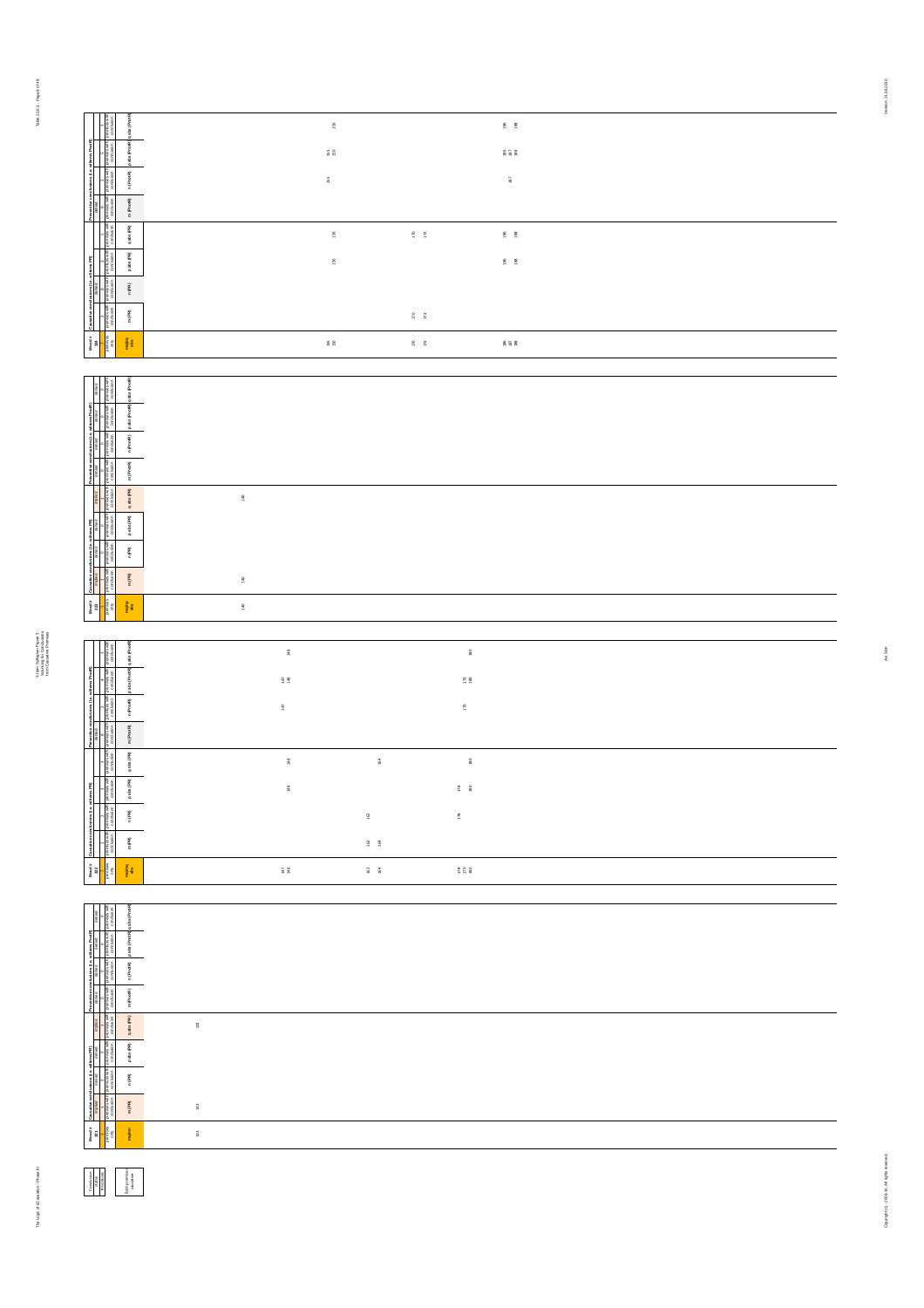|                                               |         |         | conclusion                                                   |                                                                |  |
|-----------------------------------------------|---------|---------|--------------------------------------------------------------|----------------------------------------------------------------|--|
|                                               |         |         | up in sesimple. Up a sesimple<br>condusion                   | n (Pn ofR) pates (ProofR) qubs (ProofR)                        |  |
|                                               |         |         | oondusion                                                    |                                                                |  |
| Preventive con dusions (i.e. wiltems PnotR)   | dened   | $\circ$ | premises with premises with premises with<br>condusion       |                                                                |  |
|                                               |         |         | conclusion                                                   | qabs(PR) m(Prooft)                                             |  |
|                                               |         |         | oondusion<br>premises with                                   | $p$ abs $(PR)$                                                 |  |
|                                               | denied  | c       | premises with<br>oondusion                                   | n (PR)                                                         |  |
| Causative conclusions (i.e. witems PR)        |         |         | promises with<br>candualan                                   | m (PR)                                                         |  |
| Mood #                                        | ă       |         | DY01TTI 50%<br>only                                          | g<br>Ga                                                        |  |
|                                               |         |         |                                                              |                                                                |  |
|                                               | denied  |         | premises with<br>condusion                                   |                                                                |  |
|                                               | denied  |         | condusion                                                    | m (PnotR) n (PnotR) pabs (PnotR) q abs (PnotR)                 |  |
| Preventive conclusions (Le. witems ProtR)     | denied  |         | premises with premises with premises with<br>conclusion      |                                                                |  |
|                                               | denied  |         | oprehasion                                                   |                                                                |  |
|                                               | implied |         | oondusion                                                    | qabs (PR)                                                      |  |
|                                               | denied  |         | promises with premises with<br>candusion                     | pates (PR)                                                     |  |
|                                               | denied  |         | Dreami sessive the<br>conclusion                             | n (PR)                                                         |  |
| Causative conclusions (i.e. wiltems PR)       | implied |         | oremises with<br>oondusion                                   | m(m)                                                           |  |
| Mood #                                        | 323     |         | premises<br>only                                             | maya<br>35                                                     |  |
|                                               |         |         |                                                              |                                                                |  |
|                                               |         |         | promises with<br>candusion                                   |                                                                |  |
|                                               |         |         | oprobasion<br>premises with                                  | quise (PR)   m (PhotR)   n (PhotR) puise (PhotR) quise (PhotR) |  |
| Preventive conclusions (i.e. witters Pro IR)  |         |         | Dreamises with<br>oondusion                                  |                                                                |  |
|                                               | denied  |         | oondusion                                                    |                                                                |  |
|                                               |         |         | twith premises with premises with premises with<br>candusian |                                                                |  |
| (i.e. wiltems PR)                             |         |         | operation                                                    | $p$ abs $(PR)$                                                 |  |
|                                               |         |         | oondusion                                                    | e<br>S                                                         |  |
| Causative conclusions                         |         |         | premises with premises<br>condusion                          | m (PR)                                                         |  |
| Mood#                                         | 322     |         | premises<br>orly                                             | maying<br>abs                                                  |  |
|                                               |         |         |                                                              |                                                                |  |
|                                               | dicial  |         | DON'T SOG WITH<br>operation                                  |                                                                |  |
| Preventive coinclusions (i.e. wiltems Prooft) | denied  |         | premises with<br>oondusion                                   | m (Prooft)   n (Prooft)   pabs (Prooft) q abs (Prooft)         |  |
|                                               | denied  |         | promises with<br>condusion                                   |                                                                |  |
|                                               | denied  |         | conclusion<br>promises with                                  |                                                                |  |
|                                               | mplied  |         | operation<br>Dremises with                                   | qabs (PR)                                                      |  |
|                                               | denied  |         | premises with<br>oondusion                                   | pabs (PR)                                                      |  |
| ausative con dusions (i.e. w/ltems PR)        | denied  |         | promises with<br>condusion                                   | n (PR)                                                         |  |
|                                               | mpled   |         | premises with<br>conclusion                                  | m(PR)                                                          |  |
| Mood#                                         | 321     |         | DOM: 1799<br>č                                               | mqimn                                                          |  |
|                                               |         |         |                                                              |                                                                |  |

Conclusion<br># moduses<br>xh premis<br>causative Both premises

|                                              |         | oorciu                                                                                                                    |                                                                                      |  |
|----------------------------------------------|---------|---------------------------------------------------------------------------------------------------------------------------|--------------------------------------------------------------------------------------|--|
|                                              |         | conclusion                                                                                                                |                                                                                      |  |
|                                              |         | oondusion                                                                                                                 |                                                                                      |  |
| Preventive con dustons (i.e., witems ProfR)  | dened   | premises with premises with premises with premises with premise<br>candusion                                              | qubs(PR) im (PnotR) in (PnotR) pubs (PnotR) qubs (                                   |  |
|                                              |         | oorclusion                                                                                                                |                                                                                      |  |
|                                              |         | oondusion                                                                                                                 | pabs (PR)                                                                            |  |
|                                              | denied  | oondusion                                                                                                                 | n (PR)                                                                               |  |
| au sative conclusions (i.e. wit ems PR)      |         | premises with premises with premises with<br>condusion                                                                    | m (PR)                                                                               |  |
| Mood #                                       | ă       | promises<br>only                                                                                                          | majon<br>353                                                                         |  |
|                                              |         |                                                                                                                           |                                                                                      |  |
|                                              | denied  | condusion                                                                                                                 |                                                                                      |  |
|                                              | denied  | candualon                                                                                                                 |                                                                                      |  |
|                                              | denied  | conclusion                                                                                                                |                                                                                      |  |
| Preventive conclusions (Le. wilems Prot R)   | dining  | operation                                                                                                                 |                                                                                      |  |
|                                              | implied | promises with promises with promises with promises with promises with promises with promises with<br>oondusion            | n (PR)   pabs (PR)   qabs (PR)   m (Prock)   n (Prock)   pabs (Prock)   qabs (Prock) |  |
|                                              | denied  | canduaton                                                                                                                 |                                                                                      |  |
| ausalve conclusions (i.e. wiltems PR)        | denied  | conclusion                                                                                                                |                                                                                      |  |
|                                              | implied | comises with<br>oondusion                                                                                                 | m(pR)                                                                                |  |
| Mood#                                        | 323     | prestribute<br>ă                                                                                                          | mains                                                                                |  |
|                                              |         |                                                                                                                           |                                                                                      |  |
|                                              |         | canduaion                                                                                                                 |                                                                                      |  |
| Preventive conclusions (i.e. wittens Pro (R) |         | imises with   premises with   promises with   premises with   premises with   premises with   promises with<br>conclusion | patis (PR)   qabs (PR)   m (PnoR)   n (PnotR)   pabs (PnoR)   qabs (PnoR)            |  |
|                                              |         | oondusion                                                                                                                 |                                                                                      |  |
|                                              | denied  | oondusion                                                                                                                 |                                                                                      |  |
|                                              |         | condusion                                                                                                                 |                                                                                      |  |
| sions (i.e. wilsems PR)                      |         | operation                                                                                                                 |                                                                                      |  |
|                                              |         | oondusion                                                                                                                 | n (PR)                                                                               |  |
| <b>Busalive concl</b>                        |         | Demandable<br>candusion                                                                                                   | mpR                                                                                  |  |
| Mooda                                        | 322     | D'emises<br>ğ                                                                                                             | moma<br>355                                                                          |  |
|                                              |         |                                                                                                                           |                                                                                      |  |
|                                              | dining  | Dream ses with<br>operation                                                                                               |                                                                                      |  |
|                                              | denied  | premises with<br>oondusion                                                                                                | n (ProdR) p.abs (ProtR) q abs (ProdR)                                                |  |
| Preventive condusions (i.e. witems ProfR)    | denied  | promises with<br>candusion                                                                                                |                                                                                      |  |
|                                              | dened   | Dream ses with Dremises with<br>conclusion                                                                                | m (ProofR)                                                                           |  |
|                                              | implied | operation                                                                                                                 | qabs (PR)                                                                            |  |
|                                              | denied  | promises with promises with<br>oondusion                                                                                  | pabs (PR)                                                                            |  |
| ausative condustors (i.e. w/lears PR)        | denied  | canduaton                                                                                                                 | n (PR)                                                                               |  |
|                                              | impled  | promises with<br>conclusion                                                                                               | m(PR)                                                                                |  |
| ă                                            | 321     | maas                                                                                                                      | <b>A</b>                                                                             |  |

|                                            |        |   | DON'T SAS WITH<br>conclusion             | $q$ abs $(PR)$                         |  |
|--------------------------------------------|--------|---|------------------------------------------|----------------------------------------|--|
|                                            |        |   | oondusion                                | pabs (PR)                              |  |
|                                            | denied |   | premises with premises with<br>oondusion | n (PR)                                 |  |
| Causative conclusions (i.e. witems PR)     |        |   | promises with<br>condusion               | m (PR)                                 |  |
| Mood #                                     | ă      |   | promises<br>ğ                            | g<br>Sa                                |  |
|                                            |        |   |                                          |                                        |  |
|                                            |        |   |                                          |                                        |  |
|                                            | denied | ö | oondusion                                |                                        |  |
|                                            | denied | ۰ | premises with premises with<br>candualon |                                        |  |
| Preventive conclusions (Le. witems Prod R) | dened  | ö | premises with<br>conclusion              | n (Prooff) pats (Pro tR) qabs (Prooff) |  |

Avi Sion

Copyright (c) - 2008-10. All rights r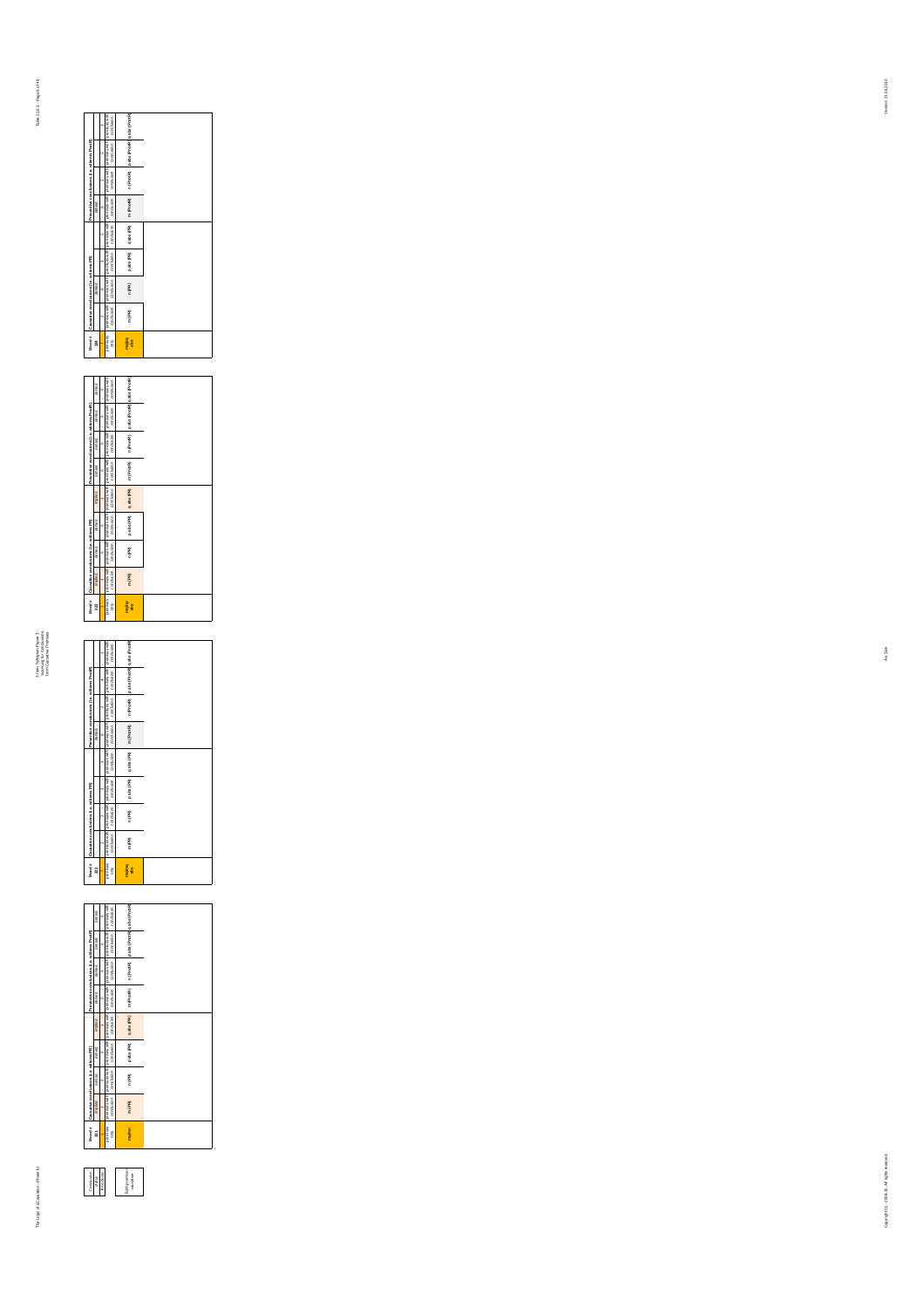|                                                                                                                                                                                                                                         | n (PnotR) pabs (PnotR) q abs (PnotR               |  |
|-----------------------------------------------------------------------------------------------------------------------------------------------------------------------------------------------------------------------------------------|---------------------------------------------------|--|
|                                                                                                                                                                                                                                         |                                                   |  |
|                                                                                                                                                                                                                                         |                                                   |  |
|                                                                                                                                                                                                                                         | $m$ (ProofR)                                      |  |
| Mood Camerino conductor (in Winnerson)<br>1994 - Annual provincia de la Camerina de Camerina (1994)<br>1994 - Constantin Provincia (1994) pour la conductor (1994) (1994) (1994) pour la conductor (1994)<br>1994 - Constantin Provinci | $\mathbf{q}$ abs (PR)                             |  |
|                                                                                                                                                                                                                                         |                                                   |  |
|                                                                                                                                                                                                                                         | pabs (PR)                                         |  |
|                                                                                                                                                                                                                                         | $_{\rm n}$ (PR)                                   |  |
|                                                                                                                                                                                                                                         | $\frac{\widehat{\mathbf{g}}}{\mathbf{g}}$         |  |
|                                                                                                                                                                                                                                         | $\ddot{\bullet}$                                  |  |
|                                                                                                                                                                                                                                         | ř                                                 |  |
|                                                                                                                                                                                                                                         |                                                   |  |
|                                                                                                                                                                                                                                         | n (PnoR) palos (PnoR) qalos (PnoR)                |  |
|                                                                                                                                                                                                                                         |                                                   |  |
|                                                                                                                                                                                                                                         |                                                   |  |
|                                                                                                                                                                                                                                         |                                                   |  |
|                                                                                                                                                                                                                                         | $m(Proot R)$                                      |  |
|                                                                                                                                                                                                                                         | qabs (PR)                                         |  |
|                                                                                                                                                                                                                                         | p ato (PR)                                        |  |
|                                                                                                                                                                                                                                         | $_{\rm n}$ (PR)                                   |  |
|                                                                                                                                                                                                                                         |                                                   |  |
|                                                                                                                                                                                                                                         | $\mathfrak{m}\neq \mathfrak{N}$                   |  |
|                                                                                                                                                                                                                                         | $\frac{3}{4}$<br>$\blacklozenge$                  |  |
|                                                                                                                                                                                                                                         |                                                   |  |
|                                                                                                                                                                                                                                         |                                                   |  |
|                                                                                                                                                                                                                                         | n (Pno IR) pais (PnoR) quis (PnoR)                |  |
|                                                                                                                                                                                                                                         |                                                   |  |
|                                                                                                                                                                                                                                         |                                                   |  |
|                                                                                                                                                                                                                                         | $\mathfrak{m}$ (P rooff)                          |  |
|                                                                                                                                                                                                                                         | $q$ ab s $\langle \mathsf{PR} \rangle$            |  |
|                                                                                                                                                                                                                                         |                                                   |  |
|                                                                                                                                                                                                                                         | $_{\rm phot}(PR)$                                 |  |
|                                                                                                                                                                                                                                         | n@R                                               |  |
|                                                                                                                                                                                                                                         | $\mathfrak{m}(\mathsf{PR})$                       |  |
| Mayori Cassan's constituted in a final May and Mayori Present on constant is a final Profit of the Cassan Cassan<br>The Cassan Cassan (Cassan Cassan Cassan Cassan Cassan Cassan Cassan Cassan Cassan Cassan Cassan Cassan Cass         | $\frac{\epsilon}{2}$                              |  |
|                                                                                                                                                                                                                                         |                                                   |  |
|                                                                                                                                                                                                                                         |                                                   |  |
|                                                                                                                                                                                                                                         | pates (ProotR) qubs (Proot                        |  |
|                                                                                                                                                                                                                                         |                                                   |  |
|                                                                                                                                                                                                                                         | n (Prooff)                                        |  |
|                                                                                                                                                                                                                                         | $m$ (P rooff)                                     |  |
|                                                                                                                                                                                                                                         |                                                   |  |
|                                                                                                                                                                                                                                         | qabs $(\mathsf{PR})$                              |  |
|                                                                                                                                                                                                                                         | pato (PR)                                         |  |
|                                                                                                                                                                                                                                         | $_{\rm n}$ (PR)                                   |  |
|                                                                                                                                                                                                                                         |                                                   |  |
| noot founder andersen (a when PR)<br>The state of the state of the state of the state of the state of the state of the state of the state of the st<br>Protocol persisten (centure constant) account persisten (persisten (centure)     | $\frac{\partial \mathbf{R}}{\partial \mathbf{r}}$ |  |
|                                                                                                                                                                                                                                         | ę                                                 |  |

| $\frac{3}{1600 \text{ with}}$                                                                                                                                                                                         | ৢ<br>÷<br>$\overline{z}$              |  |  |  |  |  |
|-----------------------------------------------------------------------------------------------------------------------------------------------------------------------------------------------------------------------|---------------------------------------|--|--|--|--|--|
| Preventive conclusions (La, witherns Prock)<br>- prime of the permission in prime of the permission is<br>- pondusion - conclusion - promission is<br>- conclusion - conclusion                                       | abs (P<br>Ä.                          |  |  |  |  |  |
|                                                                                                                                                                                                                       | $\widehat{\alpha}$<br>န္              |  |  |  |  |  |
|                                                                                                                                                                                                                       | $\frac{2}{8}$<br>e<br>E               |  |  |  |  |  |
|                                                                                                                                                                                                                       | $q$ abs $\langle \mathsf{PR} \rangle$ |  |  |  |  |  |
|                                                                                                                                                                                                                       | p also (PR)                           |  |  |  |  |  |
|                                                                                                                                                                                                                       | $_{\rm n}$ (PR)                       |  |  |  |  |  |
| Muodi# Chuatalohe conclusions[0x w/WemerPR)<br> - <mark>8  </mark><br>  online   permita white   online   manual particular   permita with<br>  online   permitations   online   online   permitations   permitations | $\mathfrak{g}$ or $\mathfrak{g}$      |  |  |  |  |  |
|                                                                                                                                                                                                                       | ×<br>A                                |  |  |  |  |  |

|                                                                                             | $\frac{5}{2}$<br>pabs (ProtR) q abs (P<br>Proventive conclusions (i.e. without Procest)<br>- Chitad<br>- Domisos with promisos with poemisos with<br>$n$ (ProdR)<br>$\mathfrak{m}$ (Prooff)<br>$\mathbf{q}$ abs (PR)<br>promises with<br>Causative conclusions (i.e. whenes PR)<br>$\frac{4}{\text{pormiso}}$ which $\frac{2}{\text{pormiso}}$ with<br>$p$ abs (PR)<br>$rac{2}{\vert \text{pr} \text{min} \text{sg} \text{ with } \vert}$<br>$n(\theta R)$<br>$\frac{\widehat{\mathfrak{g}}}{\mathfrak{g}}$<br>$\ddot{\bullet}$<br>$\begin{array}{r}\n\text{Mood if} \\ 328 \\ \hline\n\end{array}$<br>š                                                                                                                                                                                               |  |  |  |
|---------------------------------------------------------------------------------------------|--------------------------------------------------------------------------------------------------------------------------------------------------------------------------------------------------------------------------------------------------------------------------------------------------------------------------------------------------------------------------------------------------------------------------------------------------------------------------------------------------------------------------------------------------------------------------------------------------------------------------------------------------------------------------------------------------------------------------------------------------------------------------------------------------------|--|--|--|
|                                                                                             | p abs (Pn ofR) q abs (PnotR)<br>3<br>nomia os with<br>Preventive conclusions (i.e. whereas ProcR)<br>the permission permission is promission for<br>conclusion conclusion conclusion of conclusion for<br>$n$ (P notR)<br>$\mathfrak{m}(\mathsf{Proof}\mathsf{R})$<br>upm see juusud<br>qabs (PR)<br>promises with<br>p als (PR)<br>Causaline conclusions (i.e. whereas PR)<br>3<br>permane state permane and permane whereas permane with permane and permane of the state of the state of the state of the state of the state of the state of the state of the state o<br>$_{\rm n}$ (PR)<br>$\mathfrak{g}_{\mathfrak{g}}$<br>$\frac{3}{4}$<br>$\begin{array}{r} \text{Mood} \\ \text{327} \\ \text{137} \\ \text{pounds} \\ \text{148} \\ \text{158} \\ \text{168} \end{array}$<br>$\frac{\Phi}{2}$ |  |  |  |
|                                                                                             | n (Pno IR) p abs (PnoR) q abs (PnoR)<br>$m$ (Prooff)<br>$q$ abs $\langle P R \rangle$<br>pabs (PR)<br>n (PR)<br>$\mathfrak{m}(\mathsf{PR})$<br>Mood #<br>326<br>promises<br>$\frac{6}{8}$                                                                                                                                                                                                                                                                                                                                                                                                                                                                                                                                                                                                              |  |  |  |
| Causalve condusions (i.e. witems PR)<br>$\begin{array}{c} \text{Mod } n \\ 325 \end{array}$ | n (PriodR) patis (PriodR) qubs (PriodR)<br>Perventive conclusions (Le, wittenss Prosit)<br>- Ginkid<br>- permissi with - promissis with - permissis with<br>$m$ (P rooff)<br>4<br>nomiasa with<br>q abs (PR)<br>pabs (PR)<br>3<br>promises with<br>$2$<br>promises with<br>$\frac{1}{\alpha}$<br>$\frac{3}{\text{minomial}}$<br>$\frac{\partial \mathbf{R}}{\partial \mathbf{r}}$<br>$\begin{picture}(20,10) \put(0,0){\line(1,0){15}} \put(15,0){\line(1,0){15}} \put(15,0){\line(1,0){15}} \put(15,0){\line(1,0){15}} \put(15,0){\line(1,0){15}} \put(15,0){\line(1,0){15}} \put(15,0){\line(1,0){15}} \put(15,0){\line(1,0){15}} \put(15,0){\line(1,0){15}} \put(15,0){\line(1,0){15}} \put(15,0){\line(1,0){15}} \put(15,0){\line(1$                                                               |  |  |  |

Copyright (c) - 2008-10. All rights reserved. Avi Sion Version: 21.06.2010

 $M$  Sion

 $jH(0)$  - 2008-1

mim: 2106.2010

|                                                         | the contract of the contract of                      |                                         |  |
|---------------------------------------------------------|------------------------------------------------------|-----------------------------------------|--|
|                                                         | $\frac{2}{\text{pounds}}$                            | ę.<br>ŝ                                 |  |
|                                                         | 4<br>Idas with<br>IE.                                | ×R)<br>abs (Pr<br>$\mathbf{a}$          |  |
|                                                         | ses with<br>3 usion<br>ΙE.                           | æ<br>န္                                 |  |
| Preventive conclusions (i.e. willems Prodit)<br>dirivid | $\frac{1}{3}$ $\frac{1}{6}$<br><b>B</b> <sub>o</sub> | $\widehat{\mathbf{g}}$<br>နဲ့           |  |
|                                                         | 4<br>promises with<br>oordusion                      | $\bf q$ abs $\left( \mathrm{PR}\right)$ |  |
|                                                         |                                                      | abs (PR)<br>$\Delta$                    |  |
|                                                         | 2<br>promises with<br>contusion                      | $\frac{1}{n}$ (PR)                      |  |
| Causative condusions (i.e. witems PR)                   | 3<br>promises with<br>conclusion                     | $\frac{\partial}{\partial t}$           |  |
| Mood #                                                  |                                                      | 杲                                       |  |

Conclusion status # moduses causative Both premises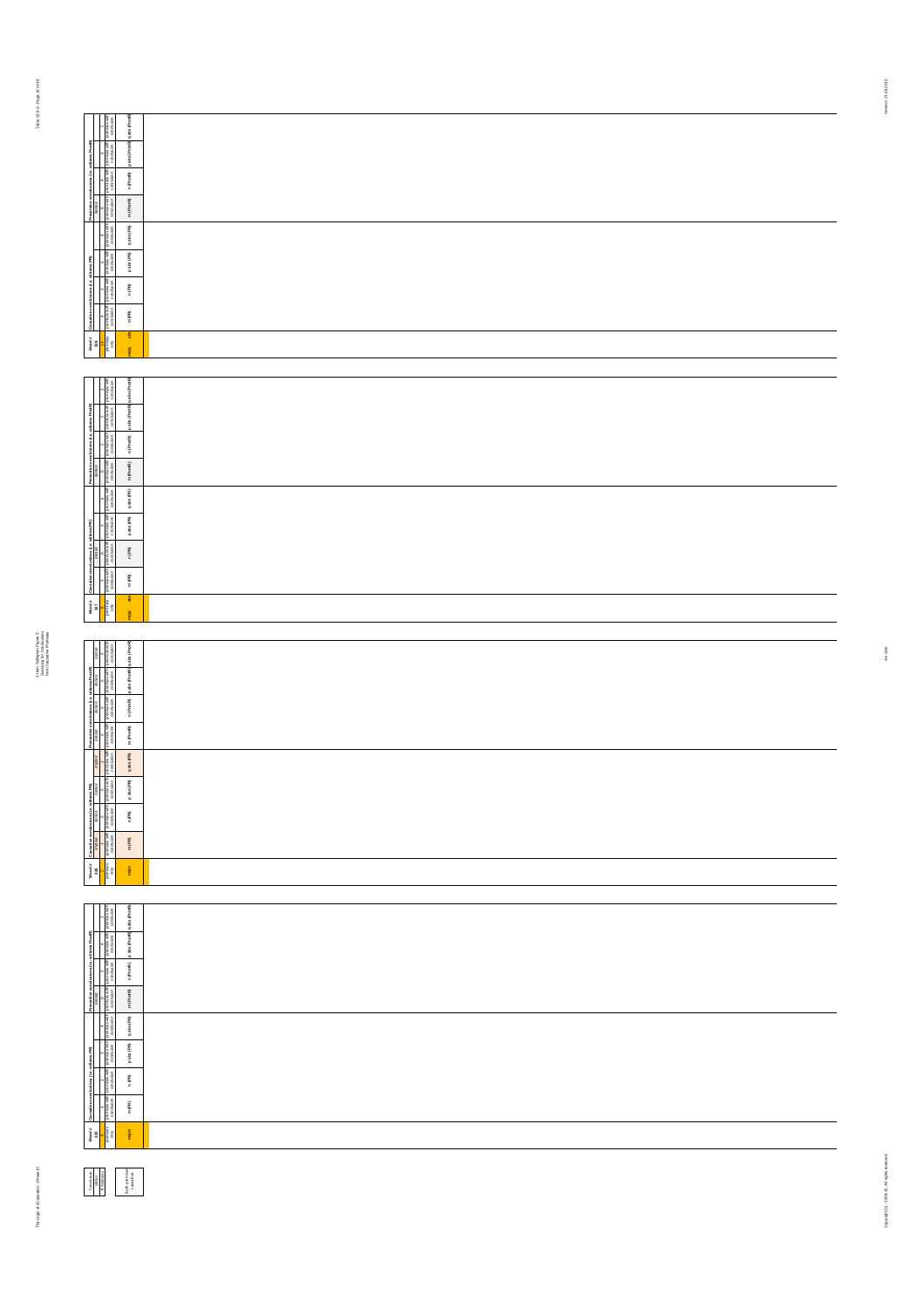|                                                                   |              |                         | $\frac{9}{24}$                                    | $156\,$                                                     |                                                                                                                                                                                                                                                                                                                                  |                                               | $^{\rm 180}$                                                                  | $\frac{8}{13}$                                   |  |  |  |
|-------------------------------------------------------------------|--------------|-------------------------|---------------------------------------------------|-------------------------------------------------------------|----------------------------------------------------------------------------------------------------------------------------------------------------------------------------------------------------------------------------------------------------------------------------------------------------------------------------------|-----------------------------------------------|-------------------------------------------------------------------------------|--------------------------------------------------|--|--|--|
|                                                                   |              |                         | $\frac{52}{3} \frac{48}{3}$                       | <b>156</b>                                                  |                                                                                                                                                                                                                                                                                                                                  |                                               | $^{29}_{180}$                                                                 | $\begin{array}{c} 88 \\ 33 \\ 33 \\ \end{array}$ |  |  |  |
|                                                                   |              |                         | $\ddot{\mathrm{x}}$                               | $\frac{10}{10}$                                             |                                                                                                                                                                                                                                                                                                                                  |                                               | $\widetilde{\mathbb{R}}$                                                      | $\widehat{\mathfrak{m}}$                         |  |  |  |
|                                                                   |              |                         |                                                   |                                                             |                                                                                                                                                                                                                                                                                                                                  |                                               |                                                                               |                                                  |  |  |  |
| å                                                                 |              |                         |                                                   |                                                             |                                                                                                                                                                                                                                                                                                                                  |                                               |                                                                               |                                                  |  |  |  |
| $q$ abs (PR)                                                      |              |                         | $\frac{9}{148}$                                   | $^{\rm 156}$                                                | $\begin{array}{ccc} 1 & 0 & 0 & 0 \\ 0 & 0 & 0 & 0 \\ 0 & 0 & 0 & 0 \\ 0 & 0 & 0 & 0 \\ 0 & 0 & 0 & 0 \\ 0 & 0 & 0 & 0 \\ 0 & 0 & 0 & 0 \\ 0 & 0 & 0 & 0 \\ 0 & 0 & 0 & 0 \\ 0 & 0 & 0 & 0 \\ 0 & 0 & 0 & 0 & 0 \\ 0 & 0 & 0 & 0 & 0 \\ 0 & 0 & 0 & 0 & 0 \\ 0 & 0 & 0 & 0 & 0 \\ 0 & 0 & 0 & 0 & 0 \\ 0 & 0 & 0 & 0 & 0 \\ 0 &$ |                                               | $\begin{array}{c} 1.330 \\ 2.330 \end{array}$                                 | $\frac{8}{18}$                                   |  |  |  |
| pate (PR)                                                         |              |                         | $\frac{9}{2}$                                     | $_{156}^{\circ}$                                            |                                                                                                                                                                                                                                                                                                                                  |                                               | $178$ $180$                                                                   | $\begin{array}{c} 186 \\ 183 \end{array}$        |  |  |  |
| $_{\alpha \, (\rho \, R)}$                                        |              |                         |                                                   |                                                             | $\widetilde{\mathbf{z}}$                                                                                                                                                                                                                                                                                                         |                                               | $\overline{\mathrm{n}}$                                                       |                                                  |  |  |  |
| $\frac{68}{6}$                                                    |              |                         |                                                   |                                                             | $\begin{array}{cc} \boxtimes & \boxtimes \end{array}$                                                                                                                                                                                                                                                                            | $\mathop{\mathbb{R}}_n=\mathop{\mathbb{R}}_n$ |                                                                               |                                                  |  |  |  |
| $M_{\rm cool}$<br>įξ<br>累                                         |              |                         | $\frac{17}{3}$ %                                  | 356                                                         | $\begin{array}{cc} 162 \\ 164 \end{array}$                                                                                                                                                                                                                                                                                       | $\frac{5}{2}$ . $\frac{1}{2}$                 | $178$<br>$179$<br>$180$                                                       | 3828                                             |  |  |  |
|                                                                   |              |                         |                                                   |                                                             |                                                                                                                                                                                                                                                                                                                                  |                                               |                                                                               |                                                  |  |  |  |
| abs (Pro                                                          |              |                         |                                                   | $\frac{95}{10}$                                             |                                                                                                                                                                                                                                                                                                                                  |                                               |                                                                               | $\frac{9}{21}$ – $\frac{9}{21}$                  |  |  |  |
|                                                                   |              |                         |                                                   | $\overset{\text{\tiny{52}}}{\mathstrut_{\text{\tiny{12}}}}$ |                                                                                                                                                                                                                                                                                                                                  |                                               |                                                                               | $\mathbbmss{8}$ $\mathbbmss{8}$                  |  |  |  |
|                                                                   |              |                         |                                                   | $155\,$                                                     |                                                                                                                                                                                                                                                                                                                                  |                                               |                                                                               | $\frac{5}{187}$                                  |  |  |  |
| $\frac{6}{8}$                                                     |              |                         |                                                   |                                                             |                                                                                                                                                                                                                                                                                                                                  |                                               |                                                                               |                                                  |  |  |  |
| qabs (PR)                                                         |              | $\frac{\Omega}{24}$     |                                                   | $\mathbbmss{m}$                                             |                                                                                                                                                                                                                                                                                                                                  | $\mathbb{S}=\mathbb{S}$                       |                                                                               | $\frac{9}{21}$ – $\frac{9}{21}$                  |  |  |  |
| p also (PR)<br>E                                                  |              |                         |                                                   | $\mathbbmss{S}$                                             |                                                                                                                                                                                                                                                                                                                                  |                                               |                                                                               | $\frac{8}{10}$ – $\frac{8}{10}$                  |  |  |  |
| n (PR)                                                            |              |                         |                                                   |                                                             |                                                                                                                                                                                                                                                                                                                                  |                                               |                                                                               |                                                  |  |  |  |
| m (PR)                                                            |              | $\frac{Q}{2}$           |                                                   |                                                             |                                                                                                                                                                                                                                                                                                                                  | $\frac{20}{3} - \frac{20}{3}$                 |                                                                               |                                                  |  |  |  |
| 죜<br>$\frac{M \cos \theta}{327}$<br>įξ                            |              | $\frac{\alpha}{24}$     |                                                   | $^{55}_{12}$ ig $\%$                                        |                                                                                                                                                                                                                                                                                                                                  | $\mathbb{S} - \mathbb{S}$                     |                                                                               | $\frac{9}{16}\frac{5}{16}\frac{8}{16}$           |  |  |  |
| 흫                                                                 |              |                         |                                                   |                                                             |                                                                                                                                                                                                                                                                                                                                  |                                               |                                                                               |                                                  |  |  |  |
| 훀                                                                 |              |                         |                                                   |                                                             |                                                                                                                                                                                                                                                                                                                                  |                                               |                                                                               |                                                  |  |  |  |
|                                                                   |              |                         |                                                   |                                                             |                                                                                                                                                                                                                                                                                                                                  |                                               |                                                                               |                                                  |  |  |  |
|                                                                   |              |                         |                                                   |                                                             |                                                                                                                                                                                                                                                                                                                                  |                                               |                                                                               |                                                  |  |  |  |
| ę                                                                 |              |                         |                                                   |                                                             |                                                                                                                                                                                                                                                                                                                                  |                                               |                                                                               |                                                  |  |  |  |
| ę                                                                 |              |                         |                                                   |                                                             |                                                                                                                                                                                                                                                                                                                                  |                                               |                                                                               |                                                  |  |  |  |
| ို                                                                |              |                         |                                                   |                                                             |                                                                                                                                                                                                                                                                                                                                  |                                               |                                                                               |                                                  |  |  |  |
| $q$ at $q$ (PR)                                                   | $\Xi$        | $\frac{9}{2}$           |                                                   |                                                             |                                                                                                                                                                                                                                                                                                                                  |                                               |                                                                               |                                                  |  |  |  |
| $p$ abs (PR)<br>no isolanoc<br>condusion<br>v/kems PR)<br>Orhital |              |                         |                                                   |                                                             |                                                                                                                                                                                                                                                                                                                                  |                                               |                                                                               |                                                  |  |  |  |
| n (PR)                                                            |              |                         |                                                   |                                                             |                                                                                                                                                                                                                                                                                                                                  |                                               |                                                                               |                                                  |  |  |  |
| $\mathfrak{m}(\mathsf{PR})$<br>š                                  | $\Xi$        | $\frac{\Omega}{\Omega}$ |                                                   |                                                             |                                                                                                                                                                                                                                                                                                                                  |                                               |                                                                               |                                                  |  |  |  |
| $\begin{array}{c} \text{Mod } n \\ 326 \end{array}$<br>ŧ<br>ł     | $\Xi$        | $\frac{\Omega}{\Omega}$ |                                                   |                                                             |                                                                                                                                                                                                                                                                                                                                  |                                               |                                                                               |                                                  |  |  |  |
|                                                                   |              |                         |                                                   |                                                             |                                                                                                                                                                                                                                                                                                                                  |                                               |                                                                               |                                                  |  |  |  |
|                                                                   |              |                         | $^{\rm 148}$                                      |                                                             |                                                                                                                                                                                                                                                                                                                                  |                                               | $^{\rm 380}$                                                                  |                                                  |  |  |  |
| ã                                                                 |              |                         | $\frac{5}{3} \frac{9}{3}$                         |                                                             |                                                                                                                                                                                                                                                                                                                                  |                                               | $\stackrel{\mathtt{o}}{\mathtt{s}}\stackrel{\mathtt{o}}{\mathtt{s}}$          |                                                  |  |  |  |
| 을                                                                 |              |                         | $\frac{\partial \mathbf{r}}{\partial \mathbf{r}}$ |                                                             |                                                                                                                                                                                                                                                                                                                                  |                                               | $\frac{8}{n}$                                                                 |                                                  |  |  |  |
| conclusions (i.e.<br>www.ex<br>ĩ                                  |              |                         |                                                   |                                                             |                                                                                                                                                                                                                                                                                                                                  |                                               |                                                                               |                                                  |  |  |  |
| Ê<br>$rac{8}{9}$                                                  | $132\,$      |                         | $^{\rm 148}$                                      |                                                             | $\frac{3}{2}$                                                                                                                                                                                                                                                                                                                    |                                               | $^{\rm 38}$                                                                   |                                                  |  |  |  |
| pats (PR)<br>$\frac{\widehat{\mathbf{g}}}{\widehat{\mathbf{g}}}$  |              |                         | $\frac{\infty}{24}$                               |                                                             |                                                                                                                                                                                                                                                                                                                                  |                                               | $\mathop{\mathbb{R}}\limits^{\infty}$ – $\mathop{\mathbb{R}}\limits^{\infty}$ |                                                  |  |  |  |
| ns (i.e. wite<br>$_{\rm n}$ (PR)                                  |              |                         |                                                   |                                                             | $\overline{\omega}$                                                                                                                                                                                                                                                                                                              |                                               | $\mathbb{R}$                                                                  |                                                  |  |  |  |
| usative co<br>$\frac{60}{6}$                                      | $_{\rm 132}$ |                         |                                                   |                                                             | $\frac{52}{164}$                                                                                                                                                                                                                                                                                                                 |                                               |                                                                               |                                                  |  |  |  |
| $\frac{4}{325}$                                                   | $_{\rm 132}$ |                         | $\frac{5}{24}$ $\frac{3}{24}$                     |                                                             | $\begin{array}{cc} 162 \\ 164 \end{array}$                                                                                                                                                                                                                                                                                       |                                               | $\frac{78}{17}$ $\frac{80}{180}$                                              |                                                  |  |  |  |

Conclusion status # moduses causative Both premises

.<br>Сорунал готов-10. А II проволила.

Copyright (c) - 2008-10. All rights reserved. Avi Sion Version: 21.06.2010

Aw Sion

Version: 21.06.2010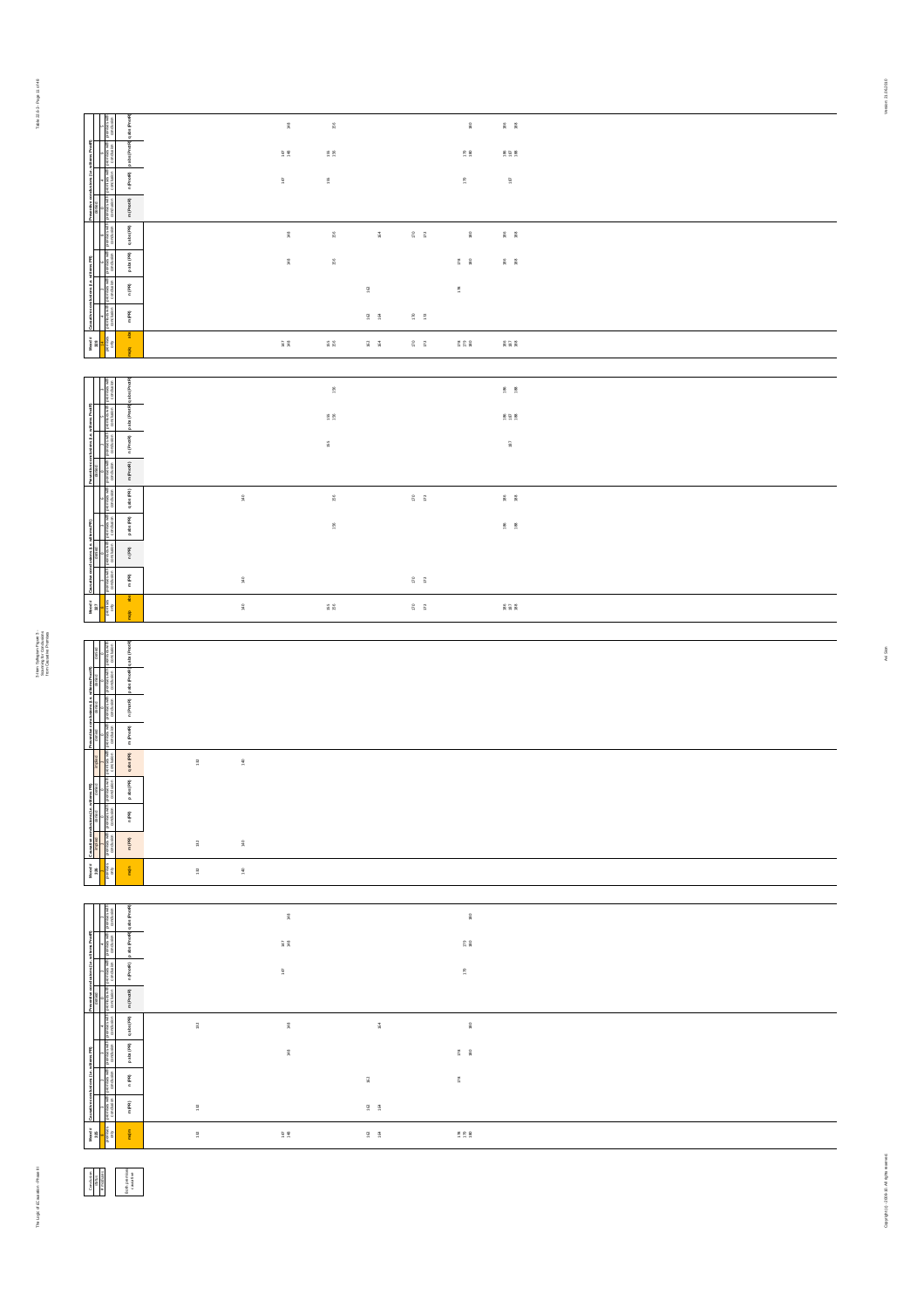The Logic of ECausation - Phase III

Scanning for Conclusions from Causative Premises

3-lam Sylogian Figure 3<br>Scaming for Conduisons<br>from Causalé Premises

Conclusion status # moduses causative Both premises

|                                              |        |         | DYRITTI SIDS WITH<br>operation           |                                          |  |
|----------------------------------------------|--------|---------|------------------------------------------|------------------------------------------|--|
|                                              |        |         | DYNTHIS OS WITH<br>oondusion             | pate (PriotR) is also (PriotR)           |  |
|                                              |        |         | promises with<br>candusion               | n (ProtR)                                |  |
| Preventive conclusions (i.e. witems Prooff)  | denied | $\circ$ | promises with<br>conclusion              | m (ProtR)                                |  |
|                                              |        |         | premises with<br>condusion               | qabs (PR)                                |  |
|                                              |        |         | premises with<br>oondusion               | pabs (PR)                                |  |
|                                              |        |         | promises with<br>candusion               | n (PR)                                   |  |
| Causaive con dusions (i.e. wiltems PR)       |        |         | onmises with<br>oprobasion               | m (PR)                                   |  |
| tood #                                       | 328    | 14      | D/01/11 905<br>č                         | ä                                        |  |
|                                              |        |         |                                          | mong                                     |  |
|                                              |        |         | promises with<br>oondusion               | pates (Pn ofR) q alss (PnotR)            |  |
|                                              |        |         | promises with<br>condusion               |                                          |  |
|                                              |        |         | promises with<br>oprehasion              | n (ProtR)                                |  |
| Preventive conclusions (i.e. witems Pnot R)  | denied |         | promises with<br>oondusion               | m(PriotR)                                |  |
|                                              |        |         | promises with<br>condusion               | qabs (PR)                                |  |
|                                              |        |         | promises with<br>conclusion              | p abs (PR)                               |  |
|                                              | dining | $\circ$ | Dream ses with<br>oprobasion             | n (PR)                                   |  |
| Causative conclusions (i.e. wiltems PR)      |        |         | command with<br>oondusion                | m (PR)                                   |  |
| Mood #                                       | à      |         | promises<br>ğ                            | ă<br>mab                                 |  |
|                                              |        |         |                                          |                                          |  |
|                                              | denied |         | <b>SIMM WAS TERRITORY</b><br>conclusion  | n (Pno IR)   p abs (PnoIR) q abs (PnoIR) |  |
|                                              | denied |         | operation<br>yearn ses with              |                                          |  |
| treventive con dusions (i.e. w/leans PnotR)  | denied |         | ロック 切りにない<br>oondusion                   |                                          |  |
|                                              | dened  |         | promises with<br>condusion               | m (ProtR)                                |  |
|                                              | mpled  |         | Dream ses with<br>conclusion             | $q$ abs $(PR)$                           |  |
| (i.e. w/tems PR)                             | denied |         | promises with<br>oondusion               | pabs (PR)                                |  |
|                                              | denied |         | promises with premises with<br>oondusion | n (PR)                                   |  |
| Cau sative conclusions                       | impled |         | condusion                                | m(PR)                                    |  |
| Mood #                                       | Å      |         | promises<br>only                         | main                                     |  |
|                                              |        |         |                                          |                                          |  |
|                                              |        |         | premises with<br>oondusion               |                                          |  |
|                                              |        |         | premises with<br>candusion               | pates (ProtR) qabs (ProtR)               |  |
|                                              |        |         | or orm ses with<br>conclusion            | n (ProtR)                                |  |
| Preventive conclusions (i.e. wilterns Proof) | denied |         | premises with<br>operation               | $m(P \text{ roorR})$                     |  |
|                                              |        |         | promises with<br>oondusion               | qabs (PR)                                |  |
|                                              |        |         | promises with<br>condusion               | pate (PR)                                |  |
|                                              |        |         | DY97115935 With<br>conclusion            | n (PR)                                   |  |
| Causalive condusions (Le. wiltems PR)        |        |         | coom ses with<br>operchasines            | m (PR)                                   |  |
| tood #                                       | 325    |         | remises<br>$\frac{3}{6}$                 | main                                     |  |

| Mood #                                      | 328    | 14<br>pornisos | only                        | ã<br>g                                |  |
|---------------------------------------------|--------|----------------|-----------------------------|---------------------------------------|--|
|                                             |        |                |                             |                                       |  |
|                                             |        |                | premises with<br>oondusion  |                                       |  |
|                                             |        |                | promises with<br>condusion  | n (Prooft) pates (Pnott) qabs (Prott) |  |
| Preventive conclusions (i.e. witems Phot R) |        |                | premises with<br>conclusion |                                       |  |
|                                             | denied |                | premises with<br>oondusion  | m(Proot R)                            |  |
|                                             |        |                | premises with<br>canduaion  | p abs (PR) q abs (PR)                 |  |
|                                             |        |                | promises with<br>conclusion |                                       |  |
| lusions (i.e. witems PR)                    | dinind | ö              | 200m ses with<br>operation  | n (PR)                                |  |

|                                             |       |   | premises with<br>operation               | pates (Priot R) q abs (P notR) |  |
|---------------------------------------------|-------|---|------------------------------------------|--------------------------------|--|
|                                             |       | ò | promises with premises with<br>oondusion |                                |  |
| Preventive conclusions (i.e. wittems ProfR) |       |   | candusion                                | n (Prooft)                     |  |
|                                             | dened |   | promises with<br>conclusion              | $m(p \mod 8)$                  |  |
|                                             |       | w | oondusion                                | qabs (PR)                      |  |
|                                             |       | b | premises with premises with<br>oondusion | pabs (PR)                      |  |
| Causaive conclusions (i.e. wiltems PR)      |       |   | promises with<br>candusion               | n (PR)                         |  |
|                                             |       |   | premises with<br>conclusion              | $\frac{m(PR)}{E}$              |  |
| Mood#                                       | 328   | ă | <b>BBS LUBOS</b><br>č                    | ã<br>g                         |  |

Avi Sion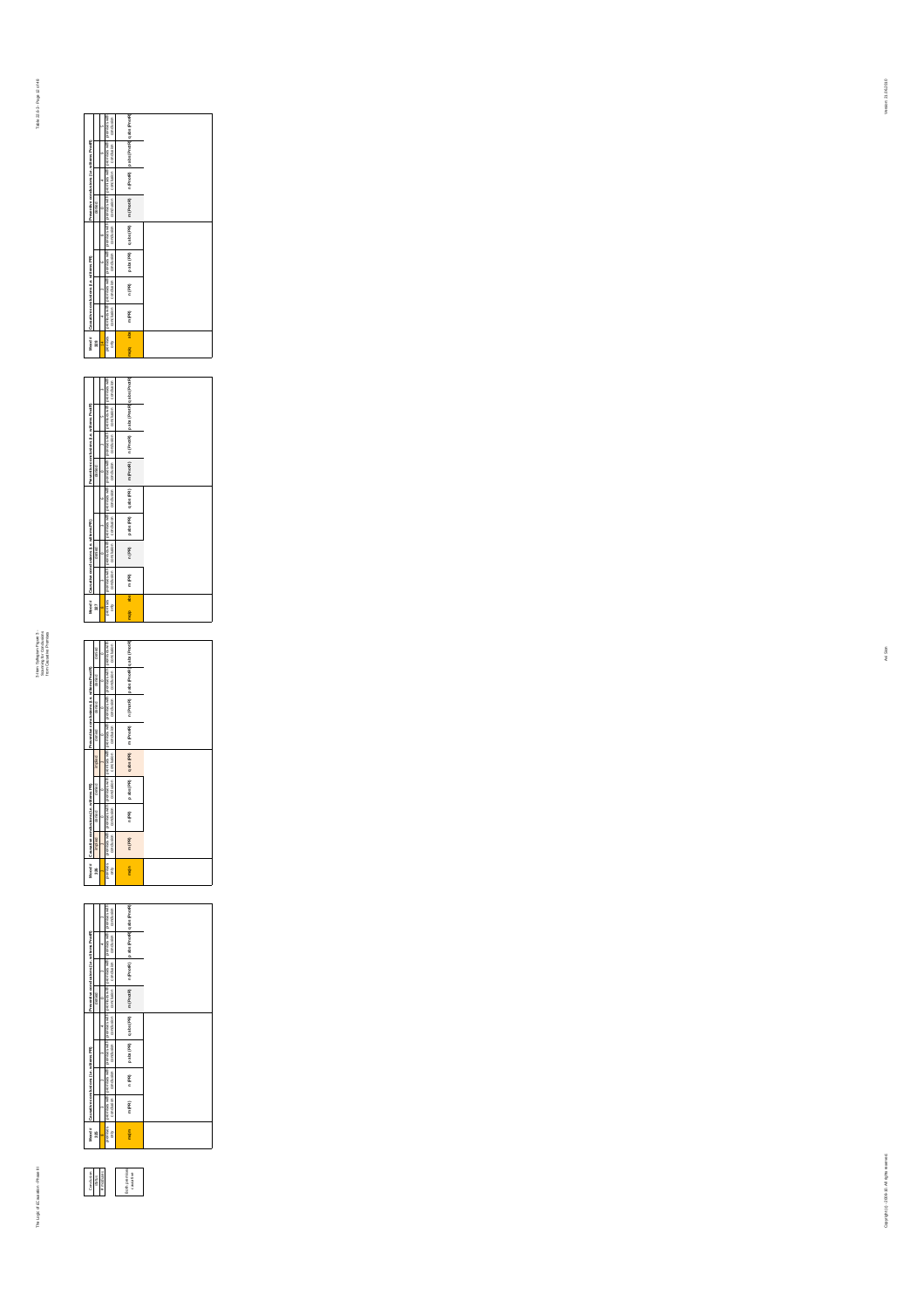|                                                                                                |                                                                                                                                                                                                                                        | qabs (PnotR)                         |                                 | $\hbox{$\tt g$}$                                      | $\overline{\phantom{a}}$ |  |
|------------------------------------------------------------------------------------------------|----------------------------------------------------------------------------------------------------------------------------------------------------------------------------------------------------------------------------------------|--------------------------------------|---------------------------------|-------------------------------------------------------|--------------------------|--|
|                                                                                                |                                                                                                                                                                                                                                        | pates (ProofR)                       |                                 |                                                       |                          |  |
|                                                                                                |                                                                                                                                                                                                                                        | n (Pn ofR)                           |                                 |                                                       |                          |  |
| Preventive condustors (i.e. witers Profit)                                                     |                                                                                                                                                                                                                                        | $m$ (P rooff)                        |                                 | $\,$ 8 $\,$ $\,$ 5 $\,$                               |                          |  |
|                                                                                                | oorclusion                                                                                                                                                                                                                             | $q$ ab s $\left( \mathsf{PR}\right)$ |                                 |                                                       |                          |  |
|                                                                                                |                                                                                                                                                                                                                                        | $\mathsf{p}$ ats (PR)                |                                 |                                                       |                          |  |
|                                                                                                |                                                                                                                                                                                                                                        | n (PR)                               |                                 |                                                       |                          |  |
| Mood # Causative conclusions (i.e. w/tems PR)<br>334 - derival                                 |                                                                                                                                                                                                                                        | $\mathfrak{m}(\mathsf{PR})$          |                                 |                                                       |                          |  |
|                                                                                                | kuo<br>ouh                                                                                                                                                                                                                             | $\frac{g}{\delta}$ )                 |                                 | $\begin{matrix} 0 & 0 \\ 0 & 0 \\ 0 & 0 \end{matrix}$ |                          |  |
|                                                                                                |                                                                                                                                                                                                                                        |                                      |                                 |                                                       |                          |  |
|                                                                                                |                                                                                                                                                                                                                                        | qabs (Prooft                         | $\mathbf{g}=-\mathbf{g}$        |                                                       |                          |  |
| Preventive conclusions (i.e. witems Prooff)                                                    |                                                                                                                                                                                                                                        | abs (Pro IR)                         |                                 |                                                       |                          |  |
|                                                                                                |                                                                                                                                                                                                                                        | n (ProdR)                            |                                 |                                                       |                          |  |
|                                                                                                | i<br>Sion                                                                                                                                                                                                                              | $m(p \cos \theta)$                   | $\mathbb{R}^+$ , $\mathbb{R}^+$ |                                                       |                          |  |
|                                                                                                |                                                                                                                                                                                                                                        | qabs (PR)                            |                                 |                                                       |                          |  |
|                                                                                                |                                                                                                                                                                                                                                        | pate (PR)                            |                                 |                                                       |                          |  |
|                                                                                                |                                                                                                                                                                                                                                        | $_{\rm n}$ (PR)                      |                                 |                                                       |                          |  |
| Mood # Causative conclusions (i.e. witems PR)<br>333                                           |                                                                                                                                                                                                                                        | $\frac{1}{n}$                        |                                 |                                                       |                          |  |
|                                                                                                | nemissa<br>only                                                                                                                                                                                                                        | $\frac{8}{3}$                        | $\mathbb R^+$ , $\mathbb R^+$   |                                                       |                          |  |
|                                                                                                | denied                                                                                                                                                                                                                                 | qabs (ProfR)                         |                                 |                                                       |                          |  |
|                                                                                                |                                                                                                                                                                                                                                        | pabs (ProfR)                         |                                 |                                                       |                          |  |
|                                                                                                |                                                                                                                                                                                                                                        | n (ProtR)                            |                                 |                                                       |                          |  |
| Preventive conclusions (i.e. w.items Pro IR)<br>device device                                  | oondusion                                                                                                                                                                                                                              | $m$ (Pn ofR)                         |                                 |                                                       |                          |  |
|                                                                                                |                                                                                                                                                                                                                                        | qabs (PR)                            |                                 |                                                       |                          |  |
|                                                                                                |                                                                                                                                                                                                                                        | pas (PR)                             |                                 |                                                       |                          |  |
|                                                                                                |                                                                                                                                                                                                                                        | $_{\alpha \, \rm (99)}$              |                                 |                                                       |                          |  |
|                                                                                                | The Chanados conclusions of a whome PM<br>The Channel House of the Channel Channel Channel<br>Design particle of the Channel Channel Channel Channel<br>Channel Channel Channel Channel Channel Channel<br>Channel Channel Channel Cha | $\omega_{\rm d}$ as                  |                                 |                                                       |                          |  |
|                                                                                                |                                                                                                                                                                                                                                        | $\frac{g}{2}$ is                     |                                 |                                                       |                          |  |
|                                                                                                |                                                                                                                                                                                                                                        |                                      |                                 |                                                       |                          |  |
|                                                                                                | $rac{3}{6}$                                                                                                                                                                                                                            | a abs (Prod                          |                                 |                                                       |                          |  |
|                                                                                                |                                                                                                                                                                                                                                        | pabs (ProtR                          |                                 |                                                       |                          |  |
|                                                                                                | premises with<br>condusion                                                                                                                                                                                                             | $n$ (P notR)                         |                                 |                                                       |                          |  |
|                                                                                                | premises wun<br>conclusion                                                                                                                                                                                                             | $\mathfrak{m}$ (P rooff)             |                                 |                                                       |                          |  |
|                                                                                                | premises with<br>oorchasion                                                                                                                                                                                                            | $\mathbf{q}$ abs (PR)                |                                 |                                                       |                          |  |
|                                                                                                | oondusion                                                                                                                                                                                                                              | $p$ abs (PR)                         |                                 |                                                       |                          |  |
|                                                                                                |                                                                                                                                                                                                                                        | $n$ (PR)                             |                                 |                                                       |                          |  |
| Mood # Causative condustions (i.e. w/feems PR)<br>331 : derivid <mark>implied   implied</mark> |                                                                                                                                                                                                                                        | $\frac{60}{\pi}$                     |                                 |                                                       |                          |  |
|                                                                                                | estates                                                                                                                                                                                                                                | nplain                               |                                 |                                                       |                          |  |
|                                                                                                |                                                                                                                                                                                                                                        |                                      |                                 |                                                       |                          |  |
|                                                                                                | ndusion<br>Salus<br>moduses                                                                                                                                                                                                            | xth premises<br>causa twe            |                                 |                                                       |                          |  |

 $\equiv$ 

 $\equiv$ 

Avi Sion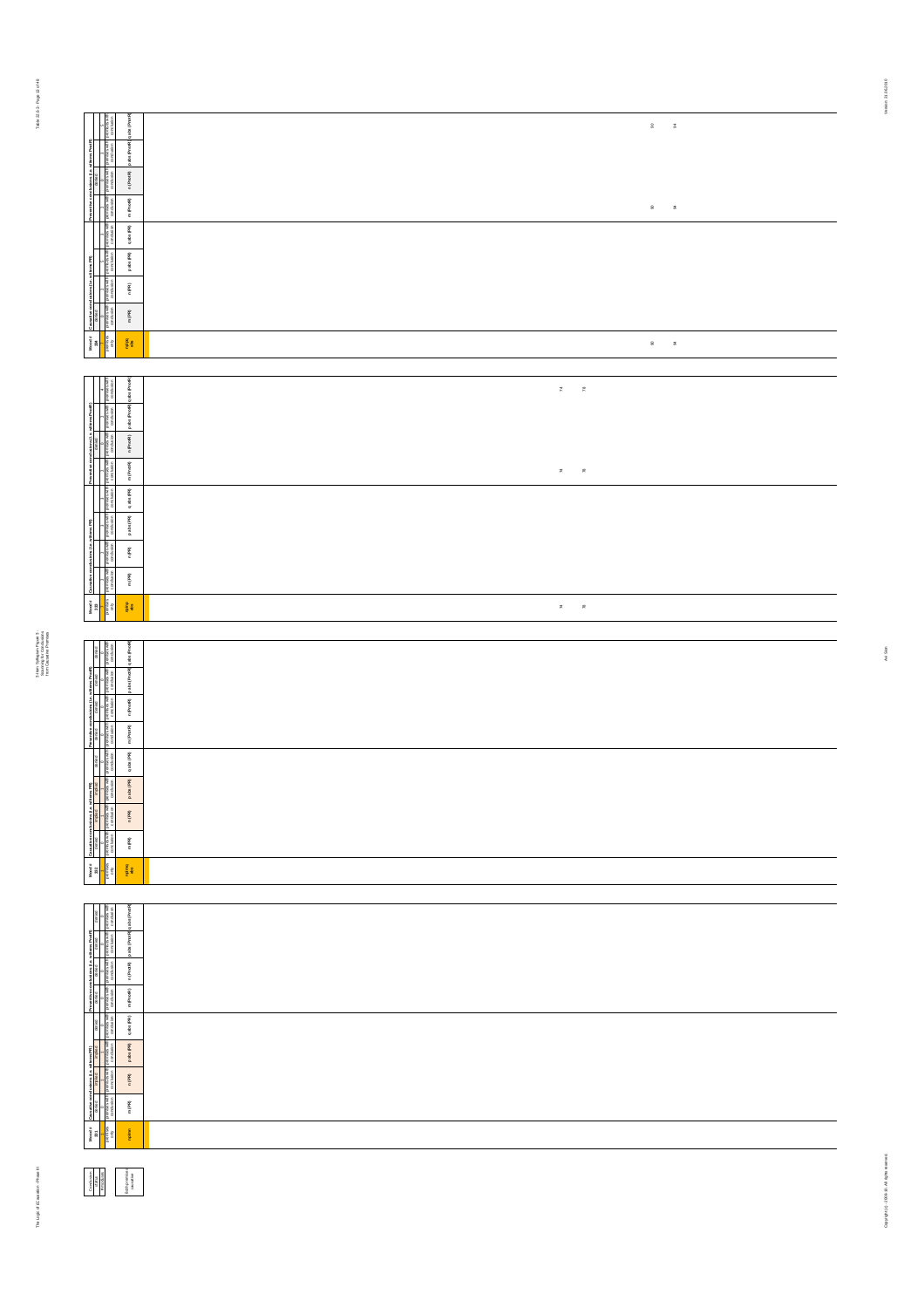|                                                                                                                                                                                                                                                                 | $\frac{38}{14}$     | $\mathbb{R}$<br>$\Xi$                                                                       |
|-----------------------------------------------------------------------------------------------------------------------------------------------------------------------------------------------------------------------------------------------------------------|---------------------|---------------------------------------------------------------------------------------------|
| Preventive condustors (i.e. witems Proof)                                                                                                                                                                                                                       | $\frac{9}{24}$      | $\ddot{\rm n}$ at                                                                           |
|                                                                                                                                                                                                                                                                 |                     |                                                                                             |
| a<br>pemises with promises with<br>conclusion condusion<br>$m(p \text{ node})$                                                                                                                                                                                  |                     |                                                                                             |
| $q$ abs $(\mathsf{PR})$                                                                                                                                                                                                                                         | $\mathbbm{R}$       | $\mathbbmss{R}^{\mathbbmss{N}}$                                                             |
| premises with premises with<br>condusion condusion<br>$p$ abs (PR)<br>$\substack{9\\25}$                                                                                                                                                                        | $_{\rm 38}^{\rm s}$ | $\begin{array}{ccccccccc} \pi & & & \pi & & & \pi \\ \end{array}$                           |
| Causalive conclusions (i.e. w/kems PR)<br>detect<br>$\frac{6}{5}$<br>$\frac{\Omega}{\Omega}$                                                                                                                                                                    |                     | $\vec{n}$                                                                                   |
| $\mathfrak{m}(\mathsf{PR})$                                                                                                                                                                                                                                     |                     |                                                                                             |
| $M_{\rm 1}$<br>$_{\rm 350}$<br>$\frac{g}{2}$ ij                                                                                                                                                                                                                 | $\sim$ 158          | $\begin{array}{ccc} \vec{a} & \vec{a} & \vec{a} \\ \vec{a} & \vec{a} & \vec{a} \end{array}$ |
|                                                                                                                                                                                                                                                                 |                     | $\mathbb{S}^1$ , $\mathbb{S}^2$                                                             |
|                                                                                                                                                                                                                                                                 |                     | $\mathbbmss{R}$                                                                             |
|                                                                                                                                                                                                                                                                 |                     |                                                                                             |
| Preventive conclusions (Le. witems Prot R)<br>$m(p \mod R)$                                                                                                                                                                                                     |                     |                                                                                             |
| qabs (PR)<br>$\frac{24}{3}$                                                                                                                                                                                                                                     |                     | $\rm ^{202}$<br>$\frac{3}{206}$                                                             |
| pabs (PR)                                                                                                                                                                                                                                                       |                     | $_{\rm g}$<br>$\widetilde{\mathbf{z}}$<br>$\mathbb R$                                       |
| Causative conclusions (i.e. witerms PR)<br>$\frac{1}{\alpha}$<br>$\frac{\pi}{m}$                                                                                                                                                                                |                     | $\frac{98}{24}$                                                                             |
| $\mathfrak{m}(\mathsf{PR})$<br>$\frac{\pi}{m}$<br>$\frac{3}{2}$                                                                                                                                                                                                 |                     |                                                                                             |
| Mood #<br>33<br>etains<br>The State<br>$\frac{9}{5}$<br>$\frac{\pi}{2}$<br>$\frac{22}{34}$                                                                                                                                                                      |                     | $\begin{array}{ccc} 198 \\ 202 \end{array}$                                                 |
|                                                                                                                                                                                                                                                                 |                     |                                                                                             |
|                                                                                                                                                                                                                                                                 |                     |                                                                                             |
| Preventive conclusions (i.e. wittens Pro R)<br>Annive                                                                                                                                                                                                           |                     |                                                                                             |
|                                                                                                                                                                                                                                                                 |                     |                                                                                             |
| $\widehat{\mathfrak{g}}$<br>e<br>E                                                                                                                                                                                                                              |                     |                                                                                             |
| qabs (PR)                                                                                                                                                                                                                                                       |                     |                                                                                             |
| $p$ abs $\left( \mathsf{PR}\right)$                                                                                                                                                                                                                             |                     | $_{\rm 210}$                                                                                |
| $n$ (PR)                                                                                                                                                                                                                                                        |                     | $\rm^{210}$                                                                                 |
| $m \varphi R$                                                                                                                                                                                                                                                   |                     |                                                                                             |
| $\frac{g}{\frac{3}{2}}\frac{g}{\tilde{q}}$                                                                                                                                                                                                                      |                     | $_{\rm 20}$                                                                                 |
| q also (Pric                                                                                                                                                                                                                                                    |                     |                                                                                             |
| pates (Prot R)                                                                                                                                                                                                                                                  |                     |                                                                                             |
| $n$ (P rooff)                                                                                                                                                                                                                                                   |                     |                                                                                             |
| $m(p \mod 2)$                                                                                                                                                                                                                                                   |                     |                                                                                             |
| Countries and address (a. w.Waren PA)<br>- Govern Countries (a. 1990)<br>- Govern Countries (and The Countries (and The Countries of the Countries of Countries (a. 1990)<br>- Countries (and The Countries (and The Countries (and Th<br>$\mathbf{q}$ abs (PR) |                     |                                                                                             |
| $p$ abs $\langle \theta R \rangle$                                                                                                                                                                                                                              |                     | $\frac{34}{2}$                                                                              |
| n (PR)                                                                                                                                                                                                                                                          |                     | $\overline{\mathbb{S}}$                                                                     |
| $\begin{array}{c}\n\hline\n\text{ 0} & \text{ 0} \\ \hline\n\text{ 0} & \text{ 0} \\ \hline\n\text{ 0} & \text{ 0} \\ \hline\n\text{ 0} & \text{ 0} \\ \hline\n\text{ 0} & \text{ 0}\n\end{array}$<br>$\frac{1}{n}$                                             |                     |                                                                                             |
| $M_{\rm cool}$<br>oomissa<br>only<br>nplan                                                                                                                                                                                                                      |                     | $\frac{34}{24}$                                                                             |
|                                                                                                                                                                                                                                                                 |                     |                                                                                             |

Table 22.6-3 - Page 14 of 48

Table 22.6-3 - Page 14 of 48

Conclusion<br># moduses<br>xh premis<br>causative Both premises

Copyright (c) - 2008-10. All rights reserved. Avi Sion Version: 21.06.2010

 $rac{6}{3}$ 

tim: 2106.2010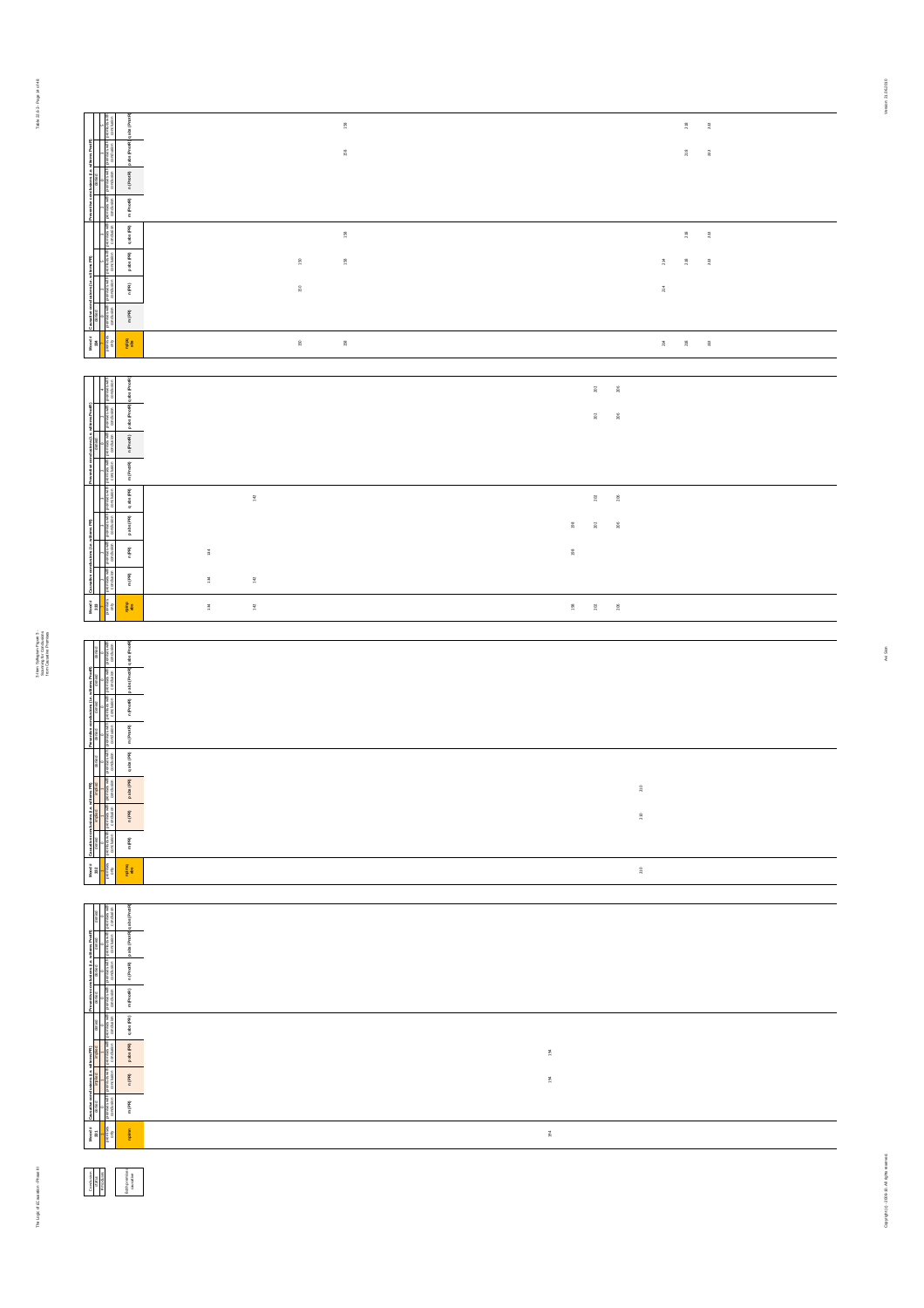to Logic of ECausation

Scanning for Conclusions from Causative Premises

3-term Syllagism Figure 3<br>Saamling for Condiusions<br>from Causative Premises

| n (ProdR) pubs (ProdR) quite (ProdR)<br>dining<br>premises with premises with<br>oondusion<br>denied<br>candusion<br>denied<br>pates (PR) qabs (PR) m/PnofR)<br>promises with<br>corchasion<br>dened<br>premises with<br>operation<br>dining<br>promises with premises with<br>oondusion<br>implied<br>candusion<br>implied<br>n (PR)<br>premises with<br>conclusion<br>denied<br>m(PR)<br>premises<br>nplmn<br>5<br>č |  |  |  | premises with<br>operation |
|------------------------------------------------------------------------------------------------------------------------------------------------------------------------------------------------------------------------------------------------------------------------------------------------------------------------------------------------------------------------------------------------------------------------|--|--|--|----------------------------|
|                                                                                                                                                                                                                                                                                                                                                                                                                        |  |  |  |                            |
|                                                                                                                                                                                                                                                                                                                                                                                                                        |  |  |  |                            |
|                                                                                                                                                                                                                                                                                                                                                                                                                        |  |  |  |                            |
|                                                                                                                                                                                                                                                                                                                                                                                                                        |  |  |  |                            |
|                                                                                                                                                                                                                                                                                                                                                                                                                        |  |  |  |                            |
|                                                                                                                                                                                                                                                                                                                                                                                                                        |  |  |  |                            |
|                                                                                                                                                                                                                                                                                                                                                                                                                        |  |  |  |                            |
|                                                                                                                                                                                                                                                                                                                                                                                                                        |  |  |  |                            |

Conclusion<br># moduses<br>xh premis<br>causative Both premises

|                                              |         | operation                                                            |                                                                       |  |
|----------------------------------------------|---------|----------------------------------------------------------------------|-----------------------------------------------------------------------|--|
|                                              |         | Dremises with Dremises with<br>noindusion                            |                                                                       |  |
|                                              | denied  | oondusion                                                            |                                                                       |  |
| Preventive conclusions (i.e. wilters Profit) |         | premises with premises with premises with<br>condusion               | pabs (PR) qabs (PR) m (ProoR) n (PhoeR) pabs (ProoR) qabs (ProoR)     |  |
|                                              |         | conclusion                                                           |                                                                       |  |
|                                              |         | oondusion<br>promises with                                           |                                                                       |  |
| Causative conclusions (i.e. w/terms PR)      |         | remnes with<br>oondusion                                             | $-1$ e.geg $-1$                                                       |  |
|                                              | dened   | condusion<br>Systems of the control                                  | m(PR)                                                                 |  |
| Mood #                                       | 3       | 200 m 905<br>č                                                       | g<br>§ li                                                             |  |
|                                              |         |                                                                      |                                                                       |  |
|                                              |         | condusion                                                            |                                                                       |  |
| Preventive conclusions (Le. witems Prot R)   |         | promises with promises with premises with promises with<br>condusion | qabs (PR) = m (P not R) = n (P notR) = p abs (PnotR) q abs (P notR)   |  |
|                                              | denied  | conclusion                                                           |                                                                       |  |
|                                              |         | oprchaion                                                            |                                                                       |  |
|                                              |         | premises with premises with<br>oondusion                             |                                                                       |  |
|                                              |         | condusion                                                            | pates (PR)                                                            |  |
| Causative conclusions (i.e. wiltems PR)      |         | promises with<br>operation                                           | n (PR)                                                                |  |
|                                              |         | comises with<br>oondusion                                            | m (PR)                                                                |  |
| Mood #                                       | 33      | γiν.<br>200mlses                                                     | e<br>La                                                               |  |
|                                              |         |                                                                      |                                                                       |  |
|                                              | dened   | by search of<br>candusion                                            | patis (PR) qubs (PR) in (PhotR) in (PhotR) patis (PhotR) qubs (PhotR) |  |
| Preventive conclusions (i.e. wittens Pro IR) | denied  | Dream ses with<br>oprehasion                                         |                                                                       |  |
|                                              | dining  | promises with<br>oondusion                                           |                                                                       |  |
|                                              | denied  | oondusion                                                            |                                                                       |  |
|                                              | dened   | candusian                                                            |                                                                       |  |
| (i.e. wilterns PR)                           | impled  | with creamises with premises with creamises with<br>operation        |                                                                       |  |
| Causative conclusions                        | implied | oondusion<br>premises with premises                                  | n (PR)                                                                |  |
|                                              | denied  | canduagon                                                            | m (PR)                                                                |  |
| Mood#                                        | å       | oty<br>D7 0771 5675                                                  | panda<br>Ba                                                           |  |
|                                              |         |                                                                      |                                                                       |  |
|                                              | dining  | DYNT 905 WITH<br>operation                                           | q abs (PR)   m (PnoR)   n (PnoR)   p abs (PnotR) q abs (PnoR)         |  |
| Preventive conclusions (i.e. witems Prooff)  | denied  | premises with<br>oondusion                                           |                                                                       |  |
|                                              | denied  | promises with<br>candualon                                           |                                                                       |  |
|                                              | denied  | promises with<br>conclusion                                          |                                                                       |  |
|                                              | dinind  | promises with<br>operation                                           |                                                                       |  |
|                                              | implied | condusion  <br>premises with                                         | pats (PR)                                                             |  |
| ausative conclusions (i.e. w/learns PR)      | implied | premises with premises with<br>condusion                             | n (PR)                                                                |  |
|                                              | denied  | oorclusion                                                           | $\frac{1}{2}$                                                         |  |
| Mood#                                        | ā       | <b>NYTH 90%</b><br>only                                              | <b>District</b>                                                       |  |

| ausative conclusions (i.e. wiltems PR) |            |            |                                                        |            | Preventive conclusions (Le, witems Priot R) |                                          |           |
|----------------------------------------|------------|------------|--------------------------------------------------------|------------|---------------------------------------------|------------------------------------------|-----------|
|                                        |            |            |                                                        |            | dened                                       |                                          |           |
|                                        |            |            |                                                        |            |                                             |                                          |           |
| oromises with<br>opriduation           | conclusion | candusion  | premises with premises with premises with<br>oondusion | oorchasion | premises with premises with<br>conclusion   | premises with premises with<br>candusion | oondusion |
| m (PR)                                 | n (PR)     | pates (PR) | qabs (PR)                                              | m (ProtR)  |                                             | n (ProdR)   p abs (Pro tR) q abs (ProdR) |           |
|                                        |            |            |                                                        |            |                                             |                                          |           |
|                                        |            |            |                                                        |            |                                             |                                          |           |

| Mood#            |                            | Causative conclusions (i.e. w/kems PR) |                            |                             |                                          | Preventive conclusions (i.e. willens ProfR) |                                      |                             |
|------------------|----------------------------|----------------------------------------|----------------------------|-----------------------------|------------------------------------------|---------------------------------------------|--------------------------------------|-----------------------------|
| ă                | deried                     |                                        |                            |                             |                                          | denied                                      |                                      |                             |
|                  | $\circ$                    |                                        |                            |                             |                                          |                                             |                                      |                             |
| ses ways<br>cely | promises with<br>condusion | premises with<br>oondusion             | promises with<br>oondusion | premises with<br>conclusion | premises with premises with<br>candusion | oondusion                                   | premissa with<br>oondusion           | promises with<br>conclusion |
| g s              | m(PR)                      | n (PR)                                 |                            | pabs (PR) qabs (PR)         | m (Prooff)                               |                                             | n (PnotR) pates (PnotR) qabs (PnotR) |                             |
|                  |                            |                                        |                            |                             |                                          |                                             |                                      |                             |
|                  |                            |                                        |                            |                             |                                          |                                             |                                      |                             |
|                  |                            |                                        |                            |                             |                                          |                                             |                                      |                             |
|                  |                            |                                        |                            |                             |                                          |                                             |                                      |                             |
|                  |                            |                                        |                            |                             |                                          |                                             |                                      |                             |
|                  |                            |                                        |                            |                             |                                          |                                             |                                      |                             |
|                  |                            |                                        |                            |                             |                                          |                                             |                                      |                             |
|                  |                            |                                        |                            |                             |                                          |                                             |                                      |                             |

Avi Sion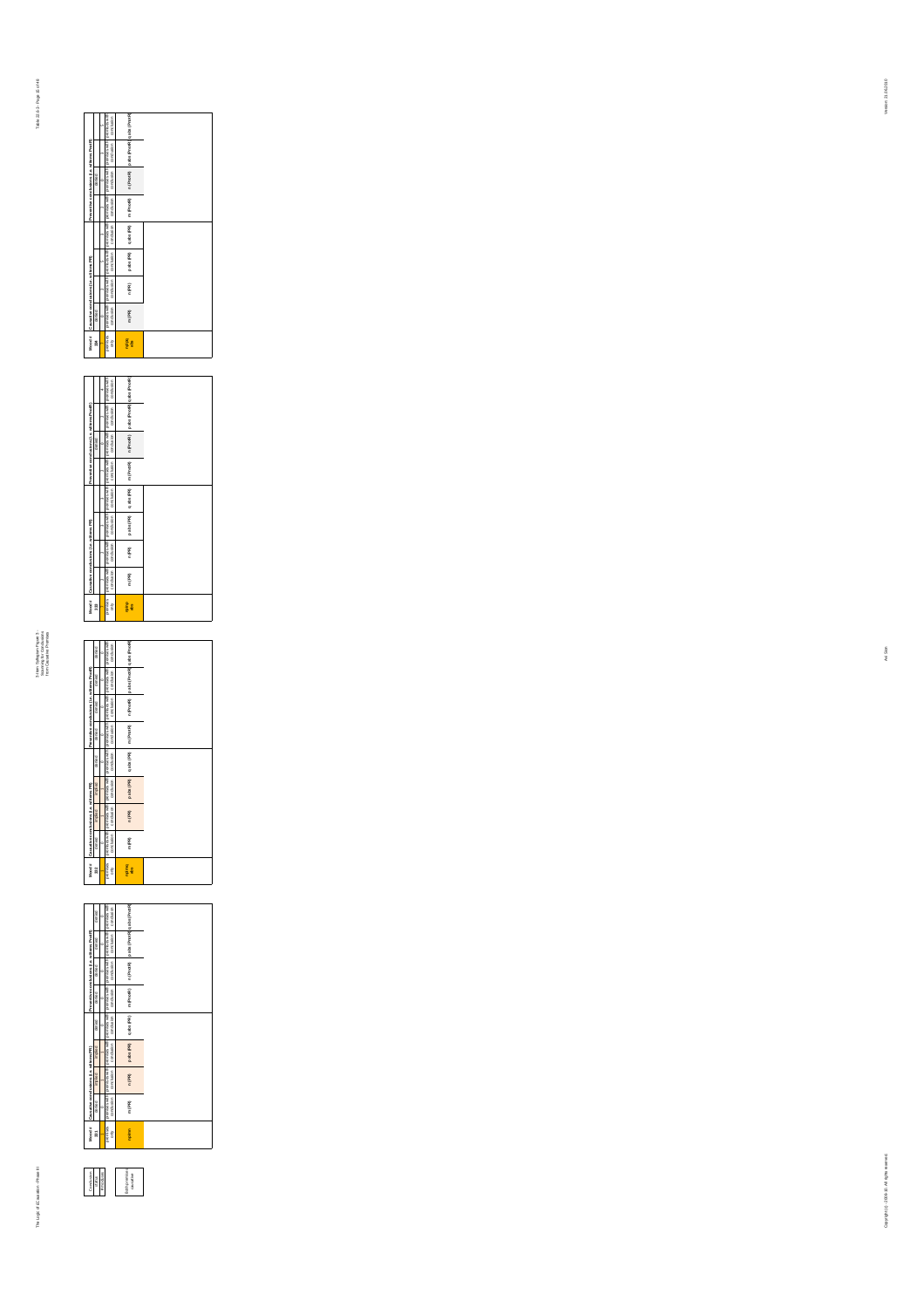|                                                                                                                                                                                                                                                                                 |                                     | $\,$ 8 $\,$ 7 $\,$                                                                              |
|---------------------------------------------------------------------------------------------------------------------------------------------------------------------------------------------------------------------------------------------------------------------------------|-------------------------------------|-------------------------------------------------------------------------------------------------|
| Preventive conclusions (i.e. witerms Prooft)<br>p abs (ProtR)                                                                                                                                                                                                                   |                                     |                                                                                                 |
| $n$ (ProofR)                                                                                                                                                                                                                                                                    |                                     |                                                                                                 |
| 3<br>nomiaes with promiaes with promiaes with<br>conduston conclusion condusion<br>$m$ (ProofR)                                                                                                                                                                                 |                                     |                                                                                                 |
| $\mathbf{q}$ abs (PR)                                                                                                                                                                                                                                                           |                                     |                                                                                                 |
| pats (PR)                                                                                                                                                                                                                                                                       |                                     |                                                                                                 |
| 0<br>premises with promises with premises with<br>conclusion condusion condusion<br>$_{\rm n}$ (PR)                                                                                                                                                                             |                                     |                                                                                                 |
| Mood # Causative condustions (i.e. witems PR)<br>338 00thd<br>$\frac{\partial \mathbf{R}}{\partial \mathbf{r}}$                                                                                                                                                                 |                                     |                                                                                                 |
| premises<br>å<br>le.                                                                                                                                                                                                                                                            |                                     | $\begin{matrix} 0 & 0 \\ 0 & 0 \\ 0 & 0 \end{matrix}$                                           |
| æ<br>sabs (Proot                                                                                                                                                                                                                                                                | $\mathbb R$ — $\mathbb R$           | $\begin{array}{ccc} \circ & \circ & \circ \\ \circ & \circ & \circ \end{array}$                 |
| Preventive conclusions (i.e. witems PnotR)<br> <br>  Orient<br>promises with p<br>condusion<br>sabs (PnotR)                                                                                                                                                                     |                                     |                                                                                                 |
| remises with<br>conclusion<br>$n$ (P rooff)                                                                                                                                                                                                                                     |                                     |                                                                                                 |
| $m(Proof R)$                                                                                                                                                                                                                                                                    | $\mathbbmss{Z}$ , $\mathbbmss{Z}$ , | $\begin{matrix} 0 \\ 0 \\ 0 \end{matrix} \hspace{.2in} \begin{matrix} 0 \\ 0 \\ 0 \end{matrix}$ |
| $\frac{2}{3}$ permission in the contract of the product of the permission of the condustion of the condustion of the condustion of the condustion of the condustion of the condustion of the condustion of the condustion of the<br>qabs $\langle \theta R \rangle$             |                                     |                                                                                                 |
| p abs $\langle \mathsf{PR} \rangle$                                                                                                                                                                                                                                             |                                     |                                                                                                 |
| $_{\rm n}$ (PR)                                                                                                                                                                                                                                                                 |                                     |                                                                                                 |
| $\frac{\text{Mod } n}{337}$ $\frac{\text{Quasine correlational (le. whloms PR)}}{337}$<br>$\mathfrak{g}_{\mathfrak{q}}$                                                                                                                                                         |                                     |                                                                                                 |
| 優<br>premises<br>ofly<br>$\frac{8}{9}$                                                                                                                                                                                                                                          | $\mathbb R$ – $\mathbb R$           | $\,$ 8 $\,$ 5 $\,$                                                                              |
|                                                                                                                                                                                                                                                                                 | $\mathbf{g}=-\mathbf{g}$            |                                                                                                 |
| promises with<br>abs (Pnot<br>amises with                                                                                                                                                                                                                                       |                                     |                                                                                                 |
| aba (P<br>$n$ (Pro $\theta\theta)$                                                                                                                                                                                                                                              |                                     |                                                                                                 |
| Preventive condustions (i.e. w/feams Prooft)<br>device<br>$m$ (P roofR)                                                                                                                                                                                                         | $\mathbf{g}=-\mathbf{g}$            |                                                                                                 |
| Mood Cassancecondulated Ca When Mil.<br>1994 - The Cassan Cassan Cassan Cassan (Cassan Cassan Cassan)<br>1996 - Constant pondature (constant) (constant) perchant perchant Constant)<br>1996 - Constant pondature (constant) (constant)<br>$q$ ab s $\left( \mathsf{PR}\right)$ |                                     |                                                                                                 |
| pabs (PR)                                                                                                                                                                                                                                                                       |                                     |                                                                                                 |
| n@R                                                                                                                                                                                                                                                                             |                                     |                                                                                                 |
| $\mathfrak{m}(\mathsf{PR})$                                                                                                                                                                                                                                                     |                                     |                                                                                                 |
| pomises<br>$\frac{\epsilon}{2}$                                                                                                                                                                                                                                                 | $\mathbf{g}=-\mathbf{g}$            |                                                                                                 |
|                                                                                                                                                                                                                                                                                 |                                     |                                                                                                 |
| ab s (P)                                                                                                                                                                                                                                                                        |                                     |                                                                                                 |
| pabs (ProtR)                                                                                                                                                                                                                                                                    |                                     |                                                                                                 |
| $n$ (P rooff)                                                                                                                                                                                                                                                                   |                                     |                                                                                                 |
| $m$ (ProofR)                                                                                                                                                                                                                                                                    |                                     |                                                                                                 |
| $p$ abs $\langle \mathsf{PR} \rangle$ = q abs $\langle \mathsf{PR} \rangle$                                                                                                                                                                                                     |                                     |                                                                                                 |
|                                                                                                                                                                                                                                                                                 |                                     |                                                                                                 |
| $n$ (PR)                                                                                                                                                                                                                                                                        |                                     |                                                                                                 |
|                                                                                                                                                                                                                                                                                 |                                     |                                                                                                 |
| $\frac{\partial \mathbf{R}}{\partial \mathbf{r}}$                                                                                                                                                                                                                               |                                     |                                                                                                 |
| linearly Canadian availabans (in arthurs) and could permutas conclusions (in arthurs) and a distribution of the state of the state of the state of the state of the state of the state of the state of the state of the state<br><b>Taylor</b>                                  |                                     |                                                                                                 |

Copyright (c) - 2008-10. All rights reserved. Avi Sion Version: 21.06.2010

Avi Sion

All rights: opyright (c) - 2008-10

Version: 21.06.2010

Conclusion status # moduses causative Both premises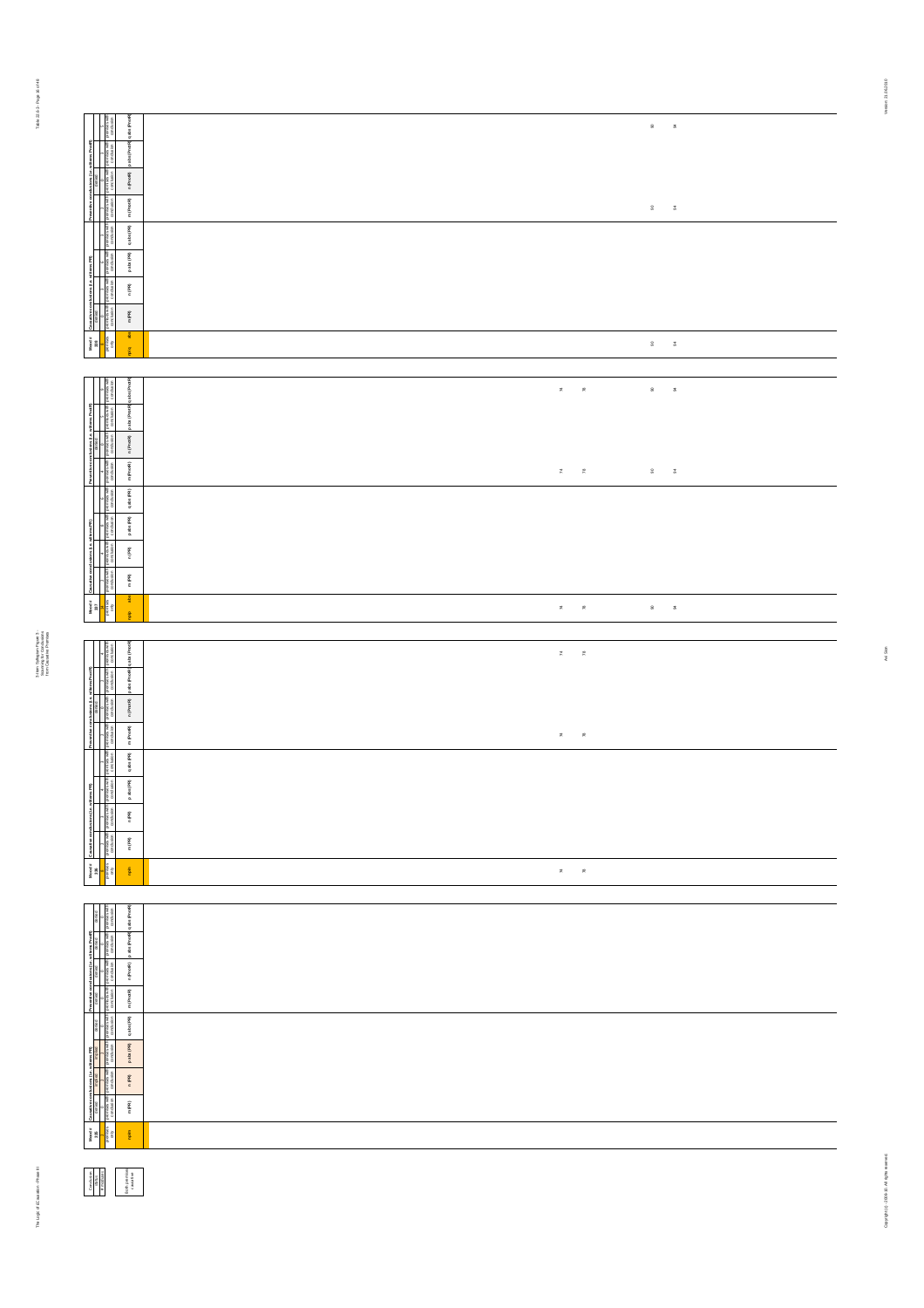|                                                     |                | quick (Proof                        |                        |                          |                                  | $_{\rm 33}^{\rm s}$      |  |                                                                                                                                                                                                                                                                                                                                                       |                 |                          |                   |                |                      | $_{\rm 218}$                                                        | $_{\rm 22}$              |
|-----------------------------------------------------|----------------|-------------------------------------|------------------------|--------------------------|----------------------------------|--------------------------|--|-------------------------------------------------------------------------------------------------------------------------------------------------------------------------------------------------------------------------------------------------------------------------------------------------------------------------------------------------------|-----------------|--------------------------|-------------------|----------------|----------------------|---------------------------------------------------------------------|--------------------------|
|                                                     |                | abs (ProotR)                        |                        |                          |                                  | $_{\rm 158}^{\rm m}$     |  |                                                                                                                                                                                                                                                                                                                                                       |                 |                          |                   |                |                      | $_{\rm 218}$                                                        | $_{\rm 22}$              |
|                                                     |                | n (ProtR)                           |                        |                          |                                  |                          |  |                                                                                                                                                                                                                                                                                                                                                       |                 |                          |                   |                |                      |                                                                     |                          |
|                                                     |                | $m$ (P roofR)                       |                        |                          |                                  |                          |  |                                                                                                                                                                                                                                                                                                                                                       |                 |                          |                   |                |                      |                                                                     |                          |
|                                                     | ŧ              | $q$ also $(PR)$                     |                        |                          |                                  | $_{\rm 158}^{\rm m}$     |  |                                                                                                                                                                                                                                                                                                                                                       |                 |                          |                   |                |                      | $_{\rm 218}$                                                        | $_{\rm 22}$              |
|                                                     |                |                                     |                        |                          |                                  |                          |  |                                                                                                                                                                                                                                                                                                                                                       |                 |                          |                   |                |                      |                                                                     |                          |
| ams PR)                                             |                | pabs (PR)                           |                        |                          | $_{\rm 150}$                     | $_{158}^{\phantom{1}}$   |  |                                                                                                                                                                                                                                                                                                                                                       |                 |                          |                   | $_{\rm 210}$   | $_{\rm 214}$         | $_{\rm 23}^{\rm m}$                                                 | $_{\rm 22}$              |
|                                                     |                | $_{\rm n}(\rho\,R)$                 |                        |                          | $\frac{\alpha}{10}$              |                          |  |                                                                                                                                                                                                                                                                                                                                                       |                 |                          |                   | $_{\rm 210}$   | $\vec{n}$            |                                                                     |                          |
|                                                     |                | $\frac{m}{m}$                       |                        |                          |                                  |                          |  |                                                                                                                                                                                                                                                                                                                                                       |                 |                          |                   |                |                      |                                                                     |                          |
| $M_{\rm cool}$ #                                    | 를 훔            | ÷<br>g.                             |                        |                          | $_{\rm 150}$                     | $\substack{38\\{}52}$    |  |                                                                                                                                                                                                                                                                                                                                                       |                 |                          |                   | $_{\rm 210}$   | $\frac{\pi}{\kappa}$ | $_{\rm 218}^{\rm 218}$                                              | $_{\rm 22}$              |
|                                                     |                |                                     |                        |                          |                                  |                          |  |                                                                                                                                                                                                                                                                                                                                                       |                 |                          |                   |                |                      |                                                                     |                          |
|                                                     |                | qabs (ProtR)                        |                        |                          |                                  | $\frac{m}{10}$           |  |                                                                                                                                                                                                                                                                                                                                                       |                 | $\mathbbm{z}$            | $\mathbf{g}$      |                |                      | $\rm ^{28}$                                                         | $\overline{\bf 2}$       |
|                                                     |                | abs (Pn)                            |                        |                          |                                  | $\frac{38}{14}$          |  |                                                                                                                                                                                                                                                                                                                                                       |                 | $_{\rm 20}$              | $_{\rm 205}$      |                |                      | $\mathbbm{R}$                                                       | $_{\rm 22}$              |
|                                                     |                | n (ProdR)                           |                        |                          |                                  |                          |  |                                                                                                                                                                                                                                                                                                                                                       |                 |                          |                   |                |                      |                                                                     |                          |
|                                                     |                | m(Proot R)                          |                        |                          |                                  |                          |  |                                                                                                                                                                                                                                                                                                                                                       |                 |                          |                   |                |                      |                                                                     |                          |
|                                                     |                | qabs (PR)                           |                        | $\widetilde{\mathbf{x}}$ |                                  | $\frac{m}{10}$           |  |                                                                                                                                                                                                                                                                                                                                                       |                 | $\widetilde{\mathbf{z}}$ | $\mathbf{g}$      |                |                      | $_{\rm 23}$                                                         | $\widetilde{\mathbf{a}}$ |
|                                                     |                | p ato (PR)                          |                        |                          | $\frac{9}{10}$                   | $\widetilde{\mathbf{z}}$ |  |                                                                                                                                                                                                                                                                                                                                                       | $\frac{98}{14}$ | $_{\rm 20}$              | $20\,$            |                | $\frac{\pi}{\alpha}$ | $_{\rm 23}^{\rm 33}$                                                | $_{\rm 22}$              |
|                                                     |                |                                     |                        |                          |                                  |                          |  |                                                                                                                                                                                                                                                                                                                                                       |                 |                          |                   |                |                      |                                                                     |                          |
|                                                     |                | $_{\rm n}$ (PR)                     | $\frac{1}{2}$          |                          | $_{350}$                         |                          |  |                                                                                                                                                                                                                                                                                                                                                       | $^{\rm 198}$    |                          |                   |                | $_{\rm 24}^{\rm 4}$  |                                                                     |                          |
|                                                     |                | $\mathfrak{m}$ (PR)                 | $\frac{\pi}{m}$        | $\widetilde{z}$          |                                  |                          |  |                                                                                                                                                                                                                                                                                                                                                       |                 |                          |                   |                |                      |                                                                     |                          |
| Mood #                                              | orly           | 菁<br>å                              | $\tilde{\mathbb{B}}$   | $\widetilde{\mathbf{x}}$ | $\mathop{\mathfrak{A}}\nolimits$ | $\frac{m}{10}$           |  |                                                                                                                                                                                                                                                                                                                                                       | $\mathbb{S}^3$  | $\mathbbm{z}$            | $\mathbbmss{8}$   |                |                      | $\label{eq:zeta} \vec{n} \qquad \quad \vec{n} \qquad \quad \vec{n}$ |                          |
|                                                     |                |                                     |                        |                          |                                  |                          |  |                                                                                                                                                                                                                                                                                                                                                       |                 |                          |                   |                |                      |                                                                     |                          |
|                                                     |                | abs (Prot                           |                        |                          |                                  |                          |  |                                                                                                                                                                                                                                                                                                                                                       |                 | $_{\rm 20}$              | $20\,$            |                |                      |                                                                     |                          |
|                                                     |                | 暮                                   |                        |                          |                                  |                          |  |                                                                                                                                                                                                                                                                                                                                                       |                 | $_{\rm 202}$             | $\mathop{^{206}}$ |                |                      |                                                                     |                          |
|                                                     |                | $n$ (Pro $\theta$ )                 |                        |                          |                                  |                          |  |                                                                                                                                                                                                                                                                                                                                                       |                 |                          |                   |                |                      |                                                                     |                          |
|                                                     |                | $m(p \text{ node})$                 |                        |                          |                                  |                          |  |                                                                                                                                                                                                                                                                                                                                                       |                 |                          |                   |                |                      |                                                                     |                          |
|                                                     |                | $q$ abs $\left( \mathsf{PR}\right)$ |                        | $\frac{\alpha}{2}$       |                                  |                          |  |                                                                                                                                                                                                                                                                                                                                                       |                 | $\overline{\rm a}$       | $_{\rm 26}$       |                |                      |                                                                     |                          |
| $w$ /koms $PR$ )                                    |                | $p$ abs (PR)                        |                        |                          |                                  |                          |  | $_{\rm 194}^{\rm 5}$                                                                                                                                                                                                                                                                                                                                  | 198             | $_{\rm 202}$             | $206\,$           |                |                      |                                                                     |                          |
|                                                     |                | n@R                                 | $\tilde{\mathbb{B}}$   |                          |                                  |                          |  | $\frac{7}{20}$ – $\frac{90}{20}$                                                                                                                                                                                                                                                                                                                      |                 |                          |                   |                |                      |                                                                     |                          |
| Causative conclusions (i.e                          |                |                                     | $\frac{\pi}{\alpha}$   | $\frac{\Omega}{\Omega}$  |                                  |                          |  |                                                                                                                                                                                                                                                                                                                                                       |                 |                          |                   |                |                      |                                                                     |                          |
|                                                     |                | $\mathfrak{m}(\mathsf{PR})$         |                        |                          |                                  |                          |  |                                                                                                                                                                                                                                                                                                                                                       |                 |                          |                   |                |                      |                                                                     |                          |
| $\begin{array}{c} \text{Mod } n \\ 336 \end{array}$ | <b>Section</b> | $\frac{g}{2}$                       | $\frac{\pi}{\epsilon}$ | $\frac{\alpha}{2}$       |                                  |                          |  | $\begin{matrix} \overline{a} & \overline{b} & \overline{c} \\ \overline{c} & \overline{d} & \overline{c} \\ \overline{c} & \overline{d} & \overline{c} \end{matrix} \qquad \qquad \begin{matrix} \overline{a} & \overline{b} & \overline{c} \\ \overline{c} & \overline{d} & \overline{c} \\ \overline{c} & \overline{d} & \overline{c} \end{matrix}$ |                 |                          |                   |                |                      |                                                                     |                          |
|                                                     |                | abs(Proof                           |                        |                          |                                  |                          |  |                                                                                                                                                                                                                                                                                                                                                       |                 |                          |                   |                |                      |                                                                     |                          |
|                                                     |                | abs (PnotR)                         |                        |                          |                                  |                          |  |                                                                                                                                                                                                                                                                                                                                                       |                 |                          |                   |                |                      |                                                                     |                          |
| reventive conclusions (i.e. witems PnofR)           |                |                                     |                        |                          |                                  |                          |  |                                                                                                                                                                                                                                                                                                                                                       |                 |                          |                   |                |                      |                                                                     |                          |
|                                                     |                | n (ProtR)                           |                        |                          |                                  |                          |  |                                                                                                                                                                                                                                                                                                                                                       |                 |                          |                   |                |                      |                                                                     |                          |
|                                                     |                | $m(p \text{ node})$                 |                        |                          |                                  |                          |  |                                                                                                                                                                                                                                                                                                                                                       |                 |                          |                   |                |                      |                                                                     |                          |
|                                                     | İ              | qabs $\langle \theta R \rangle$     |                        |                          |                                  |                          |  |                                                                                                                                                                                                                                                                                                                                                       |                 |                          |                   |                |                      |                                                                     |                          |
|                                                     |                | pats (PR)                           |                        |                          |                                  |                          |  | $\overline{\mathbb{S}}$                                                                                                                                                                                                                                                                                                                               |                 |                          |                   | $_{\rm 210}$   |                      |                                                                     |                          |
| stative conductors (i.e. witems PR)                 |                | $\mathfrak{m}(\mathsf{PR})$         |                        |                          |                                  |                          |  | $\frac{3}{2}$                                                                                                                                                                                                                                                                                                                                         |                 |                          |                   | $_{\rm 2.0}$   |                      |                                                                     |                          |
|                                                     |                | $m(\theta \vert \theta)$            |                        |                          |                                  |                          |  |                                                                                                                                                                                                                                                                                                                                                       |                 |                          |                   |                |                      |                                                                     |                          |
| $\frac{8}{3}$                                       |                | g in                                |                        |                          |                                  |                          |  | $\frac{3}{2}$                                                                                                                                                                                                                                                                                                                                         |                 |                          |                   | $\mathfrak{m}$ |                      |                                                                     |                          |

Copyright (c) - 2008-10. All rights reserved. Avi Sion Version: 21.06.2010

 $1300$ 

| 1338 - anisto Impilato Impilato concelho control anisto anisto control<br>Comparato portugale paramete un permission provincia una permission provincia una concelho<br>Toriy conclusion Conclusion Conclusion portugalem conclusion | $\tilde{z}$                 |                           |               |
|--------------------------------------------------------------------------------------------------------------------------------------------------------------------------------------------------------------------------------------|-----------------------------|---------------------------|---------------|
|                                                                                                                                                                                                                                      | abs (PR)<br>$\ddot{\sigma}$ |                           |               |
|                                                                                                                                                                                                                                      | pats (PR)                   | $\overline{\mathfrak{A}}$ | $_{\rm 21}$   |
|                                                                                                                                                                                                                                      | $_{\rm n}$ (PR)             | $\frac{35}{24}$           | £.            |
|                                                                                                                                                                                                                                      | $\frac{6}{5}$               |                           |               |
|                                                                                                                                                                                                                                      | ÷                           |                           | $\frac{2}{3}$ |

Conclusion status # moduses causative Both premises

3-tem Sytogian Figure 3-<br>Scaming for Conduisons<br>from Causative Premises The Logic of Economic of Economic of Economic of Economic Sylvism Figure 3 - Phase III 3-Item Sylvism Figure 3 - Phase III 30-Item Sylvism Figure 3 - Phase III 3-Item Sylvism Figure 3 - Phase III 3-Item Sylvism Figure 3 - Scanning for Conclusions from Causative Premises

Table 22.6-3 - Page 17 of 48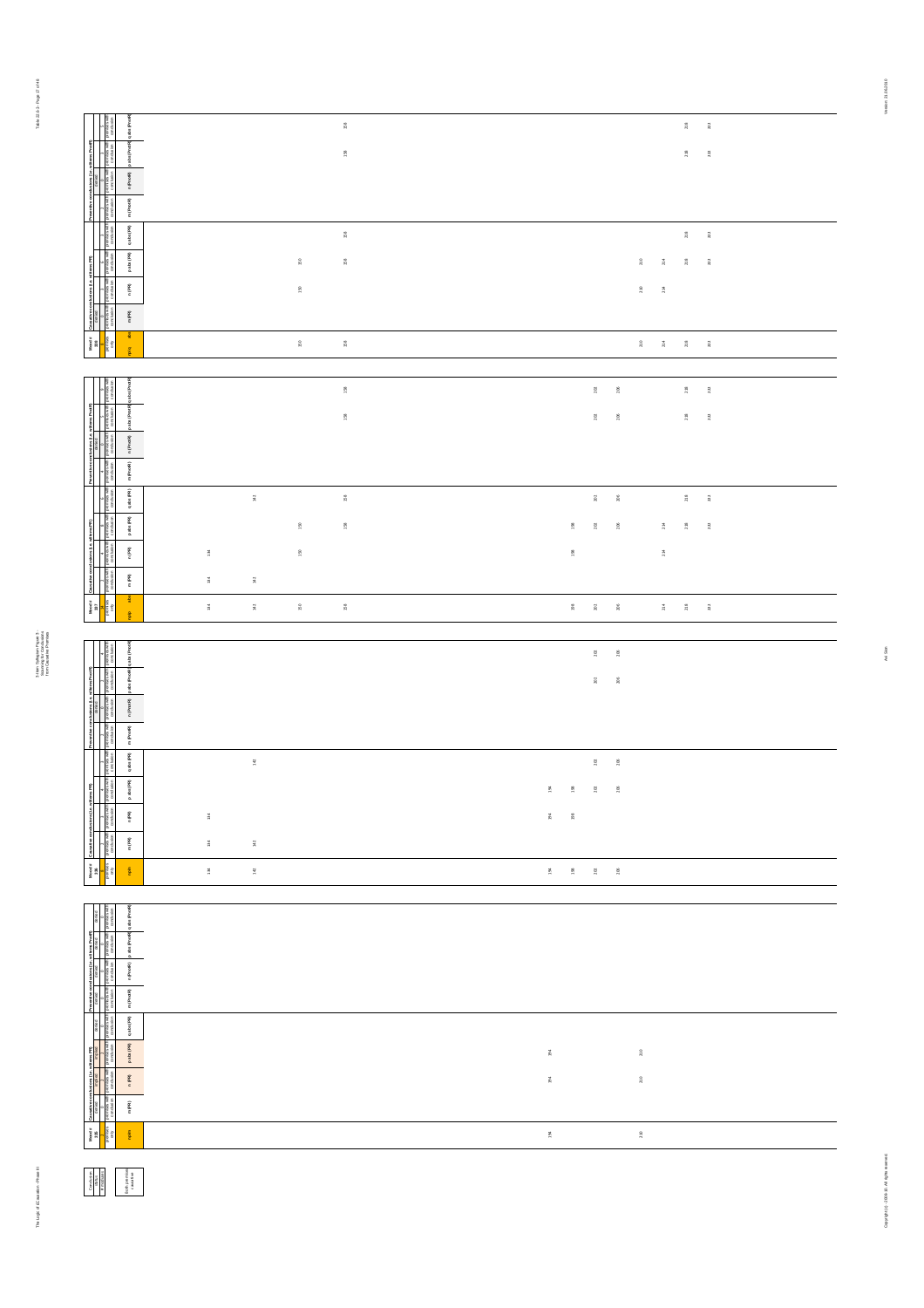The Logic of £Causation - Phase III

Scanning for Conclusions from Causative Premises

3-tem Sylogian Figure 3<br>Sauming for Condusions<br>from Causative Premises

Conclusion status # moduses causative Both premises

|                                              |         | DYNT 905 WET<br>operation           |                                        |  |
|----------------------------------------------|---------|-------------------------------------|----------------------------------------|--|
|                                              |         | premises with<br>oondusion          | pates (Priot R) q abs (PriotR)         |  |
|                                              | dened   | promises with<br>candusion          | n (ProtR)                              |  |
| Preventive conclusions (i.e. witems Prooff)  |         | Dream sea with<br>conclusion        | m (ProtR)                              |  |
|                                              |         | comises with<br>oondusion           | qabs (PR)                              |  |
|                                              |         | premises with<br>oondusion          | pabs (PR)                              |  |
|                                              |         | promises with<br>candusion          | n (PR)                                 |  |
| ausaive condusions (i.e. witems PR)          | diciald | com ses with<br>oprobasion          | m(PR)                                  |  |
| tood #                                       | 33      | 200 m 905<br>only                   | ab s<br>igal                           |  |
|                                              |         |                                     |                                        |  |
|                                              |         | promises with<br>oondusion          | n (Prooff) pabs (Pnotfl) qabs (Protfl) |  |
|                                              |         | pright sea with<br>condusion        |                                        |  |
|                                              | dining  | promises with<br>conclusion         |                                        |  |
| Preventive conclusions (i.e. witems Pnot R)  |         | premises with<br>oondusion          | m(Proot R)                             |  |
|                                              |         | premises with<br>condusion          | qabs (PR)                              |  |
|                                              |         | D'emission Vilh<br>conclusion       | p abs (PR)                             |  |
| Causative conclusions (i.e. wiltems PR)      |         | Dream sea with<br>operation         | n (PR)                                 |  |
|                                              |         | comman with<br>oondusion            | m (PR)                                 |  |
| Mood #                                       | ä       | premises<br>ğ                       | abs.<br>e/en                           |  |
|                                              |         |                                     |                                        |  |
|                                              |         | ロマン やらの こになるこ<br>conclusion         | n (Pro IR) pais (ProfR) qabs (ProfR)   |  |
|                                              |         | operation<br>yearn ses with         |                                        |  |
| Preventive con dusions (i.e. w/ltems ProdR)  | denied  | ロック 切りにない<br>oondusion              |                                        |  |
|                                              |         | promises with<br>condusion          | m (ProtR)                              |  |
|                                              |         | Dream sea with<br>operation         | $q$ ab $s$ (PR)                        |  |
| (i.e. w/tems PR)                             |         | Dreamines with<br>oondusion         | pabs (PR)                              |  |
|                                              |         | with<br>oondusion                   | n@R                                    |  |
| Causative conclusions                        |         | promises with premises<br>condusion | m (PR)                                 |  |
| Mood #                                       | ä       | promises<br>č                       | nph                                    |  |
|                                              |         |                                     |                                        |  |
|                                              | dicial  | premises with<br>condusion          | pabs (PnotR) qabs (PnotR)              |  |
| Preventive conclusions (i.e. wilterns Proof) | denied  | premises with<br>candusion          |                                        |  |
|                                              | denied  | promises with<br>conclusion         | n (ProtR)                              |  |
|                                              | denied  | premises with<br>operchasines       | m (ProtR)                              |  |
|                                              | denied  | promises with<br>oondusion          | qabs (PR)                              |  |
|                                              | implied | promises with<br>condusion          | pates (PR)                             |  |
| Causative condusions (i.e. wiltems PR)       | mpled   | promises with<br>conclusion         | n (PR)                                 |  |
|                                              | denied  | DYNTH SAS WITH<br>operchasines      | e<br>M                                 |  |
| tood #                                       | 335     | vermisses<br>$\frac{3}{6}$          | realm                                  |  |

|           | ausative conclusions (Le. witems PR) |                                                        |           |                                          |            | Preventive conclusions (i.e. witems Pnot R)            |           |
|-----------|--------------------------------------|--------------------------------------------------------|-----------|------------------------------------------|------------|--------------------------------------------------------|-----------|
|           |                                      |                                                        |           |                                          | dining     |                                                        |           |
|           |                                      | w                                                      |           |                                          |            |                                                        |           |
| oondusion | oorchasion                           | comises with promises with premises with<br>conclusion | candualon | premises with premises with<br>oondusion | conclusion | premises with premises with premises with<br>condusion | oondusion |
| m (PR)    | n (PR)                               | p atos (PR)                                            | qabs (PR) | m (Proot R)                              |            | n (PriodR) patris (PhodR) qabs (PriodR)                |           |
|           |                                      |                                                        |           |                                          |            |                                                        |           |
|           |                                      |                                                        |           |                                          |            |                                                        |           |
|           |                                      |                                                        |           |                                          |            |                                                        |           |
|           |                                      |                                                        |           |                                          |            |                                                        |           |
|           |                                      |                                                        |           |                                          |            |                                                        |           |
|           |                                      |                                                        |           |                                          |            |                                                        |           |
|           |                                      |                                                        |           |                                          |            |                                                        |           |
|           |                                      |                                                        |           |                                          |            |                                                        |           |

| Mood#         |                             | Causaive condusions (i.e. wiltems PR) |                                                        |                     |                             | Preventive conclusion site, wittems Prooff. |                                        |                            |
|---------------|-----------------------------|---------------------------------------|--------------------------------------------------------|---------------------|-----------------------------|---------------------------------------------|----------------------------------------|----------------------------|
| 338           | denied                      |                                       |                                                        |                     |                             | dened                                       |                                        |                            |
| $\bullet$     | $\circ$                     |                                       |                                                        |                     |                             | $\circ$                                     |                                        |                            |
| promises<br>č | premises with<br>conclusion | canduaton                             | premises with premises with premises with<br>oondusion | oondusion           | promises with<br>oorchasion | premises with<br>candusion                  | promises with<br>oondusion             | premises with<br>operation |
| š<br>g        | m(PR)                       | n (PR)                                |                                                        | pate (PR) qabs (PR) | m (Prooff)                  |                                             | n (P notR) pabs (PnotR) q abs (P notR) |                            |
|               |                             |                                       |                                                        |                     |                             |                                             |                                        |                            |
|               |                             |                                       |                                                        |                     |                             |                                             |                                        |                            |

Avi Sion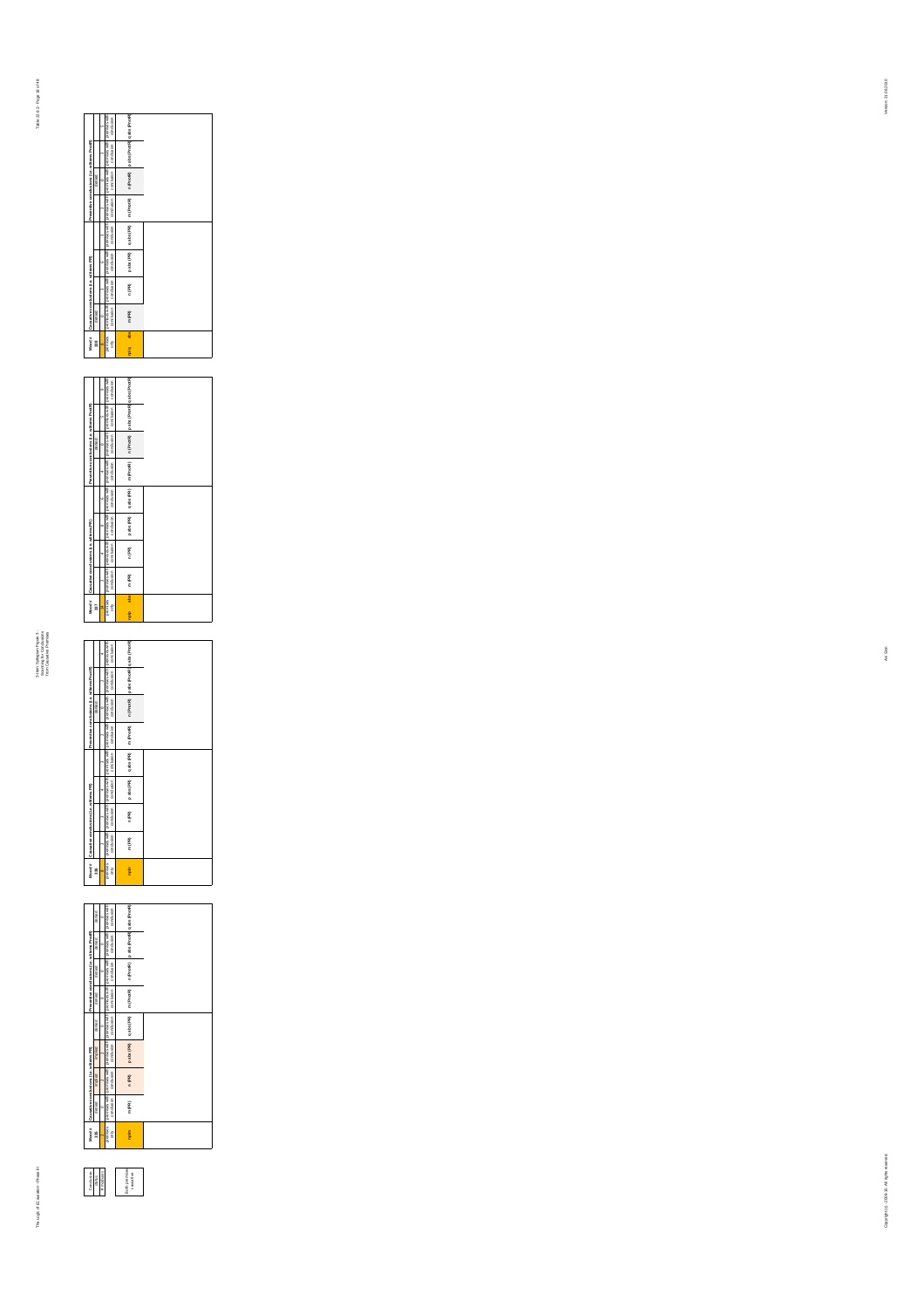| 38<br>promises with<br>conclusion<br>qabs (Prooft)                                                                                                                                                                                                                                                                                                                                                                                                                                                                                                                                     |                                                                                    |                                                                                                                                                                                                                                                                                                                                                                                                                                       | $\mathbb{R}^n$  |
|----------------------------------------------------------------------------------------------------------------------------------------------------------------------------------------------------------------------------------------------------------------------------------------------------------------------------------------------------------------------------------------------------------------------------------------------------------------------------------------------------------------------------------------------------------------------------------------|------------------------------------------------------------------------------------|---------------------------------------------------------------------------------------------------------------------------------------------------------------------------------------------------------------------------------------------------------------------------------------------------------------------------------------------------------------------------------------------------------------------------------------|-----------------|
| 38<br>promises with<br>pates (Proofk)                                                                                                                                                                                                                                                                                                                                                                                                                                                                                                                                                  |                                                                                    | $\begin{array}{cccccccccccccc} \mathbb{S} & \mathbb{S} & \mathbb{S} & \mathbb{S} & \mathbb{S} & \mathbb{S} & \mathbb{S} & \mathbb{S} & \mathbb{S} & \mathbb{S} & \mathbb{S} & \mathbb{S} & \mathbb{S} & \mathbb{S} & \mathbb{S} & \mathbb{S} & \mathbb{S} & \mathbb{S} & \mathbb{S} & \mathbb{S} & \mathbb{S} & \mathbb{S} & \mathbb{S} & \mathbb{S} & \mathbb{S} & \mathbb{S} & \mathbb{S} & \mathbb{S} & \mathbb{S} & \mathbb{S} &$ |                 |
| promision with<br>$n$ (PhoofR)                                                                                                                                                                                                                                                                                                                                                                                                                                                                                                                                                         | 5 <sup>th</sup>                                                                    |                                                                                                                                                                                                                                                                                                                                                                                                                                       |                 |
| Preventive conclusions (i.e. witems PnoR)<br>$m(\rm{Proof})$                                                                                                                                                                                                                                                                                                                                                                                                                                                                                                                           | $\begin{array}{ccc} \mathbb{R} & \mathbb{R} & \mathbb{R} & \mathbb{R} \end{array}$ |                                                                                                                                                                                                                                                                                                                                                                                                                                       |                 |
| $q$ at $\varphi$ (PR)                                                                                                                                                                                                                                                                                                                                                                                                                                                                                                                                                                  |                                                                                    | $\begin{array}{ccccccccccccc} \mathcal{B} & \mathcal{B} & \mathcal{B} & \mathcal{B} & \mathcal{B} & \end{array}$                                                                                                                                                                                                                                                                                                                      | $\frac{33}{14}$ |
| pabs (PR)                                                                                                                                                                                                                                                                                                                                                                                                                                                                                                                                                                              |                                                                                    | $\begin{array}{cccccccccccccc} 8 & 8 & 9 & 9 & 3 \\ \end{array}$                                                                                                                                                                                                                                                                                                                                                                      | $\mathbb{R}^2$  |
| 4<br>premises with premises with<br>condusion condusion                                                                                                                                                                                                                                                                                                                                                                                                                                                                                                                                |                                                                                    |                                                                                                                                                                                                                                                                                                                                                                                                                                       |                 |
| Causative conclusions (i.e. w/kens PR)<br>a do u                                                                                                                                                                                                                                                                                                                                                                                                                                                                                                                                       |                                                                                    |                                                                                                                                                                                                                                                                                                                                                                                                                                       |                 |
| a miles with<br>Continue<br>$\frac{\partial \widehat{R}}{\partial t}$                                                                                                                                                                                                                                                                                                                                                                                                                                                                                                                  |                                                                                    |                                                                                                                                                                                                                                                                                                                                                                                                                                       |                 |
| Mood #<br><b>Page</b><br>$-\frac{g}{2}$ is                                                                                                                                                                                                                                                                                                                                                                                                                                                                                                                                             |                                                                                    |                                                                                                                                                                                                                                                                                                                                                                                                                                       | $\sim 10$       |
| 5<br>Vimises with<br>qabs(PnotR)<br>$\mathbb R$ .<br><br>$\mathbb R$                                                                                                                                                                                                                                                                                                                                                                                                                                                                                                                   |                                                                                    |                                                                                                                                                                                                                                                                                                                                                                                                                                       |                 |
| abs (Proff)<br>$\frac{3}{2}$ with                                                                                                                                                                                                                                                                                                                                                                                                                                                                                                                                                      |                                                                                    |                                                                                                                                                                                                                                                                                                                                                                                                                                       |                 |
| $n$ (P roofR)                                                                                                                                                                                                                                                                                                                                                                                                                                                                                                                                                                          |                                                                                    |                                                                                                                                                                                                                                                                                                                                                                                                                                       |                 |
| Preventive conclusions (Le, witems Pred R)<br>Preventive conclusions (Le, witems Pred R)                                                                                                                                                                                                                                                                                                                                                                                                                                                                                               |                                                                                    |                                                                                                                                                                                                                                                                                                                                                                                                                                       |                 |
| 0<br>promises urb   promises with   promises with   promises with<br>conclusion   conclusion   conclusion   conclusion   conclusion<br>$\begin{array}{l} \mathfrak{m} \, \mathfrak{P} \, \mathsf{root} \, \mathsf{R} \end{array}$<br>$\mathfrak{g}=\mathfrak{g}$                                                                                                                                                                                                                                                                                                                       |                                                                                    |                                                                                                                                                                                                                                                                                                                                                                                                                                       |                 |
| qabs (PR)                                                                                                                                                                                                                                                                                                                                                                                                                                                                                                                                                                              |                                                                                    |                                                                                                                                                                                                                                                                                                                                                                                                                                       |                 |
| pata (PR)                                                                                                                                                                                                                                                                                                                                                                                                                                                                                                                                                                              |                                                                                    |                                                                                                                                                                                                                                                                                                                                                                                                                                       |                 |
| Causal ive conclusions (i.e. wileems PR)<br>Causal ive conclusions<br>$\frac{\partial}{\partial t}$                                                                                                                                                                                                                                                                                                                                                                                                                                                                                    |                                                                                    |                                                                                                                                                                                                                                                                                                                                                                                                                                       |                 |
| 2<br>romises with<br>$\frac{\partial \widehat{\mathbf{r}}}{\partial \mathbf{r}}$                                                                                                                                                                                                                                                                                                                                                                                                                                                                                                       |                                                                                    |                                                                                                                                                                                                                                                                                                                                                                                                                                       |                 |
| $\begin{array}{c} \text{Mod } n \\ 343 \end{array}$<br>eminos<br>$\frac{8}{5}$ is<br>$\mathcal{R}$ – $\mathcal{R}$                                                                                                                                                                                                                                                                                                                                                                                                                                                                     |                                                                                    |                                                                                                                                                                                                                                                                                                                                                                                                                                       |                 |
|                                                                                                                                                                                                                                                                                                                                                                                                                                                                                                                                                                                        |                                                                                    |                                                                                                                                                                                                                                                                                                                                                                                                                                       |                 |
| qabs (ProfR)<br>promises with                                                                                                                                                                                                                                                                                                                                                                                                                                                                                                                                                          |                                                                                    |                                                                                                                                                                                                                                                                                                                                                                                                                                       |                 |
| ilons (i.e. w.ltems PnotR)<br>2<br>comises with promises with<br>pates (Prooff)                                                                                                                                                                                                                                                                                                                                                                                                                                                                                                        |                                                                                    |                                                                                                                                                                                                                                                                                                                                                                                                                                       |                 |
| n (ProotR)                                                                                                                                                                                                                                                                                                                                                                                                                                                                                                                                                                             |                                                                                    |                                                                                                                                                                                                                                                                                                                                                                                                                                       |                 |
| Preventive conclusiv<br>deniati<br>$\begin{array}{c c}\n\multicolumn{1}{c}{\multicolumn{1}{c}{\hline\n\textbf{0}}} & \multicolumn{1}{c}{\hline\n\textbf{0}} \\ \hline\n\multicolumn{1}{c}{\hline\n\textbf{1}} & \multicolumn{1}{c}{\hline\n\textbf{1}} \\ \multicolumn{1}{c}{\hline\n\textbf{1}} & \multicolumn{1}{c}{\hline\n\textbf{2}} \\ \multicolumn{1}{c}{\hline\n\textbf{1}} & \multicolumn{1}{c}{\hline\n\textbf{2}} \\ \multicolumn{1}{c}{\hline\n\textbf{1}} & \multicolumn{1}{c}{\hline\n\textbf{$<br>$\begin{aligned} m\left( \text{Pro } \text{off}\right) \end{aligned}$ |                                                                                    |                                                                                                                                                                                                                                                                                                                                                                                                                                       |                 |
| promises with<br>promises with<br>qabs (PR)                                                                                                                                                                                                                                                                                                                                                                                                                                                                                                                                            |                                                                                    |                                                                                                                                                                                                                                                                                                                                                                                                                                       |                 |
| $\begin{tabular}{ c c } \hline \multicolumn{1}{ }{\hline \multicolumn{1}{ }{\hline \multicolumn{1}{ }{\hline \multicolumn{1}{ }{\hline \multicolumn{1}{ }{\hline \multicolumn{1}{ }{\hline \multicolumn{1}{ }{\hline \multicolumn{1}{ }{\hline \multicolumn{1}{ }{\hline \multicolumn{1}{ }{\hline \multicolumn{1}{ }{\hline \multicolumn{1}{ }{\hline \multicolumn{1}{ }{\hline \multicolumn{1}{ }{\hline \multicolumn{1}{ }{\hline \multicolumn{1}{ }{\hline \multicolumn{1}{ }{\hline \$<br>pabs (PR)                                                                               |                                                                                    |                                                                                                                                                                                                                                                                                                                                                                                                                                       |                 |
| $\frac{1}{n}$                                                                                                                                                                                                                                                                                                                                                                                                                                                                                                                                                                          |                                                                                    |                                                                                                                                                                                                                                                                                                                                                                                                                                       |                 |
| Causative conclusions<br>$m \varphi R$                                                                                                                                                                                                                                                                                                                                                                                                                                                                                                                                                 |                                                                                    |                                                                                                                                                                                                                                                                                                                                                                                                                                       |                 |
| $\frac{\text{Mod } n}{342}$<br>esimo<br>orly<br>$\frac{g}{2}$ is                                                                                                                                                                                                                                                                                                                                                                                                                                                                                                                       |                                                                                    |                                                                                                                                                                                                                                                                                                                                                                                                                                       |                 |
|                                                                                                                                                                                                                                                                                                                                                                                                                                                                                                                                                                                        |                                                                                    |                                                                                                                                                                                                                                                                                                                                                                                                                                       |                 |
| 1 abs (Pro                                                                                                                                                                                                                                                                                                                                                                                                                                                                                                                                                                             |                                                                                    |                                                                                                                                                                                                                                                                                                                                                                                                                                       |                 |
| patos (ProtR) e<br>amises with                                                                                                                                                                                                                                                                                                                                                                                                                                                                                                                                                         |                                                                                    |                                                                                                                                                                                                                                                                                                                                                                                                                                       |                 |
| Preventive condusions (i.e. witems Prooft)<br>tum see man<br>$n$ (Prooff)                                                                                                                                                                                                                                                                                                                                                                                                                                                                                                              |                                                                                    |                                                                                                                                                                                                                                                                                                                                                                                                                                       |                 |
| $m(p \text{ node})$                                                                                                                                                                                                                                                                                                                                                                                                                                                                                                                                                                    |                                                                                    |                                                                                                                                                                                                                                                                                                                                                                                                                                       |                 |
| q abs (PR)<br>winises with                                                                                                                                                                                                                                                                                                                                                                                                                                                                                                                                                             |                                                                                    |                                                                                                                                                                                                                                                                                                                                                                                                                                       |                 |
| pats (PR)                                                                                                                                                                                                                                                                                                                                                                                                                                                                                                                                                                              |                                                                                    |                                                                                                                                                                                                                                                                                                                                                                                                                                       |                 |
| premises with<br>$_{\rm n}$ (8)                                                                                                                                                                                                                                                                                                                                                                                                                                                                                                                                                        |                                                                                    |                                                                                                                                                                                                                                                                                                                                                                                                                                       |                 |
| Causative conclusions (i.e. w/leams PR)<br>$\mathfrak{m}(\mathsf{PR})$                                                                                                                                                                                                                                                                                                                                                                                                                                                                                                                 |                                                                                    |                                                                                                                                                                                                                                                                                                                                                                                                                                       |                 |
| $\sum_{341}^8$<br>politics                                                                                                                                                                                                                                                                                                                                                                                                                                                                                                                                                             |                                                                                    |                                                                                                                                                                                                                                                                                                                                                                                                                                       |                 |
|                                                                                                                                                                                                                                                                                                                                                                                                                                                                                                                                                                                        |                                                                                    |                                                                                                                                                                                                                                                                                                                                                                                                                                       |                 |

Conclusion<br># moduses<br>xh premis<br>causative Both premises

Avi Sion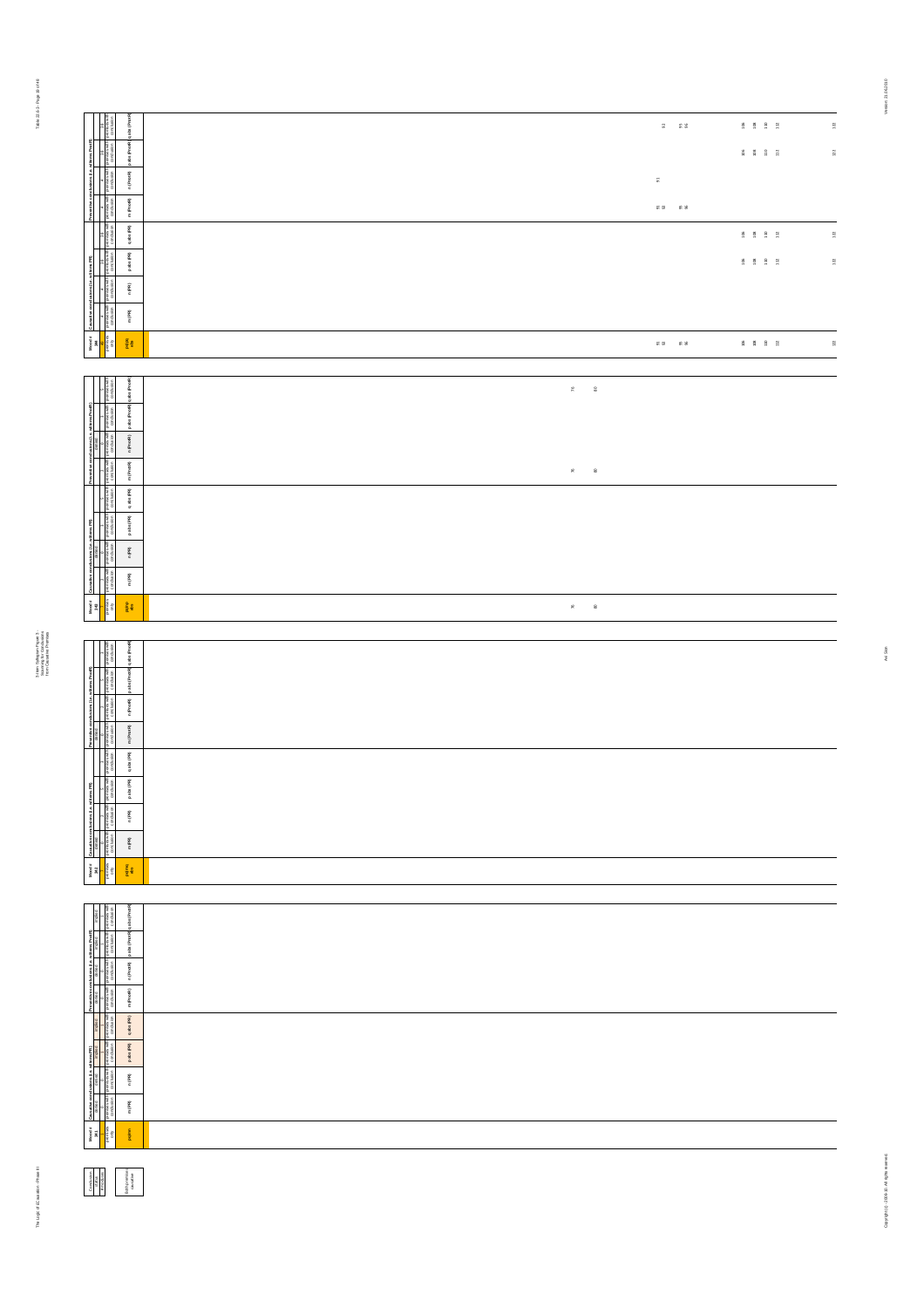## premises with  $\begin{array}{cc}\n\bullet & \bullet & \bullet & \bullet \\
\bullet & \bullet & \bullet & \bullet\n\end{array}$  $\begin{array}{c} 33 \\ 33 \end{array}$ conclusion  $\frac{53}{22}$  $\begin{smallmatrix} 93 \\ 180 \end{smallmatrix}$  $\frac{8}{3}$   $\frac{8}{3}$   $\frac{8}{3}$ 124 124 124 124 124 126 126 126 126 126 127 127 127 127 127 128 128 128 128 128 151 151 151 151 151 152 152 152 152 152 159 159 159 159 159 160 160 160 160 160 183 183 183 183 183 184 184 184 184 184 190 190 190 190 190 191 191 191 191 191 192 192 192 192 192 tems Prooff) premises with conclusion  $\begin{array}{c} 151 \\ 152 \end{array}$  $\begin{array}{c} 159 \\ 160 \end{array}$  $\begin{array}{c} 33 \\ 34 \end{array}$  $\begin{array}{c} 190 \\ 191 \\ 192 \end{array}$ ě 123 123 123 premises with conclusion  $\frac{1}{2}$  $\prod_{\text{subspace}}$ premises with  $\widehat{\S}$ premises with conclusion premises with conclusion

| $33 - 333$<br>$\substack{+0.0 \\ -0.0}$<br>$\stackrel{+ 1}{\scriptstyle \pm 32}$<br>$\frac{23}{13}$<br>$\begin{smallmatrix} 9 & 5 & 3 \\ 9 & 9 & 2 \end{smallmatrix}$<br>219<br>$\overline{\bf n}$<br>$q$ ab s $(P\,R)$<br>$\begin{array}{cc} \Xi & \Xi \; \Xi \; \Xi \\ \end{array}$<br>$\frac{53}{22}$<br>$\begin{smallmatrix} 8 \\ 21 \end{smallmatrix}$<br>$\begin{array}{ccc} \mathfrak{B} & \mathfrak{B} & \mathfrak{B} & \mathfrak{B} \\ \mathfrak{B} & \mathfrak{B} & \mathfrak{B} & \mathfrak{B} \end{array}$<br>$\frac{8}{21}$ $\frac{81}{21}$<br>$\begin{matrix} \mathbf{R} & \mathbf{R} \\ \mathbf{R} & \mathbf{R} \end{matrix}$<br>$\begin{array}{cccccccccccccc} B & & & & & & B & & B & & B & & B \\ \end{array}$<br>$\frac{23}{14}$<br>$\begin{array}{c} 23 \\ 23 \\ \end{array}$<br>pabs (PR)<br>æ,<br>$\frac{3}{2}$ - $\frac{3}{2}$ $\frac{5}{2}$ $\frac{3}{2}$<br>$\substack{+5.1\\-1.52}$<br>$\substack{+8 \\ -160}$<br>$\begin{tabular}{lllllll} \multicolumn{2}{c}{\textbf{13}} & \multicolumn{2}{c}{\textbf{24}} & \multicolumn{2}{c}{\textbf{25}} & \multicolumn{2}{c}{\textbf{26}} & \multicolumn{2}{c}{\textbf{27}} & \multicolumn{2}{c}{\textbf{28}} & \multicolumn{2}{c}{\textbf{29}} & \multicolumn{2}{c}{\textbf{21}} & \multicolumn{2}{c}{\textbf{22}} & \multicolumn{2}{c}{\textbf{23}} & \multicolumn{2}{c}{\textbf{24}} & \multicolumn{2}{c}{\textbf{25}} & \multicolumn{$<br>$\begin{array}{cccccccccc} \mathbb{S} & \mathbb{S} & \mathbb{S} & \mathbb{S} & \mathbb{S} & \mathbb{S} & \mathbb{S} & \mathbb{S} \\ \mathbb{S} & \mathbb{S} & \mathbb{S} & \mathbb{S} & \mathbb{S} & \mathbb{S} & \mathbb{S} & \mathbb{S} & \mathbb{S} \\ \end{array}$<br>223<br>$\frac{9}{2}$ $\frac{5}{2}$ $\frac{3}{2}$<br>n (PR)<br>$_{\rm 20}$<br>$\%$<br>$\widetilde{\mathfrak{M}}$<br>$\mathfrak{m}(\mathsf{PR})$<br>$\mathop{\otimes}_n$ $\mathop{\otimes}_n$<br>$\frac{18}{14}$ – $\frac{18}{14}$<br>Mood #<br>$\frac{g}{2}$ $\frac{g}{4}$<br>na ana<br>$\frac{51}{25}$<br><b>159</b><br>160<br>$\begin{array}{c} 26 \\ 26 \\ 36 \end{array}$<br>$\frac{74}{176}$<br>$\begin{array}{c} 22 \\ 23 \\ 24 \\ 35 \\ \end{array}$<br>$\frac{9}{2}$ $\frac{5}{2}$ $\frac{3}{2}$<br>$\begin{tabular}{ccccc} \multicolumn{2}{c }{\multicolumn{2}{c }{\multicolumn{2}{c }{\multicolumn{2}{c}{\multicolumn{2}{c}{\multicolumn{2}{c}{\multicolumn{2}{c}{\multicolumn{2}{c}{\multicolumn{2}{c}{\multicolumn{2}{c}{\multicolumn{2}{c}{\multicolumn{2}{c}{\multicolumn{2}{c}{\textbf{}}}}}}}}\quad & \text{if $\mathbb{R}$} & \quad \text{if $\mathbb{R}$} \\ \multicolumn{2}{c }{\multicolumn{2}{c}{\multicolumn{2}{c}{\textbf{H}}}} & \quad \text{if $\mathbb{R}$} & \quad \text$<br>$\begin{array}{cccccccccc} \mathbf{3} & \mathbf{3} & \mathbf{3} & \mathbf{3} & \mathbf{3} & \mathbf{3} & \mathbf{3} \\ \mathbf{4} & \mathbf{3} & \mathbf{3} & \mathbf{3} & \mathbf{3} & \mathbf{3} & \mathbf{3} \\ \end{array}$<br>ਸ਼ਿੰਡੋ।<br>ਹਵਾਲੇ<br>Proof R)<br>$\begin{matrix} \hat{\mathbf{a}} & \hat{\mathbf{a}} & \hat{\mathbf{a}} \\ \hat{\mathbf{a}} & \hat{\mathbf{a}} & \hat{\mathbf{a}} \end{matrix}$<br>ę<br>÷<br>$m(p \mod R)$<br>qabs (PR)<br>$\frac{1}{2}$<br>p abs $\langle \mathsf{PR} \rangle$<br>$\frac{2}{3}$<br>$\begin{matrix} \hat{\mathbf{a}} & \mathbf{a} & \mathbf{a} \\ \mathbf{a} & \mathbf{a} & \mathbf{a} \end{matrix}$<br>$_{\rm n}$ (PR)<br>$\frac{\partial \mathbf{R}}{\partial \mathbf{r}}$<br>$\frac{96}{11}$<br>$\frac{3}{2}$<br>$\begin{array}{c} \text{Mood} \\ \text{343} \end{array}$<br>$\frac{1}{6}$<br>$136\,$<br>$\frac{3}{2}$<br>$\begin{matrix} 0 & \cdots & \cdots & 0 \\ 0 & \cdots & \cdots & 0 \\ 0 & \cdots & \cdots & 0 \\ 0 & \cdots & \cdots & 0 \end{matrix}$<br>$\frac{8}{3}$ is<br>$\widetilde{\mathbf{a}}$<br>$_{\rm 23}$<br>e<br>S<br>$\frac{9}{2} \frac{4}{3}$<br>$\underset{n}{\mathbb{H}}\,\mathbb{R}$<br>$_{\rm 2.33}$<br>$\Xi$<br>$\frac{24}{3}$<br>ę<br>ě<br>qabs $\langle P R \rangle$<br>$2.28\,$<br>$\rm ^{21}$<br>$p$ abs $\left( \mathsf{PR}\right)$<br>$_{\rm 2.28}^{\rm 2.5}$<br>$\frac{24}{3}$<br>$\Xi$<br>$_{\rm n}$ (see )<br>$_{\rm 226}$<br>$_{\rm 242}$<br>Causative con<br>$\mathfrak{m}$ (PR)<br>$\frac{1}{2}$<br>$\frac{g}{2}$ is<br>$\begin{array}{cc} 2.25 \\ 2.23 \end{array}$<br>$\underset{n}{\mathbb{H}}\,\mathbb{R}$<br>$\begin{smallmatrix} 2 & 3 & 4 \\ 2 & 3 & 4 \end{smallmatrix}$<br>हैं हैं <mark>।</mark><br>$^{\rm 196}$<br>s P notR)<br>$_{\rm 196}$<br>rentire co<br>$q$ abs $(PR)$<br>$^{\rm 196}$<br>P.<br>$^{\rm 196}$<br>ms (i.e. w/<br>n (PR)<br>$\mathfrak{m}(\mathsf{PR})$<br>$\frac{196}{1}$ |  | $\begin{array}{cc} 8 & 888 \\ 3 & 388 \end{array}$ |  |  | $\widetilde{\mathbb{Z}}$ is | $\frac{93}{14}$ |  |  | $\Xi$ $\Xi$ | $\mathfrak{g}$ g g |  |  |  | $\begin{tabular}{lllllllll} \bf R & \bf R & \bf R & \bf R \\ \bf R & \bf R & \bf R & \bf R \\ \bf R & \bf R & \bf R & \bf R \\ \bf R & \bf R & \bf R & \bf R \\ \bf R & \bf R & \bf R & \bf R \\ \bf R & \bf R & \bf R & \bf R \\ \bf R & \bf R & \bf R & \bf R \\ \bf R & \bf R & \bf R & \bf R \\ \bf R & \bf R & \bf R & \bf R \\ \bf R & \bf R & \bf R & \bf R \\ \bf R & \bf R & \bf R & \bf R \\ \bf R & \bf R & \bf R & \bf R \\ \bf R & \bf R & \bf R & \bf R &$ |  | $\begin{array}{cccccccccccccc} \mathbb{H} & \mathbb{H} & \mathbb{H} & \mathbb{H} & \mathbb{H} & \mathbb{H} & \mathbb{H} \end{array}$ |  |
|----------------------------------------------------------------------------------------------------------------------------------------------------------------------------------------------------------------------------------------------------------------------------------------------------------------------------------------------------------------------------------------------------------------------------------------------------------------------------------------------------------------------------------------------------------------------------------------------------------------------------------------------------------------------------------------------------------------------------------------------------------------------------------------------------------------------------------------------------------------------------------------------------------------------------------------------------------------------------------------------------------------------------------------------------------------------------------------------------------------------------------------------------------------------------------------------------------------------------------------------------------------------------------------------------------------------------------------------------------------------------------------------------------------------------------------------------------------------------------------------------------------------------------------------------------------------------------------------------------------------------------------------------------------------------------------------------------------------------------------------------------------------------------------------------------------------------------------------------------------------------------------------------------------------------------------------------------------------------------------------------------------------------------------------------------------------------------------------------------------------------------------------------------------------------------------------------------------------------------------------------------------------------------------------------------------------------------------------------------------------------------------------------------------------------------------------------------------------------------------------------------------------------------------------------------------------------------------------------------------------------------------------------------------------------------------------------------------------------------------------------------------------------------------------------------------------------------------------------------------------------------------------------------------------------------------------------------------------------------------------------------------------------------------------------------------------------------------------------------------------------------------------------------------------------------------------------------------------------------------------------------------------------------------------------------------------------------------------------------------------------------------------------------------------------------------------------------------------------------------------------------------------------------------------------------------------------------------------------------------------------------------------------------------------------------------------------------------------------------------------------------------------------------------------------------------------------------------------------------------------------------------------------------------------------------------------------------------------------------------------------------------------------------------------------------------------------------------------------------------------------------------------------------------------------------------------------------------------------------------------------------------------------------------------------------------------------------------------------------------------------------------------------------------------------------------------------------------------------------------------------------------------------------------------------------------------------------------------------------|--|----------------------------------------------------|--|--|-----------------------------|-----------------|--|--|-------------|--------------------|--|--|--|--------------------------------------------------------------------------------------------------------------------------------------------------------------------------------------------------------------------------------------------------------------------------------------------------------------------------------------------------------------------------------------------------------------------------------------------------------------------------|--|--------------------------------------------------------------------------------------------------------------------------------------|--|
| $-\frac{3}{26}$<br>$\frac{3}{2}$                                                                                                                                                                                                                                                                                                                                                                                                                                                                                                                                                                                                                                                                                                                                                                                                                                                                                                                                                                                                                                                                                                                                                                                                                                                                                                                                                                                                                                                                                                                                                                                                                                                                                                                                                                                                                                                                                                                                                                                                                                                                                                                                                                                                                                                                                                                                                                                                                                                                                                                                                                                                                                                                                                                                                                                                                                                                                                                                                                                                                                                                                                                                                                                                                                                                                                                                                                                                                                                                                                                                                                                                                                                                                                                                                                                                                                                                                                                                                                                                                                                                                                                                                                                                                                                                                                                                                                                                                                                                                                                                                                         |  |                                                    |  |  |                             |                 |  |  |             |                    |  |  |  |                                                                                                                                                                                                                                                                                                                                                                                                                                                                          |  |                                                                                                                                      |  |
|                                                                                                                                                                                                                                                                                                                                                                                                                                                                                                                                                                                                                                                                                                                                                                                                                                                                                                                                                                                                                                                                                                                                                                                                                                                                                                                                                                                                                                                                                                                                                                                                                                                                                                                                                                                                                                                                                                                                                                                                                                                                                                                                                                                                                                                                                                                                                                                                                                                                                                                                                                                                                                                                                                                                                                                                                                                                                                                                                                                                                                                                                                                                                                                                                                                                                                                                                                                                                                                                                                                                                                                                                                                                                                                                                                                                                                                                                                                                                                                                                                                                                                                                                                                                                                                                                                                                                                                                                                                                                                                                                                                                          |  |                                                    |  |  |                             |                 |  |  |             |                    |  |  |  |                                                                                                                                                                                                                                                                                                                                                                                                                                                                          |  |                                                                                                                                      |  |
|                                                                                                                                                                                                                                                                                                                                                                                                                                                                                                                                                                                                                                                                                                                                                                                                                                                                                                                                                                                                                                                                                                                                                                                                                                                                                                                                                                                                                                                                                                                                                                                                                                                                                                                                                                                                                                                                                                                                                                                                                                                                                                                                                                                                                                                                                                                                                                                                                                                                                                                                                                                                                                                                                                                                                                                                                                                                                                                                                                                                                                                                                                                                                                                                                                                                                                                                                                                                                                                                                                                                                                                                                                                                                                                                                                                                                                                                                                                                                                                                                                                                                                                                                                                                                                                                                                                                                                                                                                                                                                                                                                                                          |  |                                                    |  |  |                             |                 |  |  |             |                    |  |  |  |                                                                                                                                                                                                                                                                                                                                                                                                                                                                          |  |                                                                                                                                      |  |
|                                                                                                                                                                                                                                                                                                                                                                                                                                                                                                                                                                                                                                                                                                                                                                                                                                                                                                                                                                                                                                                                                                                                                                                                                                                                                                                                                                                                                                                                                                                                                                                                                                                                                                                                                                                                                                                                                                                                                                                                                                                                                                                                                                                                                                                                                                                                                                                                                                                                                                                                                                                                                                                                                                                                                                                                                                                                                                                                                                                                                                                                                                                                                                                                                                                                                                                                                                                                                                                                                                                                                                                                                                                                                                                                                                                                                                                                                                                                                                                                                                                                                                                                                                                                                                                                                                                                                                                                                                                                                                                                                                                                          |  |                                                    |  |  |                             |                 |  |  |             |                    |  |  |  |                                                                                                                                                                                                                                                                                                                                                                                                                                                                          |  |                                                                                                                                      |  |
|                                                                                                                                                                                                                                                                                                                                                                                                                                                                                                                                                                                                                                                                                                                                                                                                                                                                                                                                                                                                                                                                                                                                                                                                                                                                                                                                                                                                                                                                                                                                                                                                                                                                                                                                                                                                                                                                                                                                                                                                                                                                                                                                                                                                                                                                                                                                                                                                                                                                                                                                                                                                                                                                                                                                                                                                                                                                                                                                                                                                                                                                                                                                                                                                                                                                                                                                                                                                                                                                                                                                                                                                                                                                                                                                                                                                                                                                                                                                                                                                                                                                                                                                                                                                                                                                                                                                                                                                                                                                                                                                                                                                          |  |                                                    |  |  |                             |                 |  |  |             |                    |  |  |  |                                                                                                                                                                                                                                                                                                                                                                                                                                                                          |  |                                                                                                                                      |  |
|                                                                                                                                                                                                                                                                                                                                                                                                                                                                                                                                                                                                                                                                                                                                                                                                                                                                                                                                                                                                                                                                                                                                                                                                                                                                                                                                                                                                                                                                                                                                                                                                                                                                                                                                                                                                                                                                                                                                                                                                                                                                                                                                                                                                                                                                                                                                                                                                                                                                                                                                                                                                                                                                                                                                                                                                                                                                                                                                                                                                                                                                                                                                                                                                                                                                                                                                                                                                                                                                                                                                                                                                                                                                                                                                                                                                                                                                                                                                                                                                                                                                                                                                                                                                                                                                                                                                                                                                                                                                                                                                                                                                          |  |                                                    |  |  |                             |                 |  |  |             |                    |  |  |  |                                                                                                                                                                                                                                                                                                                                                                                                                                                                          |  |                                                                                                                                      |  |
|                                                                                                                                                                                                                                                                                                                                                                                                                                                                                                                                                                                                                                                                                                                                                                                                                                                                                                                                                                                                                                                                                                                                                                                                                                                                                                                                                                                                                                                                                                                                                                                                                                                                                                                                                                                                                                                                                                                                                                                                                                                                                                                                                                                                                                                                                                                                                                                                                                                                                                                                                                                                                                                                                                                                                                                                                                                                                                                                                                                                                                                                                                                                                                                                                                                                                                                                                                                                                                                                                                                                                                                                                                                                                                                                                                                                                                                                                                                                                                                                                                                                                                                                                                                                                                                                                                                                                                                                                                                                                                                                                                                                          |  |                                                    |  |  |                             |                 |  |  |             |                    |  |  |  |                                                                                                                                                                                                                                                                                                                                                                                                                                                                          |  |                                                                                                                                      |  |
|                                                                                                                                                                                                                                                                                                                                                                                                                                                                                                                                                                                                                                                                                                                                                                                                                                                                                                                                                                                                                                                                                                                                                                                                                                                                                                                                                                                                                                                                                                                                                                                                                                                                                                                                                                                                                                                                                                                                                                                                                                                                                                                                                                                                                                                                                                                                                                                                                                                                                                                                                                                                                                                                                                                                                                                                                                                                                                                                                                                                                                                                                                                                                                                                                                                                                                                                                                                                                                                                                                                                                                                                                                                                                                                                                                                                                                                                                                                                                                                                                                                                                                                                                                                                                                                                                                                                                                                                                                                                                                                                                                                                          |  |                                                    |  |  |                             |                 |  |  |             |                    |  |  |  |                                                                                                                                                                                                                                                                                                                                                                                                                                                                          |  |                                                                                                                                      |  |
|                                                                                                                                                                                                                                                                                                                                                                                                                                                                                                                                                                                                                                                                                                                                                                                                                                                                                                                                                                                                                                                                                                                                                                                                                                                                                                                                                                                                                                                                                                                                                                                                                                                                                                                                                                                                                                                                                                                                                                                                                                                                                                                                                                                                                                                                                                                                                                                                                                                                                                                                                                                                                                                                                                                                                                                                                                                                                                                                                                                                                                                                                                                                                                                                                                                                                                                                                                                                                                                                                                                                                                                                                                                                                                                                                                                                                                                                                                                                                                                                                                                                                                                                                                                                                                                                                                                                                                                                                                                                                                                                                                                                          |  |                                                    |  |  |                             |                 |  |  |             |                    |  |  |  |                                                                                                                                                                                                                                                                                                                                                                                                                                                                          |  |                                                                                                                                      |  |
|                                                                                                                                                                                                                                                                                                                                                                                                                                                                                                                                                                                                                                                                                                                                                                                                                                                                                                                                                                                                                                                                                                                                                                                                                                                                                                                                                                                                                                                                                                                                                                                                                                                                                                                                                                                                                                                                                                                                                                                                                                                                                                                                                                                                                                                                                                                                                                                                                                                                                                                                                                                                                                                                                                                                                                                                                                                                                                                                                                                                                                                                                                                                                                                                                                                                                                                                                                                                                                                                                                                                                                                                                                                                                                                                                                                                                                                                                                                                                                                                                                                                                                                                                                                                                                                                                                                                                                                                                                                                                                                                                                                                          |  |                                                    |  |  |                             |                 |  |  |             |                    |  |  |  |                                                                                                                                                                                                                                                                                                                                                                                                                                                                          |  |                                                                                                                                      |  |
|                                                                                                                                                                                                                                                                                                                                                                                                                                                                                                                                                                                                                                                                                                                                                                                                                                                                                                                                                                                                                                                                                                                                                                                                                                                                                                                                                                                                                                                                                                                                                                                                                                                                                                                                                                                                                                                                                                                                                                                                                                                                                                                                                                                                                                                                                                                                                                                                                                                                                                                                                                                                                                                                                                                                                                                                                                                                                                                                                                                                                                                                                                                                                                                                                                                                                                                                                                                                                                                                                                                                                                                                                                                                                                                                                                                                                                                                                                                                                                                                                                                                                                                                                                                                                                                                                                                                                                                                                                                                                                                                                                                                          |  |                                                    |  |  |                             |                 |  |  |             |                    |  |  |  |                                                                                                                                                                                                                                                                                                                                                                                                                                                                          |  |                                                                                                                                      |  |
|                                                                                                                                                                                                                                                                                                                                                                                                                                                                                                                                                                                                                                                                                                                                                                                                                                                                                                                                                                                                                                                                                                                                                                                                                                                                                                                                                                                                                                                                                                                                                                                                                                                                                                                                                                                                                                                                                                                                                                                                                                                                                                                                                                                                                                                                                                                                                                                                                                                                                                                                                                                                                                                                                                                                                                                                                                                                                                                                                                                                                                                                                                                                                                                                                                                                                                                                                                                                                                                                                                                                                                                                                                                                                                                                                                                                                                                                                                                                                                                                                                                                                                                                                                                                                                                                                                                                                                                                                                                                                                                                                                                                          |  |                                                    |  |  |                             |                 |  |  |             |                    |  |  |  |                                                                                                                                                                                                                                                                                                                                                                                                                                                                          |  |                                                                                                                                      |  |
|                                                                                                                                                                                                                                                                                                                                                                                                                                                                                                                                                                                                                                                                                                                                                                                                                                                                                                                                                                                                                                                                                                                                                                                                                                                                                                                                                                                                                                                                                                                                                                                                                                                                                                                                                                                                                                                                                                                                                                                                                                                                                                                                                                                                                                                                                                                                                                                                                                                                                                                                                                                                                                                                                                                                                                                                                                                                                                                                                                                                                                                                                                                                                                                                                                                                                                                                                                                                                                                                                                                                                                                                                                                                                                                                                                                                                                                                                                                                                                                                                                                                                                                                                                                                                                                                                                                                                                                                                                                                                                                                                                                                          |  |                                                    |  |  |                             |                 |  |  |             |                    |  |  |  |                                                                                                                                                                                                                                                                                                                                                                                                                                                                          |  |                                                                                                                                      |  |
|                                                                                                                                                                                                                                                                                                                                                                                                                                                                                                                                                                                                                                                                                                                                                                                                                                                                                                                                                                                                                                                                                                                                                                                                                                                                                                                                                                                                                                                                                                                                                                                                                                                                                                                                                                                                                                                                                                                                                                                                                                                                                                                                                                                                                                                                                                                                                                                                                                                                                                                                                                                                                                                                                                                                                                                                                                                                                                                                                                                                                                                                                                                                                                                                                                                                                                                                                                                                                                                                                                                                                                                                                                                                                                                                                                                                                                                                                                                                                                                                                                                                                                                                                                                                                                                                                                                                                                                                                                                                                                                                                                                                          |  |                                                    |  |  |                             |                 |  |  |             |                    |  |  |  |                                                                                                                                                                                                                                                                                                                                                                                                                                                                          |  |                                                                                                                                      |  |
|                                                                                                                                                                                                                                                                                                                                                                                                                                                                                                                                                                                                                                                                                                                                                                                                                                                                                                                                                                                                                                                                                                                                                                                                                                                                                                                                                                                                                                                                                                                                                                                                                                                                                                                                                                                                                                                                                                                                                                                                                                                                                                                                                                                                                                                                                                                                                                                                                                                                                                                                                                                                                                                                                                                                                                                                                                                                                                                                                                                                                                                                                                                                                                                                                                                                                                                                                                                                                                                                                                                                                                                                                                                                                                                                                                                                                                                                                                                                                                                                                                                                                                                                                                                                                                                                                                                                                                                                                                                                                                                                                                                                          |  |                                                    |  |  |                             |                 |  |  |             |                    |  |  |  |                                                                                                                                                                                                                                                                                                                                                                                                                                                                          |  |                                                                                                                                      |  |
|                                                                                                                                                                                                                                                                                                                                                                                                                                                                                                                                                                                                                                                                                                                                                                                                                                                                                                                                                                                                                                                                                                                                                                                                                                                                                                                                                                                                                                                                                                                                                                                                                                                                                                                                                                                                                                                                                                                                                                                                                                                                                                                                                                                                                                                                                                                                                                                                                                                                                                                                                                                                                                                                                                                                                                                                                                                                                                                                                                                                                                                                                                                                                                                                                                                                                                                                                                                                                                                                                                                                                                                                                                                                                                                                                                                                                                                                                                                                                                                                                                                                                                                                                                                                                                                                                                                                                                                                                                                                                                                                                                                                          |  |                                                    |  |  |                             |                 |  |  |             |                    |  |  |  |                                                                                                                                                                                                                                                                                                                                                                                                                                                                          |  |                                                                                                                                      |  |
|                                                                                                                                                                                                                                                                                                                                                                                                                                                                                                                                                                                                                                                                                                                                                                                                                                                                                                                                                                                                                                                                                                                                                                                                                                                                                                                                                                                                                                                                                                                                                                                                                                                                                                                                                                                                                                                                                                                                                                                                                                                                                                                                                                                                                                                                                                                                                                                                                                                                                                                                                                                                                                                                                                                                                                                                                                                                                                                                                                                                                                                                                                                                                                                                                                                                                                                                                                                                                                                                                                                                                                                                                                                                                                                                                                                                                                                                                                                                                                                                                                                                                                                                                                                                                                                                                                                                                                                                                                                                                                                                                                                                          |  |                                                    |  |  |                             |                 |  |  |             |                    |  |  |  |                                                                                                                                                                                                                                                                                                                                                                                                                                                                          |  |                                                                                                                                      |  |
|                                                                                                                                                                                                                                                                                                                                                                                                                                                                                                                                                                                                                                                                                                                                                                                                                                                                                                                                                                                                                                                                                                                                                                                                                                                                                                                                                                                                                                                                                                                                                                                                                                                                                                                                                                                                                                                                                                                                                                                                                                                                                                                                                                                                                                                                                                                                                                                                                                                                                                                                                                                                                                                                                                                                                                                                                                                                                                                                                                                                                                                                                                                                                                                                                                                                                                                                                                                                                                                                                                                                                                                                                                                                                                                                                                                                                                                                                                                                                                                                                                                                                                                                                                                                                                                                                                                                                                                                                                                                                                                                                                                                          |  |                                                    |  |  |                             |                 |  |  |             |                    |  |  |  |                                                                                                                                                                                                                                                                                                                                                                                                                                                                          |  |                                                                                                                                      |  |
|                                                                                                                                                                                                                                                                                                                                                                                                                                                                                                                                                                                                                                                                                                                                                                                                                                                                                                                                                                                                                                                                                                                                                                                                                                                                                                                                                                                                                                                                                                                                                                                                                                                                                                                                                                                                                                                                                                                                                                                                                                                                                                                                                                                                                                                                                                                                                                                                                                                                                                                                                                                                                                                                                                                                                                                                                                                                                                                                                                                                                                                                                                                                                                                                                                                                                                                                                                                                                                                                                                                                                                                                                                                                                                                                                                                                                                                                                                                                                                                                                                                                                                                                                                                                                                                                                                                                                                                                                                                                                                                                                                                                          |  |                                                    |  |  |                             |                 |  |  |             |                    |  |  |  |                                                                                                                                                                                                                                                                                                                                                                                                                                                                          |  |                                                                                                                                      |  |
|                                                                                                                                                                                                                                                                                                                                                                                                                                                                                                                                                                                                                                                                                                                                                                                                                                                                                                                                                                                                                                                                                                                                                                                                                                                                                                                                                                                                                                                                                                                                                                                                                                                                                                                                                                                                                                                                                                                                                                                                                                                                                                                                                                                                                                                                                                                                                                                                                                                                                                                                                                                                                                                                                                                                                                                                                                                                                                                                                                                                                                                                                                                                                                                                                                                                                                                                                                                                                                                                                                                                                                                                                                                                                                                                                                                                                                                                                                                                                                                                                                                                                                                                                                                                                                                                                                                                                                                                                                                                                                                                                                                                          |  |                                                    |  |  |                             |                 |  |  |             |                    |  |  |  |                                                                                                                                                                                                                                                                                                                                                                                                                                                                          |  |                                                                                                                                      |  |
|                                                                                                                                                                                                                                                                                                                                                                                                                                                                                                                                                                                                                                                                                                                                                                                                                                                                                                                                                                                                                                                                                                                                                                                                                                                                                                                                                                                                                                                                                                                                                                                                                                                                                                                                                                                                                                                                                                                                                                                                                                                                                                                                                                                                                                                                                                                                                                                                                                                                                                                                                                                                                                                                                                                                                                                                                                                                                                                                                                                                                                                                                                                                                                                                                                                                                                                                                                                                                                                                                                                                                                                                                                                                                                                                                                                                                                                                                                                                                                                                                                                                                                                                                                                                                                                                                                                                                                                                                                                                                                                                                                                                          |  |                                                    |  |  |                             |                 |  |  |             |                    |  |  |  |                                                                                                                                                                                                                                                                                                                                                                                                                                                                          |  |                                                                                                                                      |  |
|                                                                                                                                                                                                                                                                                                                                                                                                                                                                                                                                                                                                                                                                                                                                                                                                                                                                                                                                                                                                                                                                                                                                                                                                                                                                                                                                                                                                                                                                                                                                                                                                                                                                                                                                                                                                                                                                                                                                                                                                                                                                                                                                                                                                                                                                                                                                                                                                                                                                                                                                                                                                                                                                                                                                                                                                                                                                                                                                                                                                                                                                                                                                                                                                                                                                                                                                                                                                                                                                                                                                                                                                                                                                                                                                                                                                                                                                                                                                                                                                                                                                                                                                                                                                                                                                                                                                                                                                                                                                                                                                                                                                          |  |                                                    |  |  |                             |                 |  |  |             |                    |  |  |  |                                                                                                                                                                                                                                                                                                                                                                                                                                                                          |  |                                                                                                                                      |  |
|                                                                                                                                                                                                                                                                                                                                                                                                                                                                                                                                                                                                                                                                                                                                                                                                                                                                                                                                                                                                                                                                                                                                                                                                                                                                                                                                                                                                                                                                                                                                                                                                                                                                                                                                                                                                                                                                                                                                                                                                                                                                                                                                                                                                                                                                                                                                                                                                                                                                                                                                                                                                                                                                                                                                                                                                                                                                                                                                                                                                                                                                                                                                                                                                                                                                                                                                                                                                                                                                                                                                                                                                                                                                                                                                                                                                                                                                                                                                                                                                                                                                                                                                                                                                                                                                                                                                                                                                                                                                                                                                                                                                          |  |                                                    |  |  |                             |                 |  |  |             |                    |  |  |  |                                                                                                                                                                                                                                                                                                                                                                                                                                                                          |  |                                                                                                                                      |  |
|                                                                                                                                                                                                                                                                                                                                                                                                                                                                                                                                                                                                                                                                                                                                                                                                                                                                                                                                                                                                                                                                                                                                                                                                                                                                                                                                                                                                                                                                                                                                                                                                                                                                                                                                                                                                                                                                                                                                                                                                                                                                                                                                                                                                                                                                                                                                                                                                                                                                                                                                                                                                                                                                                                                                                                                                                                                                                                                                                                                                                                                                                                                                                                                                                                                                                                                                                                                                                                                                                                                                                                                                                                                                                                                                                                                                                                                                                                                                                                                                                                                                                                                                                                                                                                                                                                                                                                                                                                                                                                                                                                                                          |  |                                                    |  |  |                             |                 |  |  |             |                    |  |  |  |                                                                                                                                                                                                                                                                                                                                                                                                                                                                          |  |                                                                                                                                      |  |
|                                                                                                                                                                                                                                                                                                                                                                                                                                                                                                                                                                                                                                                                                                                                                                                                                                                                                                                                                                                                                                                                                                                                                                                                                                                                                                                                                                                                                                                                                                                                                                                                                                                                                                                                                                                                                                                                                                                                                                                                                                                                                                                                                                                                                                                                                                                                                                                                                                                                                                                                                                                                                                                                                                                                                                                                                                                                                                                                                                                                                                                                                                                                                                                                                                                                                                                                                                                                                                                                                                                                                                                                                                                                                                                                                                                                                                                                                                                                                                                                                                                                                                                                                                                                                                                                                                                                                                                                                                                                                                                                                                                                          |  |                                                    |  |  |                             |                 |  |  |             |                    |  |  |  |                                                                                                                                                                                                                                                                                                                                                                                                                                                                          |  |                                                                                                                                      |  |
|                                                                                                                                                                                                                                                                                                                                                                                                                                                                                                                                                                                                                                                                                                                                                                                                                                                                                                                                                                                                                                                                                                                                                                                                                                                                                                                                                                                                                                                                                                                                                                                                                                                                                                                                                                                                                                                                                                                                                                                                                                                                                                                                                                                                                                                                                                                                                                                                                                                                                                                                                                                                                                                                                                                                                                                                                                                                                                                                                                                                                                                                                                                                                                                                                                                                                                                                                                                                                                                                                                                                                                                                                                                                                                                                                                                                                                                                                                                                                                                                                                                                                                                                                                                                                                                                                                                                                                                                                                                                                                                                                                                                          |  |                                                    |  |  |                             |                 |  |  |             |                    |  |  |  |                                                                                                                                                                                                                                                                                                                                                                                                                                                                          |  |                                                                                                                                      |  |
|                                                                                                                                                                                                                                                                                                                                                                                                                                                                                                                                                                                                                                                                                                                                                                                                                                                                                                                                                                                                                                                                                                                                                                                                                                                                                                                                                                                                                                                                                                                                                                                                                                                                                                                                                                                                                                                                                                                                                                                                                                                                                                                                                                                                                                                                                                                                                                                                                                                                                                                                                                                                                                                                                                                                                                                                                                                                                                                                                                                                                                                                                                                                                                                                                                                                                                                                                                                                                                                                                                                                                                                                                                                                                                                                                                                                                                                                                                                                                                                                                                                                                                                                                                                                                                                                                                                                                                                                                                                                                                                                                                                                          |  |                                                    |  |  |                             |                 |  |  |             |                    |  |  |  |                                                                                                                                                                                                                                                                                                                                                                                                                                                                          |  |                                                                                                                                      |  |
|                                                                                                                                                                                                                                                                                                                                                                                                                                                                                                                                                                                                                                                                                                                                                                                                                                                                                                                                                                                                                                                                                                                                                                                                                                                                                                                                                                                                                                                                                                                                                                                                                                                                                                                                                                                                                                                                                                                                                                                                                                                                                                                                                                                                                                                                                                                                                                                                                                                                                                                                                                                                                                                                                                                                                                                                                                                                                                                                                                                                                                                                                                                                                                                                                                                                                                                                                                                                                                                                                                                                                                                                                                                                                                                                                                                                                                                                                                                                                                                                                                                                                                                                                                                                                                                                                                                                                                                                                                                                                                                                                                                                          |  |                                                    |  |  |                             |                 |  |  |             |                    |  |  |  |                                                                                                                                                                                                                                                                                                                                                                                                                                                                          |  |                                                                                                                                      |  |
|                                                                                                                                                                                                                                                                                                                                                                                                                                                                                                                                                                                                                                                                                                                                                                                                                                                                                                                                                                                                                                                                                                                                                                                                                                                                                                                                                                                                                                                                                                                                                                                                                                                                                                                                                                                                                                                                                                                                                                                                                                                                                                                                                                                                                                                                                                                                                                                                                                                                                                                                                                                                                                                                                                                                                                                                                                                                                                                                                                                                                                                                                                                                                                                                                                                                                                                                                                                                                                                                                                                                                                                                                                                                                                                                                                                                                                                                                                                                                                                                                                                                                                                                                                                                                                                                                                                                                                                                                                                                                                                                                                                                          |  |                                                    |  |  |                             |                 |  |  |             |                    |  |  |  |                                                                                                                                                                                                                                                                                                                                                                                                                                                                          |  |                                                                                                                                      |  |
|                                                                                                                                                                                                                                                                                                                                                                                                                                                                                                                                                                                                                                                                                                                                                                                                                                                                                                                                                                                                                                                                                                                                                                                                                                                                                                                                                                                                                                                                                                                                                                                                                                                                                                                                                                                                                                                                                                                                                                                                                                                                                                                                                                                                                                                                                                                                                                                                                                                                                                                                                                                                                                                                                                                                                                                                                                                                                                                                                                                                                                                                                                                                                                                                                                                                                                                                                                                                                                                                                                                                                                                                                                                                                                                                                                                                                                                                                                                                                                                                                                                                                                                                                                                                                                                                                                                                                                                                                                                                                                                                                                                                          |  |                                                    |  |  |                             |                 |  |  |             |                    |  |  |  |                                                                                                                                                                                                                                                                                                                                                                                                                                                                          |  |                                                                                                                                      |  |
|                                                                                                                                                                                                                                                                                                                                                                                                                                                                                                                                                                                                                                                                                                                                                                                                                                                                                                                                                                                                                                                                                                                                                                                                                                                                                                                                                                                                                                                                                                                                                                                                                                                                                                                                                                                                                                                                                                                                                                                                                                                                                                                                                                                                                                                                                                                                                                                                                                                                                                                                                                                                                                                                                                                                                                                                                                                                                                                                                                                                                                                                                                                                                                                                                                                                                                                                                                                                                                                                                                                                                                                                                                                                                                                                                                                                                                                                                                                                                                                                                                                                                                                                                                                                                                                                                                                                                                                                                                                                                                                                                                                                          |  |                                                    |  |  |                             |                 |  |  |             |                    |  |  |  |                                                                                                                                                                                                                                                                                                                                                                                                                                                                          |  |                                                                                                                                      |  |
|                                                                                                                                                                                                                                                                                                                                                                                                                                                                                                                                                                                                                                                                                                                                                                                                                                                                                                                                                                                                                                                                                                                                                                                                                                                                                                                                                                                                                                                                                                                                                                                                                                                                                                                                                                                                                                                                                                                                                                                                                                                                                                                                                                                                                                                                                                                                                                                                                                                                                                                                                                                                                                                                                                                                                                                                                                                                                                                                                                                                                                                                                                                                                                                                                                                                                                                                                                                                                                                                                                                                                                                                                                                                                                                                                                                                                                                                                                                                                                                                                                                                                                                                                                                                                                                                                                                                                                                                                                                                                                                                                                                                          |  |                                                    |  |  |                             |                 |  |  |             |                    |  |  |  |                                                                                                                                                                                                                                                                                                                                                                                                                                                                          |  |                                                                                                                                      |  |
|                                                                                                                                                                                                                                                                                                                                                                                                                                                                                                                                                                                                                                                                                                                                                                                                                                                                                                                                                                                                                                                                                                                                                                                                                                                                                                                                                                                                                                                                                                                                                                                                                                                                                                                                                                                                                                                                                                                                                                                                                                                                                                                                                                                                                                                                                                                                                                                                                                                                                                                                                                                                                                                                                                                                                                                                                                                                                                                                                                                                                                                                                                                                                                                                                                                                                                                                                                                                                                                                                                                                                                                                                                                                                                                                                                                                                                                                                                                                                                                                                                                                                                                                                                                                                                                                                                                                                                                                                                                                                                                                                                                                          |  |                                                    |  |  |                             |                 |  |  |             |                    |  |  |  |                                                                                                                                                                                                                                                                                                                                                                                                                                                                          |  |                                                                                                                                      |  |
|                                                                                                                                                                                                                                                                                                                                                                                                                                                                                                                                                                                                                                                                                                                                                                                                                                                                                                                                                                                                                                                                                                                                                                                                                                                                                                                                                                                                                                                                                                                                                                                                                                                                                                                                                                                                                                                                                                                                                                                                                                                                                                                                                                                                                                                                                                                                                                                                                                                                                                                                                                                                                                                                                                                                                                                                                                                                                                                                                                                                                                                                                                                                                                                                                                                                                                                                                                                                                                                                                                                                                                                                                                                                                                                                                                                                                                                                                                                                                                                                                                                                                                                                                                                                                                                                                                                                                                                                                                                                                                                                                                                                          |  |                                                    |  |  |                             |                 |  |  |             |                    |  |  |  |                                                                                                                                                                                                                                                                                                                                                                                                                                                                          |  |                                                                                                                                      |  |
|                                                                                                                                                                                                                                                                                                                                                                                                                                                                                                                                                                                                                                                                                                                                                                                                                                                                                                                                                                                                                                                                                                                                                                                                                                                                                                                                                                                                                                                                                                                                                                                                                                                                                                                                                                                                                                                                                                                                                                                                                                                                                                                                                                                                                                                                                                                                                                                                                                                                                                                                                                                                                                                                                                                                                                                                                                                                                                                                                                                                                                                                                                                                                                                                                                                                                                                                                                                                                                                                                                                                                                                                                                                                                                                                                                                                                                                                                                                                                                                                                                                                                                                                                                                                                                                                                                                                                                                                                                                                                                                                                                                                          |  |                                                    |  |  |                             |                 |  |  |             |                    |  |  |  |                                                                                                                                                                                                                                                                                                                                                                                                                                                                          |  |                                                                                                                                      |  |
|                                                                                                                                                                                                                                                                                                                                                                                                                                                                                                                                                                                                                                                                                                                                                                                                                                                                                                                                                                                                                                                                                                                                                                                                                                                                                                                                                                                                                                                                                                                                                                                                                                                                                                                                                                                                                                                                                                                                                                                                                                                                                                                                                                                                                                                                                                                                                                                                                                                                                                                                                                                                                                                                                                                                                                                                                                                                                                                                                                                                                                                                                                                                                                                                                                                                                                                                                                                                                                                                                                                                                                                                                                                                                                                                                                                                                                                                                                                                                                                                                                                                                                                                                                                                                                                                                                                                                                                                                                                                                                                                                                                                          |  |                                                    |  |  |                             |                 |  |  |             |                    |  |  |  |                                                                                                                                                                                                                                                                                                                                                                                                                                                                          |  |                                                                                                                                      |  |
|                                                                                                                                                                                                                                                                                                                                                                                                                                                                                                                                                                                                                                                                                                                                                                                                                                                                                                                                                                                                                                                                                                                                                                                                                                                                                                                                                                                                                                                                                                                                                                                                                                                                                                                                                                                                                                                                                                                                                                                                                                                                                                                                                                                                                                                                                                                                                                                                                                                                                                                                                                                                                                                                                                                                                                                                                                                                                                                                                                                                                                                                                                                                                                                                                                                                                                                                                                                                                                                                                                                                                                                                                                                                                                                                                                                                                                                                                                                                                                                                                                                                                                                                                                                                                                                                                                                                                                                                                                                                                                                                                                                                          |  |                                                    |  |  |                             |                 |  |  |             |                    |  |  |  |                                                                                                                                                                                                                                                                                                                                                                                                                                                                          |  |                                                                                                                                      |  |
|                                                                                                                                                                                                                                                                                                                                                                                                                                                                                                                                                                                                                                                                                                                                                                                                                                                                                                                                                                                                                                                                                                                                                                                                                                                                                                                                                                                                                                                                                                                                                                                                                                                                                                                                                                                                                                                                                                                                                                                                                                                                                                                                                                                                                                                                                                                                                                                                                                                                                                                                                                                                                                                                                                                                                                                                                                                                                                                                                                                                                                                                                                                                                                                                                                                                                                                                                                                                                                                                                                                                                                                                                                                                                                                                                                                                                                                                                                                                                                                                                                                                                                                                                                                                                                                                                                                                                                                                                                                                                                                                                                                                          |  |                                                    |  |  |                             |                 |  |  |             |                    |  |  |  |                                                                                                                                                                                                                                                                                                                                                                                                                                                                          |  |                                                                                                                                      |  |

| Preventive conclusions (i.e. witems Pro<br>n (Pn ofR)<br>$^{\rm 123}$<br>$\mathbf{219}$<br>$q$ ab s $(PR)$<br>$\begin{array}{cc} \Xi & \Xi \; \Xi \\ \Xi \end{array}$<br>$\substack{38\\ 10}$<br>$\frac{\mathbf{g}}{\mathbf{a}}-\frac{\mathbf{g}}{\mathbf{a}}$<br>$\widetilde{\mathbb{Z}}$ is<br>$\frac{\infty}{\infty}$<br>$\frac{28}{14}$<br>888<br>$\substack{25 \\ -2.35}$<br>$\begin{matrix} 8 \\ 3 \\ 1 \end{matrix} \quad \begin{matrix} 8 \\ 3 \\ 2 \end{matrix}$<br>$\begin{array}{cccccccccc} \Xi & \Xi & \Xi & \Xi & \Xi \end{array} \end{array} \hspace{0.5cm} \begin{array}{cccccccccc} \Xi & \Xi & \Xi & \Xi \end{array}$<br>$p$ abs $(PR)$<br>Causative conclusions (i.e. w/kems PR)<br>$\frac{3}{2}$ - $\frac{3}{2}$ $\frac{5}{2}$ $\frac{3}{2}$<br>$\substack{+5.1\\-1.52}$<br>$\substack{+59\\ -160}$<br>888<br>$\frac{9}{191}$<br>215<br>$\begin{array}{cc} 20 \\ 23 \\ 23 \end{array}$<br>$\begin{array}{cccccccccc} \mathbb{S} & \mathbb{S} & \mathbb{S} & \mathbb{S} & \mathbb{S} & \mathbb{S} & \mathbb{S} & \mathbb{S} \\ \mathbb{S} & \mathbb{S} & \mathbb{S} & \mathbb{S} & \mathbb{S} & \mathbb{S} & \mathbb{S} & \mathbb{S} & \mathbb{S} \\ \end{array}$<br>$_{\rm n}$ (PR)<br>$\%$<br>$_{\rm 30}$<br>$\widetilde{\mathfrak{A}}$<br>$\mathfrak{m}(\mathsf{PR})$<br>$\mathop{\phantom{\rule{0pt}{0.5ex}}}\nolimits^{\mathcal{B}}$ .<br><br>8<br>$\frac{1}{n} - \frac{1}{n}$<br>$\begin{array}{c} \hline \text{mod } 8 \\ 34 \end{array}$<br><b>A BA BA B</b><br>$\substack{51\\152}$<br><b>S9</b><br>160<br>$\frac{\pi}{10}$ – $\frac{\pi}{10}$<br>$\frac{23}{28} \frac{33}{28}$<br>$\begin{array}{c} 166 \\ 168 \end{array}$<br><b>SS2</b><br>$\begin{tabular}{llllll} \multicolumn{4}{c}{\textbf{H}} & \multicolumn{4}{c}{\textbf{H}} & \multicolumn{4}{c}{\textbf{H}} & \multicolumn{4}{c}{\textbf{H}} & \multicolumn{4}{c}{\textbf{H}} & \multicolumn{4}{c}{\textbf{H}} & \multicolumn{4}{c}{\textbf{H}} & \multicolumn{4}{c}{\textbf{H}} & \multicolumn{4}{c}{\textbf{H}} & \multicolumn{4}{c}{\textbf{H}} & \multicolumn{4}{c}{\textbf{H}} & \multicolumn{4}{c}{\textbf{H}} & \multicolumn{4}{c}{\textbf{H}} & \mult$ |                         |
|--------------------------------------------------------------------------------------------------------------------------------------------------------------------------------------------------------------------------------------------------------------------------------------------------------------------------------------------------------------------------------------------------------------------------------------------------------------------------------------------------------------------------------------------------------------------------------------------------------------------------------------------------------------------------------------------------------------------------------------------------------------------------------------------------------------------------------------------------------------------------------------------------------------------------------------------------------------------------------------------------------------------------------------------------------------------------------------------------------------------------------------------------------------------------------------------------------------------------------------------------------------------------------------------------------------------------------------------------------------------------------------------------------------------------------------------------------------------------------------------------------------------------------------------------------------------------------------------------------------------------------------------------------------------------------------------------------------------------------------------------------------------------------------------------------------------------------------------------------------------------------------------------------------------------------------------------------------------------------------------------------------------------------------------------------------------------------------------------------------------------------------------------------|-------------------------|
|                                                                                                                                                                                                                                                                                                                                                                                                                                                                                                                                                                                                                                                                                                                                                                                                                                                                                                                                                                                                                                                                                                                                                                                                                                                                                                                                                                                                                                                                                                                                                                                                                                                                                                                                                                                                                                                                                                                                                                                                                                                                                                                                                        |                         |
|                                                                                                                                                                                                                                                                                                                                                                                                                                                                                                                                                                                                                                                                                                                                                                                                                                                                                                                                                                                                                                                                                                                                                                                                                                                                                                                                                                                                                                                                                                                                                                                                                                                                                                                                                                                                                                                                                                                                                                                                                                                                                                                                                        |                         |
|                                                                                                                                                                                                                                                                                                                                                                                                                                                                                                                                                                                                                                                                                                                                                                                                                                                                                                                                                                                                                                                                                                                                                                                                                                                                                                                                                                                                                                                                                                                                                                                                                                                                                                                                                                                                                                                                                                                                                                                                                                                                                                                                                        |                         |
|                                                                                                                                                                                                                                                                                                                                                                                                                                                                                                                                                                                                                                                                                                                                                                                                                                                                                                                                                                                                                                                                                                                                                                                                                                                                                                                                                                                                                                                                                                                                                                                                                                                                                                                                                                                                                                                                                                                                                                                                                                                                                                                                                        |                         |
|                                                                                                                                                                                                                                                                                                                                                                                                                                                                                                                                                                                                                                                                                                                                                                                                                                                                                                                                                                                                                                                                                                                                                                                                                                                                                                                                                                                                                                                                                                                                                                                                                                                                                                                                                                                                                                                                                                                                                                                                                                                                                                                                                        |                         |
|                                                                                                                                                                                                                                                                                                                                                                                                                                                                                                                                                                                                                                                                                                                                                                                                                                                                                                                                                                                                                                                                                                                                                                                                                                                                                                                                                                                                                                                                                                                                                                                                                                                                                                                                                                                                                                                                                                                                                                                                                                                                                                                                                        |                         |
|                                                                                                                                                                                                                                                                                                                                                                                                                                                                                                                                                                                                                                                                                                                                                                                                                                                                                                                                                                                                                                                                                                                                                                                                                                                                                                                                                                                                                                                                                                                                                                                                                                                                                                                                                                                                                                                                                                                                                                                                                                                                                                                                                        |                         |
|                                                                                                                                                                                                                                                                                                                                                                                                                                                                                                                                                                                                                                                                                                                                                                                                                                                                                                                                                                                                                                                                                                                                                                                                                                                                                                                                                                                                                                                                                                                                                                                                                                                                                                                                                                                                                                                                                                                                                                                                                                                                                                                                                        |                         |
| $\begin{matrix} 0 & \cdots & \cdots & 0 \\ 0 & \cdots & \cdots & 0 \\ 0 & \cdots & \cdots & 0 \\ 0 & \cdots & \cdots & 0 \end{matrix}$                                                                                                                                                                                                                                                                                                                                                                                                                                                                                                                                                                                                                                                                                                                                                                                                                                                                                                                                                                                                                                                                                                                                                                                                                                                                                                                                                                                                                                                                                                                                                                                                                                                                                                                                                                                                                                                                                                                                                                                                                 |                         |
| Preventive conclusions (i.e. witems Prodit)<br>$_{\rm 20}$<br>$\tilde{\mathbf{a}}$ , $\tilde{\mathbf{a}}$                                                                                                                                                                                                                                                                                                                                                                                                                                                                                                                                                                                                                                                                                                                                                                                                                                                                                                                                                                                                                                                                                                                                                                                                                                                                                                                                                                                                                                                                                                                                                                                                                                                                                                                                                                                                                                                                                                                                                                                                                                              |                         |
|                                                                                                                                                                                                                                                                                                                                                                                                                                                                                                                                                                                                                                                                                                                                                                                                                                                                                                                                                                                                                                                                                                                                                                                                                                                                                                                                                                                                                                                                                                                                                                                                                                                                                                                                                                                                                                                                                                                                                                                                                                                                                                                                                        |                         |
| $m(p_{\text{root}} 0)$                                                                                                                                                                                                                                                                                                                                                                                                                                                                                                                                                                                                                                                                                                                                                                                                                                                                                                                                                                                                                                                                                                                                                                                                                                                                                                                                                                                                                                                                                                                                                                                                                                                                                                                                                                                                                                                                                                                                                                                                                                                                                                                                 |                         |
| S<br>nomises with<br>qabs (PR)<br>$^{\rm 136}$<br>$\sim 10^{14}$<br>$_{\rm 200}$<br>$\mathbb{R}^3$ as $\mathbb{R}^3$                                                                                                                                                                                                                                                                                                                                                                                                                                                                                                                                                                                                                                                                                                                                                                                                                                                                                                                                                                                                                                                                                                                                                                                                                                                                                                                                                                                                                                                                                                                                                                                                                                                                                                                                                                                                                                                                                                                                                                                                                                   |                         |
| pates (PR)<br>$\begin{matrix} \texttt{R} & \texttt{R} & \texttt{R} \\ \texttt{R} & \texttt{R} & \texttt{R} \end{matrix}$                                                                                                                                                                                                                                                                                                                                                                                                                                                                                                                                                                                                                                                                                                                                                                                                                                                                                                                                                                                                                                                                                                                                                                                                                                                                                                                                                                                                                                                                                                                                                                                                                                                                                                                                                                                                                                                                                                                                                                                                                               |                         |
| $_{\rm n}$ (PR)                                                                                                                                                                                                                                                                                                                                                                                                                                                                                                                                                                                                                                                                                                                                                                                                                                                                                                                                                                                                                                                                                                                                                                                                                                                                                                                                                                                                                                                                                                                                                                                                                                                                                                                                                                                                                                                                                                                                                                                                                                                                                                                                        |                         |
| Causal ive conclusion s (i.e. witems PR)<br>$\frac{\partial}{\partial t}$<br>$136\,$<br>$\frac{3}{24}$                                                                                                                                                                                                                                                                                                                                                                                                                                                                                                                                                                                                                                                                                                                                                                                                                                                                                                                                                                                                                                                                                                                                                                                                                                                                                                                                                                                                                                                                                                                                                                                                                                                                                                                                                                                                                                                                                                                                                                                                                                                 |                         |
| $\begin{array}{c} \n\text{Mod } n \\ 343\n\end{array}$<br>amias<br>only<br>$\frac{8}{3}$ is<br>$_{\rm 136}$<br>$\frac{3}{2}$<br>$\begin{matrix} 0 & \cdots & \cdots & 0 \\ 0 & \cdots & \cdots & 0 \\ 0 & \cdots & \cdots & 0 \\ 0 & \cdots & \cdots & 0 \end{matrix}$                                                                                                                                                                                                                                                                                                                                                                                                                                                                                                                                                                                                                                                                                                                                                                                                                                                                                                                                                                                                                                                                                                                                                                                                                                                                                                                                                                                                                                                                                                                                                                                                                                                                                                                                                                                                                                                                                 |                         |
|                                                                                                                                                                                                                                                                                                                                                                                                                                                                                                                                                                                                                                                                                                                                                                                                                                                                                                                                                                                                                                                                                                                                                                                                                                                                                                                                                                                                                                                                                                                                                                                                                                                                                                                                                                                                                                                                                                                                                                                                                                                                                                                                                        |                         |
| $_{\rm 22}$<br>$_{\rm 23}$<br>abs (Pn                                                                                                                                                                                                                                                                                                                                                                                                                                                                                                                                                                                                                                                                                                                                                                                                                                                                                                                                                                                                                                                                                                                                                                                                                                                                                                                                                                                                                                                                                                                                                                                                                                                                                                                                                                                                                                                                                                                                                                                                                                                                                                                  | $\frac{\pi}{2}$         |
| conclusions (i.e. witters Pro IR)<br>$_{\rm 2.23}$<br>$\Xi$ $\Xi$                                                                                                                                                                                                                                                                                                                                                                                                                                                                                                                                                                                                                                                                                                                                                                                                                                                                                                                                                                                                                                                                                                                                                                                                                                                                                                                                                                                                                                                                                                                                                                                                                                                                                                                                                                                                                                                                                                                                                                                                                                                                                      | $\substack{+0\\ -2.41}$ |
| $\Xi$<br>ę                                                                                                                                                                                                                                                                                                                                                                                                                                                                                                                                                                                                                                                                                                                                                                                                                                                                                                                                                                                                                                                                                                                                                                                                                                                                                                                                                                                                                                                                                                                                                                                                                                                                                                                                                                                                                                                                                                                                                                                                                                                                                                                                             | $\frac{24}{3}$          |
| Preventive<br>e<br>E                                                                                                                                                                                                                                                                                                                                                                                                                                                                                                                                                                                                                                                                                                                                                                                                                                                                                                                                                                                                                                                                                                                                                                                                                                                                                                                                                                                                                                                                                                                                                                                                                                                                                                                                                                                                                                                                                                                                                                                                                                                                                                                                   |                         |
| dw.pos.um.c<br>qabs $\langle P R \rangle$<br>$228\,$<br>$_{\rm 21}$                                                                                                                                                                                                                                                                                                                                                                                                                                                                                                                                                                                                                                                                                                                                                                                                                                                                                                                                                                                                                                                                                                                                                                                                                                                                                                                                                                                                                                                                                                                                                                                                                                                                                                                                                                                                                                                                                                                                                                                                                                                                                    | $\frac{3}{2}$           |
| premises with<br>conclusion<br>p abs (PR)<br>witems PR)<br>$\begin{array}{c} 256 \\ 2.28 \end{array}$<br>$_{\rm 22}$                                                                                                                                                                                                                                                                                                                                                                                                                                                                                                                                                                                                                                                                                                                                                                                                                                                                                                                                                                                                                                                                                                                                                                                                                                                                                                                                                                                                                                                                                                                                                                                                                                                                                                                                                                                                                                                                                                                                                                                                                                   | $\frac{24}{3}$          |
| $_{\rm n}$ (ee)<br>$_{\rm 226}$<br>$\frac{1}{2}$                                                                                                                                                                                                                                                                                                                                                                                                                                                                                                                                                                                                                                                                                                                                                                                                                                                                                                                                                                                                                                                                                                                                                                                                                                                                                                                                                                                                                                                                                                                                                                                                                                                                                                                                                                                                                                                                                                                                                                                                                                                                                                       | $_{\rm 24}$             |
| Moodif Cassatvec<br>Taniana peniest<br>Peniana peniesta vi<br>Condusion<br>$m \varphi R$                                                                                                                                                                                                                                                                                                                                                                                                                                                                                                                                                                                                                                                                                                                                                                                                                                                                                                                                                                                                                                                                                                                                                                                                                                                                                                                                                                                                                                                                                                                                                                                                                                                                                                                                                                                                                                                                                                                                                                                                                                                               |                         |
| $\frac{g}{2}$ is<br>$\frac{2.35}{2.23}$<br>$\mathop{\rm m}\nolimits$                                                                                                                                                                                                                                                                                                                                                                                                                                                                                                                                                                                                                                                                                                                                                                                                                                                                                                                                                                                                                                                                                                                                                                                                                                                                                                                                                                                                                                                                                                                                                                                                                                                                                                                                                                                                                                                                                                                                                                                                                                                                                   | 223                     |
| $_{\rm 196}$                                                                                                                                                                                                                                                                                                                                                                                                                                                                                                                                                                                                                                                                                                                                                                                                                                                                                                                                                                                                                                                                                                                                                                                                                                                                                                                                                                                                                                                                                                                                                                                                                                                                                                                                                                                                                                                                                                                                                                                                                                                                                                                                           |                         |
| $^{\rm 196}$                                                                                                                                                                                                                                                                                                                                                                                                                                                                                                                                                                                                                                                                                                                                                                                                                                                                                                                                                                                                                                                                                                                                                                                                                                                                                                                                                                                                                                                                                                                                                                                                                                                                                                                                                                                                                                                                                                                                                                                                                                                                                                                                           |                         |
|                                                                                                                                                                                                                                                                                                                                                                                                                                                                                                                                                                                                                                                                                                                                                                                                                                                                                                                                                                                                                                                                                                                                                                                                                                                                                                                                                                                                                                                                                                                                                                                                                                                                                                                                                                                                                                                                                                                                                                                                                                                                                                                                                        |                         |
| $m$ (P notR)                                                                                                                                                                                                                                                                                                                                                                                                                                                                                                                                                                                                                                                                                                                                                                                                                                                                                                                                                                                                                                                                                                                                                                                                                                                                                                                                                                                                                                                                                                                                                                                                                                                                                                                                                                                                                                                                                                                                                                                                                                                                                                                                           |                         |
| $q$ abs (PR)<br>implied<br>$^{\rm 196}$                                                                                                                                                                                                                                                                                                                                                                                                                                                                                                                                                                                                                                                                                                                                                                                                                                                                                                                                                                                                                                                                                                                                                                                                                                                                                                                                                                                                                                                                                                                                                                                                                                                                                                                                                                                                                                                                                                                                                                                                                                                                                                                |                         |
| pats (PR)<br>$^{\rm 196}$                                                                                                                                                                                                                                                                                                                                                                                                                                                                                                                                                                                                                                                                                                                                                                                                                                                                                                                                                                                                                                                                                                                                                                                                                                                                                                                                                                                                                                                                                                                                                                                                                                                                                                                                                                                                                                                                                                                                                                                                                                                                                                                              |                         |
| $n(\mathsf{PR})$                                                                                                                                                                                                                                                                                                                                                                                                                                                                                                                                                                                                                                                                                                                                                                                                                                                                                                                                                                                                                                                                                                                                                                                                                                                                                                                                                                                                                                                                                                                                                                                                                                                                                                                                                                                                                                                                                                                                                                                                                                                                                                                                       |                         |
| usative condiusions (i.e. w/learns PR)<br>deniad<br>$\frac{m}{n}$                                                                                                                                                                                                                                                                                                                                                                                                                                                                                                                                                                                                                                                                                                                                                                                                                                                                                                                                                                                                                                                                                                                                                                                                                                                                                                                                                                                                                                                                                                                                                                                                                                                                                                                                                                                                                                                                                                                                                                                                                                                                                      |                         |
| $\frac{1}{3}$<br>$^{\rm 196}$                                                                                                                                                                                                                                                                                                                                                                                                                                                                                                                                                                                                                                                                                                                                                                                                                                                                                                                                                                                                                                                                                                                                                                                                                                                                                                                                                                                                                                                                                                                                                                                                                                                                                                                                                                                                                                                                                                                                                                                                                                                                                                                          |                         |

|                                                      | prest        |                             | 36 |
|------------------------------------------------------|--------------|-----------------------------|----|
| a۲                                                   | ŧ<br>poor    |                             | 8  |
|                                                      | ŧ<br>Iš      |                             |    |
| $\sim$                                               | <b>BK</b>    |                             |    |
|                                                      | łş<br>poort: | $\tilde{a}$<br>$\mathbf{r}$ | 36 |
| 운동<br>ë                                              | promis       |                             | 黑  |
|                                                      | E            |                             |    |
| ā                                                    |              |                             |    |
| $\begin{array}{c} \text{Mood} \# \\ 341 \end{array}$ |              |                             | 36 |

Table 22.6-3 - Page 20 of 48 Table 22.6-3 - Page 20 of 48

Conclusion<br># moduses<br>xh premis<br>causative Both premises

Avi Sion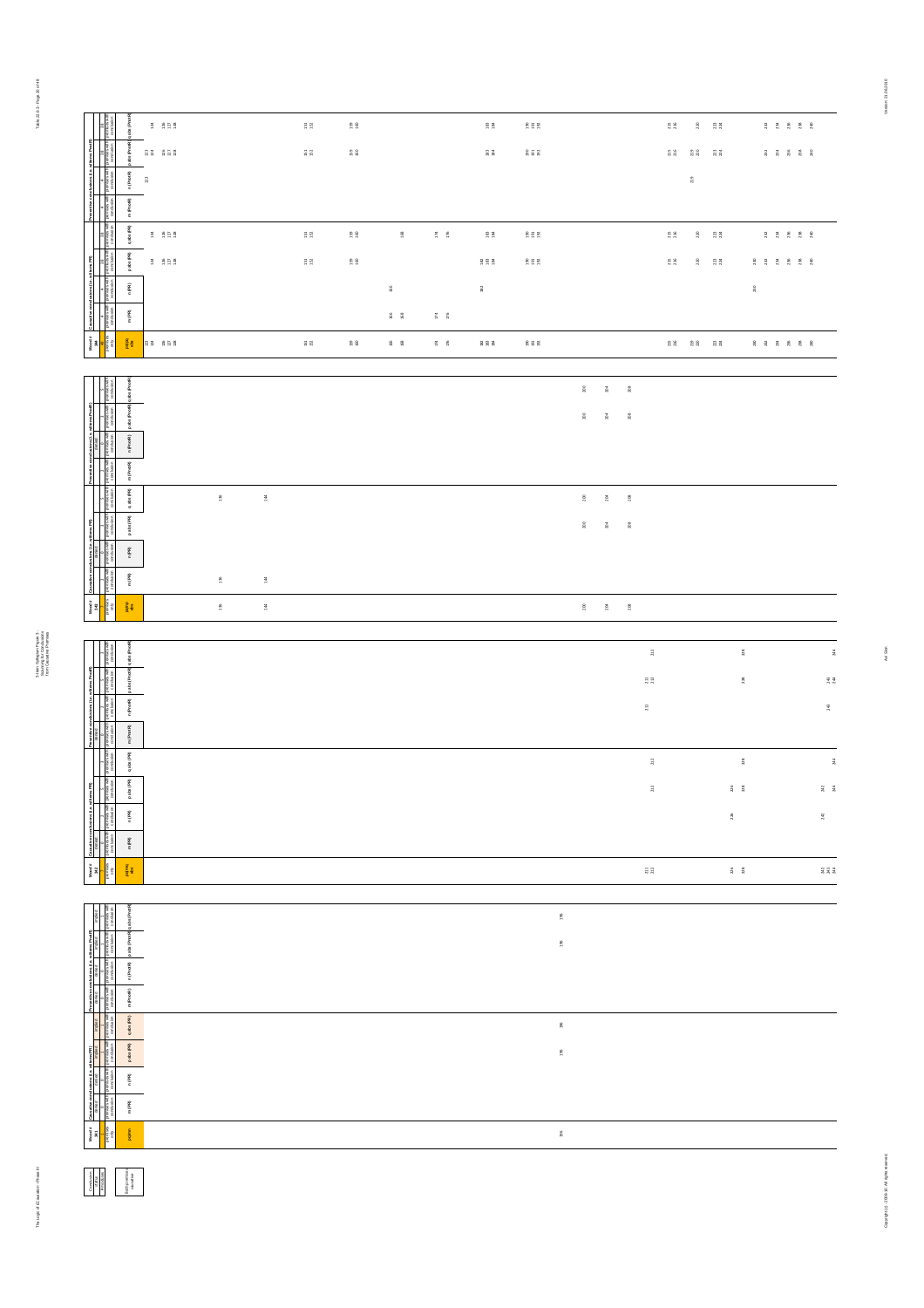| a pos       |                            | Causative conclusions (i.e. witems PR) |                            |                             |                            | Preventive con duslons (i.e. witems Proof?) |                               |                             |
|-------------|----------------------------|----------------------------------------|----------------------------|-----------------------------|----------------------------|---------------------------------------------|-------------------------------|-----------------------------|
| ¥           |                            |                                        |                            |                             |                            |                                             |                               |                             |
| ę           |                            | ۰                                      | æ,                         | æ                           | ۰                          |                                             | 38                            | æ                           |
| im ses<br>È | promises with<br>condusion | premises with<br>oondusion             | premises with<br>oondusion | premises with<br>oorchasion | promises with<br>candusion | premises with<br>oondusion                  | premises with<br>oondusion    | promises with<br>conclusion |
| g,          | m (PR)                     | n (PR)                                 | pabs (PR)                  | $q$ abs $(PR)$              | m (Prooft)                 | n (PhotP)                                   | patos (ProofR) q abs (ProofR) |                             |
| 8           |                            | g                                      | 245                        |                             |                            |                                             |                               |                             |
| ğ           |                            |                                        |                            | 2 8                         |                            |                                             | ã                             | 胃胃                          |
| 248         |                            |                                        | $\frac{3}{2}$              |                             |                            |                                             | 248                           |                             |
| 250         |                            |                                        | 8                          | 8                           |                            |                                             | 250                           | 290                         |
| ã           |                            |                                        |                            |                             |                            | 51                                          | 251                           |                             |
| 32          |                            |                                        | 252                        | ă                           |                            |                                             | 32                            | 32                          |
| 34          |                            |                                        | 254                        | 38                          |                            |                                             | 254                           | 38                          |
| 88          |                            |                                        | š                          |                             |                            |                                             | ă                             |                             |



abs (Proff

pates (Prooft) q s

n (PR) pabel (PR) qaba (PR) m (PhoeR) n (PhotR) i

 $\begin{picture}(180,170) \put(0,0){\line(1,0){150}} \put(10,0){\line(1,0){150}} \put(10,0){\line(1,0){150}} \put(10,0){\line(1,0){150}} \put(10,0){\line(1,0){150}} \put(10,0){\line(1,0){150}} \put(10,0){\line(1,0){150}} \put(10,0){\line(1,0){150}} \put(10,0){\line(1,0){150}} \put(10,0){\line(1,0){150}} \put(10,0){\line(1,0){150$ 

abs(ProotR) q abs (ProofR

n (Prooff) p  $m$  (Prooff) q abs (PR)  $p$ abs $\langle \theta R \rangle$ 

 $m(PR)$ 

polimon

Conclusion<br># moduses<br>xh premis<br>causative Both premises

premises only premises with conclusion premises with conclusion premises with conclusion premises with conclusion premises with conclusion premises with conclusion premises with conclusion premises with conclusion

premises only premises with conclusion premises with conclusion premises with conclusion premises with conclusion premises with conclusion premises with conclusion premises with conclusion premises with conclusion

 $\frac{\text{Mod } s}{342}$ 

Aw Sion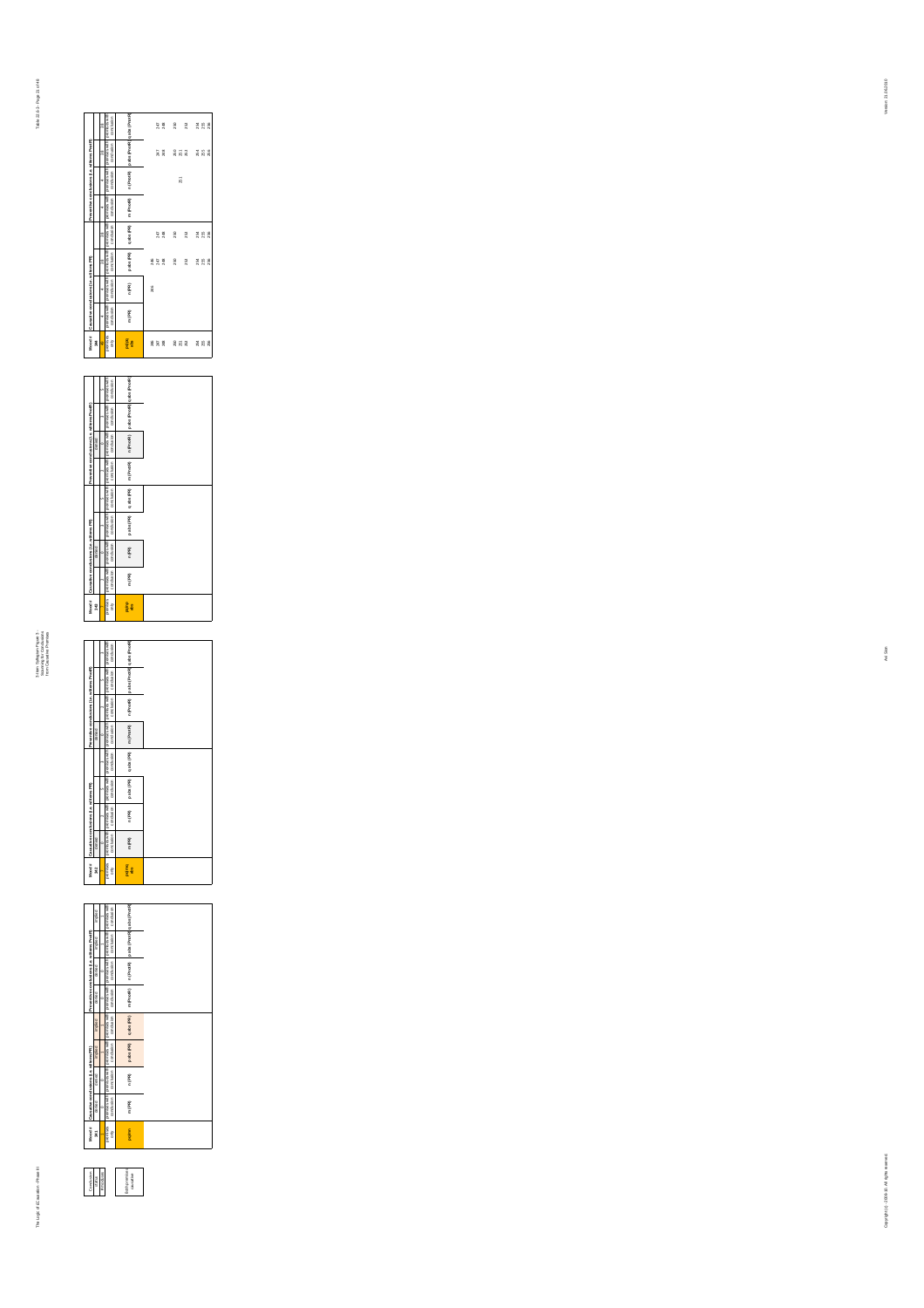| Preventive conclusions (i.e. witems Prooft)<br>abs (ProtR)<br>$\begin{array}{ccccccccccccc} \mathcal{B} & \mathcal{B} & \mathcal{B} & \mathcal{B} & \mathcal{B} & \cdots & \cdots & \mathcal{B} \end{array}$<br>$n$ (P rooff)<br>$\mathbbm{S}$<br>$m(p \text{ node})$<br>$\begin{array}{ccc} \mathbb{Z} & \mathbb{S} & \mathbb{Z} & \mathbb{S} & \mathbb{S} \\ \end{array}$<br>$q$ abs (PR)<br>$\mathbb{R}^2$<br>$\begin{array}{cccccccccc} 8 & 8 & 9 & 2 & 2 \\ 3 & 3 & 2 & 2 & 3 \\ \end{array}$<br>$\widehat{\mathbf{g}}$<br>$\begin{array}{ l } \hline \textbf{Gauss} \textbf{if} \textbf{if} \textbf{if} \textbf{if} \textbf{if} \textbf{if} \textbf{if} \textbf{if} \textbf{if} \textbf{if} \textbf{if} \textbf{if} \textbf{if} \textbf{if} \textbf{if} \textbf{if} \textbf{if} \textbf{if} \textbf{if} \textbf{if} \textbf{if} \textbf{if} \textbf{if} \textbf{if} \textbf{if} \textbf{if} \textbf{if} \textbf{if} \textbf{if} \textbf{if} \textbf{if} \textbf{if} \textbf{if} \textbf$<br>$\begin{array}{cccccccccc} \mathcal{B} & \mathcal{B} & \mathcal{B} & \mathcal{B} & \mathcal{B} & \mathcal{B} & \mathcal{B} & \mathcal{B} & \mathcal{B} & \mathcal{B} & \mathcal{B} & \mathcal{B} & \mathcal{B} & \mathcal{B} & \mathcal{B} & \mathcal{B} & \mathcal{B} & \mathcal{B} & \mathcal{B} & \mathcal{B} & \mathcal{B} & \mathcal{B} & \mathcal{B} & \mathcal{B} & \mathcal{B} & \mathcal{B} & \mathcal{B} & \mathcal{B} & \mathcal{B} & \mathcal{B} & \$<br>$\mathbb{R}^2$<br>$\frac{8}{3}$<br>$_{\rm n}$ (PR)<br>$\mathfrak{m}(\mathsf{PR})$<br>÷<br><b>See Like</b><br>$\mathbb{R}^2$<br>$\begin{array}{cccccccccc} 8 & 8 & 9 & 2 & 2 \\ 10 & 10 & 10 & 10 \\ 11 & 10 & 10 & 10 \\ 11 & 10 & 10 & 10 \\ 11 & 10 & 10 & 10 \\ 12 & 10 & 10 & 10 \\ 13 & 10 & 10 & 10 \\ 14 & 10 & 10 & 10 \\ 15 & 10 & 10 & 10 \\ 16 & 10 & 10 & 10 \\ 17 & 10 & 10 & 10 \\ 18 & 10 & 10 & 10 \\ 19 & 10 & 10 & 10 \\ 19 &$<br>$55$ $58$<br>abs (ProtR)<br>$\begin{array}{cccccccccccccc} \varphi & \quad & \varphi & \quad & \varphi & \quad & \varphi & \quad & \varphi & \quad & \varphi & \quad & \varphi & \quad & \varphi & \quad & \varphi & \quad & \varphi & \quad & \varphi & \quad & \varphi & \quad & \varphi & \quad & \varphi & \quad & \varphi & \quad & \varphi & \quad & \varphi & \quad & \varphi & \quad & \varphi & \quad & \varphi & \quad & \varphi & \quad & \varphi & \quad & \varphi & \quad & \varphi & \quad & \varphi & \quad & \varphi & \quad & \varphi & \quad & \varphi & \quad & \varphi & \quad & \varphi & \quad &$<br>$\qquad \qquad \mathbb{R}$<br>Proventive conclusions (i.e. witems ProtR)<br>$\mathbb{R}^n$ . In the $\mathbb{R}^n$<br>$\begin{array}{cccccccccc} \mathbf{g} & & \mathbf{g} & & \mathbf{g} & & \mathbf{g} & & \mathbf{g} & & \mathbf{g} & & \mathbf{g} & & \mathbf{g} & & \mathbf{g} & & \mathbf{g} & & \mathbf{g} & & \mathbf{g} & & \mathbf{g} & & \mathbf{g} & & \mathbf{g} & & \mathbf{g} & & \mathbf{g} & & \mathbf{g} & & \mathbf{g} & & \mathbf{g} & & \mathbf{g} & & \mathbf{g} & & \mathbf{g} & & \mathbf{g} & & \mathbf{g} & & \mathbf{g} & & \mathbf$<br>죔<br>Ş.<br>$\overline{\circ}$<br>÷,<br>m(Proot R)<br>$\begin{array}{cccccccccccccc} \varphi & \quad & \varphi & \quad & \varphi & \quad & \varphi & \quad & \varphi & \quad & \varphi & \quad & \varphi & \quad & \varphi & \quad & \varphi & \quad & \varphi & \quad & \varphi & \quad & \varphi & \quad & \varphi & \quad & \varphi & \quad & \varphi & \quad & \varphi & \quad & \varphi & \quad & \varphi & \quad & \varphi & \quad & \varphi & \quad & \varphi & \quad & \varphi & \quad & \varphi & \quad & \varphi & \quad & \varphi & \quad & \varphi & \quad & \varphi & \quad & \varphi & \quad & \varphi & \quad & \varphi & \quad &$<br>$\widehat{\mathsf{g}}$<br>$\begin{array}{cccccccccc} \texttt{S} & \texttt{S} & \texttt{S} & \texttt{S} & \texttt{S} & \texttt{S} \end{array}$<br>$\mathbb{R}^2$<br>$\frac{5}{9}$<br>Causative conclusions (i.e. witems PR)<br>p also (PR)<br>$\mathbb{R}^n$<br>$_{\rm n}$ (PR)<br>$m \varphi R$<br>情<br>$\mathbb R$ , and $\mathbb R$<br>$88 - 88$<br>$\mathbb{R}^2$<br>훟<br>$\mathcal{R}$ – $\mathcal{R}$<br>죸<br>Preventive con diustons (i.e. w/leans Prooft)<br>暑<br>n (Pro (R)<br>$m$ (P roofR)<br>$\kappa$ – $\kappa$<br>$q$ abs $\left( \mathsf{PR}\right)$<br>$\begin{tabular}{ c c c c } \hline \textbf{Mod} & \textbf{Gaushevalconclued} & \textbf{A. with terms } \textbf{PQ1} \\ \hline \textbf{3.48} & & & & & & & & & \\ \hline \textbf{3.49} & & & & & & & & \\ \hline \textbf{3.50} & & & & & & & & \\ \hline \textbf{3.60} & & & & & & & \\ \hline \textbf{3.71} & & & & & & & \\ \hline \textbf{3.81} & & & & & & & \\ \hline \textbf{3.91} & & & & & & & \\ \hline \textbf{3.92} & & & & & & &$<br>$p$ abs $(PR)$<br>$\mathfrak{so}_{\mathfrak{g}}$<br>$\mathfrak{m}(\mathsf{PR})$<br>$\frac{\varepsilon}{2}$<br>$\mathbb{S}$<br>$\mathcal{R}$<br>abs (ProtR) q abs (Pn<br>Preventive conclusions (i.e., willens Prooft)<br>- Ornied<br>ramises with<br>conclusion<br>n (ProfR)<br>$q$ also $(pR)$ m $(p$ noon)<br>premises with<br>conclusion<br>4<br>amises with<br>pordusion<br>Mood # Causative conduisions (i.e. willens PR)<br>345 00thid<br>pates (PR)<br>premises with<br>conclusion<br>$\frac{1}{n}$ (PR)<br>$\mathfrak{m}(\mathsf{PR})$<br>$\frac{\pi}{8}$ | a abs (P notR)<br>41<br>wmaas with<br>corclusion |  | $\begin{array}{cccccccccccccc} \mathbb{R} & & \mathbb{R} & \mathbb{R} & & & & & & \mathbb{S} & \mathbb{S} & \mathbb{S} & \mathbb{S} & \mathbb{S} & \mathbb{S} & \mathbb{S} & \mathbb{S} & \mathbb{S} & \mathbb{S} & \mathbb{S} & \mathbb{S} & \mathbb{S} & \mathbb{S} & \mathbb{S} & \mathbb{S} & \mathbb{S} & \mathbb{S} & \mathbb{S} & \mathbb{S} & \mathbb{S} & \mathbb{S} & \mathbb{S} & \mathbb{S} & \mathbb{S} & \mathbb{S} & \$ | $\mathbb{R}^2$ |
|----------------------------------------------------------------------------------------------------------------------------------------------------------------------------------------------------------------------------------------------------------------------------------------------------------------------------------------------------------------------------------------------------------------------------------------------------------------------------------------------------------------------------------------------------------------------------------------------------------------------------------------------------------------------------------------------------------------------------------------------------------------------------------------------------------------------------------------------------------------------------------------------------------------------------------------------------------------------------------------------------------------------------------------------------------------------------------------------------------------------------------------------------------------------------------------------------------------------------------------------------------------------------------------------------------------------------------------------------------------------------------------------------------------------------------------------------------------------------------------------------------------------------------------------------------------------------------------------------------------------------------------------------------------------------------------------------------------------------------------------------------------------------------------------------------------------------------------------------------------------------------------------------------------------------------------------------------------------------------------------------------------------------------------------------------------------------------------------------------------------------------------------------------------------------------------------------------------------------------------------------------------------------------------------------------------------------------------------------------------------------------------------------------------------------------------------------------------------------------------------------------------------------------------------------------------------------------------------------------------------------------------------------------------------------------------------------------------------------------------------------------------------------------------------------------------------------------------------------------------------------------------------------------------------------------------------------------------------------------------------------------------------------------------------------------------------------------------------------------------------------------------------------------------------------------------------------------------------------------------------------------------------------------------------------------------------------------------------------------------------------------------------------------------------------------------------------------------------------------------------------------------------------------------------------------------------------------------------------------------------------------------------------------------------------------------------------------------------------------------------------------------------------------------------------------------------------------------------------------------------------------------------------------------------------------------------------------------------------------------------------------------------------------------------------------------------------------------------------------------------------------------------------------------------------------------------------------------------------------------------------------------------------------------------------------------------------------------------------------------------------------------------------------------------------------------------------------------------------------------------------------------------------------------------------------------------------------------------------------------------------------------------------------------------------------------------------------------------------------------------------------------------------------------------------------------------------------------------------------------------------------------------------------------------------------------------------------------------------------------------------------------------------------------------------------------------------------------------------------------------------------------------------------------------------------------------------------------------------------------------------------------------------------------------------------------------------------------------------------------------|--------------------------------------------------|--|----------------------------------------------------------------------------------------------------------------------------------------------------------------------------------------------------------------------------------------------------------------------------------------------------------------------------------------------------------------------------------------------------------------------------------------|----------------|
|                                                                                                                                                                                                                                                                                                                                                                                                                                                                                                                                                                                                                                                                                                                                                                                                                                                                                                                                                                                                                                                                                                                                                                                                                                                                                                                                                                                                                                                                                                                                                                                                                                                                                                                                                                                                                                                                                                                                                                                                                                                                                                                                                                                                                                                                                                                                                                                                                                                                                                                                                                                                                                                                                                                                                                                                                                                                                                                                                                                                                                                                                                                                                                                                                                                                                                                                                                                                                                                                                                                                                                                                                                                                                                                                                                                                                                                                                                                                                                                                                                                                                                                                                                                                                                                                                                                                                                                                                                                                                                                                                                                                                                                                                                                                                                                                                                                                                                                                                                                                                                                                                                                                                                                                                                                                                                                                                                      |                                                  |  |                                                                                                                                                                                                                                                                                                                                                                                                                                        |                |
|                                                                                                                                                                                                                                                                                                                                                                                                                                                                                                                                                                                                                                                                                                                                                                                                                                                                                                                                                                                                                                                                                                                                                                                                                                                                                                                                                                                                                                                                                                                                                                                                                                                                                                                                                                                                                                                                                                                                                                                                                                                                                                                                                                                                                                                                                                                                                                                                                                                                                                                                                                                                                                                                                                                                                                                                                                                                                                                                                                                                                                                                                                                                                                                                                                                                                                                                                                                                                                                                                                                                                                                                                                                                                                                                                                                                                                                                                                                                                                                                                                                                                                                                                                                                                                                                                                                                                                                                                                                                                                                                                                                                                                                                                                                                                                                                                                                                                                                                                                                                                                                                                                                                                                                                                                                                                                                                                                      |                                                  |  |                                                                                                                                                                                                                                                                                                                                                                                                                                        |                |
|                                                                                                                                                                                                                                                                                                                                                                                                                                                                                                                                                                                                                                                                                                                                                                                                                                                                                                                                                                                                                                                                                                                                                                                                                                                                                                                                                                                                                                                                                                                                                                                                                                                                                                                                                                                                                                                                                                                                                                                                                                                                                                                                                                                                                                                                                                                                                                                                                                                                                                                                                                                                                                                                                                                                                                                                                                                                                                                                                                                                                                                                                                                                                                                                                                                                                                                                                                                                                                                                                                                                                                                                                                                                                                                                                                                                                                                                                                                                                                                                                                                                                                                                                                                                                                                                                                                                                                                                                                                                                                                                                                                                                                                                                                                                                                                                                                                                                                                                                                                                                                                                                                                                                                                                                                                                                                                                                                      |                                                  |  |                                                                                                                                                                                                                                                                                                                                                                                                                                        |                |
|                                                                                                                                                                                                                                                                                                                                                                                                                                                                                                                                                                                                                                                                                                                                                                                                                                                                                                                                                                                                                                                                                                                                                                                                                                                                                                                                                                                                                                                                                                                                                                                                                                                                                                                                                                                                                                                                                                                                                                                                                                                                                                                                                                                                                                                                                                                                                                                                                                                                                                                                                                                                                                                                                                                                                                                                                                                                                                                                                                                                                                                                                                                                                                                                                                                                                                                                                                                                                                                                                                                                                                                                                                                                                                                                                                                                                                                                                                                                                                                                                                                                                                                                                                                                                                                                                                                                                                                                                                                                                                                                                                                                                                                                                                                                                                                                                                                                                                                                                                                                                                                                                                                                                                                                                                                                                                                                                                      |                                                  |  |                                                                                                                                                                                                                                                                                                                                                                                                                                        |                |
|                                                                                                                                                                                                                                                                                                                                                                                                                                                                                                                                                                                                                                                                                                                                                                                                                                                                                                                                                                                                                                                                                                                                                                                                                                                                                                                                                                                                                                                                                                                                                                                                                                                                                                                                                                                                                                                                                                                                                                                                                                                                                                                                                                                                                                                                                                                                                                                                                                                                                                                                                                                                                                                                                                                                                                                                                                                                                                                                                                                                                                                                                                                                                                                                                                                                                                                                                                                                                                                                                                                                                                                                                                                                                                                                                                                                                                                                                                                                                                                                                                                                                                                                                                                                                                                                                                                                                                                                                                                                                                                                                                                                                                                                                                                                                                                                                                                                                                                                                                                                                                                                                                                                                                                                                                                                                                                                                                      |                                                  |  |                                                                                                                                                                                                                                                                                                                                                                                                                                        |                |
|                                                                                                                                                                                                                                                                                                                                                                                                                                                                                                                                                                                                                                                                                                                                                                                                                                                                                                                                                                                                                                                                                                                                                                                                                                                                                                                                                                                                                                                                                                                                                                                                                                                                                                                                                                                                                                                                                                                                                                                                                                                                                                                                                                                                                                                                                                                                                                                                                                                                                                                                                                                                                                                                                                                                                                                                                                                                                                                                                                                                                                                                                                                                                                                                                                                                                                                                                                                                                                                                                                                                                                                                                                                                                                                                                                                                                                                                                                                                                                                                                                                                                                                                                                                                                                                                                                                                                                                                                                                                                                                                                                                                                                                                                                                                                                                                                                                                                                                                                                                                                                                                                                                                                                                                                                                                                                                                                                      |                                                  |  |                                                                                                                                                                                                                                                                                                                                                                                                                                        |                |
|                                                                                                                                                                                                                                                                                                                                                                                                                                                                                                                                                                                                                                                                                                                                                                                                                                                                                                                                                                                                                                                                                                                                                                                                                                                                                                                                                                                                                                                                                                                                                                                                                                                                                                                                                                                                                                                                                                                                                                                                                                                                                                                                                                                                                                                                                                                                                                                                                                                                                                                                                                                                                                                                                                                                                                                                                                                                                                                                                                                                                                                                                                                                                                                                                                                                                                                                                                                                                                                                                                                                                                                                                                                                                                                                                                                                                                                                                                                                                                                                                                                                                                                                                                                                                                                                                                                                                                                                                                                                                                                                                                                                                                                                                                                                                                                                                                                                                                                                                                                                                                                                                                                                                                                                                                                                                                                                                                      |                                                  |  |                                                                                                                                                                                                                                                                                                                                                                                                                                        |                |
|                                                                                                                                                                                                                                                                                                                                                                                                                                                                                                                                                                                                                                                                                                                                                                                                                                                                                                                                                                                                                                                                                                                                                                                                                                                                                                                                                                                                                                                                                                                                                                                                                                                                                                                                                                                                                                                                                                                                                                                                                                                                                                                                                                                                                                                                                                                                                                                                                                                                                                                                                                                                                                                                                                                                                                                                                                                                                                                                                                                                                                                                                                                                                                                                                                                                                                                                                                                                                                                                                                                                                                                                                                                                                                                                                                                                                                                                                                                                                                                                                                                                                                                                                                                                                                                                                                                                                                                                                                                                                                                                                                                                                                                                                                                                                                                                                                                                                                                                                                                                                                                                                                                                                                                                                                                                                                                                                                      | Mood #                                           |  |                                                                                                                                                                                                                                                                                                                                                                                                                                        |                |
|                                                                                                                                                                                                                                                                                                                                                                                                                                                                                                                                                                                                                                                                                                                                                                                                                                                                                                                                                                                                                                                                                                                                                                                                                                                                                                                                                                                                                                                                                                                                                                                                                                                                                                                                                                                                                                                                                                                                                                                                                                                                                                                                                                                                                                                                                                                                                                                                                                                                                                                                                                                                                                                                                                                                                                                                                                                                                                                                                                                                                                                                                                                                                                                                                                                                                                                                                                                                                                                                                                                                                                                                                                                                                                                                                                                                                                                                                                                                                                                                                                                                                                                                                                                                                                                                                                                                                                                                                                                                                                                                                                                                                                                                                                                                                                                                                                                                                                                                                                                                                                                                                                                                                                                                                                                                                                                                                                      |                                                  |  |                                                                                                                                                                                                                                                                                                                                                                                                                                        |                |
|                                                                                                                                                                                                                                                                                                                                                                                                                                                                                                                                                                                                                                                                                                                                                                                                                                                                                                                                                                                                                                                                                                                                                                                                                                                                                                                                                                                                                                                                                                                                                                                                                                                                                                                                                                                                                                                                                                                                                                                                                                                                                                                                                                                                                                                                                                                                                                                                                                                                                                                                                                                                                                                                                                                                                                                                                                                                                                                                                                                                                                                                                                                                                                                                                                                                                                                                                                                                                                                                                                                                                                                                                                                                                                                                                                                                                                                                                                                                                                                                                                                                                                                                                                                                                                                                                                                                                                                                                                                                                                                                                                                                                                                                                                                                                                                                                                                                                                                                                                                                                                                                                                                                                                                                                                                                                                                                                                      |                                                  |  |                                                                                                                                                                                                                                                                                                                                                                                                                                        |                |
|                                                                                                                                                                                                                                                                                                                                                                                                                                                                                                                                                                                                                                                                                                                                                                                                                                                                                                                                                                                                                                                                                                                                                                                                                                                                                                                                                                                                                                                                                                                                                                                                                                                                                                                                                                                                                                                                                                                                                                                                                                                                                                                                                                                                                                                                                                                                                                                                                                                                                                                                                                                                                                                                                                                                                                                                                                                                                                                                                                                                                                                                                                                                                                                                                                                                                                                                                                                                                                                                                                                                                                                                                                                                                                                                                                                                                                                                                                                                                                                                                                                                                                                                                                                                                                                                                                                                                                                                                                                                                                                                                                                                                                                                                                                                                                                                                                                                                                                                                                                                                                                                                                                                                                                                                                                                                                                                                                      |                                                  |  |                                                                                                                                                                                                                                                                                                                                                                                                                                        |                |
|                                                                                                                                                                                                                                                                                                                                                                                                                                                                                                                                                                                                                                                                                                                                                                                                                                                                                                                                                                                                                                                                                                                                                                                                                                                                                                                                                                                                                                                                                                                                                                                                                                                                                                                                                                                                                                                                                                                                                                                                                                                                                                                                                                                                                                                                                                                                                                                                                                                                                                                                                                                                                                                                                                                                                                                                                                                                                                                                                                                                                                                                                                                                                                                                                                                                                                                                                                                                                                                                                                                                                                                                                                                                                                                                                                                                                                                                                                                                                                                                                                                                                                                                                                                                                                                                                                                                                                                                                                                                                                                                                                                                                                                                                                                                                                                                                                                                                                                                                                                                                                                                                                                                                                                                                                                                                                                                                                      |                                                  |  |                                                                                                                                                                                                                                                                                                                                                                                                                                        |                |
|                                                                                                                                                                                                                                                                                                                                                                                                                                                                                                                                                                                                                                                                                                                                                                                                                                                                                                                                                                                                                                                                                                                                                                                                                                                                                                                                                                                                                                                                                                                                                                                                                                                                                                                                                                                                                                                                                                                                                                                                                                                                                                                                                                                                                                                                                                                                                                                                                                                                                                                                                                                                                                                                                                                                                                                                                                                                                                                                                                                                                                                                                                                                                                                                                                                                                                                                                                                                                                                                                                                                                                                                                                                                                                                                                                                                                                                                                                                                                                                                                                                                                                                                                                                                                                                                                                                                                                                                                                                                                                                                                                                                                                                                                                                                                                                                                                                                                                                                                                                                                                                                                                                                                                                                                                                                                                                                                                      |                                                  |  |                                                                                                                                                                                                                                                                                                                                                                                                                                        |                |
|                                                                                                                                                                                                                                                                                                                                                                                                                                                                                                                                                                                                                                                                                                                                                                                                                                                                                                                                                                                                                                                                                                                                                                                                                                                                                                                                                                                                                                                                                                                                                                                                                                                                                                                                                                                                                                                                                                                                                                                                                                                                                                                                                                                                                                                                                                                                                                                                                                                                                                                                                                                                                                                                                                                                                                                                                                                                                                                                                                                                                                                                                                                                                                                                                                                                                                                                                                                                                                                                                                                                                                                                                                                                                                                                                                                                                                                                                                                                                                                                                                                                                                                                                                                                                                                                                                                                                                                                                                                                                                                                                                                                                                                                                                                                                                                                                                                                                                                                                                                                                                                                                                                                                                                                                                                                                                                                                                      |                                                  |  |                                                                                                                                                                                                                                                                                                                                                                                                                                        |                |
|                                                                                                                                                                                                                                                                                                                                                                                                                                                                                                                                                                                                                                                                                                                                                                                                                                                                                                                                                                                                                                                                                                                                                                                                                                                                                                                                                                                                                                                                                                                                                                                                                                                                                                                                                                                                                                                                                                                                                                                                                                                                                                                                                                                                                                                                                                                                                                                                                                                                                                                                                                                                                                                                                                                                                                                                                                                                                                                                                                                                                                                                                                                                                                                                                                                                                                                                                                                                                                                                                                                                                                                                                                                                                                                                                                                                                                                                                                                                                                                                                                                                                                                                                                                                                                                                                                                                                                                                                                                                                                                                                                                                                                                                                                                                                                                                                                                                                                                                                                                                                                                                                                                                                                                                                                                                                                                                                                      |                                                  |  |                                                                                                                                                                                                                                                                                                                                                                                                                                        |                |
|                                                                                                                                                                                                                                                                                                                                                                                                                                                                                                                                                                                                                                                                                                                                                                                                                                                                                                                                                                                                                                                                                                                                                                                                                                                                                                                                                                                                                                                                                                                                                                                                                                                                                                                                                                                                                                                                                                                                                                                                                                                                                                                                                                                                                                                                                                                                                                                                                                                                                                                                                                                                                                                                                                                                                                                                                                                                                                                                                                                                                                                                                                                                                                                                                                                                                                                                                                                                                                                                                                                                                                                                                                                                                                                                                                                                                                                                                                                                                                                                                                                                                                                                                                                                                                                                                                                                                                                                                                                                                                                                                                                                                                                                                                                                                                                                                                                                                                                                                                                                                                                                                                                                                                                                                                                                                                                                                                      |                                                  |  |                                                                                                                                                                                                                                                                                                                                                                                                                                        |                |
|                                                                                                                                                                                                                                                                                                                                                                                                                                                                                                                                                                                                                                                                                                                                                                                                                                                                                                                                                                                                                                                                                                                                                                                                                                                                                                                                                                                                                                                                                                                                                                                                                                                                                                                                                                                                                                                                                                                                                                                                                                                                                                                                                                                                                                                                                                                                                                                                                                                                                                                                                                                                                                                                                                                                                                                                                                                                                                                                                                                                                                                                                                                                                                                                                                                                                                                                                                                                                                                                                                                                                                                                                                                                                                                                                                                                                                                                                                                                                                                                                                                                                                                                                                                                                                                                                                                                                                                                                                                                                                                                                                                                                                                                                                                                                                                                                                                                                                                                                                                                                                                                                                                                                                                                                                                                                                                                                                      |                                                  |  |                                                                                                                                                                                                                                                                                                                                                                                                                                        |                |
|                                                                                                                                                                                                                                                                                                                                                                                                                                                                                                                                                                                                                                                                                                                                                                                                                                                                                                                                                                                                                                                                                                                                                                                                                                                                                                                                                                                                                                                                                                                                                                                                                                                                                                                                                                                                                                                                                                                                                                                                                                                                                                                                                                                                                                                                                                                                                                                                                                                                                                                                                                                                                                                                                                                                                                                                                                                                                                                                                                                                                                                                                                                                                                                                                                                                                                                                                                                                                                                                                                                                                                                                                                                                                                                                                                                                                                                                                                                                                                                                                                                                                                                                                                                                                                                                                                                                                                                                                                                                                                                                                                                                                                                                                                                                                                                                                                                                                                                                                                                                                                                                                                                                                                                                                                                                                                                                                                      | $\frac{1}{2}$                                    |  |                                                                                                                                                                                                                                                                                                                                                                                                                                        |                |
|                                                                                                                                                                                                                                                                                                                                                                                                                                                                                                                                                                                                                                                                                                                                                                                                                                                                                                                                                                                                                                                                                                                                                                                                                                                                                                                                                                                                                                                                                                                                                                                                                                                                                                                                                                                                                                                                                                                                                                                                                                                                                                                                                                                                                                                                                                                                                                                                                                                                                                                                                                                                                                                                                                                                                                                                                                                                                                                                                                                                                                                                                                                                                                                                                                                                                                                                                                                                                                                                                                                                                                                                                                                                                                                                                                                                                                                                                                                                                                                                                                                                                                                                                                                                                                                                                                                                                                                                                                                                                                                                                                                                                                                                                                                                                                                                                                                                                                                                                                                                                                                                                                                                                                                                                                                                                                                                                                      |                                                  |  |                                                                                                                                                                                                                                                                                                                                                                                                                                        |                |
|                                                                                                                                                                                                                                                                                                                                                                                                                                                                                                                                                                                                                                                                                                                                                                                                                                                                                                                                                                                                                                                                                                                                                                                                                                                                                                                                                                                                                                                                                                                                                                                                                                                                                                                                                                                                                                                                                                                                                                                                                                                                                                                                                                                                                                                                                                                                                                                                                                                                                                                                                                                                                                                                                                                                                                                                                                                                                                                                                                                                                                                                                                                                                                                                                                                                                                                                                                                                                                                                                                                                                                                                                                                                                                                                                                                                                                                                                                                                                                                                                                                                                                                                                                                                                                                                                                                                                                                                                                                                                                                                                                                                                                                                                                                                                                                                                                                                                                                                                                                                                                                                                                                                                                                                                                                                                                                                                                      |                                                  |  |                                                                                                                                                                                                                                                                                                                                                                                                                                        |                |
|                                                                                                                                                                                                                                                                                                                                                                                                                                                                                                                                                                                                                                                                                                                                                                                                                                                                                                                                                                                                                                                                                                                                                                                                                                                                                                                                                                                                                                                                                                                                                                                                                                                                                                                                                                                                                                                                                                                                                                                                                                                                                                                                                                                                                                                                                                                                                                                                                                                                                                                                                                                                                                                                                                                                                                                                                                                                                                                                                                                                                                                                                                                                                                                                                                                                                                                                                                                                                                                                                                                                                                                                                                                                                                                                                                                                                                                                                                                                                                                                                                                                                                                                                                                                                                                                                                                                                                                                                                                                                                                                                                                                                                                                                                                                                                                                                                                                                                                                                                                                                                                                                                                                                                                                                                                                                                                                                                      |                                                  |  |                                                                                                                                                                                                                                                                                                                                                                                                                                        |                |
|                                                                                                                                                                                                                                                                                                                                                                                                                                                                                                                                                                                                                                                                                                                                                                                                                                                                                                                                                                                                                                                                                                                                                                                                                                                                                                                                                                                                                                                                                                                                                                                                                                                                                                                                                                                                                                                                                                                                                                                                                                                                                                                                                                                                                                                                                                                                                                                                                                                                                                                                                                                                                                                                                                                                                                                                                                                                                                                                                                                                                                                                                                                                                                                                                                                                                                                                                                                                                                                                                                                                                                                                                                                                                                                                                                                                                                                                                                                                                                                                                                                                                                                                                                                                                                                                                                                                                                                                                                                                                                                                                                                                                                                                                                                                                                                                                                                                                                                                                                                                                                                                                                                                                                                                                                                                                                                                                                      |                                                  |  |                                                                                                                                                                                                                                                                                                                                                                                                                                        |                |
|                                                                                                                                                                                                                                                                                                                                                                                                                                                                                                                                                                                                                                                                                                                                                                                                                                                                                                                                                                                                                                                                                                                                                                                                                                                                                                                                                                                                                                                                                                                                                                                                                                                                                                                                                                                                                                                                                                                                                                                                                                                                                                                                                                                                                                                                                                                                                                                                                                                                                                                                                                                                                                                                                                                                                                                                                                                                                                                                                                                                                                                                                                                                                                                                                                                                                                                                                                                                                                                                                                                                                                                                                                                                                                                                                                                                                                                                                                                                                                                                                                                                                                                                                                                                                                                                                                                                                                                                                                                                                                                                                                                                                                                                                                                                                                                                                                                                                                                                                                                                                                                                                                                                                                                                                                                                                                                                                                      |                                                  |  |                                                                                                                                                                                                                                                                                                                                                                                                                                        |                |
|                                                                                                                                                                                                                                                                                                                                                                                                                                                                                                                                                                                                                                                                                                                                                                                                                                                                                                                                                                                                                                                                                                                                                                                                                                                                                                                                                                                                                                                                                                                                                                                                                                                                                                                                                                                                                                                                                                                                                                                                                                                                                                                                                                                                                                                                                                                                                                                                                                                                                                                                                                                                                                                                                                                                                                                                                                                                                                                                                                                                                                                                                                                                                                                                                                                                                                                                                                                                                                                                                                                                                                                                                                                                                                                                                                                                                                                                                                                                                                                                                                                                                                                                                                                                                                                                                                                                                                                                                                                                                                                                                                                                                                                                                                                                                                                                                                                                                                                                                                                                                                                                                                                                                                                                                                                                                                                                                                      |                                                  |  |                                                                                                                                                                                                                                                                                                                                                                                                                                        |                |
|                                                                                                                                                                                                                                                                                                                                                                                                                                                                                                                                                                                                                                                                                                                                                                                                                                                                                                                                                                                                                                                                                                                                                                                                                                                                                                                                                                                                                                                                                                                                                                                                                                                                                                                                                                                                                                                                                                                                                                                                                                                                                                                                                                                                                                                                                                                                                                                                                                                                                                                                                                                                                                                                                                                                                                                                                                                                                                                                                                                                                                                                                                                                                                                                                                                                                                                                                                                                                                                                                                                                                                                                                                                                                                                                                                                                                                                                                                                                                                                                                                                                                                                                                                                                                                                                                                                                                                                                                                                                                                                                                                                                                                                                                                                                                                                                                                                                                                                                                                                                                                                                                                                                                                                                                                                                                                                                                                      |                                                  |  |                                                                                                                                                                                                                                                                                                                                                                                                                                        |                |
|                                                                                                                                                                                                                                                                                                                                                                                                                                                                                                                                                                                                                                                                                                                                                                                                                                                                                                                                                                                                                                                                                                                                                                                                                                                                                                                                                                                                                                                                                                                                                                                                                                                                                                                                                                                                                                                                                                                                                                                                                                                                                                                                                                                                                                                                                                                                                                                                                                                                                                                                                                                                                                                                                                                                                                                                                                                                                                                                                                                                                                                                                                                                                                                                                                                                                                                                                                                                                                                                                                                                                                                                                                                                                                                                                                                                                                                                                                                                                                                                                                                                                                                                                                                                                                                                                                                                                                                                                                                                                                                                                                                                                                                                                                                                                                                                                                                                                                                                                                                                                                                                                                                                                                                                                                                                                                                                                                      |                                                  |  |                                                                                                                                                                                                                                                                                                                                                                                                                                        |                |
|                                                                                                                                                                                                                                                                                                                                                                                                                                                                                                                                                                                                                                                                                                                                                                                                                                                                                                                                                                                                                                                                                                                                                                                                                                                                                                                                                                                                                                                                                                                                                                                                                                                                                                                                                                                                                                                                                                                                                                                                                                                                                                                                                                                                                                                                                                                                                                                                                                                                                                                                                                                                                                                                                                                                                                                                                                                                                                                                                                                                                                                                                                                                                                                                                                                                                                                                                                                                                                                                                                                                                                                                                                                                                                                                                                                                                                                                                                                                                                                                                                                                                                                                                                                                                                                                                                                                                                                                                                                                                                                                                                                                                                                                                                                                                                                                                                                                                                                                                                                                                                                                                                                                                                                                                                                                                                                                                                      |                                                  |  |                                                                                                                                                                                                                                                                                                                                                                                                                                        |                |
|                                                                                                                                                                                                                                                                                                                                                                                                                                                                                                                                                                                                                                                                                                                                                                                                                                                                                                                                                                                                                                                                                                                                                                                                                                                                                                                                                                                                                                                                                                                                                                                                                                                                                                                                                                                                                                                                                                                                                                                                                                                                                                                                                                                                                                                                                                                                                                                                                                                                                                                                                                                                                                                                                                                                                                                                                                                                                                                                                                                                                                                                                                                                                                                                                                                                                                                                                                                                                                                                                                                                                                                                                                                                                                                                                                                                                                                                                                                                                                                                                                                                                                                                                                                                                                                                                                                                                                                                                                                                                                                                                                                                                                                                                                                                                                                                                                                                                                                                                                                                                                                                                                                                                                                                                                                                                                                                                                      |                                                  |  |                                                                                                                                                                                                                                                                                                                                                                                                                                        |                |
|                                                                                                                                                                                                                                                                                                                                                                                                                                                                                                                                                                                                                                                                                                                                                                                                                                                                                                                                                                                                                                                                                                                                                                                                                                                                                                                                                                                                                                                                                                                                                                                                                                                                                                                                                                                                                                                                                                                                                                                                                                                                                                                                                                                                                                                                                                                                                                                                                                                                                                                                                                                                                                                                                                                                                                                                                                                                                                                                                                                                                                                                                                                                                                                                                                                                                                                                                                                                                                                                                                                                                                                                                                                                                                                                                                                                                                                                                                                                                                                                                                                                                                                                                                                                                                                                                                                                                                                                                                                                                                                                                                                                                                                                                                                                                                                                                                                                                                                                                                                                                                                                                                                                                                                                                                                                                                                                                                      |                                                  |  |                                                                                                                                                                                                                                                                                                                                                                                                                                        |                |
|                                                                                                                                                                                                                                                                                                                                                                                                                                                                                                                                                                                                                                                                                                                                                                                                                                                                                                                                                                                                                                                                                                                                                                                                                                                                                                                                                                                                                                                                                                                                                                                                                                                                                                                                                                                                                                                                                                                                                                                                                                                                                                                                                                                                                                                                                                                                                                                                                                                                                                                                                                                                                                                                                                                                                                                                                                                                                                                                                                                                                                                                                                                                                                                                                                                                                                                                                                                                                                                                                                                                                                                                                                                                                                                                                                                                                                                                                                                                                                                                                                                                                                                                                                                                                                                                                                                                                                                                                                                                                                                                                                                                                                                                                                                                                                                                                                                                                                                                                                                                                                                                                                                                                                                                                                                                                                                                                                      |                                                  |  |                                                                                                                                                                                                                                                                                                                                                                                                                                        |                |
|                                                                                                                                                                                                                                                                                                                                                                                                                                                                                                                                                                                                                                                                                                                                                                                                                                                                                                                                                                                                                                                                                                                                                                                                                                                                                                                                                                                                                                                                                                                                                                                                                                                                                                                                                                                                                                                                                                                                                                                                                                                                                                                                                                                                                                                                                                                                                                                                                                                                                                                                                                                                                                                                                                                                                                                                                                                                                                                                                                                                                                                                                                                                                                                                                                                                                                                                                                                                                                                                                                                                                                                                                                                                                                                                                                                                                                                                                                                                                                                                                                                                                                                                                                                                                                                                                                                                                                                                                                                                                                                                                                                                                                                                                                                                                                                                                                                                                                                                                                                                                                                                                                                                                                                                                                                                                                                                                                      |                                                  |  |                                                                                                                                                                                                                                                                                                                                                                                                                                        |                |
|                                                                                                                                                                                                                                                                                                                                                                                                                                                                                                                                                                                                                                                                                                                                                                                                                                                                                                                                                                                                                                                                                                                                                                                                                                                                                                                                                                                                                                                                                                                                                                                                                                                                                                                                                                                                                                                                                                                                                                                                                                                                                                                                                                                                                                                                                                                                                                                                                                                                                                                                                                                                                                                                                                                                                                                                                                                                                                                                                                                                                                                                                                                                                                                                                                                                                                                                                                                                                                                                                                                                                                                                                                                                                                                                                                                                                                                                                                                                                                                                                                                                                                                                                                                                                                                                                                                                                                                                                                                                                                                                                                                                                                                                                                                                                                                                                                                                                                                                                                                                                                                                                                                                                                                                                                                                                                                                                                      |                                                  |  |                                                                                                                                                                                                                                                                                                                                                                                                                                        |                |
|                                                                                                                                                                                                                                                                                                                                                                                                                                                                                                                                                                                                                                                                                                                                                                                                                                                                                                                                                                                                                                                                                                                                                                                                                                                                                                                                                                                                                                                                                                                                                                                                                                                                                                                                                                                                                                                                                                                                                                                                                                                                                                                                                                                                                                                                                                                                                                                                                                                                                                                                                                                                                                                                                                                                                                                                                                                                                                                                                                                                                                                                                                                                                                                                                                                                                                                                                                                                                                                                                                                                                                                                                                                                                                                                                                                                                                                                                                                                                                                                                                                                                                                                                                                                                                                                                                                                                                                                                                                                                                                                                                                                                                                                                                                                                                                                                                                                                                                                                                                                                                                                                                                                                                                                                                                                                                                                                                      |                                                  |  |                                                                                                                                                                                                                                                                                                                                                                                                                                        |                |
|                                                                                                                                                                                                                                                                                                                                                                                                                                                                                                                                                                                                                                                                                                                                                                                                                                                                                                                                                                                                                                                                                                                                                                                                                                                                                                                                                                                                                                                                                                                                                                                                                                                                                                                                                                                                                                                                                                                                                                                                                                                                                                                                                                                                                                                                                                                                                                                                                                                                                                                                                                                                                                                                                                                                                                                                                                                                                                                                                                                                                                                                                                                                                                                                                                                                                                                                                                                                                                                                                                                                                                                                                                                                                                                                                                                                                                                                                                                                                                                                                                                                                                                                                                                                                                                                                                                                                                                                                                                                                                                                                                                                                                                                                                                                                                                                                                                                                                                                                                                                                                                                                                                                                                                                                                                                                                                                                                      |                                                  |  |                                                                                                                                                                                                                                                                                                                                                                                                                                        |                |
|                                                                                                                                                                                                                                                                                                                                                                                                                                                                                                                                                                                                                                                                                                                                                                                                                                                                                                                                                                                                                                                                                                                                                                                                                                                                                                                                                                                                                                                                                                                                                                                                                                                                                                                                                                                                                                                                                                                                                                                                                                                                                                                                                                                                                                                                                                                                                                                                                                                                                                                                                                                                                                                                                                                                                                                                                                                                                                                                                                                                                                                                                                                                                                                                                                                                                                                                                                                                                                                                                                                                                                                                                                                                                                                                                                                                                                                                                                                                                                                                                                                                                                                                                                                                                                                                                                                                                                                                                                                                                                                                                                                                                                                                                                                                                                                                                                                                                                                                                                                                                                                                                                                                                                                                                                                                                                                                                                      |                                                  |  |                                                                                                                                                                                                                                                                                                                                                                                                                                        |                |
|                                                                                                                                                                                                                                                                                                                                                                                                                                                                                                                                                                                                                                                                                                                                                                                                                                                                                                                                                                                                                                                                                                                                                                                                                                                                                                                                                                                                                                                                                                                                                                                                                                                                                                                                                                                                                                                                                                                                                                                                                                                                                                                                                                                                                                                                                                                                                                                                                                                                                                                                                                                                                                                                                                                                                                                                                                                                                                                                                                                                                                                                                                                                                                                                                                                                                                                                                                                                                                                                                                                                                                                                                                                                                                                                                                                                                                                                                                                                                                                                                                                                                                                                                                                                                                                                                                                                                                                                                                                                                                                                                                                                                                                                                                                                                                                                                                                                                                                                                                                                                                                                                                                                                                                                                                                                                                                                                                      |                                                  |  |                                                                                                                                                                                                                                                                                                                                                                                                                                        |                |
|                                                                                                                                                                                                                                                                                                                                                                                                                                                                                                                                                                                                                                                                                                                                                                                                                                                                                                                                                                                                                                                                                                                                                                                                                                                                                                                                                                                                                                                                                                                                                                                                                                                                                                                                                                                                                                                                                                                                                                                                                                                                                                                                                                                                                                                                                                                                                                                                                                                                                                                                                                                                                                                                                                                                                                                                                                                                                                                                                                                                                                                                                                                                                                                                                                                                                                                                                                                                                                                                                                                                                                                                                                                                                                                                                                                                                                                                                                                                                                                                                                                                                                                                                                                                                                                                                                                                                                                                                                                                                                                                                                                                                                                                                                                                                                                                                                                                                                                                                                                                                                                                                                                                                                                                                                                                                                                                                                      |                                                  |  |                                                                                                                                                                                                                                                                                                                                                                                                                                        |                |
|                                                                                                                                                                                                                                                                                                                                                                                                                                                                                                                                                                                                                                                                                                                                                                                                                                                                                                                                                                                                                                                                                                                                                                                                                                                                                                                                                                                                                                                                                                                                                                                                                                                                                                                                                                                                                                                                                                                                                                                                                                                                                                                                                                                                                                                                                                                                                                                                                                                                                                                                                                                                                                                                                                                                                                                                                                                                                                                                                                                                                                                                                                                                                                                                                                                                                                                                                                                                                                                                                                                                                                                                                                                                                                                                                                                                                                                                                                                                                                                                                                                                                                                                                                                                                                                                                                                                                                                                                                                                                                                                                                                                                                                                                                                                                                                                                                                                                                                                                                                                                                                                                                                                                                                                                                                                                                                                                                      |                                                  |  |                                                                                                                                                                                                                                                                                                                                                                                                                                        |                |

Copyright (c) - 2008-10. All rights reserved. Avi Sion Version: 21.06.2010

 $rac{6}{30}$ 

Conclusion status # moduses causative Both premises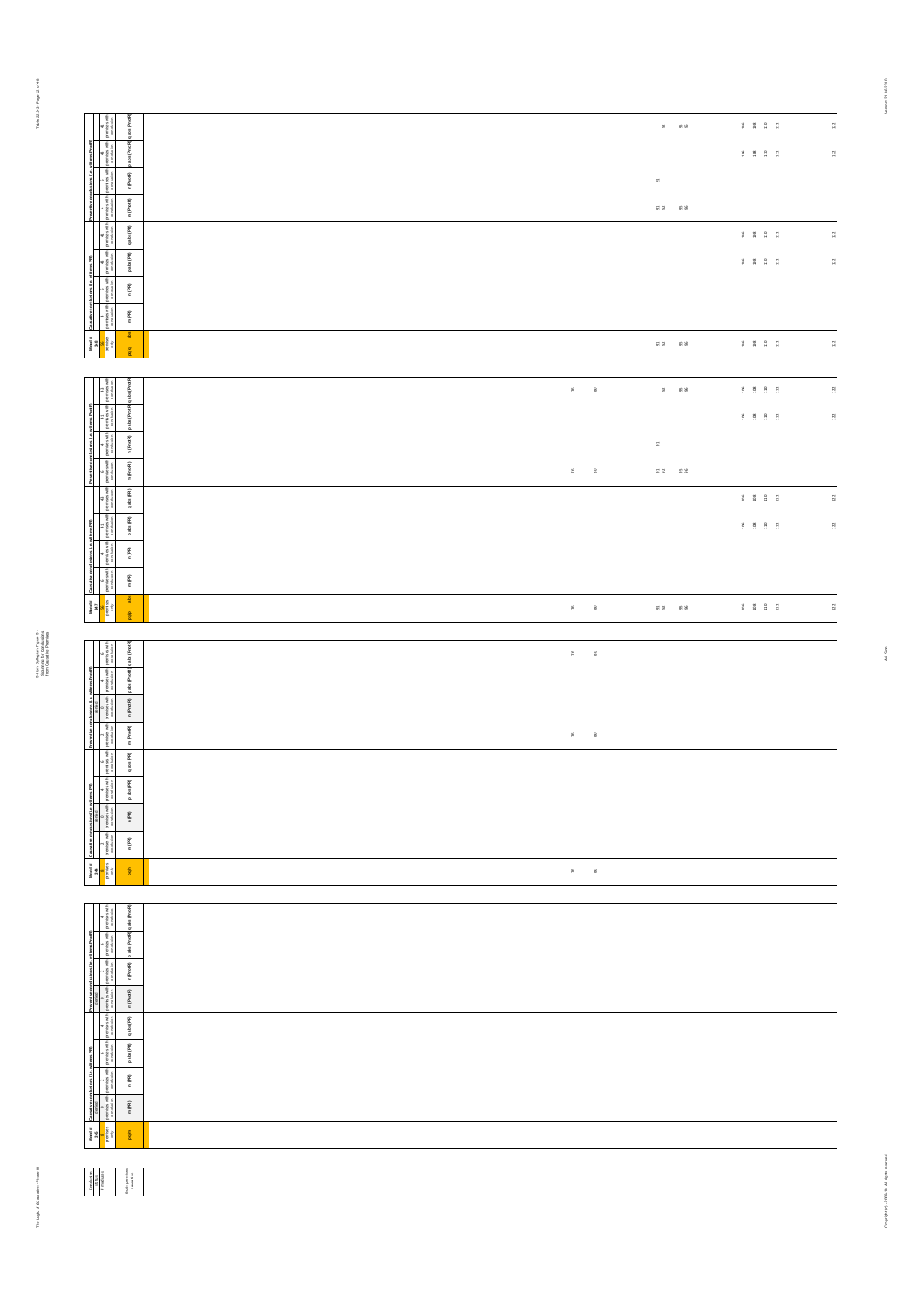|        |                 |                | $\frac{3}{2}$ $\frac{3}{2}$ $\frac{5}{2}$ $\frac{3}{2}$                                                                                                                                                                                                                 |                 |         |                    | 151                                                                                                                                                                     | S9<br>160                                              |                                                                                         |                                                                                                                                           | $\frac{23}{13}$                                                                | 253                                                                      |                 |             |                                                                                                                                                                                                                                                                                                                                                                                      |               |                                    | $\frac{22}{21}$ | $\beta$ $\beta$ $\beta$ |                                                                                                                                                                                                                                                                                                                                                                                                                                                               | $_{\rm 228}$                                                                                                                                                                                                                                                                                                                                                    |                    | $\begin{array}{cccccccccc} \Xi & \Xi & \Xi & \Xi & \Xi & \Xi \end{array}$ | $\frac{3}{2}$                                                                              |
|--------|-----------------|----------------|-------------------------------------------------------------------------------------------------------------------------------------------------------------------------------------------------------------------------------------------------------------------------|-----------------|---------|--------------------|-------------------------------------------------------------------------------------------------------------------------------------------------------------------------|--------------------------------------------------------|-----------------------------------------------------------------------------------------|-------------------------------------------------------------------------------------------------------------------------------------------|--------------------------------------------------------------------------------|--------------------------------------------------------------------------|-----------------|-------------|--------------------------------------------------------------------------------------------------------------------------------------------------------------------------------------------------------------------------------------------------------------------------------------------------------------------------------------------------------------------------------------|---------------|------------------------------------|-----------------|-------------------------|---------------------------------------------------------------------------------------------------------------------------------------------------------------------------------------------------------------------------------------------------------------------------------------------------------------------------------------------------------------------------------------------------------------------------------------------------------------|-----------------------------------------------------------------------------------------------------------------------------------------------------------------------------------------------------------------------------------------------------------------------------------------------------------------------------------------------------------------|--------------------|---------------------------------------------------------------------------|--------------------------------------------------------------------------------------------|
|        |                 |                | 83 888                                                                                                                                                                                                                                                                  |                 |         |                    | $\frac{51}{25}$                                                                                                                                                         | <b>59</b><br>160                                       |                                                                                         |                                                                                                                                           | $\frac{23}{23}$                                                                | 553                                                                      |                 |             |                                                                                                                                                                                                                                                                                                                                                                                      |               |                                    |                 |                         |                                                                                                                                                                                                                                                                                                                                                                                                                                                               |                                                                                                                                                                                                                                                                                                                                                                 |                    |                                                                           | 3333333                                                                                    |
|        |                 | $\overline{2}$ |                                                                                                                                                                                                                                                                         |                 |         |                    |                                                                                                                                                                         |                                                        |                                                                                         |                                                                                                                                           |                                                                                |                                                                          |                 |             |                                                                                                                                                                                                                                                                                                                                                                                      |               | $\overline{\bf a}$                 |                 | $_{219}$                |                                                                                                                                                                                                                                                                                                                                                                                                                                                               |                                                                                                                                                                                                                                                                                                                                                                 |                    |                                                                           | $\widetilde{\mathbf{z}}$                                                                   |
|        |                 |                |                                                                                                                                                                                                                                                                         |                 |         |                    |                                                                                                                                                                         |                                                        |                                                                                         |                                                                                                                                           |                                                                                |                                                                          |                 |             |                                                                                                                                                                                                                                                                                                                                                                                      |               |                                    |                 |                         |                                                                                                                                                                                                                                                                                                                                                                                                                                                               |                                                                                                                                                                                                                                                                                                                                                                 |                    |                                                                           |                                                                                            |
|        |                 |                | $\frac{3}{2}$ $\frac{3}{2}$ $\frac{5}{2}$ $\frac{3}{2}$                                                                                                                                                                                                                 |                 |         |                    | $\frac{53}{25}$                                                                                                                                                         | S9<br>160                                              |                                                                                         | $168$ $74$                                                                                                                                | $\frac{23}{23}$                                                                | 553                                                                      |                 |             |                                                                                                                                                                                                                                                                                                                                                                                      |               |                                    |                 |                         |                                                                                                                                                                                                                                                                                                                                                                                                                                                               |                                                                                                                                                                                                                                                                                                                                                                 |                    |                                                                           | a an an an an an an an                                                                     |
|        |                 |                | $\frac{3}{2}$ $\frac{3}{2}$                                                                                                                                                                                                                                             |                 |         |                    | 151                                                                                                                                                                     | S9<br>160                                              |                                                                                         |                                                                                                                                           | 223                                                                            | 553                                                                      |                 |             |                                                                                                                                                                                                                                                                                                                                                                                      |               |                                    |                 |                         |                                                                                                                                                                                                                                                                                                                                                                                                                                                               |                                                                                                                                                                                                                                                                                                                                                                 |                    |                                                                           | H HA R HA A A A A A A A A A                                                                |
|        | n (PR)          |                |                                                                                                                                                                                                                                                                         |                 |         |                    |                                                                                                                                                                         |                                                        | $\%$                                                                                    |                                                                                                                                           | $\widetilde{\mathfrak{A}}$                                                     |                                                                          |                 |             |                                                                                                                                                                                                                                                                                                                                                                                      |               |                                    |                 |                         |                                                                                                                                                                                                                                                                                                                                                                                                                                                               | $\begin{matrix} 2\sqrt{3} & 2\sqrt{3} \\ 2\sqrt{3} & 2\sqrt{3} \\ 2\sqrt{3} & 2\sqrt{3} \\ 2\sqrt{3} & 2\sqrt{3} \\ 2\sqrt{3} & 2\sqrt{3} \\ 2\sqrt{3} & 2\sqrt{3} \\ 2\sqrt{3} & 2\sqrt{3} \\ 2\sqrt{3} & 2\sqrt{3} \\ 2\sqrt{3} & 2\sqrt{3} \\ 2\sqrt{3} & 2\sqrt{3} \\ 2\sqrt{3} & 2\sqrt{3} \\ 2\sqrt{3} & 2\sqrt{3} \\ 2\sqrt{3} & 2\sqrt{3} \\ 2\sqrt{3}$ |                    |                                                                           | $\widetilde{\mathbf{x}}$                                                                   |
|        | $\frac{6}{\pi}$ |                |                                                                                                                                                                                                                                                                         |                 |         |                    |                                                                                                                                                                         |                                                        | $\mathop{\otimes} \limits_{{\mathbb{Z}}} \quad \mathop{\otimes} \limits_{{\mathbb{Z}}}$ | 菩 恩                                                                                                                                       |                                                                                |                                                                          |                 |             |                                                                                                                                                                                                                                                                                                                                                                                      |               |                                    |                 |                         |                                                                                                                                                                                                                                                                                                                                                                                                                                                               |                                                                                                                                                                                                                                                                                                                                                                 |                    |                                                                           |                                                                                            |
|        |                 |                | 33 353                                                                                                                                                                                                                                                                  |                 |         |                    | 151                                                                                                                                                                     | S9<br>160                                              | $166$<br>$163$                                                                          | $\frac{74}{176}$                                                                                                                          | 223                                                                            | 553                                                                      |                 |             |                                                                                                                                                                                                                                                                                                                                                                                      |               |                                    |                 |                         |                                                                                                                                                                                                                                                                                                                                                                                                                                                               |                                                                                                                                                                                                                                                                                                                                                                 |                    |                                                                           | HH HH HA HA HA HA HA HA HA                                                                 |
|        |                 |                |                                                                                                                                                                                                                                                                         |                 |         |                    |                                                                                                                                                                         |                                                        |                                                                                         |                                                                                                                                           |                                                                                |                                                                          |                 |             |                                                                                                                                                                                                                                                                                                                                                                                      |               |                                    |                 |                         |                                                                                                                                                                                                                                                                                                                                                                                                                                                               |                                                                                                                                                                                                                                                                                                                                                                 |                    |                                                                           |                                                                                            |
|        |                 |                | $\begin{array}{cc} \overline{\alpha} & \phantom{00} & \phantom{0} & \phantom{0} & \phantom{0} \\ \overline{\alpha} & \phantom{0} & \phantom{0} & \phantom{0} & \phantom{0} \\ \overline{\alpha} & \phantom{0} & \phantom{0} & \phantom{0} & \phantom{0} \\ \end{array}$ |                 |         |                    | $\stackrel{\scriptscriptstyle{1}}{\scriptscriptstyle{2}}\stackrel{\scriptscriptstyle{2}}{\scriptscriptstyle{3}}\stackrel{\scriptscriptstyle{3}}{\scriptscriptstyle{3}}$ | $\begin{smallmatrix} 0 & 0 \\ 0 & 0 \end{smallmatrix}$ |                                                                                         |                                                                                                                                           | $\frac{m}{16}$ is                                                              | $\begin{smallmatrix} 0 & \pi & \pi \\ \pi & \pi & \pi \end{smallmatrix}$ |                 | $_{\rm 20}$ | $\tilde{\mathbf{a}}$                                                                                                                                                                                                                                                                                                                                                                 | $\mathbbm{R}$ |                                    | $215$<br>$216$  |                         | $\begin{matrix} 2 & 3 \\ 3 & 4 \end{matrix}$                                                                                                                                                                                                                                                                                                                                                                                                                  |                                                                                                                                                                                                                                                                                                                                                                 |                    | $\begin{array}{cccccccccc} \Xi & \Xi & \Xi & \Xi & \Xi & \Xi \end{array}$ |                                                                                            |
|        |                 |                | 88 898                                                                                                                                                                                                                                                                  |                 |         |                    | S1 51                                                                                                                                                                   | 3800                                                   |                                                                                         |                                                                                                                                           | $\frac{28}{13}$                                                                | 888                                                                      |                 | $_{20}$     | $\overline{2}$                                                                                                                                                                                                                                                                                                                                                                       | $2\,08$       |                                    |                 | 88 88 83                |                                                                                                                                                                                                                                                                                                                                                                                                                                                               |                                                                                                                                                                                                                                                                                                                                                                 |                    | $\begin{array}{cccccccccc} \Xi & \Xi & \Xi & \Xi & \Xi & \Xi \end{array}$ |                                                                                            |
|        |                 | $\frac{3}{2}$  |                                                                                                                                                                                                                                                                         |                 |         |                    |                                                                                                                                                                         |                                                        |                                                                                         |                                                                                                                                           |                                                                                |                                                                          |                 |             |                                                                                                                                                                                                                                                                                                                                                                                      |               |                                    |                 | $_{\rm 219}$            |                                                                                                                                                                                                                                                                                                                                                                                                                                                               |                                                                                                                                                                                                                                                                                                                                                                 |                    |                                                                           |                                                                                            |
|        |                 |                |                                                                                                                                                                                                                                                                         |                 |         |                    |                                                                                                                                                                         |                                                        |                                                                                         |                                                                                                                                           |                                                                                |                                                                          |                 |             |                                                                                                                                                                                                                                                                                                                                                                                      |               |                                    |                 |                         |                                                                                                                                                                                                                                                                                                                                                                                                                                                               |                                                                                                                                                                                                                                                                                                                                                                 |                    |                                                                           |                                                                                            |
|        |                 |                | $\overline{\mathbf{a}}$ and                                                                                                                                                                                                                                             | $\mathbb{Z}$    |         | $\frac{1}{26}$     | រី វី                                                                                                                                                                   | $^{26}_{32}$                                           |                                                                                         | $\begin{array}{ccc}\n\mathbb{R} & \mathbb{R} & \mathbb{R} & \mathbb{R} \\ \mathbb{R} & \mathbb{R} & \mathbb{R} & \mathbb{R}\n\end{array}$ | $\stackrel{\leftrightarrow}{\approx}$ $\stackrel{\leftrightarrow}{\approx}$    | 853                                                                      |                 |             | $\begin{matrix} 2 & 3 & 3 \\ 3 & 4 & 3 \\ 3 & 3 & 3 \end{matrix}$                                                                                                                                                                                                                                                                                                                    |               |                                    | $215$<br>$216$  |                         | $\begin{array}{cc} 20 & 23 \\ 23 & 24 \end{array}$                                                                                                                                                                                                                                                                                                                                                                                                            |                                                                                                                                                                                                                                                                                                                                                                 |                    | $\begin{array}{cccccccccc} \Xi & \Xi & \Xi & \Xi & \Xi & \Xi \end{array}$ |                                                                                            |
|        |                 |                | 5.888                                                                                                                                                                                                                                                                   |                 |         |                    | SS 03                                                                                                                                                                   | 380                                                    |                                                                                         |                                                                                                                                           | $\begin{array}{c} 8 \\ 8 \\ 1 \end{array} \begin{array}{c} 8 \\ 1 \end{array}$ | 8.8.8                                                                    |                 |             | $\begin{matrix} 8 \\ 2 \\ 3 \\ 1 \end{matrix} \qquad \quad \begin{matrix} 8 \\ 3 \\ 2 \\ 3 \\ 2 \end{matrix} \qquad \quad \begin{matrix} 8 \\ 8 \\ 2 \\ 3 \\ 2 \end{matrix}$                                                                                                                                                                                                         |               |                                    | 215             |                         | $\begin{matrix} 8 \\ 10 \\ 11 \end{matrix} \quad \begin{matrix} 3 \\ 11 \\ 12 \end{matrix}$                                                                                                                                                                                                                                                                                                                                                                   |                                                                                                                                                                                                                                                                                                                                                                 | <b>A H A A A A</b> |                                                                           |                                                                                            |
|        | Ê               |                |                                                                                                                                                                                                                                                                         |                 |         |                    |                                                                                                                                                                         |                                                        | $166\,$                                                                                 |                                                                                                                                           | $^{\rm 182}$                                                                   |                                                                          |                 |             |                                                                                                                                                                                                                                                                                                                                                                                      |               |                                    |                 |                         |                                                                                                                                                                                                                                                                                                                                                                                                                                                               |                                                                                                                                                                                                                                                                                                                                                                 | $_{\rm 23}$        |                                                                           |                                                                                            |
|        |                 |                |                                                                                                                                                                                                                                                                         | 136             |         | $\frac{4}{3}$      |                                                                                                                                                                         |                                                        | $166$<br>$163$                                                                          | $\frac{74}{176}$                                                                                                                          |                                                                                |                                                                          |                 |             |                                                                                                                                                                                                                                                                                                                                                                                      |               |                                    |                 |                         |                                                                                                                                                                                                                                                                                                                                                                                                                                                               |                                                                                                                                                                                                                                                                                                                                                                 |                    |                                                                           |                                                                                            |
|        |                 |                | <b>BB</b> BB                                                                                                                                                                                                                                                            | $\mathbbmss{B}$ |         | $\frac{\pi}{2}$    | $\stackrel{\leftrightarrow}{\textrm{5B}}$                                                                                                                               | <b>S</b> 2                                             | $\mathbb{S}^2$ .                                                                        | $\frac{\pi}{10}$                                                                                                                          | $\widetilde{\mathbb{R}}$ $\widetilde{\mathbb{R}}$ $\widetilde{\mathbb{R}}$     | 858                                                                      |                 |             | $\begin{matrix} \hat{\mathbf{a}} & \mathbf{a} & \mathbf{a} \\ \mathbf{a} & \mathbf{a} & \mathbf{a} \end{matrix}$                                                                                                                                                                                                                                                                     |               |                                    |                 |                         | $\begin{tabular}{lllllllll} \multicolumn{2}{c}{\multicolumn{2}{c}c} & \multicolumn{2}{c}{\multicolumn{2}{c}c} & \multicolumn{2}{c}{\multicolumn{2}{c}c} & \multicolumn{2}{c}{\multicolumn{2}{c}c} & \multicolumn{2}{c}{\multicolumn{2}{c}c} & \multicolumn{2}{c}{\multicolumn{2}{c}c} & \multicolumn{2}{c}{\multicolumn{2}{c}c} & \multicolumn{2}{c}{\multicolumn{2}{c}c} & \multicolumn{2}{c}{\multicolumn{2}{c}c} & \multicolumn{2}{c}{\multicolumn{2}{c}c$ |                                                                                                                                                                                                                                                                                                                                                                 |                    |                                                                           |                                                                                            |
|        |                 |                |                                                                                                                                                                                                                                                                         |                 |         |                    |                                                                                                                                                                         |                                                        |                                                                                         |                                                                                                                                           |                                                                                |                                                                          |                 |             | $\begin{array}{cccccccccc} \mathbf{g} & & & \mathbf{g} & & & \mathbf{g} & & \mathbf{g} \\ & \mathbf{g} & & & \mathbf{g} & & & \mathbf{g} & & \mathbf{g} \\ \end{array}$                                                                                                                                                                                                              |               |                                    |                 |                         |                                                                                                                                                                                                                                                                                                                                                                                                                                                               |                                                                                                                                                                                                                                                                                                                                                                 |                    |                                                                           |                                                                                            |
|        |                 |                |                                                                                                                                                                                                                                                                         |                 |         |                    |                                                                                                                                                                         |                                                        |                                                                                         |                                                                                                                                           |                                                                                |                                                                          |                 |             | $\begin{matrix} 9 & & 0 \\ & 10 & \\ & 10 & \\ & 10 & \\ & 10 & \\ & 10 & \\ & 10 & \\ & 10 & \\ & 10 & \\ & 10 & \\ & 10 & \\ & 10 & \\ & 10 & \\ & 10 & \\ & 10 & \\ & 10 & \\ & 10 & \\ & 10 & \\ & 10 & \\ & 10 & \\ & 10 & \\ & 10 & \\ & 10 & \\ & 10 & \\ & 10 & \\ & 10 & \\ & 10 & \\ & 10 & \\ & 10 & \\ & 10 & \\ & 10 & \\ & 10 & \\ & 10 & \\ & 10 & \\ & 10 & \\ & 10$ |               |                                    |                 |                         |                                                                                                                                                                                                                                                                                                                                                                                                                                                               |                                                                                                                                                                                                                                                                                                                                                                 |                    |                                                                           |                                                                                            |
|        |                 |                |                                                                                                                                                                                                                                                                         |                 |         |                    |                                                                                                                                                                         |                                                        |                                                                                         |                                                                                                                                           |                                                                                |                                                                          |                 |             |                                                                                                                                                                                                                                                                                                                                                                                      |               |                                    |                 |                         |                                                                                                                                                                                                                                                                                                                                                                                                                                                               |                                                                                                                                                                                                                                                                                                                                                                 |                    |                                                                           |                                                                                            |
|        |                 |                |                                                                                                                                                                                                                                                                         |                 |         |                    |                                                                                                                                                                         |                                                        |                                                                                         |                                                                                                                                           |                                                                                |                                                                          |                 |             |                                                                                                                                                                                                                                                                                                                                                                                      |               |                                    |                 |                         |                                                                                                                                                                                                                                                                                                                                                                                                                                                               |                                                                                                                                                                                                                                                                                                                                                                 |                    |                                                                           |                                                                                            |
|        | $q$ ab s $(PR)$ |                |                                                                                                                                                                                                                                                                         |                 | 8 1 1 1 |                    |                                                                                                                                                                         |                                                        |                                                                                         |                                                                                                                                           |                                                                                |                                                                          |                 |             | $\begin{matrix} \mathfrak{A} & \mathfrak{A} & \mathfrak{A} & \mathfrak{A} \\ \mathfrak{A} & \mathfrak{A} & \mathfrak{A} & \mathfrak{A} \end{matrix}$                                                                                                                                                                                                                                 |               |                                    |                 |                         |                                                                                                                                                                                                                                                                                                                                                                                                                                                               |                                                                                                                                                                                                                                                                                                                                                                 |                    |                                                                           |                                                                                            |
|        | Ê               |                |                                                                                                                                                                                                                                                                         |                 |         |                    |                                                                                                                                                                         |                                                        |                                                                                         |                                                                                                                                           |                                                                                |                                                                          | $_{\rm 196}$    | $200\,$     | $\begin{matrix} 3 & 8 \\ 8 & 10 \end{matrix}$                                                                                                                                                                                                                                                                                                                                        |               |                                    |                 |                         |                                                                                                                                                                                                                                                                                                                                                                                                                                                               |                                                                                                                                                                                                                                                                                                                                                                 |                    |                                                                           |                                                                                            |
|        | abs)            |                |                                                                                                                                                                                                                                                                         |                 |         |                    |                                                                                                                                                                         |                                                        |                                                                                         |                                                                                                                                           |                                                                                |                                                                          |                 |             |                                                                                                                                                                                                                                                                                                                                                                                      |               |                                    |                 |                         |                                                                                                                                                                                                                                                                                                                                                                                                                                                               |                                                                                                                                                                                                                                                                                                                                                                 |                    |                                                                           |                                                                                            |
|        | n (PR)          |                |                                                                                                                                                                                                                                                                         | $\mathbf{3}$    |         | $\mathbb{R}^+$     |                                                                                                                                                                         |                                                        |                                                                                         |                                                                                                                                           |                                                                                |                                                                          |                 |             |                                                                                                                                                                                                                                                                                                                                                                                      |               |                                    |                 |                         |                                                                                                                                                                                                                                                                                                                                                                                                                                                               |                                                                                                                                                                                                                                                                                                                                                                 |                    |                                                                           |                                                                                            |
| Mood # | m(PR)           |                |                                                                                                                                                                                                                                                                         | $\mathbf{3}$    |         | $\frac{4}{\alpha}$ |                                                                                                                                                                         |                                                        |                                                                                         |                                                                                                                                           |                                                                                |                                                                          |                 |             | $\begin{matrix} 0 & 0 & 0 \\ 0 & 0 & 0 \\ 0 & 0 & 0 \\ 0 & 0 & 0 \\ 0 & 0 & 0 \\ 0 & 0 & 0 \\ 0 & 0 & 0 \\ 0 & 0 & 0 \\ 0 & 0 & 0 \\ 0 & 0 & 0 & 0 \\ 0 & 0 & 0 & 0 \\ 0 & 0 & 0 & 0 \\ 0 & 0 & 0 & 0 \\ 0 & 0 & 0 & 0 & 0 \\ 0 & 0 & 0 & 0 & 0 \\ 0 & 0 & 0 & 0 & 0 \\ 0 & 0 & 0 & 0 & 0 & 0 \\ 0 & 0 & 0 & 0 & 0 & 0 \\ 0 & 0$                                                     |               |                                    |                 |                         |                                                                                                                                                                                                                                                                                                                                                                                                                                                               |                                                                                                                                                                                                                                                                                                                                                                 |                    |                                                                           |                                                                                            |
|        |                 |                |                                                                                                                                                                                                                                                                         |                 |         |                    |                                                                                                                                                                         |                                                        |                                                                                         |                                                                                                                                           |                                                                                |                                                                          |                 |             |                                                                                                                                                                                                                                                                                                                                                                                      |               |                                    |                 |                         |                                                                                                                                                                                                                                                                                                                                                                                                                                                               |                                                                                                                                                                                                                                                                                                                                                                 |                    |                                                                           |                                                                                            |
|        |                 |                |                                                                                                                                                                                                                                                                         |                 |         |                    |                                                                                                                                                                         |                                                        |                                                                                         |                                                                                                                                           |                                                                                |                                                                          | $\frac{96}{10}$ |             |                                                                                                                                                                                                                                                                                                                                                                                      |               | $\widetilde{\mathbf{z}}$           |                 |                         |                                                                                                                                                                                                                                                                                                                                                                                                                                                               | $_{\rm 228}$                                                                                                                                                                                                                                                                                                                                                    |                    |                                                                           | $\frac{3}{2}$                                                                              |
|        |                 |                |                                                                                                                                                                                                                                                                         |                 |         |                    |                                                                                                                                                                         |                                                        |                                                                                         |                                                                                                                                           |                                                                                |                                                                          | $\frac{96}{20}$ |             |                                                                                                                                                                                                                                                                                                                                                                                      |               | $\stackrel{+}{\scriptstyle \to} 2$ |                 |                         |                                                                                                                                                                                                                                                                                                                                                                                                                                                               | $_{\rm 23}$                                                                                                                                                                                                                                                                                                                                                     |                    |                                                                           | $\stackrel{\scriptscriptstyle \alpha}{\approx} \stackrel{\scriptscriptstyle \pi}{\approx}$ |
|        |                 |                |                                                                                                                                                                                                                                                                         |                 |         |                    |                                                                                                                                                                         |                                                        |                                                                                         |                                                                                                                                           |                                                                                |                                                                          |                 |             |                                                                                                                                                                                                                                                                                                                                                                                      |               | $\mathbb{H}^-$                     |                 |                         |                                                                                                                                                                                                                                                                                                                                                                                                                                                               |                                                                                                                                                                                                                                                                                                                                                                 |                    |                                                                           | $\mathbb{R}^n$                                                                             |
|        |                 |                |                                                                                                                                                                                                                                                                         |                 |         |                    |                                                                                                                                                                         |                                                        |                                                                                         |                                                                                                                                           |                                                                                |                                                                          |                 |             |                                                                                                                                                                                                                                                                                                                                                                                      |               |                                    |                 |                         |                                                                                                                                                                                                                                                                                                                                                                                                                                                               |                                                                                                                                                                                                                                                                                                                                                                 |                    |                                                                           |                                                                                            |
|        | qabs (PR)       |                |                                                                                                                                                                                                                                                                         |                 |         |                    |                                                                                                                                                                         |                                                        |                                                                                         |                                                                                                                                           |                                                                                |                                                                          | $^{\rm 196}$    |             |                                                                                                                                                                                                                                                                                                                                                                                      |               | $\widetilde{\mathbf{z}}$           |                 |                         |                                                                                                                                                                                                                                                                                                                                                                                                                                                               | $_{\rm 228}$                                                                                                                                                                                                                                                                                                                                                    |                    |                                                                           | $\frac{4}{3}$                                                                              |
|        |                 |                |                                                                                                                                                                                                                                                                         |                 |         |                    |                                                                                                                                                                         |                                                        |                                                                                         |                                                                                                                                           |                                                                                |                                                                          | $\%$            |             |                                                                                                                                                                                                                                                                                                                                                                                      |               | $_{\rm 21}$                        |                 |                         |                                                                                                                                                                                                                                                                                                                                                                                                                                                               | $\begin{array}{c} 256 \\ \mathbf{23} \end{array}$                                                                                                                                                                                                                                                                                                               |                    |                                                                           | $\frac{2}{3} - \frac{4}{3}$                                                                |
|        | n (PR)          |                |                                                                                                                                                                                                                                                                         |                 |         |                    |                                                                                                                                                                         |                                                        |                                                                                         |                                                                                                                                           |                                                                                |                                                                          |                 |             |                                                                                                                                                                                                                                                                                                                                                                                      |               |                                    |                 |                         |                                                                                                                                                                                                                                                                                                                                                                                                                                                               | $_{\rm 2.8}$                                                                                                                                                                                                                                                                                                                                                    |                    |                                                                           | $_{\rm 20}$                                                                                |
|        |                 |                |                                                                                                                                                                                                                                                                         |                 |         |                    |                                                                                                                                                                         |                                                        |                                                                                         |                                                                                                                                           |                                                                                |                                                                          |                 |             |                                                                                                                                                                                                                                                                                                                                                                                      |               |                                    |                 |                         |                                                                                                                                                                                                                                                                                                                                                                                                                                                               |                                                                                                                                                                                                                                                                                                                                                                 |                    |                                                                           |                                                                                            |
|        |                 |                |                                                                                                                                                                                                                                                                         |                 |         |                    |                                                                                                                                                                         |                                                        |                                                                                         |                                                                                                                                           |                                                                                |                                                                          |                 |             | 196                                                                                                                                                                                                                                                                                                                                                                                  |               | $\Xi$ $\Xi$                        |                 |                         |                                                                                                                                                                                                                                                                                                                                                                                                                                                               | $\begin{array}{c} 256 \\ 23 \end{array}$                                                                                                                                                                                                                                                                                                                        |                    |                                                                           | 233                                                                                        |

 $\frac{226}{228}$ 

Copyright (c) - 2008-10. All rights reserved. Avi Sion Version: 21.06.2010

 $M$  Sion

96.2010 ĕ

 $m(\theta R)$  $\frac{g}{\mathbf{k}}$  $^{\rm 196}$ 

3-tem Sytogism Figure 3-<br>Saaming for Candusions<br>from Causative Premises Scanning for Conclusions from Causative Premises

Table 22.6-3 - Page 23 of 48

The Logic of Economic of Economic of Economic of Economic Sylvism Figure 3 - Phase III 3-Item Sylvism Figure 3 - Phase III 30-Item Sylvism Figure 3 - Phase III 3-Item Sylvism Figure 3 - Phase III 3-Item Sylvism Figure 3 - Lasted

Conclusion status # moduses causative Both premises

 $\begin{array}{c} \text{Mood} \\ \text{345} \end{array}$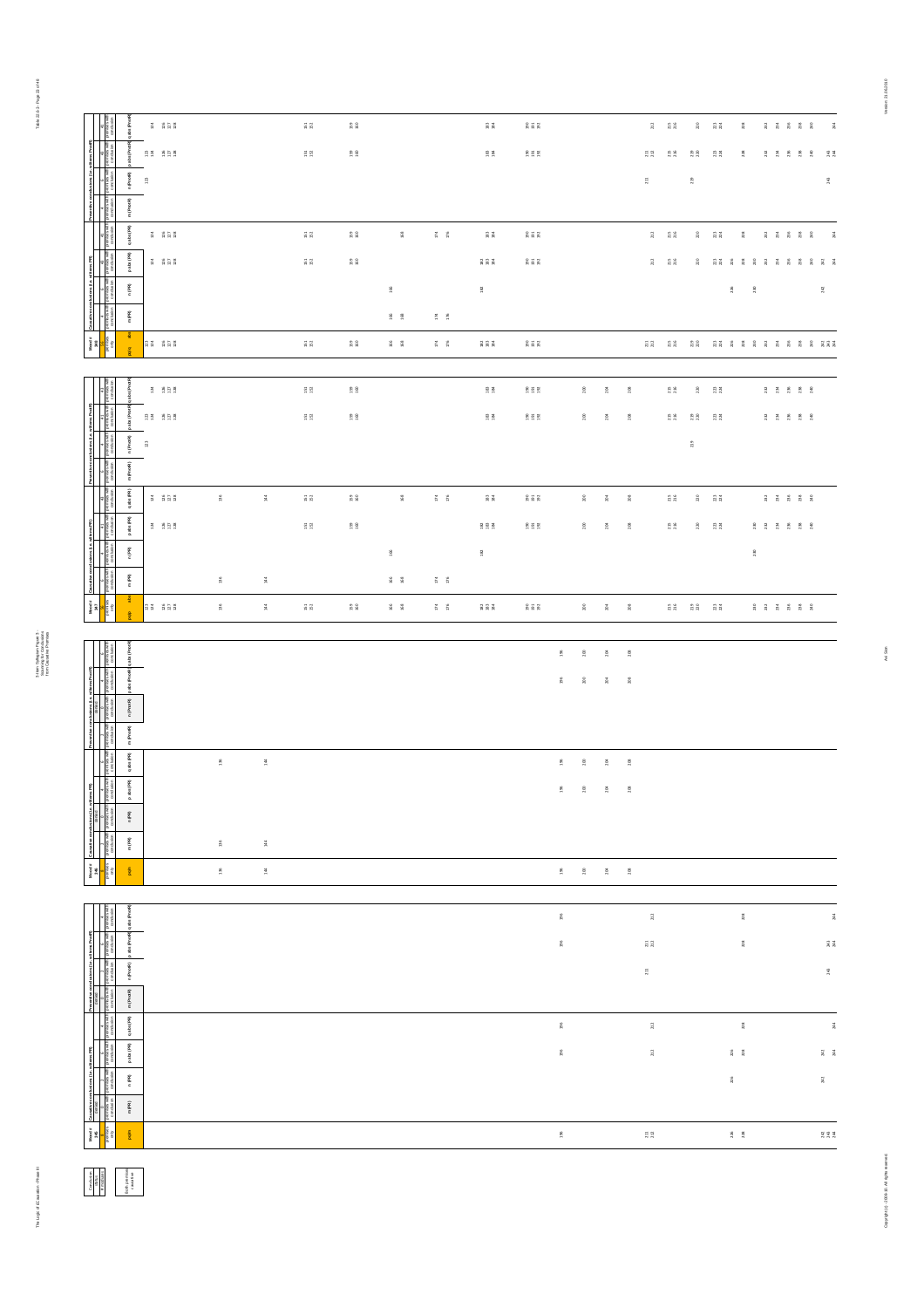Conclusion status # moduses causative Both premises

|                                                 |               | ą  | DON'T SO 5 WITH<br>operation                                          | (Proot R) a abs (P notR)       | 247<br>248                         | 250 | 252        |
|-------------------------------------------------|---------------|----|-----------------------------------------------------------------------|--------------------------------|------------------------------------|-----|------------|
|                                                 |               | ş  | 200mm on WITH<br>oondusion                                            | pabs                           | 248<br>ã                           | 250 | 51<br>252  |
|                                                 |               |    | premises with<br>candusion                                            | n (ProtR)                      |                                    |     | ä          |
| Preventive conclusions (i.e. witems Prooff)     |               |    | promises with<br>conclusion                                           | m (ProtR)                      |                                    |     |            |
|                                                 |               | ş  | premises with<br>oondusion                                            | qabs (PR)                      | 247<br>248                         | 250 | 252        |
|                                                 |               | Ş  | promises with<br>oondusion                                            | pabs (PR)                      | $\frac{1}{2}$<br>246<br>248        | 250 | 252        |
|                                                 |               |    | promises with<br>candusion                                            | n (PR)                         | 346                                |     |            |
| Causaive conclusions (i.e. wiltems PR)          |               |    | onmises with<br>conclusion                                            | $\frac{m(PR)}{E}$              |                                    |     |            |
| tool?                                           | ę             | 36 | D/01/11 905<br>ĝ                                                      | å<br>pola                      | 246<br>$\frac{2}{3}$ $\frac{2}{3}$ |     | <b>SS3</b> |
|                                                 |               |    |                                                                       |                                |                                    |     |            |
|                                                 |               | Ş  | premises with<br>oondusion                                            | pates (Pn ofR) q alss (PnotR)  | à g                                | 20  | 32         |
|                                                 |               | ş  | promises with<br>candusian                                            |                                | 2.8                                |     | 858        |
| Preventive conclusions (i.e. wiltems PnotR)     |               |    | DYRITTI SIG WITH<br>conclusion                                        | n (Prooft)                     |                                    |     | 31         |
|                                                 |               |    | promises with<br>oondusion                                            | m (Proot R)                    |                                    |     |            |
|                                                 |               | ş  | promises with<br>candusion                                            | qabs (PR)                      | à g                                | 30  | S          |
|                                                 |               | ş  | promises with<br>conclusion                                           | p abs (PR)                     | $\overline{2}$<br>246<br>248       | 290 | 32         |
| Causative conclusions (i.e. witems PR)          |               |    | Dream ses with<br>operation                                           | n (PR)                         | 246                                |     |            |
|                                                 |               |    | premises with<br>oondusion                                            | m (PR)                         |                                    |     |            |
| Mood#                                           | à             | 56 | premises<br>ğ                                                         | ă<br>å                         | 222                                |     | និងី       |
|                                                 |               |    |                                                                       |                                |                                    |     |            |
|                                                 |               |    |                                                                       |                                |                                    |     |            |
|                                                 |               |    | CYOTH SOS WITH<br>conclusion                                          |                                |                                    |     |            |
|                                                 |               |    | DYNTH SAS WITH<br>operation                                           | pates (Prooff) quites (Prooff) |                                    |     |            |
|                                                 | denied        |    | ロック きゅうしゃ<br>oondusion                                                | n (Pro IR)                     |                                    |     |            |
| Preventive con dusions (i.e. w/items P notR)    |               |    | promises with<br>candusion                                            | m (ProtR)                      |                                    |     |            |
|                                                 |               |    | premises with<br>conclusion                                           | $q$ abs $(PR)$                 |                                    |     |            |
|                                                 |               |    | promises with<br>oondusion                                            | (PR)<br>p abs                  |                                    |     |            |
| (i.e. w/toms PR)                                | denied        |    | oondusion                                                             | n@R                            |                                    |     |            |
| Causative conclusions                           |               |    | uply see usually contained<br>condusion                               | m (PR)                         |                                    |     |            |
| Mood #                                          | ×             |    | DYNAMI SAMS<br>only                                                   | å                              |                                    |     |            |
|                                                 |               |    |                                                                       |                                |                                    |     |            |
|                                                 |               |    | condusion                                                             |                                |                                    |     |            |
|                                                 |               |    | candusion                                                             | pates (ProtR) qabs (ProtR)     |                                    |     |            |
|                                                 |               |    | conclusion                                                            | n (Prooft)                     |                                    |     |            |
| Preventive conclusions (i.e., wiltems Profit)   | dining        |    | premises with premises with premises with premises with<br>oorclusion | m (ProofR)                     |                                    |     |            |
|                                                 |               |    | premises with<br>oondusion                                            | qabs (PR)                      |                                    |     |            |
|                                                 |               |    | condusion                                                             | pates (PR)                     |                                    |     |            |
|                                                 |               |    | promises with premises with<br>conclusion                             | n (PR)                         |                                    |     |            |
| ausative conclusions (i.e. witems PR)<br>food # | dicied<br>345 |    | hey also may<br>operchasines<br>remises<br>ă                          | m(m)<br>in 19                  |                                    |     |            |

| Mood #           |           | Causative conclusions (i.e. wittens PR)  |                            |            |                                          | Preventive con dusions (i.e. w/ltems ProfR) |                             |                                         |
|------------------|-----------|------------------------------------------|----------------------------|------------|------------------------------------------|---------------------------------------------|-----------------------------|-----------------------------------------|
| ž                |           | denied                                   |                            |            |                                          | denied                                      |                             |                                         |
| ĸ                |           |                                          |                            |            |                                          | c                                           |                             |                                         |
| promises<br>cely | condusion | premises with premises with<br>oondusion | premises with<br>oondusion | conclusion | premises with premises with<br>candusion | premises with<br>oondusion                  | premisers with<br>operation | promises with<br>conclusion             |
| å                | m (PR)    | n (PR)                                   | pabs (PR)                  | qabs (PR)  | m (Prooff)                               |                                             |                             | n (Pno IR) patra (PnofR) q alsa (PnofR) |
|                  |           |                                          |                            |            |                                          |                                             |                             |                                         |
|                  |           |                                          |                            |            |                                          |                                             |                             |                                         |

Scanning for Conclusions from Causative Premises

3-lam Sylogian Figure 3<br>Scaming for Conduisons<br>from Causalé Premises

Table 22.6-3 - Page 24 of 48

Table 22.6-3 - Page 24 of 48

|                                                |   | ş  | promised<br>oorclus           |                             |       | 异类         | ă   |      | š   | 553               |  |
|------------------------------------------------|---|----|-------------------------------|-----------------------------|-------|------------|-----|------|-----|-------------------|--|
|                                                |   | ş  | promises with<br>oondusion    | pates (PnotR) q also (P)    |       | 243<br>248 |     | និងី |     | 558               |  |
| Preventive conclusion s (i.e., willems Prooff) |   |    | promises with<br>candusion    | n (Prooff)                  |       |            |     | ä    |     |                   |  |
|                                                |   |    | promises with<br>oorclusion   | m (Prooft)                  |       |            |     |      |     |                   |  |
|                                                |   | ş  | premises with<br>oondusion    | qabs (PR)                   |       | 243<br>248 | 30  |      | 32  | 558               |  |
|                                                |   | ą  | premises with<br>oondusion    | pabs (PR)                   | 223   |            | 250 |      | 252 | 558               |  |
|                                                |   |    | premises with<br>candusion    | n (PR)                      | 3í6   |            |     |      |     |                   |  |
| Causaire conclusions (i.e. wiltems PR)         |   |    | premises with<br>conclusion   | $\frac{m(PR)}{R}$           |       |            |     |      |     |                   |  |
| Mood #                                         | Ĩ | 36 | premises<br>ğ                 | <b>Sep</b><br>å             | 252   |            |     | និងី |     | 558               |  |
|                                                |   |    |                               |                             |       |            |     |      |     |                   |  |
|                                                |   | ş  | premises with<br>oondusion    |                             |       | 异翼         | 30  |      | 32  | ងី គី គី          |  |
| Preventive conclusions (i.e. wiltems PnotR)    |   | ş  | promises with<br>candusian    | pates (Pn ofR) qabs (PnotR) |       | 2 8        |     | 858  |     | 388               |  |
|                                                |   |    | Dream sessivery<br>conclusion | n (Prooff)                  |       |            |     | 51   |     |                   |  |
|                                                |   |    | promises with<br>oondusion    | m (Proot R)                 |       |            |     |      |     |                   |  |
|                                                |   | ş  | premises with<br>canalusion   | qabs (PR)                   |       | 异翼         | g   |      | 32  | <b>អី</b> អ៊ី អ៊ី |  |
|                                                |   | ş  | promises with<br>canclusian   | p abs (PR)                  | 黑黑黑   |            | 8   |      | ă   | 528               |  |
|                                                |   |    | premises with<br>oorchasion   | n (PR)                      | 246   |            |     |      |     |                   |  |
| Causative conclusions (i.e., willems PR)       |   | v  | ow as annoc<br>oondusion      | m (PR)                      |       |            |     |      |     |                   |  |
| Mood#                                          | à | 36 | premises<br>orly              | abs.<br>å                   | ೫ ೫ ೫ |            |     | និងី |     | <b>358</b>        |  |

| ×          |                             | Causaive con dusions (i.e. witems PR) |                            |                            |                             | Preventive conclusions (i.e. wilterns Proof?) |                                |                            |  |
|------------|-----------------------------|---------------------------------------|----------------------------|----------------------------|-----------------------------|-----------------------------------------------|--------------------------------|----------------------------|--|
|            |                             |                                       |                            |                            |                             |                                               |                                |                            |  |
|            | ۰                           | é                                     | ş                          | ş                          | ۰                           | ø                                             | ş                              | ş                          |  |
| lе         | premises with<br>conclusion | promises with<br>candusion            | premises with<br>oondusion | premises with<br>oondusion | promises with<br>conclusion | promises with<br>candusion                    | premises with<br>oondusion     | 199 positions<br>operation |  |
| <b>Sep</b> | m(PR)                       | n (PR)                                | pabs (PR)                  | qabs (PR)                  | $m(P \text{ model})$        | n (Prooff)                                    | pates (Priot R) q abs (P notR) |                            |  |
|            |                             | g                                     | 246<br>247                 | 247                        |                             |                                               |                                |                            |  |
|            |                             |                                       |                            | 248                        |                             |                                               | 243                            | 243<br>248                 |  |
|            |                             |                                       | 250                        | 250                        |                             |                                               | 250                            | 250                        |  |
|            |                             |                                       | 252                        | 252                        |                             | ä                                             | $\frac{5}{2}$<br>252           | 252                        |  |
|            |                             |                                       | 35<br>255                  | 254                        |                             |                                               |                                |                            |  |
|            |                             |                                       |                            | 255                        |                             |                                               | 254<br>255                     | 254<br>255                 |  |
|            |                             |                                       | <b>TELE</b>                | <b>TELE</b>                |                             |                                               | <b>TEG</b>                     | <b>TELE</b>                |  |

Avi Sion

Copyright (c) - 2008-10. All rights reserve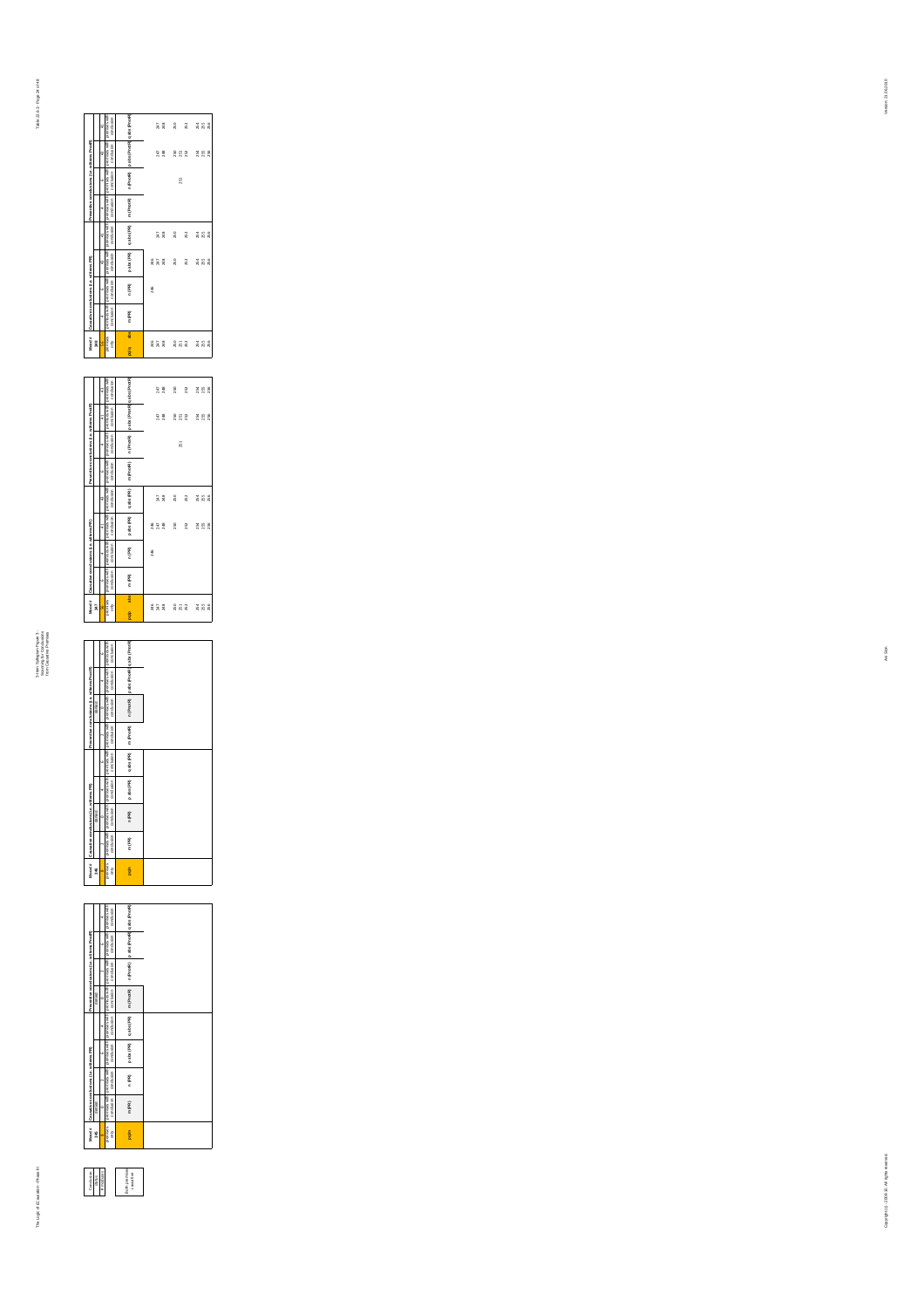Table 22.6-3 - Page 25 of 48

de22.63-Page 25of 48

|                                        |                | ٩<br>$\mathbf{r}$                                 |  |
|----------------------------------------|----------------|---------------------------------------------------|--|
|                                        | 传              | s<br>$\Omega$                                     |  |
| con dusions (i.e. witems ProfR)        |                | $\widehat{\S}$<br>s<br>$\epsilon$                 |  |
| 뵑                                      | Ĕ              | $\hat{z}$<br>€                                    |  |
|                                        | ł              | $\frac{1}{2}$<br>$\ddot{\phantom{0}}$<br>$\sigma$ |  |
|                                        |                | $_{\rm ss}$ (PR)<br>$\Omega$                      |  |
| Causative conclusions (i.e. w/tems PR) |                | $\frac{\mathcal{C}}{\mathcal{C}}$<br>$\epsilon$   |  |
|                                        | Ę<br>promise   | @<br>€                                            |  |
|                                        | $\frac{4}{35}$ | <b>M</b>                                          |  |

|                                                                         | $rac{3}{20}$<br>premise<br>oondu                          | $\bullet$<br>ä<br>÷<br>۵                                   |  |
|-------------------------------------------------------------------------|-----------------------------------------------------------|------------------------------------------------------------|--|
|                                                                         | $\frac{6}{3}$ g<br>upung<br>Remise                        | €<br>$\Omega$                                              |  |
| reventive conclusions (i.e. witters Prot R)<br>dinied dinied dinied     | $rac{1}{3}$<br>ra with promises<br>alon conclus           | $\widehat{\mathbf{g}}$<br>훌                                |  |
|                                                                         |                                                           | ₹.<br>s<br>$\epsilon$                                      |  |
|                                                                         | a with promises with premises                             | $\widehat{\mathsf{g}}$<br>$\frac{a}{\sigma}$               |  |
|                                                                         |                                                           | $\frac{\varepsilon}{\varepsilon}$<br>٠<br>-9<br>$\ddot{a}$ |  |
| Causathe conclusions (i.e. willems PR)<br>Implied director (i.e. order) | 0<br>swith promises with promise<br>sion occulusion condu | $\frac{1}{n}$ (PR)                                         |  |
|                                                                         | comba<br>comba                                            | Ê<br>€                                                     |  |
| $Mood$ #                                                                | antison<br>only                                           | 4                                                          |  |

| n (PnotR) pates (PnotR) qabs (P<br>comises with<br>condusion<br>$m$ (Prooff)<br>premises with<br>condusion<br>Preventive<br>6<br>promises with<br>conclusion<br>$q$ ab s $\langle \mathsf{PR} \rangle$<br>p abs (PR)<br>4<br>comises with<br>condusion<br>sions (i.e. w/kems PR)<br>premises with<br>condusion<br>$_{\alpha \varphi \eta}$<br>Causative concli<br>promises with<br>candusian<br>$\mathfrak{m}(\mathsf{PR})$<br>情<br>Mood #<br>pomissa<br>only<br>¥                                                                                                                                                                                                                        |  |  |
|-------------------------------------------------------------------------------------------------------------------------------------------------------------------------------------------------------------------------------------------------------------------------------------------------------------------------------------------------------------------------------------------------------------------------------------------------------------------------------------------------------------------------------------------------------------------------------------------------------------------------------------------------------------------------------------------|--|--|
| pabs (ProtR) q abs (Prot<br>premises<br>condusi<br>Prot <sup>ED</sup><br>premises with<br>condusion<br>w/lorms f<br>premises with<br>conclusion<br>lusions (Le.<br>$n$ (ProofR)<br>Preventive come<br>dirivid<br>promises with<br>conclusion<br>m (Proot R)<br>premises with<br>condusion<br>q abs (PR)<br>0<br>ramises with<br>candusion<br>pada den q<br>wms PR)<br>deried<br>0<br>comises with<br>conclusion<br>ausalve conclusions (i.e.:<br>Implied<br>$\frac{\widehat{\mathbf{g}}}{n}$<br>comises with<br>condusion<br>$\frac{\partial}{\partial t}$<br>å<br>$\begin{array}{c}\n\text{Mood if} \\ 353\n\end{array}$<br>premises<br>only<br>ł                                        |  |  |
| m (PhoeR) in (PhotR) is also (P noeR) q also (PhoeR)<br>premises<br>condus<br>Pro tR<br>a<br>promises with<br>conclusion<br>sions (i.e. w.ltoms<br>2<br>comises with<br>condusion<br>Preventive con<br>operator of the main of the state of the control of the state of the control of conduction of conduction of the conduction of conduction of conduction of conduction of conduction of conduction of conduction of conduction o<br>qabs (PR)<br>$p$ abs $\left( \mathsf{PR}\right)$<br>ems <sub>PR)</sub><br>lors (i.e. wite<br>$n$ (PR)<br>Causative conclus<br>2<br>premises with<br>condusion<br>$\frac{8}{6}$<br>Mood #<br>352<br>pomissa<br>ody<br>$\frac{g}{4}$ $\frac{g}{4}$ |  |  |
| n (Prooft) pubs (Prot R) quites (Pr<br>$m$ (ProofR)<br>$p$ abs (PR) $q$ abs (PR)<br>xemises with<br>conclusion<br>tms PR)<br>premises with<br>candusion<br>$\mathfrak{n}(\mathsf{PR})$<br>$m(\theta R)$                                                                                                                                                                                                                                                                                                                                                                                                                                                                                   |  |  |

| 4<br>remises with<br>corclusion<br>qabs (PnofR)                                                                                                                                                                                                                                                                                                                                                                                               |  |
|-----------------------------------------------------------------------------------------------------------------------------------------------------------------------------------------------------------------------------------------------------------------------------------------------------------------------------------------------------------------------------------------------------------------------------------------------|--|
| Presentino conclusions (i.e. willense Proces)<br>- corrier and with promise with premise with promise<br>- h. conclusion   conclusion   conclusion   conclusion<br>pates (Proot                                                                                                                                                                                                                                                               |  |
| n (PnofR)                                                                                                                                                                                                                                                                                                                                                                                                                                     |  |
|                                                                                                                                                                                                                                                                                                                                                                                                                                               |  |
| $p$ also $(PR)$ q ab s $(PR)$ m $(P \text{ node})$<br>6<br>promises with<br>conclusion                                                                                                                                                                                                                                                                                                                                                        |  |
|                                                                                                                                                                                                                                                                                                                                                                                                                                               |  |
| $_{\rm n}$ $\varphi$ es                                                                                                                                                                                                                                                                                                                                                                                                                       |  |
| $\mathfrak{g}_{\mathfrak{m}}$                                                                                                                                                                                                                                                                                                                                                                                                                 |  |
| Mood Cassamoeconclusions (i.e. w. Nems PR)<br>354 – Premise van premise van premise van premise van premise van premise van premise van premise van premise<br>premise premise van conclusion conclusion<br>$\frac{3}{4}$<br>Į                                                                                                                                                                                                                |  |
|                                                                                                                                                                                                                                                                                                                                                                                                                                               |  |
| pate (ProtR) qabs (Prot                                                                                                                                                                                                                                                                                                                                                                                                                       |  |
|                                                                                                                                                                                                                                                                                                                                                                                                                                               |  |
| $n$ (P rooff)                                                                                                                                                                                                                                                                                                                                                                                                                                 |  |
| m (ProotR)                                                                                                                                                                                                                                                                                                                                                                                                                                    |  |
| Mood Canadia cockions (a when PR)<br>$\frac{1}{\sqrt{2\pi}}$ and $\frac{1}{\sqrt{2\pi}}$ and $\frac{1}{\sqrt{2\pi}}$ and $\frac{1}{\sqrt{2\pi}}$ and $\frac{1}{\sqrt{2\pi}}$ and $\frac{1}{\sqrt{2\pi}}$ and $\frac{1}{\sqrt{2\pi}}$ and $\frac{1}{\sqrt{2\pi}}$ and $\frac{1}{\sqrt{2\pi}}$ and $\frac{1}{\sqrt{2\pi}}$ a<br>q abs (PR)                                                                                                      |  |
| pabs (PR)                                                                                                                                                                                                                                                                                                                                                                                                                                     |  |
| $\frac{1}{n}$ (PR)                                                                                                                                                                                                                                                                                                                                                                                                                            |  |
| $\frac{\partial}{\partial t}$                                                                                                                                                                                                                                                                                                                                                                                                                 |  |
| $\ddot{\bullet}$<br>ł                                                                                                                                                                                                                                                                                                                                                                                                                         |  |
|                                                                                                                                                                                                                                                                                                                                                                                                                                               |  |
| Preventivo conclusions (La Wilens Pro 65)<br>- Genia<br>pomitas vitin pormaia vita pomitas vita ja granaca vita<br>- pondialon - pondialon - ponchialon - condialon<br>qabs (ProfR)                                                                                                                                                                                                                                                           |  |
| pates (Proof)                                                                                                                                                                                                                                                                                                                                                                                                                                 |  |
| n (ProtR)                                                                                                                                                                                                                                                                                                                                                                                                                                     |  |
| $m$ (Pn ofR)                                                                                                                                                                                                                                                                                                                                                                                                                                  |  |
| premises with<br>condusion<br>qabs (PR)                                                                                                                                                                                                                                                                                                                                                                                                       |  |
| $p$ ab s $\left( \mathsf{PR}\right)$                                                                                                                                                                                                                                                                                                                                                                                                          |  |
| $_{\rm n}$ (PR)                                                                                                                                                                                                                                                                                                                                                                                                                               |  |
| $\begin{tabular}{ c c c } \hline \textbf{Nood } \textbf{\textit{B}} & \textbf{C} \textbf{S} \textbf{as} \textbf{a} \textbf{b} \textbf{b} \textbf{c} \textbf{c} \textbf{c} \textbf{c} \textbf{c} \textbf{c} \textbf{b} \textbf{c} \textbf{c} \textbf{b} \textbf{c} \textbf{b} \textbf{b} \textbf{b} \textbf{b} \textbf{b} \textbf{c} \textbf{b} \textbf{c} \textbf{b} \textbf{c} \textbf{c} \textbf{b} \textbf{c} \textbf{c}$<br>$m \varphi R$ |  |
| $\frac{g}{\pi}$ is                                                                                                                                                                                                                                                                                                                                                                                                                            |  |
|                                                                                                                                                                                                                                                                                                                                                                                                                                               |  |
|                                                                                                                                                                                                                                                                                                                                                                                                                                               |  |
|                                                                                                                                                                                                                                                                                                                                                                                                                                               |  |
|                                                                                                                                                                                                                                                                                                                                                                                                                                               |  |
|                                                                                                                                                                                                                                                                                                                                                                                                                                               |  |
|                                                                                                                                                                                                                                                                                                                                                                                                                                               |  |
| <b>Provenies considerate Andre Constantine (Constant)</b><br>permanental permanental permanental permanental permanental<br>constantine (constant) constantine (constantine permanental permanental<br>constantine (constant) constantine<br>quint (PR) in (Prooft) in (Prooft) public (Prooft) quint (Pr                                                                                                                                     |  |
| $p$ abs $\langle \theta R \rangle$                                                                                                                                                                                                                                                                                                                                                                                                            |  |
| $\begin{array}{l} 1 \\ \text{pramian with} \\ \text{conditions with} \\ \text{conditions} \\ \text{conditions} \\ \text{conditions} \end{array}$<br>$_{\rm n}$ (e,e)                                                                                                                                                                                                                                                                          |  |
| Mood # Causative conductions (i.e. w/kenne PR)<br>351 = This Mood = 1<br>20100 = 2<br>promises with<br>$\frac{6}{10}$<br>promises<br>only<br>$\frac{1}{2}$                                                                                                                                                                                                                                                                                    |  |

Conclusion<br># moduses<br>xh premis<br>causative Both premises

Copyright (c) - 2008-10. All rights reserved. Avi Sion Version: 21.06.2010

 $rac{6}{3}$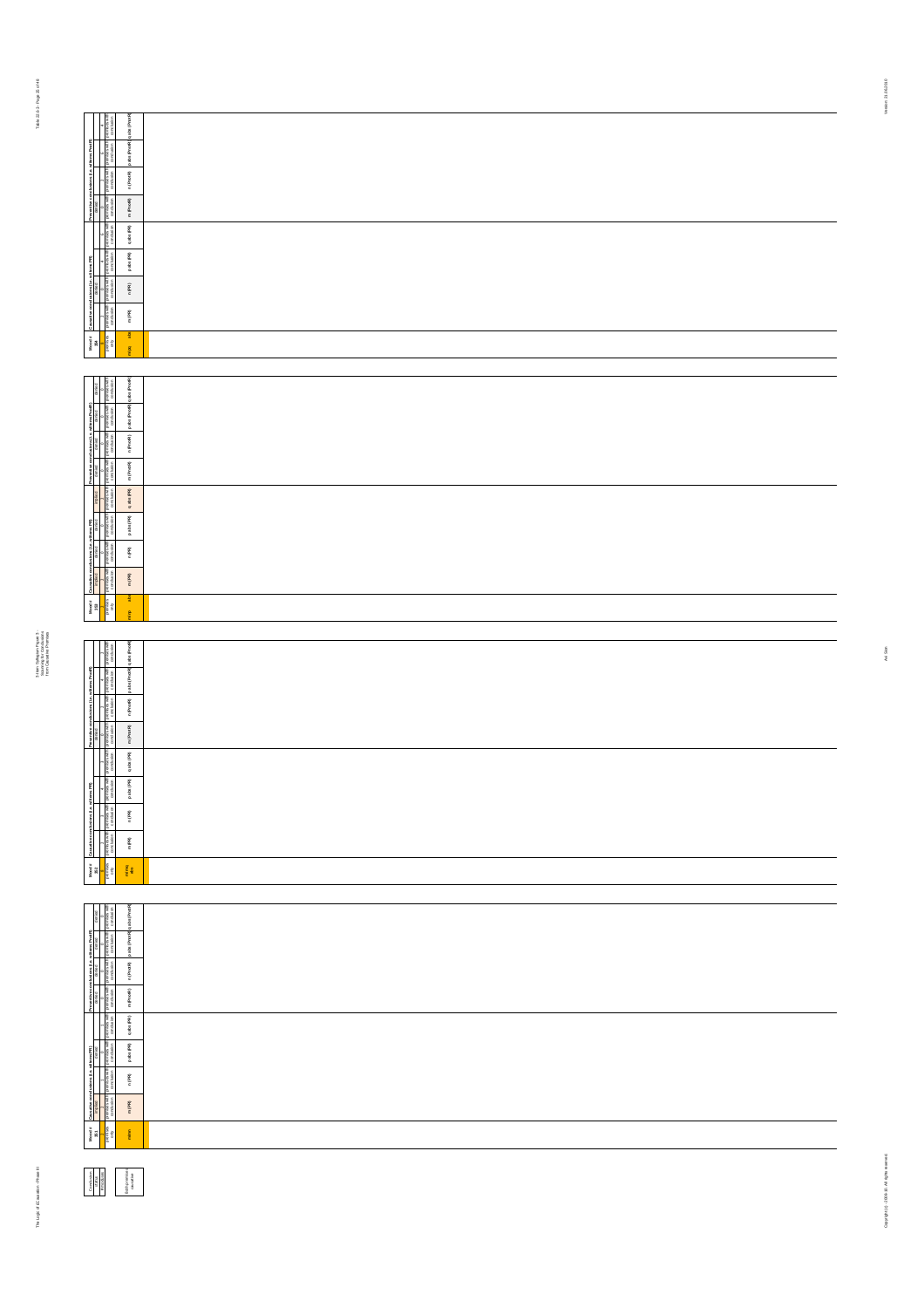|            |  | ă<br>큷 | R) qabs (Pn |
|------------|--|--------|-------------|
| ms Prooff) |  |        | e<br>B      |
| (i.e. wite |  | š<br>š | ŝ           |

Table 22.6-3 - Page 26 of 48

Table 22.6-3 - Page 26 of 48

| astes (Proce                                                                                                                           |                                                           |                                          | $\frac{3}{10}$ – $\frac{3}{10}$ |                                                 |                               |                                                                                                                         | $\frac{8}{10}$ – $\frac{8}{10}$                                     |  |  |  |
|----------------------------------------------------------------------------------------------------------------------------------------|-----------------------------------------------------------|------------------------------------------|---------------------------------|-------------------------------------------------|-------------------------------|-------------------------------------------------------------------------------------------------------------------------|---------------------------------------------------------------------|--|--|--|
| ventive condusions (i.e. witems Prodit)<br>dented                                                                                      |                                                           |                                          | $\frac{3}{2}$ is in             |                                                 |                               |                                                                                                                         | $\begin{smallmatrix} 8 & 8 \\ 20 & 10 \\ 11 & 10 \end{smallmatrix}$ |  |  |  |
| ę                                                                                                                                      |                                                           |                                          | $155\,$                         |                                                 |                               |                                                                                                                         | $^{\rm 187}$                                                        |  |  |  |
|                                                                                                                                        |                                                           |                                          |                                 |                                                 |                               |                                                                                                                         |                                                                     |  |  |  |
| $p$ also (PR) $q$ also (PR) $\left  m$ (P nodR)                                                                                        |                                                           |                                          | $\frac{3}{12}-\frac{3}{12}$     |                                                 | $\frac{1}{2}$ $\frac{1}{2}$   |                                                                                                                         | $\frac{8}{10}$ – $\frac{8}{10}$                                     |  |  |  |
|                                                                                                                                        |                                                           |                                          | $\frac{34}{156}$                |                                                 |                               |                                                                                                                         | $\begin{array}{cc} 38 \\ 38 \end{array}$                            |  |  |  |
| a (PR)                                                                                                                                 |                                                           |                                          |                                 |                                                 |                               |                                                                                                                         |                                                                     |  |  |  |
| usative conclusions $(h.a.$ w/kens PR)<br>$\mathfrak{m}(\mathsf{PR})$                                                                  |                                                           |                                          |                                 |                                                 | $\frac{1}{2}$ . $\frac{1}{2}$ |                                                                                                                         |                                                                     |  |  |  |
| $\frac{3}{4}$<br>$\begin{array}{c}\n\text{Mod } n \\ \text{34}\n\end{array}$                                                           |                                                           |                                          |                                 |                                                 | $\frac{2}{3}$                 |                                                                                                                         | $\begin{array}{c} 86 \\ 387 \\ 139 \end{array}$                     |  |  |  |
| premises<br>g                                                                                                                          |                                                           |                                          |                                 |                                                 |                               |                                                                                                                         |                                                                     |  |  |  |
|                                                                                                                                        |                                                           |                                          |                                 |                                                 |                               |                                                                                                                         |                                                                     |  |  |  |
|                                                                                                                                        |                                                           |                                          |                                 |                                                 |                               |                                                                                                                         |                                                                     |  |  |  |
|                                                                                                                                        |                                                           |                                          |                                 |                                                 |                               |                                                                                                                         |                                                                     |  |  |  |
| reventive conclusions (Le. witterns Procti)<br>dirivid<br>$m(p \cos \theta)$                                                           |                                                           |                                          |                                 |                                                 |                               |                                                                                                                         |                                                                     |  |  |  |
| qabs (PR)                                                                                                                              | $\begin{array}{cc} 138 \\ 140 \end{array}$                |                                          |                                 |                                                 |                               |                                                                                                                         |                                                                     |  |  |  |
|                                                                                                                                        |                                                           |                                          |                                 |                                                 |                               |                                                                                                                         |                                                                     |  |  |  |
| patos (PR)                                                                                                                             |                                                           |                                          |                                 |                                                 |                               |                                                                                                                         |                                                                     |  |  |  |
| usative conclusions (i.e. witems PR)<br><mark>impled d</mark> onded derival<br>$\frac{\partial}{\partial t}$                           |                                                           |                                          |                                 |                                                 |                               |                                                                                                                         |                                                                     |  |  |  |
| $\frac{1}{n}$ (PR)<br>å                                                                                                                | $\begin{array}{cc} 38 \\ 340 \end{array}$                 |                                          |                                 |                                                 |                               |                                                                                                                         |                                                                     |  |  |  |
| $M_{\rm cool}$ #<br>$M_{\rm bol}$<br>nemises<br>only                                                                                   | $\begin{array}{c} 138 \\ 140 \end{array}$                 |                                          |                                 |                                                 |                               |                                                                                                                         |                                                                     |  |  |  |
|                                                                                                                                        |                                                           | $\frac{\infty}{24}$                      |                                 |                                                 |                               | $_{\rm g}$                                                                                                              |                                                                     |  |  |  |
| 죔                                                                                                                                      |                                                           | $\frac{m}{2}$ if                         |                                 |                                                 |                               | $\mathop{\mathbb{R}}\limits^{\infty}_{\mathop{\mathbb{R}}\limits^{\infty}_{\mathop{\mathbb{R}}}}$                       |                                                                     |  |  |  |
|                                                                                                                                        |                                                           | $\frac{5}{24}$                           |                                 |                                                 |                               | $\frac{1}{2}$                                                                                                           |                                                                     |  |  |  |
| reventive conclusions (i.e. wittens Pno R)<br>deviet<br>÷                                                                              |                                                           |                                          |                                 |                                                 |                               |                                                                                                                         |                                                                     |  |  |  |
| $m$ (Pn ofR)                                                                                                                           |                                                           |                                          |                                 |                                                 |                               |                                                                                                                         |                                                                     |  |  |  |
| baseb (balised                                                                                                                         |                                                           | $\frac{3}{2}$                            |                                 | $\frac{35}{16}$                                 |                               | $_{\rm 38}$                                                                                                             |                                                                     |  |  |  |
|                                                                                                                                        |                                                           | $\frac{6}{14}$                           |                                 |                                                 |                               | $\begin{array}{cc} 78 \\ 180 \end{array}$                                                                               |                                                                     |  |  |  |
| Cassative conclusions (i.e. whenes PR)<br>perman with poemiss with permanent in the conclusion of conclusion of conclusion<br>$n$ (PR) |                                                           | $\frac{4}{3}$                            |                                 | $162\,$                                         |                               | $^{\rm 78}$                                                                                                             |                                                                     |  |  |  |
| $\frac{1}{2}$                                                                                                                          |                                                           |                                          |                                 | $\widetilde{\mathbf{g}}=\widetilde{\mathbf{g}}$ |                               |                                                                                                                         |                                                                     |  |  |  |
| Mood #<br>32<br>panisos<br>ofly<br>$\frac{g}{\pi}$ is                                                                                  |                                                           | $\frac{16}{2} \frac{16}{2} \frac{16}{2}$ |                                 | $\frac{\alpha}{2}$ – $\frac{\alpha}{2}$         |                               | $\mathop{\mathbb{R}}\limits^{\mathbb{R}}\mathop{\mathbb{R}}\limits^{\mathbb{R}}\mathop{\mathbb{R}}\limits^{\mathbb{R}}$ |                                                                     |  |  |  |
|                                                                                                                                        |                                                           |                                          |                                 |                                                 |                               |                                                                                                                         |                                                                     |  |  |  |
| abs (Pn                                                                                                                                |                                                           |                                          |                                 |                                                 |                               |                                                                                                                         |                                                                     |  |  |  |
|                                                                                                                                        |                                                           |                                          |                                 |                                                 |                               |                                                                                                                         |                                                                     |  |  |  |
| Preventive condusions (i.e. witems Prodit)<br>derivati<br>climate derivative derivati<br>n (ProdR)                                     |                                                           |                                          |                                 |                                                 |                               |                                                                                                                         |                                                                     |  |  |  |
| $m$ (ProofR)                                                                                                                           |                                                           |                                          |                                 |                                                 |                               |                                                                                                                         |                                                                     |  |  |  |
| q abs (PR)                                                                                                                             | $132\,$                                                   |                                          |                                 |                                                 |                               |                                                                                                                         |                                                                     |  |  |  |
| pats (PR)<br>sative condustors (i.e. w/lears PR)<br>mpled                                                                              |                                                           |                                          |                                 |                                                 |                               |                                                                                                                         |                                                                     |  |  |  |
| $n$ (PR)                                                                                                                               | $\mathop{\mathrm{g}}\nolimits$                            |                                          |                                 |                                                 |                               |                                                                                                                         |                                                                     |  |  |  |
| $\mathfrak{m}(\mathsf{PR})$                                                                                                            | $\begin{array}{cc} 33 \\ 24 \end{array}$                  |                                          |                                 |                                                 |                               |                                                                                                                         |                                                                     |  |  |  |
| $M_{\rm cool}$<br>comises                                                                                                              | $\begin{array}{cc} 1.0 & 0 \\ 0 & 0 \\ 0 & 0 \end{array}$ |                                          |                                 |                                                 |                               |                                                                                                                         |                                                                     |  |  |  |

|                                                                                           | $\frac{1}{2}$                    |                             |                        |                |  |
|-------------------------------------------------------------------------------------------|----------------------------------|-----------------------------|------------------------|----------------|--|
|                                                                                           | permises with                    |                             |                        |                |  |
| Preventive conclusions (i.e. witterns<br>clorida divida                                   | 0<br>ses with<br>promis          |                             |                        |                |  |
|                                                                                           | 1<br>promises with<br>conclusion |                             |                        | $^{\rm 132}$   |  |
|                                                                                           | D<br>promises with               |                             |                        |                |  |
|                                                                                           | 1<br>promises with<br>condusion  | c                           | $\mathop{\mathrm{sa}}$ |                |  |
| Causative condustions (i.e. willeams PR)<br>This is a conduct of the paper of the control | promises with<br>conclusion      | $\mathfrak{m}(\mathsf{PR})$ |                        | $\frac{8}{11}$ |  |
| $\frac{1}{2}$                                                                             |                                  |                             |                        | $\frac{9}{13}$ |  |
|                                                                                           |                                  |                             |                        |                |  |

Conclusion<br># moduses<br>xh premis<br>causative Both premises

eral on: 21.06.2010

 $\equiv$ 

Avi Sion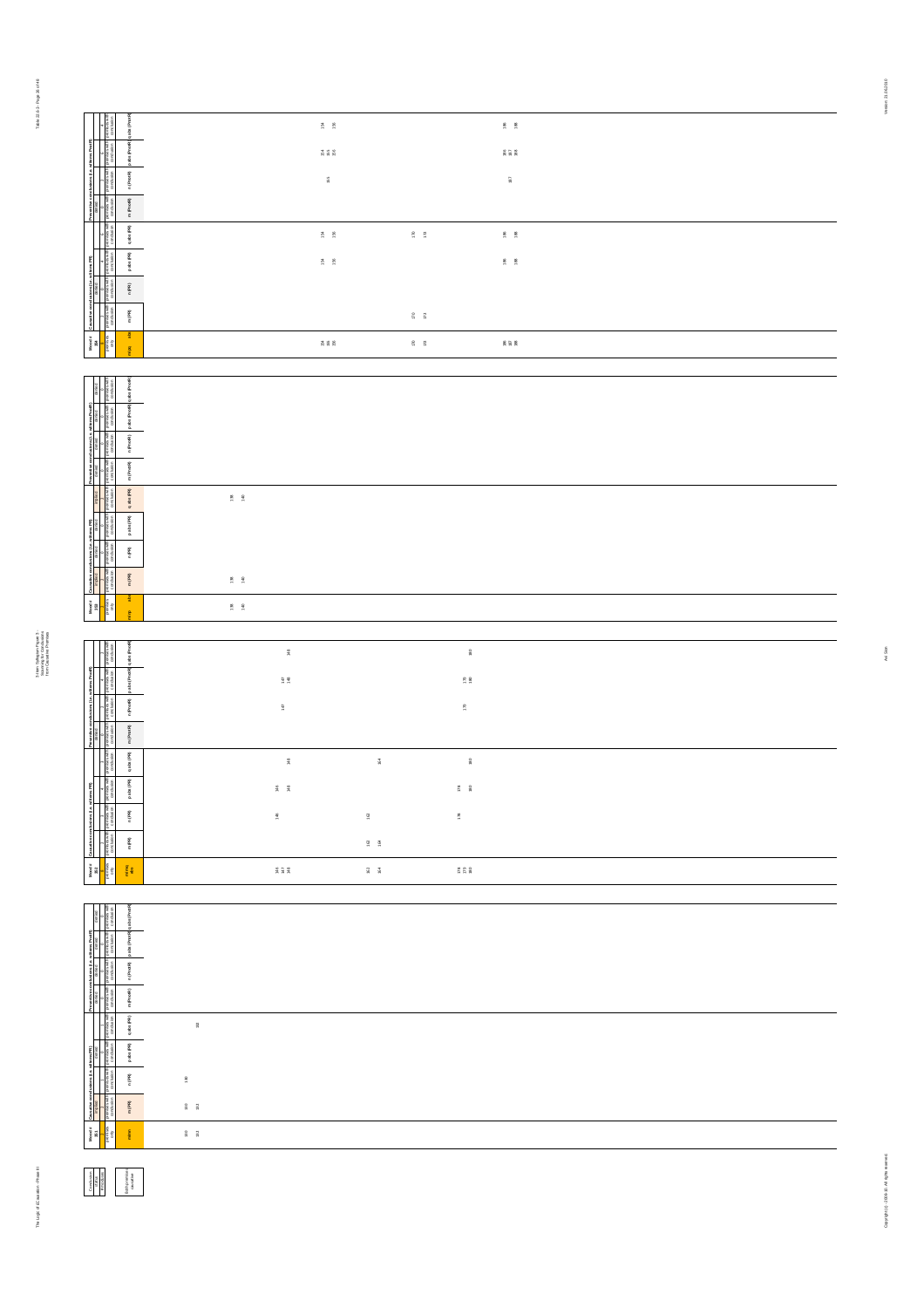|                                             |         |   | opridualon                                             | pates (ProtR)                        |  |
|---------------------------------------------|---------|---|--------------------------------------------------------|--------------------------------------|--|
| Preventive con dusions (i.e. wiltems ProfR  |         |   | premises with premises with<br>oondusion               | n (Pnoff)                            |  |
|                                             | dened   |   | premises with premises with<br>candusion               | m (P node)                           |  |
|                                             |         |   | oorchasion                                             | $q$ at $s$ $(PR)$                    |  |
|                                             |         |   | promises with<br>oondusion                             | pabs (PR)                            |  |
|                                             | denied  |   | oondusion                                              | n (PR)                               |  |
| Causative conclusions (i.e. w/kems PR)      |         |   | promises with premises with<br>condusion               | m (PR)                               |  |
| Mood #                                      | 351     |   | D/00/11995<br>č                                        | ă<br>g                               |  |
|                                             |         |   |                                                        |                                      |  |
|                                             | denied  |   | usw sesureod light sesiureod<br>opridusion             | pabs (Pro (R) qabs (ProfR)           |  |
|                                             | denied  |   | candusion                                              |                                      |  |
| Preventive conclusions (Le. wiltems ProtR)  | dened   |   | pright sea with<br>conclusion                          | n (ProtR)                            |  |
|                                             | dining  |   | operation                                              | m (ProtR)                            |  |
|                                             | implied |   | promises with premises with premises with<br>oondusion | qabs (PR)                            |  |
|                                             | dened   |   | candusion                                              | pate (PR)                            |  |
| Causalive conclusions (Le. wiltems PR)      | denied  |   | promises with<br>conclusion                            | n (PR)                               |  |
|                                             | implied |   | DYRITTIERS WITH<br>oprobasion                          | m(PR)                                |  |
|                                             |         |   |                                                        | 10 M                                 |  |
| <b>Rood</b>                                 | 353     |   | promises<br>σlγ                                        |                                      |  |
|                                             |         |   |                                                        | ę                                    |  |
|                                             |         |   | candusion                                              |                                      |  |
|                                             |         |   | promises with promises with<br>operation               | pabs (Prooff) qabs (Pro tf)          |  |
|                                             |         |   | oondusion                                              | n (ProtR)                            |  |
| Preventive conclusions (i.e. wittens PhotR) | denied  | c | premises with premises with<br>oondusion               | m (Pn ofR)                           |  |
|                                             |         |   | candualan                                              | qabs (PR)                            |  |
|                                             |         |   | Drem sea with promises with<br>operation               | $p$ abs $(pR)$                       |  |
|                                             |         |   | Dreamises with<br>oondusion                            | n (PR)                               |  |
| conclusions (i.e. witems PR)<br>Causative   |         |   | ş<br>candusion                                         | ê<br>E                               |  |
| Mood#                                       | 32      |   | promises<br>promises<br>ğ                              | E <sub>35</sub>                      |  |
|                                             |         |   |                                                        |                                      |  |
|                                             | denied  |   | DYNT 905 WITH<br>operation                             |                                      |  |
|                                             | denied  |   | oondusion                                              |                                      |  |
|                                             | denied  |   | premises with premises with<br>candusion               | n (PnotR) pabs (PnotR) q abs (PnotR) |  |
| reventive condusions (i.e. witems ProfR)    | dened   |   | promises with<br>corclusion                            | m (P node)                           |  |
|                                             |         |   | operation                                              | qabs (PR)                            |  |
|                                             | denied  |   | oondusion                                              | pabs (PR)                            |  |
|                                             |         |   | promises with premises with premises with<br>candusion | n (PR)                               |  |
| Causative conclusions (i.e. w/ltems PR)     | mpled   |   | promises with<br>oprobasion                            | m(PR)                                |  |

Conclusion<br># moduses<br>xh premis<br>causative Both premises

|                                              |         | operation                                                      |                                                                               |  |
|----------------------------------------------|---------|----------------------------------------------------------------|-------------------------------------------------------------------------------|--|
|                                              |         | Dremises with Dremises with<br>condusion                       |                                                                               |  |
|                                              |         | oondusion                                                      |                                                                               |  |
| Preventive conclusions (i.e. witems PnotR)   | deried  | compasswith promises with coemisies with<br>candusion          | pabs (PR)   qabs (PR)   m (PnotR)   n (PnotR)   pabs (PnotR) qabs (PnotR)     |  |
|                                              |         | conclusion                                                     |                                                                               |  |
|                                              |         | oondusion<br>promises with                                     |                                                                               |  |
| Causative conclusions (i.e. w/kens PR)       | denied  | premises with<br>oondusion                                     | n (PR)                                                                        |  |
|                                              |         | omises with<br>candualan                                       |                                                                               |  |
| Mood #                                       | 35      | 200 m 905<br>č                                                 | maps also mips)                                                               |  |
|                                              |         |                                                                |                                                                               |  |
|                                              | denied  | condusion                                                      |                                                                               |  |
|                                              | denied  | condusion                                                      |                                                                               |  |
|                                              | dened   | promises with premises with premises with<br>conclusion 1      |                                                                               |  |
| Preventive conclusions (i.e. witems Prot R)  | dining  | Dream sea with<br>conclusion                                   | quite (PR) in (Priot R) in (PriotR) pubs (PriotR) qubs (PriotR)               |  |
|                                              | implied | condusion                                                      |                                                                               |  |
|                                              | dened   | promises with premises with<br>condusion                       | pates (PR)                                                                    |  |
| Causalive conclusion s (i.e., wiltems PR)    | dened   | Dream seas with<br>oorclusion                                  |                                                                               |  |
|                                              | implied | comises with<br>oondusion                                      | matrop abs m (PR) n (PR)                                                      |  |
| Mood #                                       | ន្ល     | premises<br>ania<br>B                                          |                                                                               |  |
|                                              |         |                                                                |                                                                               |  |
|                                              |         | promises with<br>candusion                                     |                                                                               |  |
| Preventive conclusions (i.e. wittems Pno tR) |         | Dream ses with<br>operation                                    |                                                                               |  |
|                                              |         | premises with<br>oondusion                                     |                                                                               |  |
|                                              | denied  | condusion                                                      |                                                                               |  |
|                                              |         | candusian                                                      | patis (PR)   qabs (PR)   m (PhotR)   n (PhotR)   patis (PhotR)   qabs (PhotR) |  |
| 0.a. w/loans PR)                             |         | with premises with premises with premises with<br>conclusion 1 |                                                                               |  |
|                                              |         | oondusion                                                      | e<br>G                                                                        |  |
| Causative conclusions                        |         | premises with premises<br>condusion                            | m (PR)                                                                        |  |
| Mood#                                        | 92      | oty<br>promises                                                | Į                                                                             |  |
|                                              |         |                                                                |                                                                               |  |
|                                              | dicial  | DON'T SO 5 WITH<br>operation                                   | qabs (PR)   m/PnotR)   n/PnotR)   pabs (PnotR) q abs (PnotR)                  |  |
|                                              | denied  | promises with<br>oondusion                                     |                                                                               |  |
| Preventive condusions (i.e. witems Proof)    | denied  | promises with<br>candualon                                     |                                                                               |  |
|                                              | denied  | conclusion<br>promises with                                    |                                                                               |  |
|                                              |         | promises with<br>oorclusion                                    |                                                                               |  |
|                                              | denied  | premises with<br>oondusion                                     | pabs (PR)                                                                     |  |
| sussive condusions (i.e. w/lease PR)         |         | premises with<br>condusion                                     | n (PR)                                                                        |  |
|                                              | mpled   | coomses with<br>operation                                      | m(PR)                                                                         |  |
| wood #                                       | 55      | <b>DOGERUS</b><br>cely                                         | l                                                                             |  |

|                                                           | Preventive conclusions (Le. witems ProtR) |                                          |
|-----------------------------------------------------------|-------------------------------------------|------------------------------------------|
| dened                                                     | denied                                    | density                                  |
|                                                           |                                           |                                          |
| premises with<br>conclusion<br>premises with<br>operation | premises with premises with<br>candusion  | oondusion                                |
|                                                           |                                           |                                          |
|                                                           | m (ProtR)                                 | n (PriodR)   pabs (PriodR) qabs (PriodR) |

| Mood #           |                            | Causative conclusions (i.e. w/kems PR) |                            |                             |            | Preventive con duslons (i.e. wiltems PnotR) |                                         |                             |
|------------------|----------------------------|----------------------------------------|----------------------------|-----------------------------|------------|---------------------------------------------|-----------------------------------------|-----------------------------|
| 351              |                            | denied                                 |                            |                             | dened      |                                             |                                         |                             |
| 88               |                            |                                        |                            |                             |            |                                             |                                         |                             |
| >remises<br>cely | promises with<br>condusion | premises with<br>oondusion             | premises with<br>oondusion | promises with<br>conclusion | candusion  | promises with premises with<br>oondusion    | promises with<br>oondusion              | promises with<br>conclusion |
| pde ba           | m (PR)                     | n (PR)                                 |                            | pabs (PR) qabs (PR)         | m (Prooft) |                                             | n (Pn ofR) patra (PnotR) q alsa (PnotR) |                             |
|                  |                            |                                        |                            |                             |            |                                             |                                         |                             |
|                  |                            |                                        |                            |                             |            |                                             |                                         |                             |
|                  |                            |                                        |                            |                             |            |                                             |                                         |                             |

Avi Sion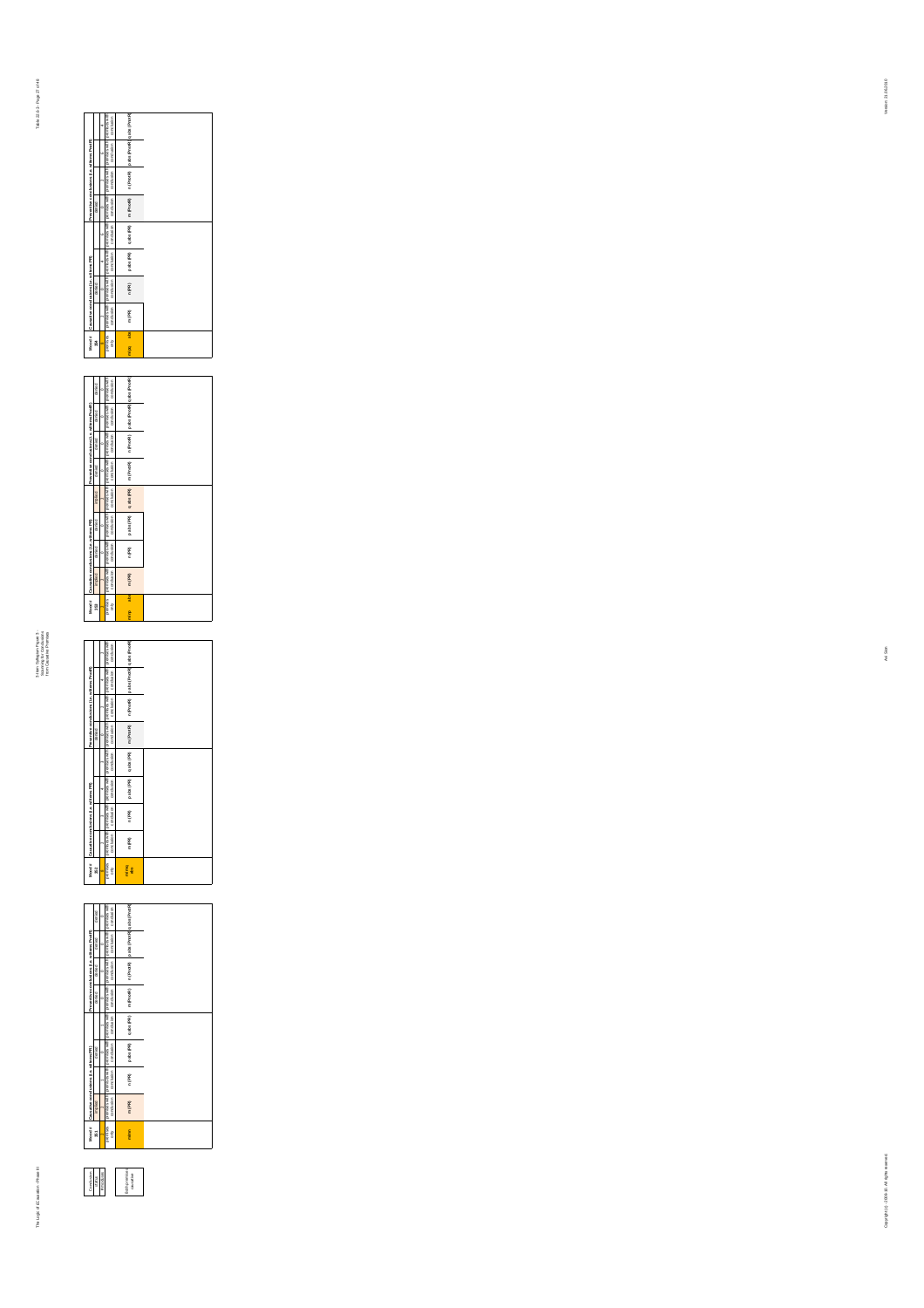Table 22.6-3 - Page 28 of 48

de2263-Page 28of 48

| ٠<br>ø<br>ŧ<br>- 6<br>е<br>$\Omega$                     |  |
|---------------------------------------------------------|--|
| $\frac{6}{3}$ g<br>$\tilde{z}$<br>ತ<br>s.<br>$\epsilon$ |  |
| $\mathbf{r}$<br>s<br><b>S</b><br>€<br>- 5               |  |
| Ê<br>传<br>э<br>$\sigma$                                 |  |
| e<br>S<br>Ê<br>E<br>$\mathbf{a}$                        |  |
| @<br>- 19<br>$\epsilon$<br>h                            |  |
| ξg<br>$\frac{60}{10}$<br>L 3                            |  |
| $\frac{\text{Mood if}}{358}$                            |  |

|                                                                     | i se                                                   | $\mathbf{r}$                             |  |
|---------------------------------------------------------------------|--------------------------------------------------------|------------------------------------------|--|
| s ProtR)                                                            | $\frac{1}{2}$<br>$E$ $\alpha$                          | $\Omega$                                 |  |
| es (i.e. wite                                                       | $rac{4}{3}$ 6<br>$\sim$ $\frac{8}{3}$ .<br>g s         | $\sim$<br>×.<br>$\epsilon$               |  |
| Preventive conclus<br>denied                                        | a with<br>Non                                          | $\widehat{\alpha}$                       |  |
|                                                                     | $\frac{4}{3}$ $\frac{6}{3}$<br>E.                      | $\tilde{z}$<br>$\sigma$                  |  |
|                                                                     | $\frac{5}{2}$ $\frac{5}{2}$<br>$\frac{1}{\frac{1}{2}}$ | $\widehat{\alpha}$<br>Ä.<br>$\mathbf{a}$ |  |
| usative conclusions (i.e. wileens PR)                               | o<br>promises with<br>conclusion                       | $\tilde{z}$<br>э.<br>$\mathbf{c}$        |  |
|                                                                     | $\frac{1}{2}$                                          | e<br>s<br>$\mathbf{f}$                   |  |
| $\begin{array}{c} \text{Mood } \text{if} \\ \text{357} \end{array}$ | <b>The Second</b>                                      | -31<br>$\alpha$                          |  |

| vermaan<br>oorchu<br>pata (ProtR) q ata (P<br>witems Prooff)<br>Preventive conclusions (i.e.<br>derived<br>n (ProofR)<br>$\mathfrak{m}$ (Prooff)<br>promises with<br>conclusion<br>qabs (PR)<br>9<br>premises with<br>condusion<br>pake (PR)<br>$kons$ (i.e., witterms $PR$ )<br>8<br>premises with<br>oondusion<br>amises with<br>condusion<br>$_{\rm n}(\rho\,R)$<br>iative con<br>4<br>premises with<br>conclusion<br>$\frac{\widehat{\mathbf{g}}}{\mathbf{g}}$                                                                                                                                                                        |  |  |  |
|-------------------------------------------------------------------------------------------------------------------------------------------------------------------------------------------------------------------------------------------------------------------------------------------------------------------------------------------------------------------------------------------------------------------------------------------------------------------------------------------------------------------------------------------------------------------------------------------------------------------------------------------|--|--|--|
| $M \sim 3.58$<br>$_{\rm m(q,abs)}$<br><b>Huo</b><br>Booking<br>n (PnotR) pabs (PnotR) qabs (PnotR)<br>oondusion                                                                                                                                                                                                                                                                                                                                                                                                                                                                                                                           |  |  |  |
| Prerentive conclusions (i.e. witems Prot R)<br>deviat<br>new eeuwa<br>uu aeeuwa<br>coreaa<br>$m(Proot R)$<br>q abs (PR)<br>8<br>permises with<br>condusion<br>p also (PR)<br>Causative conclusions (i.e., wilesms PR)<br>$\frac{d}{dx}$<br>promises with<br>conclusion<br>premises with<br>oprobasion<br>$\frac{1}{n}$ 99)<br><br>$n$<br>4<br>premises with<br>                                                                                                                                                                                                                                                                           |  |  |  |
| $\begin{array}{r}\n\text{Mood if} \\ \text{357} \\ \text{367} \\ \text{pounds on} \\ \text{10}\n\end{array}$<br>mpates                                                                                                                                                                                                                                                                                                                                                                                                                                                                                                                    |  |  |  |
| p atos (Proofk) q alos (Proofk)<br>Preventive condusions (i.e. w/leans Profit)<br>deniad<br>premises<br>oorchusi<br>$n$ (Proff)<br>0<br>premises with<br>condusion<br>$m$ (ProofR)<br>premises with<br>condusion<br>$\label{eq:q} \begin{array}{ c c } \hbox{p abs}(\mathsf{PR}) & \hbox{q abs}(\mathsf{PR}) \end{array}$<br>$\frac{3}{\text{normalsawth}}$<br>Causative conclusions (i.e. whems PR)<br>Implement and the conclusion of the form of the primate with portrained with profession products of the conclusion products of the conclusion products of the conclusion of the conclusi<br>n (PR)<br>$\mathfrak{m}(\mathsf{PR})$ |  |  |  |
| $\begin{array}{c}\n M_0 \text{ of } 8 \\  3.96\n \end{array}$<br><b>Vestimos</b><br>$\mathfrak{f}$                                                                                                                                                                                                                                                                                                                                                                                                                                                                                                                                        |  |  |  |
| abs (PnotR) q abs (PnotR<br>ins (Le. wiltems PriofR)<br>$n$ (P rooff)<br>Preventive concl<br>$\mathfrak{m}$ (ProofR)<br>qabs (PR)<br>pabs (PR)<br>msPR<br>xns (i.e.<br>$_{\rm n}$ (PR)<br>$\frac{\partial \mathbf{R}}{\partial \mathbf{r}}$<br>$\frac{1}{3}$ is                                                                                                                                                                                                                                                                                                                                                                           |  |  |  |

|                                                         | nnises wit<br>oorchusion<br>20<br>comises with<br>condusion                                                                                                                                                                                                                                                                                                                                                    |                                                                                |  |
|---------------------------------------------------------|----------------------------------------------------------------------------------------------------------------------------------------------------------------------------------------------------------------------------------------------------------------------------------------------------------------------------------------------------------------------------------------------------------------|--------------------------------------------------------------------------------|--|
| Preventive conclusions (i.e. witems Prodit)<br>derived  | remises with<br>condusion                                                                                                                                                                                                                                                                                                                                                                                      | patos (PR) quito (PR) im (PhotR) in (PhotR) patos (PhotR) quito (PhotR)        |  |
|                                                         | remises with<br>conclusion                                                                                                                                                                                                                                                                                                                                                                                     |                                                                                |  |
|                                                         | xemises with<br>conduston                                                                                                                                                                                                                                                                                                                                                                                      |                                                                                |  |
|                                                         | premises with<br>oondusion                                                                                                                                                                                                                                                                                                                                                                                     |                                                                                |  |
|                                                         | promises with p<br>condusion<br>xemises with<br>conclusion                                                                                                                                                                                                                                                                                                                                                     | $n$ (PR)<br>$\frac{\partial}{\partial t}$                                      |  |
| Mood # Causative condustors (i.e. witems PR)<br>358     | $\begin{array}{@{}c@{\hspace{1em}}c@{\hspace{1em}}c@{\hspace{1em}}c@{\hspace{1em}}c@{\hspace{1em}}c@{\hspace{1em}}c@{\hspace{1em}}c@{\hspace{1em}}c@{\hspace{1em}}c@{\hspace{1em}}c@{\hspace{1em}}c@{\hspace{1em}}c@{\hspace{1em}}c@{\hspace{1em}}c@{\hspace{1em}}c@{\hspace{1em}}c@{\hspace{1em}}c@{\hspace{1em}}c@{\hspace{1em}}c@{\hspace{1em}}c@{\hspace{1em}}c@{\hspace{1em}}c@{\hspace{1em}}c@{\hspace{$ | m/qabs                                                                         |  |
|                                                         |                                                                                                                                                                                                                                                                                                                                                                                                                |                                                                                |  |
|                                                         | noista muu<br>1993 ondusta<br>a missa with<br>Traduslan                                                                                                                                                                                                                                                                                                                                                        | n (Prooft) pates (Pnott) qates (Pnott)                                         |  |
|                                                         |                                                                                                                                                                                                                                                                                                                                                                                                                |                                                                                |  |
| Preventive conclusions (i.e. witems ProtR)<br>detect    | promises with<br>condusion                                                                                                                                                                                                                                                                                                                                                                                     | $m(Proot R)$                                                                   |  |
|                                                         | remises with<br>condusion                                                                                                                                                                                                                                                                                                                                                                                      | $p$ ats $\langle \mathsf{PR} \rangle$ = q also $\langle \mathsf{PR} \rangle$   |  |
|                                                         | promises with<br>conclusion                                                                                                                                                                                                                                                                                                                                                                                    |                                                                                |  |
| Mood # Causative conclusions (i.e. witems PR)<br>357    | romises with<br>oxclusion<br>xemises with<br>condusion                                                                                                                                                                                                                                                                                                                                                         | $_{\rm n}$ (PR)<br>$\mathfrak{m}$ (PR)                                         |  |
|                                                         | pomisos<br>orly                                                                                                                                                                                                                                                                                                                                                                                                | m/pabs                                                                         |  |
|                                                         |                                                                                                                                                                                                                                                                                                                                                                                                                |                                                                                |  |
|                                                         |                                                                                                                                                                                                                                                                                                                                                                                                                |                                                                                |  |
|                                                         |                                                                                                                                                                                                                                                                                                                                                                                                                |                                                                                |  |
|                                                         |                                                                                                                                                                                                                                                                                                                                                                                                                | pates (Prooft) quites (Prooft)                                                 |  |
|                                                         |                                                                                                                                                                                                                                                                                                                                                                                                                | n (Pro IR)                                                                     |  |
|                                                         |                                                                                                                                                                                                                                                                                                                                                                                                                | $m$ (ProdR)                                                                    |  |
|                                                         |                                                                                                                                                                                                                                                                                                                                                                                                                | pabs (PR) qabs (PR)                                                            |  |
|                                                         |                                                                                                                                                                                                                                                                                                                                                                                                                | n@R                                                                            |  |
|                                                         |                                                                                                                                                                                                                                                                                                                                                                                                                | $m\left( \mathsf{PR}\right)$<br>$\mathbf{f}$                                   |  |
|                                                         | Nood Canadian-probability (a when PR) . Newton's considerably a visual particular $\frac{1}{\sqrt{2}}$ and $\frac{1}{\sqrt{2}}$ and $\frac{1}{\sqrt{2}}$ and $\frac{1}{\sqrt{2}}$ and $\frac{1}{\sqrt{2}}$ and $\frac{1}{\sqrt{2}}$ and $\frac{1}{\sqrt{2}}$ and $\frac{1}{\sqrt{2}}$ and $\frac$                                                                                                              |                                                                                |  |
|                                                         |                                                                                                                                                                                                                                                                                                                                                                                                                |                                                                                |  |
|                                                         | premises wi<br>candusion                                                                                                                                                                                                                                                                                                                                                                                       |                                                                                |  |
|                                                         | premises with<br>conclusion<br>comises with<br>conclusion                                                                                                                                                                                                                                                                                                                                                      |                                                                                |  |
| Preventive conclusions (i.e. witems Prooft)<br>Orient ( |                                                                                                                                                                                                                                                                                                                                                                                                                |                                                                                |  |
|                                                         | vmrses with                                                                                                                                                                                                                                                                                                                                                                                                    | patos (PR) quitos (PR) im (Proces) in (Proces) iputos (Process) quitos (Proces |  |
|                                                         | romises with<br>conclusion                                                                                                                                                                                                                                                                                                                                                                                     | $\frac{\partial}{\partial t}$                                                  |  |
| Mood # Causative conduisions (i.e. willems PR)<br>355   | premises<br>only                                                                                                                                                                                                                                                                                                                                                                                               | $\frac{\partial}{\partial t}$<br>$\frac{g}{4}$                                 |  |

Conclusion status # moduses causative Both premises

Copyright (c) - 2008-10. All rights reserved. Avi Sion Version: 21.06.2010

 $M$  Sion

letal or: 21.06.2010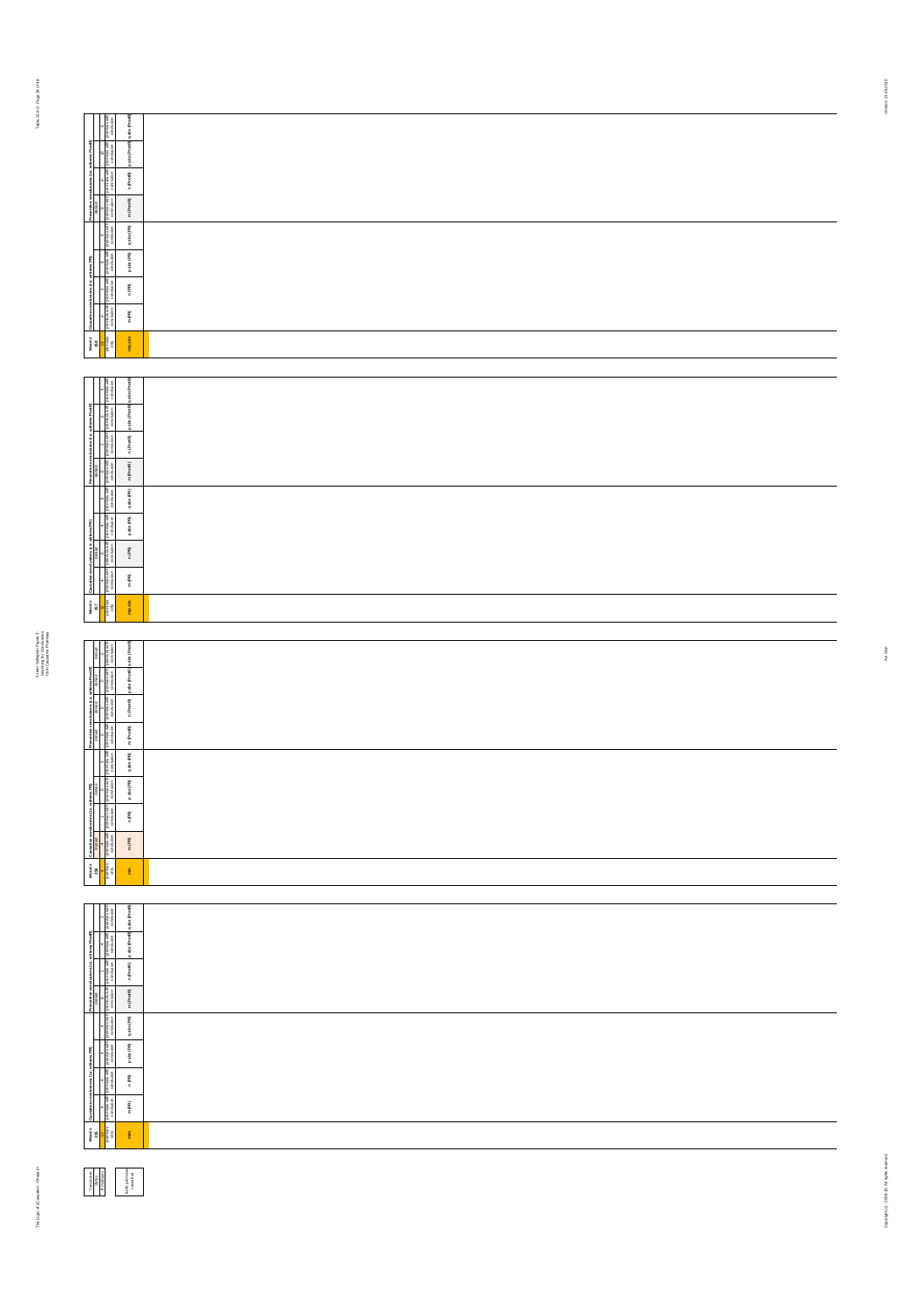| Mood#         |                             | Causaive conclusions (i.e. wiltems PR) |                                                        |           |            | Preventive conclusions (i.e. wilterns Proof?)          |                                           |                              |
|---------------|-----------------------------|----------------------------------------|--------------------------------------------------------|-----------|------------|--------------------------------------------------------|-------------------------------------------|------------------------------|
| 358           |                             |                                        |                                                        |           | dened      |                                                        |                                           |                              |
| g             |                             |                                        | ż                                                      | ò         |            |                                                        | $\approx$                                 |                              |
| premises<br>č | premises with<br>conclusion | candusion                              | premises with premises with premises with<br>oondusion | oondusion | conclusion | premises with premises with premises with<br>candusion | oondusion                                 | DYRITTI SOS WIT<br>operation |
| m/g abs       | $\frac{m(PR)}{R}$           | n (PR)                                 | pats (PR)                                              | qabs (PR) | m (Prooft) |                                                        | n (Prooff)   pabs (Prooff) q abs (Prooff) |                              |
|               |                             |                                        |                                                        |           |            |                                                        |                                           |                              |

Table 22.6-3 - Page 29 of 48

Table 22.6-3 - Page 29 of 48

|                                                                   |                                                                                                                                             |                                                                                       | $\frac{99}{14}$                 | $\substack{34 \\ 156}$                                                                                                                                   |                                                                                            |                                 | $_{\rm 380}$                                                                  | $\begin{array}{c} 36 \\ 38 \end{array}$        |  |  |  |
|-------------------------------------------------------------------|---------------------------------------------------------------------------------------------------------------------------------------------|---------------------------------------------------------------------------------------|---------------------------------|----------------------------------------------------------------------------------------------------------------------------------------------------------|--------------------------------------------------------------------------------------------|---------------------------------|-------------------------------------------------------------------------------|------------------------------------------------|--|--|--|
| ç                                                                 |                                                                                                                                             |                                                                                       | $\frac{53}{248}$                | $\stackrel{+}{\phantom{}_{\pm}}\stackrel{+}{\phantom{}_{\pm}}\stackrel{+}{\phantom{}_{\pm}}\stackrel{+}{\phantom{}_{\pm}}\stackrel{+}{\phantom{}_{\pm}}$ |                                                                                            |                                 | $\frac{29}{18}$                                                               | $\begin{array}{c} 8.5 \\ 3.3 \\ 1 \end{array}$ |  |  |  |
|                                                                   |                                                                                                                                             |                                                                                       | $\widetilde{\mathbf{x}}$        | $^{55}_\mathrm{32}$                                                                                                                                      |                                                                                            |                                 | $\mathbb{R}^3$                                                                | $\mathbb{R}$                                   |  |  |  |
| ę                                                                 |                                                                                                                                             |                                                                                       |                                 |                                                                                                                                                          |                                                                                            |                                 |                                                                               |                                                |  |  |  |
| $q$ abs (PR)                                                      |                                                                                                                                             |                                                                                       | $^{\rm 148}$                    | $154$                                                                                                                                                    | 164                                                                                        | $\frac{1}{2}$ . In              | $\begin{array}{c} 30 \\ 20 \end{array}$                                       | $\begin{array}{cc} 136 \\ 133 \end{array}$     |  |  |  |
| pates (PR)<br>ΈŖ,                                                 |                                                                                                                                             |                                                                                       | $\frac{6}{14}$ – $\frac{8}{14}$ | $\substack{54 \\ 156}$                                                                                                                                   |                                                                                            |                                 | $\mathop{\mathbb{R}}\limits^{\infty}$ – $\mathop{\mathbb{R}}\limits^{\infty}$ | $\frac{96}{18}$                                |  |  |  |
| ŝ.<br>$_{\rm n}$ (PR)                                             |                                                                                                                                             |                                                                                       | $\frac{6}{36}$                  |                                                                                                                                                          | $\widetilde{\mathbf{z}}$                                                                   |                                 | $\overline{\mathrm{m}}$                                                       |                                                |  |  |  |
| $\frac{60}{10}$                                                   |                                                                                                                                             |                                                                                       |                                 |                                                                                                                                                          | $\begin{array}{cc} \mathfrak{A} & \mathfrak{B} \\ \mathfrak{A} & \mathfrak{B} \end{array}$ | $\frac{1}{n}$ – $\frac{n}{n}$   |                                                                               |                                                |  |  |  |
| Mood #<br>m/qabs<br><b>Seine</b>                                  |                                                                                                                                             |                                                                                       | 3.38                            | 388                                                                                                                                                      | $\begin{array}{cc} 162 \\ 164 \end{array}$                                                 | $\frac{8}{17}$ – $\frac{8}{17}$ | 77.80                                                                         | 3.58                                           |  |  |  |
|                                                                   |                                                                                                                                             |                                                                                       |                                 |                                                                                                                                                          |                                                                                            |                                 |                                                                               |                                                |  |  |  |
|                                                                   |                                                                                                                                             |                                                                                       |                                 | $\frac{q}{10}$ – $\frac{q}{10}$                                                                                                                          |                                                                                            |                                 |                                                                               | $\frac{9}{21}$ – $\frac{9}{21}$                |  |  |  |
| Proof R)                                                          |                                                                                                                                             |                                                                                       |                                 | $\begin{smallmatrix} 3 & 33 & 8 \\ 21 & 33 & 8 \end{smallmatrix}$                                                                                        |                                                                                            |                                 |                                                                               | $\frac{16}{12}\frac{52}{12}$                   |  |  |  |
| 1                                                                 |                                                                                                                                             |                                                                                       |                                 | $_{\rm 15}^{\rm s}$                                                                                                                                      |                                                                                            |                                 |                                                                               | $^{\rm 187}$                                   |  |  |  |
| $\frac{a}{n}$                                                     |                                                                                                                                             |                                                                                       |                                 |                                                                                                                                                          |                                                                                            |                                 |                                                                               |                                                |  |  |  |
| $\boldsymbol{q}$ abs $(\boldsymbol{PR})$                          |                                                                                                                                             | $\mathop{\mathfrak{so}}\nolimits$                                                     |                                 | $\frac{q}{10}$ – $\frac{q}{10}$                                                                                                                          |                                                                                            | $\mathbb{S}^1$                  |                                                                               | $\frac{9}{18} - \frac{9}{18}$                  |  |  |  |
| p also (PR)<br>PR)                                                |                                                                                                                                             |                                                                                       |                                 | $\frac{3}{12}-\frac{36}{12}$                                                                                                                             |                                                                                            |                                 |                                                                               | $\frac{8}{10}$ – $\frac{8}{10}$                |  |  |  |
| ons (Le.<br>$_{\rm n}$ (PR)                                       |                                                                                                                                             |                                                                                       |                                 |                                                                                                                                                          |                                                                                            |                                 |                                                                               |                                                |  |  |  |
| $\mathfrak{m}$ (PR)                                               |                                                                                                                                             | $\begin{array}{cc} 38 \\ 240 \end{array}$                                             |                                 |                                                                                                                                                          |                                                                                            | $\frac{2}{n-2}$                 |                                                                               |                                                |  |  |  |
| $\frac{M \cos \theta}{357}$<br>m/pabs<br>imises<br>orly           |                                                                                                                                             | $\overset{\text{\tiny{8}}}{\mathfrak{A}}$ – $\overset{\text{\tiny{6}}}{\mathfrak{A}}$ |                                 | ធីដីដី                                                                                                                                                   |                                                                                            | $\frac{m}{m}$                   |                                                                               | $\frac{9}{16}\frac{5}{16}\frac{8}{16}$         |  |  |  |
|                                                                   |                                                                                                                                             |                                                                                       |                                 |                                                                                                                                                          |                                                                                            |                                 |                                                                               |                                                |  |  |  |
| . Profl                                                           |                                                                                                                                             |                                                                                       |                                 |                                                                                                                                                          |                                                                                            |                                 |                                                                               |                                                |  |  |  |
|                                                                   |                                                                                                                                             |                                                                                       |                                 |                                                                                                                                                          |                                                                                            |                                 |                                                                               |                                                |  |  |  |
|                                                                   |                                                                                                                                             |                                                                                       |                                 |                                                                                                                                                          |                                                                                            |                                 |                                                                               |                                                |  |  |  |
| $m(p \text{ node})$                                               |                                                                                                                                             |                                                                                       |                                 |                                                                                                                                                          |                                                                                            |                                 |                                                                               |                                                |  |  |  |
| $q$ at $\left( \mathsf{PR}\right)$                                | $\begin{array}{lllllll} \mathbb{H} & \mathbb{H} & \mathbb{H} & \mathbb{H} \\ \mathbb{H} & \mathbb{H} & \mathbb{H} & \mathbb{H} \end{array}$ |                                                                                       |                                 |                                                                                                                                                          |                                                                                            |                                 |                                                                               |                                                |  |  |  |
| $\mathsf{p}$ abs (PR)<br>J.a. w/kems PR)<br>  dictates            |                                                                                                                                             |                                                                                       |                                 |                                                                                                                                                          |                                                                                            |                                 |                                                                               |                                                |  |  |  |
| $\frac{5}{8}$ $\frac{6}{8}$<br>n@R                                | $_{\rm B}$                                                                                                                                  |                                                                                       |                                 |                                                                                                                                                          |                                                                                            |                                 |                                                                               |                                                |  |  |  |
| Causative concli<br>Element of<br>m(PR)                           | $\frac{93}{11}$                                                                                                                             | $\frac{28}{14}-\frac{2}{14}$                                                          |                                 |                                                                                                                                                          |                                                                                            |                                 |                                                                               |                                                |  |  |  |
| Mood #<br>356<br>amia<br>only<br>董                                | $\mathop{\mathrm{g}}\nolimits=\mathop{\mathrm{g}}\nolimits$                                                                                 | $\frac{28}{14}$ – $\frac{28}{14}$                                                     |                                 |                                                                                                                                                          |                                                                                            |                                 |                                                                               |                                                |  |  |  |
|                                                                   |                                                                                                                                             |                                                                                       |                                 |                                                                                                                                                          |                                                                                            |                                 |                                                                               |                                                |  |  |  |
|                                                                   |                                                                                                                                             |                                                                                       | $\frac{9}{148}$                 |                                                                                                                                                          |                                                                                            |                                 | $^{\rm 380}$                                                                  |                                                |  |  |  |
| ns (Le.                                                           |                                                                                                                                             |                                                                                       | $\frac{57}{36}$                 |                                                                                                                                                          |                                                                                            |                                 | $\mathop{\mathbb{S}}\nolimits$ $\mathop{\mathbb{S}}\nolimits$                 |                                                |  |  |  |
|                                                                   |                                                                                                                                             |                                                                                       | $\mathbb{R}^+$                  |                                                                                                                                                          |                                                                                            |                                 | $\frac{8}{n}$                                                                 |                                                |  |  |  |
| yantive:                                                          |                                                                                                                                             |                                                                                       |                                 |                                                                                                                                                          |                                                                                            |                                 |                                                                               |                                                |  |  |  |
| $\bf q$ abs $\left( \mathrm{PR}\right)$                           | $^{\rm 132}$                                                                                                                                |                                                                                       | $\frac{60}{14}$                 |                                                                                                                                                          | $\frac{3}{164}$                                                                            |                                 | $\frac{1}{2}$                                                                 |                                                |  |  |  |
| pates (PR)<br>$\frac{\widehat{\mathbf{g}}}{\widehat{\mathbf{g}}}$ |                                                                                                                                             |                                                                                       | $\frac{6}{3} - \frac{9}{3}$     |                                                                                                                                                          |                                                                                            |                                 | $\mathbb{S}$ – $\mathbb{S}$                                                   |                                                |  |  |  |
| å<br>$_{\rm n}$ (PR)                                              | $\frac{2}{n}$                                                                                                                               |                                                                                       | $\frac{9}{2}$                   |                                                                                                                                                          | $162\,$                                                                                    |                                 | $\mathbb{R}$                                                                  |                                                |  |  |  |
| $\frac{600}{60}$                                                  | $\begin{array}{cc} 30 \\ 21 \end{array}$                                                                                                    |                                                                                       |                                 |                                                                                                                                                          | $\frac{52}{164}$                                                                           |                                 |                                                                               |                                                |  |  |  |
|                                                                   | $\begin{array}{cc} 130 \\ 132 \end{array}$                                                                                                  |                                                                                       | $3.48$<br>$3.48$                |                                                                                                                                                          | $\begin{array}{cc} 162 \\ 164 \end{array}$                                                 |                                 | 7.28                                                                          |                                                |  |  |  |

|                                                                                                                                                                                    | abs (PnotR)                           |                                                                 |                                                 | $\frac{57}{24}$                                                                      | 358                                                   |                                                                                            |                             | $\mathop{^{29}_{18}}$                                       | $\substack{86 \\ 387 \\ 188$                  |  |
|------------------------------------------------------------------------------------------------------------------------------------------------------------------------------------|---------------------------------------|-----------------------------------------------------------------|-------------------------------------------------|--------------------------------------------------------------------------------------|-------------------------------------------------------|--------------------------------------------------------------------------------------------|-----------------------------|-------------------------------------------------------------|-----------------------------------------------|--|
|                                                                                                                                                                                    |                                       |                                                                 |                                                 | $\mathbb{R}$                                                                         | $$\tt{SS}$$                                           |                                                                                            |                             | $\widetilde{\mathbb{R}}^n$                                  | $\widetilde{\mathbf{z}}$                      |  |
|                                                                                                                                                                                    | e.                                    |                                                                 |                                                 |                                                                                      |                                                       |                                                                                            |                             |                                                             |                                               |  |
|                                                                                                                                                                                    | $q$ abs (PR)                          |                                                                 |                                                 | 143                                                                                  | $\frac{3}{2}$ – $\frac{6}{2}$                         | $\frac{\pi}{2}$                                                                            | $\frac{20}{3}$              | $\frac{9}{180}$                                             | $\begin{array}{c} 186 \\ 183 \end{array}$     |  |
| <b>R</b>                                                                                                                                                                           | pate (PR)                             |                                                                 |                                                 | $\frac{46}{14}$                                                                      | $\frac{3}{21}$ – $\frac{6}{25}$                       |                                                                                            |                             | $\begin{array}{cc} 78 \\ 80 \end{array}$                    | $\begin{array}{c} 26 \\ 38 \\ 13 \end{array}$ |  |
|                                                                                                                                                                                    | $\mathfrak{g}$ of                     |                                                                 |                                                 | $\frac{9}{26}$                                                                       |                                                       | $\mathbf{\tilde{x}}$                                                                       |                             | $\mathbbm{m}$                                               |                                               |  |
| $\frac{\partial \mathbf{R}}{\partial \mathbf{r}}$                                                                                                                                  |                                       |                                                                 |                                                 |                                                                                      |                                                       | $\begin{array}{cc} \mathfrak{A} & \mathfrak{A} \\ \mathfrak{A} & \mathfrak{A} \end{array}$ | $\frac{1}{2}$ or            |                                                             |                                               |  |
| $\frac{M \cos \theta}{358}$<br>miqabs<br>only                                                                                                                                      |                                       |                                                                 |                                                 | $3.47$<br>3.48                                                                       | $\frac{3356}{156}$                                    | $\frac{52}{16}$                                                                            | $\frac{p}{m} - \frac{p}{m}$ | 7780                                                        | 3.53                                          |  |
|                                                                                                                                                                                    |                                       |                                                                 |                                                 |                                                                                      |                                                       |                                                                                            |                             |                                                             |                                               |  |
|                                                                                                                                                                                    |                                       |                                                                 |                                                 |                                                                                      | $\frac{q}{10}$ – $\frac{q}{10}$                       |                                                                                            |                             |                                                             | $\frac{9}{21}$ – $\frac{9}{21}$               |  |
|                                                                                                                                                                                    |                                       |                                                                 |                                                 |                                                                                      | $\mathbbmss{1}\ \mathbbmss{2}\ \mathbbmss{3}$         |                                                                                            |                             |                                                             | $\frac{18}{12}\frac{52}{12}$                  |  |
|                                                                                                                                                                                    |                                       |                                                                 |                                                 |                                                                                      | $^{155}\!$                                            |                                                                                            |                             |                                                             | $^{\rm 187}$                                  |  |
|                                                                                                                                                                                    | န်                                    |                                                                 |                                                 |                                                                                      |                                                       |                                                                                            |                             |                                                             |                                               |  |
|                                                                                                                                                                                    | qabs (PR)                             |                                                                 | $\mathop{\mathfrak{so}}\nolimits$               |                                                                                      | $\overline{\mathfrak{A}}$ – $\overline{\mathfrak{A}}$ |                                                                                            | $\mathbb{S}=\mathbb{S}$     |                                                             | $\frac{9}{18} - \frac{9}{18}$                 |  |
|                                                                                                                                                                                    | p abs (PR)                            |                                                                 |                                                 |                                                                                      | $\frac{35}{12}-\frac{36}{21}$                         |                                                                                            |                             |                                                             | $\frac{18}{14}$ – $\frac{18}{14}$             |  |
|                                                                                                                                                                                    | n (PR)                                |                                                                 |                                                 |                                                                                      |                                                       |                                                                                            |                             |                                                             |                                               |  |
|                                                                                                                                                                                    | m (P R)                               |                                                                 | $\begin{array}{cc} 338 \\ 340 \end{array}$      |                                                                                      |                                                       |                                                                                            | $\frac{20}{3}$              |                                                             |                                               |  |
| $\begin{array}{c}\n\text{Mod } n \\ \text{357} \\ \text{10} \\ \text{pounds}\n\end{array}$<br>m/pabs                                                                               |                                       |                                                                 | $\overset{\text{\tiny 0}}{\pi}$                 |                                                                                      | <u>គី ដើ</u> ង                                        |                                                                                            | $\mathbb{S}=\mathbb{S}$     |                                                             | $\frac{9}{10} \frac{5}{10} \frac{9}{10}$      |  |
|                                                                                                                                                                                    |                                       |                                                                 |                                                 |                                                                                      |                                                       |                                                                                            |                             |                                                             |                                               |  |
|                                                                                                                                                                                    |                                       |                                                                 |                                                 |                                                                                      |                                                       |                                                                                            |                             |                                                             |                                               |  |
|                                                                                                                                                                                    |                                       |                                                                 |                                                 |                                                                                      |                                                       |                                                                                            |                             |                                                             |                                               |  |
| $m(p \text{ node})$                                                                                                                                                                |                                       |                                                                 |                                                 |                                                                                      |                                                       |                                                                                            |                             |                                                             |                                               |  |
|                                                                                                                                                                                    | $q$ ab s $\langle \theta   R \rangle$ | $\Xi$                                                           | $\frac{38}{14}$                                 |                                                                                      |                                                       |                                                                                            |                             |                                                             |                                               |  |
| ms <sub>PR)</sub>                                                                                                                                                                  | $p$ abs (PR)                          |                                                                 |                                                 |                                                                                      |                                                       |                                                                                            |                             |                                                             |                                               |  |
|                                                                                                                                                                                    | n (PR)                                | $\mathop{\mathfrak{a}}$                                         |                                                 |                                                                                      |                                                       |                                                                                            |                             |                                                             |                                               |  |
| $\mathfrak{m}(\mathfrak{p},\mathbb{R})$                                                                                                                                            |                                       | $\frac{93}{12}$                                                 | $\begin{array}{cc} 38 & 8 \\ 1 & 0 \end{array}$ |                                                                                      |                                                       |                                                                                            |                             |                                                             |                                               |  |
| Causaire<br>Impied<br>Promise<br>Condusion<br>$\begin{array}{c} \hbox{\scriptsize{Mod}} & \hbox{\scriptsize{f}} \\ 3.56 & \hbox{\scriptsize{f}} \end{array}$<br>$\frac{3}{2}$<br>ŧ |                                       | $\mathop{\mathrm{g}}\nolimits$ – $\mathop{\mathrm{g}}\nolimits$ | $\frac{8}{11}$ – $\frac{8}{11}$                 |                                                                                      |                                                       |                                                                                            |                             |                                                             |                                               |  |
|                                                                                                                                                                                    |                                       |                                                                 |                                                 |                                                                                      |                                                       |                                                                                            |                             |                                                             |                                               |  |
|                                                                                                                                                                                    |                                       |                                                                 |                                                 | $\frac{9}{14}$                                                                       |                                                       |                                                                                            |                             | $\frac{9}{2}$                                               |                                               |  |
|                                                                                                                                                                                    |                                       |                                                                 |                                                 | $\stackrel{\scriptscriptstyle \kappa}{\pi}\stackrel{\scriptscriptstyle \kappa}{\pi}$ |                                                       |                                                                                            |                             | $\stackrel{\circ}{\mathbb{R}} \stackrel{\circ}{\mathbb{R}}$ |                                               |  |
|                                                                                                                                                                                    |                                       |                                                                 |                                                 | $\frac{\partial \mathbf{r}}{\partial \mathbf{r}}$                                    |                                                       |                                                                                            |                             | $\frac{2}{n}$                                               |                                               |  |
|                                                                                                                                                                                    | ë                                     |                                                                 |                                                 |                                                                                      |                                                       |                                                                                            |                             |                                                             |                                               |  |
|                                                                                                                                                                                    | qabs (PR)                             | $_{\rm 32}$                                                     |                                                 | $\sim$ 148                                                                           |                                                       | $\frac{\pi}{2}$                                                                            |                             | $\frac{80}{180}$                                            |                                               |  |
| g                                                                                                                                                                                  | pats (PR)                             |                                                                 |                                                 | $\frac{6}{3}$ – $\frac{8}{3}$                                                        |                                                       |                                                                                            |                             | $\mathbb{S}$ – $\mathbb{S}$                                 |                                               |  |
|                                                                                                                                                                                    | $_{\rm n}$ (PR)                       | $\mathbf{\underline{s}}$                                        |                                                 | $\frac{16}{14}$                                                                      |                                                       | $\ensuremath{\mathfrak{A}}$                                                                |                             | $\widetilde{\mathbf{g}}$                                    |                                               |  |
|                                                                                                                                                                                    | m (PR)                                | $\begin{array}{c} 30 \\ 132 \end{array}$                        |                                                 |                                                                                      |                                                       | $\frac{52}{164}$                                                                           |                             |                                                             |                                               |  |
| $\frac{1}{3}$ or                                                                                                                                                                   |                                       | $\begin{array}{c} 30 \\ 132 \end{array}$                        |                                                 | $\begin{smallmatrix} 4 & 6 \\ 3 & 3 & 3 \\ 1 & 3 & 3 \end{smallmatrix}$              |                                                       | $\begin{array}{c} 162 \\ 164 \end{array}$                                                  |                             | $\begin{array}{c} 78 \\ 179 \\ 180 \end{array}$             |                                               |  |

|                                                    | $3$<br>promises   | qabsi                                        | $\frac{32}{2}$                                 | $\frac{38}{21}$                             |                     |                                                             |  |
|----------------------------------------------------|-------------------|----------------------------------------------|------------------------------------------------|---------------------------------------------|---------------------|-------------------------------------------------------------|--|
|                                                    |                   | $p$ abs (PR)                                 |                                                |                                             |                     |                                                             |  |
| Causative conclusions (i.e. w/kems PR)<br>  impled |                   | npm                                          | $\mathop{\mathrm{sa}}$                         |                                             |                     |                                                             |  |
|                                                    |                   | $\mathfrak{m}(\mathsf{PR})$                  | $\Xi$ – $\Xi$                                  | $\mathbb{R} - \mathbb{R}$                   |                     |                                                             |  |
| Mood #                                             | semina<br>cely    | ÷                                            | $\mathop{\mathbb{R}}\limits^{\infty}$ .        | $\frac{33}{11}-\frac{22}{11}$               |                     |                                                             |  |
|                                                    |                   |                                              |                                                |                                             |                     |                                                             |  |
|                                                    |                   |                                              |                                                | $\frac{9}{148}$                             |                     | $_{\rm 180}$                                                |  |
| ms Prooff)<br>ş                                    |                   |                                              |                                                | $\frac{75}{26}$ $\frac{69}{26}$             |                     | $\stackrel{\circ}{\mathbb{R}} \stackrel{\circ}{\mathbb{R}}$ |  |
|                                                    |                   |                                              |                                                | $\frac{m}{2}$                               |                     | $\frac{25}{14}$                                             |  |
| Preventive conclusions (i.e.<br>dinied             | premise<br>contiu | $\widehat{\mathbf{g}}$<br>$m(p_{\text{no}})$ |                                                |                                             |                     |                                                             |  |
|                                                    |                   | qabs (PR)                                    | $^{\rm 132}$                                   | $^{\rm 148}$                                | $\frac{3}{16}$      | $^{\rm 38}$                                                 |  |
|                                                    |                   | pates (PR)                                   |                                                | $\frac{6}{26}-\frac{80}{26}$                |                     | $\mathbb{S}^n$ . $\mathbb{S}^n$                             |  |
| Causal ive condiu sions (i.e. witems PR)           |                   | $_{\rm n}$ (PR)                              | $\mathop{\mathrm{ss}}$                         | $\frac{16}{2}$                              | $\overline{\omega}$ | $\widetilde{\mathbf{g}}$                                    |  |
|                                                    |                   | $\frac{\partial}{\partial t}$                | $\begin{array}{cc} 30 \\ 21 \\ 33 \end{array}$ |                                             | $\frac{52}{164}$    |                                                             |  |
| Mood #                                             |                   | ł                                            | $\begin{array}{cc} 30 \\ 21 \end{array}$       | $\frac{16}{24} \frac{12}{34} \frac{28}{34}$ | $\frac{53}{16}$     | $\frac{8}{11}$ $\frac{8}{11}$                               |  |

The Logic of Economic of Economic of Economic of Economic Sylvism Figure 3 - Phase III 3-Item Sylvism Figure 3 - Phase III 30-Item Sylvism Figure 3 - Phase III 3-Item Sylvism Figure 3 - Phase III 3-Item Sylvism Figure 3 - Logic of ECausation - Phase II

Conclusion status # moduses causative Both premises

Avi Sion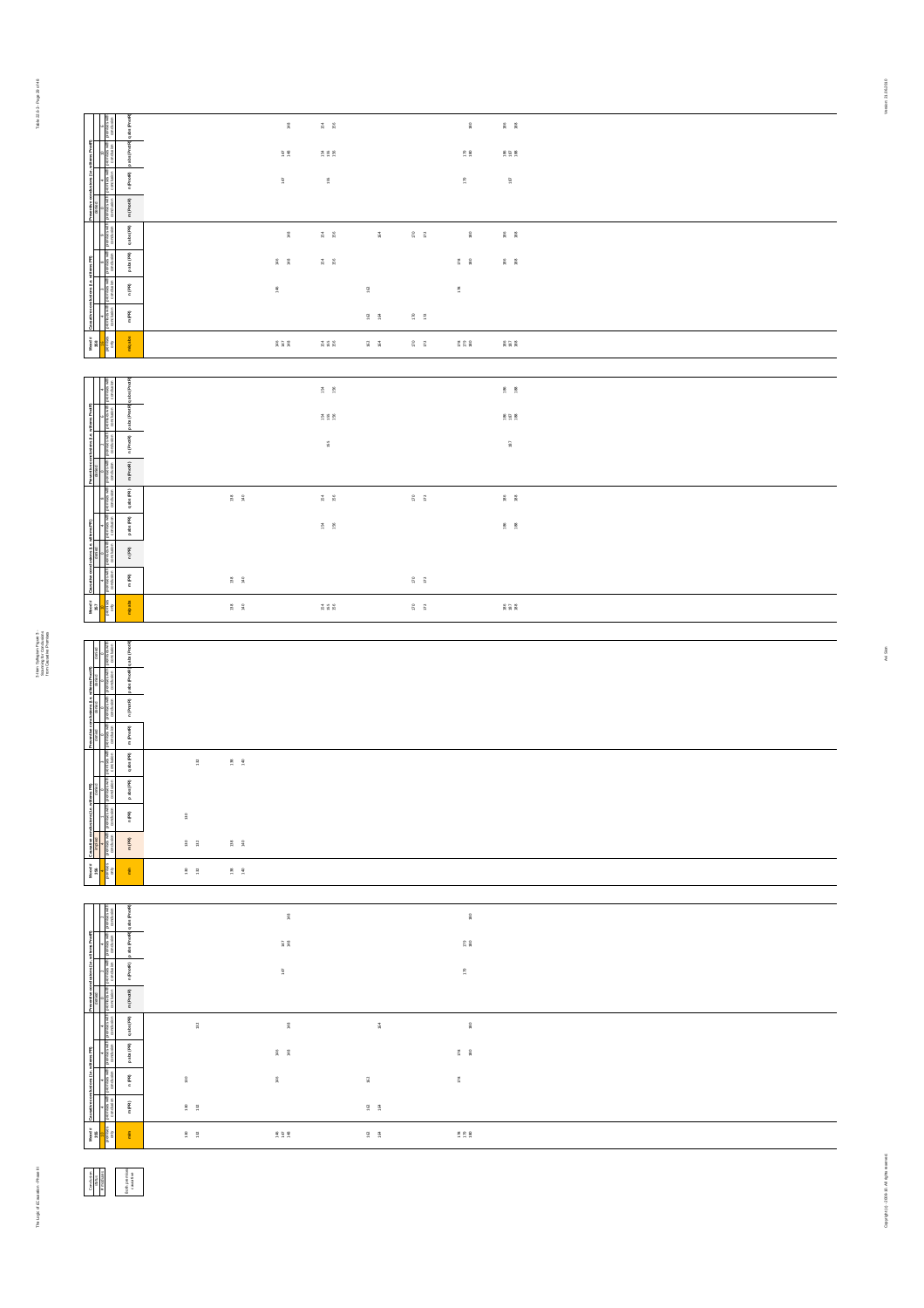Scanning for Conclusions from Causative Premises

3-tem Sylogian Figure 3<br>Sauming for Condusions<br>from Causative Premises

|                                               |        |           | promises with<br>operation                             |                                                                                |  |
|-----------------------------------------------|--------|-----------|--------------------------------------------------------|--------------------------------------------------------------------------------|--|
|                                               |        | $\approx$ | premises with<br>oondusion                             |                                                                                |  |
|                                               |        |           | premises with<br>candusion                             |                                                                                |  |
| Preventive conclusions (i.e., wiltems Prooff) | dened  | c         | promises with<br>conclusion                            |                                                                                |  |
|                                               |        |           | Dreamises with<br>oprobasion                           | patra (PR)   qatra (PR)   m (ProoR)   n (ProoR)   patra (ProoR) q atra (ProoR) |  |
|                                               |        |           | premises with<br>oondusion                             |                                                                                |  |
|                                               |        |           | promises with<br>canduaton                             | n (PR)                                                                         |  |
| ausaive condusions (i.e. witems PR)           |        |           | 200m ses with<br>operation                             | m(PR)                                                                          |  |
| tood #                                        | 358    |           | 200 m 905<br>only                                      | m/q abs                                                                        |  |
|                                               |        |           |                                                        |                                                                                |  |
|                                               |        |           | premises with premises with premises with<br>oondusion | m(PnotR) n(PnotR) pabs (PnotR) qabs (PnotR)                                    |  |
|                                               |        |           | condusion                                              |                                                                                |  |
|                                               |        |           | oorclusion                                             |                                                                                |  |
| Preventive conclusions (i.e. wiltems PnotR)   | denied |           | premises with<br>opridualon                            |                                                                                |  |
|                                               |        |           | condusion                                              | qabs (PR)                                                                      |  |
|                                               |        |           | promises with premises with<br>conclusion              | n (PR) patos (PR)                                                              |  |
|                                               | dining | c         | Deem sea with<br>oorclusion                            |                                                                                |  |
| Causative conclusions (i.e. wiltems PR)       |        |           | compared with<br>oondusion                             | $-1$ models $-1$                                                               |  |
| Mood #                                        | 57     | g         | premises<br>σtγ                                        | m/p abs                                                                        |  |
|                                               |        |           |                                                        |                                                                                |  |
|                                               | dened  |           | promises with<br>conclusion                            |                                                                                |  |
|                                               | dinind |           | DYN BREILIAND<br>operchasines                          |                                                                                |  |
| Preventive con duslons (i.e. w/ltems P notR)  | denied |           | premises with<br>oondusion                             |                                                                                |  |
|                                               | denied |           | promises with<br>condusion                             | pabs (PR) qabs (PR) im (PnotR) in (PhotR) ipabs (PnotR) qabs (PnotR)           |  |
|                                               |        |           | promises with<br>operation                             |                                                                                |  |
| (i.e. w/tems PR)                              | dining |           | promises with<br>oondusion                             |                                                                                |  |
|                                               |        |           | promises with premises with<br>oondusion               | n (PR)                                                                         |  |
| Causative conclusions                         | impled |           | condusion                                              | m(PR)                                                                          |  |
| Mood #                                        | \$     |           | promises<br>only                                       | ę                                                                              |  |
|                                               |        |           |                                                        |                                                                                |  |
|                                               |        |           | premises with premises with<br>condusion               |                                                                                |  |
| Preventive conclusions (Le. witems ProfR)     |        |           | candusion                                              | m (Proof() n (Proof() pabs (ProtR) qabs (Proof()                               |  |
|                                               |        |           | pright sea with<br>conclusion                          |                                                                                |  |
|                                               | dinied |           | premises with<br>operation                             |                                                                                |  |
|                                               |        |           | premises with<br>oondusion                             | qabs (PR)                                                                      |  |
|                                               |        |           | comises with premises with<br>condusion                | pates (PR)                                                                     |  |
| Causalive condusions (Le. wiltems PR)         |        |           | corclusion                                             | n (PR)                                                                         |  |
|                                               |        |           | DYRITTI SIG WITH<br>oprobasion                         | e<br>M                                                                         |  |
| Mood#                                         | 355    |           | DY01mid905<br>ă                                        | ł                                                                              |  |
|                                               |        |           |                                                        |                                                                                |  |

Conclusion status # moduses causative Both premises

| Mood #        |                            | Causative conclusions (i.e. w/kems PR) |                                          |                 |               | Preventive conclusions (i.e. w/ltems ProtR)                         |            |                                |
|---------------|----------------------------|----------------------------------------|------------------------------------------|-----------------|---------------|---------------------------------------------------------------------|------------|--------------------------------|
| \$            | impled                     |                                        | dining                                   |                 | dened         | denied                                                              | denied     | dened                          |
| ۳             |                            |                                        |                                          |                 |               | ċ                                                                   | ċ          |                                |
| 20011593<br>č | promises with<br>condusion | oondusion                              | premises with premises with<br>oondusion | oorchasion      | candusion     | promises with premises with promises with premiers may<br>oondusion | oorchasion | promises with<br>conclusion    |
| 看             | m(PR)                      | n (PR)                                 | pabs (PR)                                | $q$ ab $s$ (PR) | $m$ (P roofR) | n (Prooff)                                                          |            | patra (PriodR) q alsa (PriodR) |
|               |                            |                                        |                                          |                 |               |                                                                     |            |                                |

|                           | ausative conclusions (Le. wiltems PR) |                                                                       |           |             |                             | Preventive conclusions (i.e. witems ProtR) |           |
|---------------------------|---------------------------------------|-----------------------------------------------------------------------|-----------|-------------|-----------------------------|--------------------------------------------|-----------|
|                           | dining                                |                                                                       |           | denied      |                             |                                            |           |
|                           |                                       |                                                                       | ż         |             |                             | ó                                          |           |
| comises with<br>oondusion | oorchasion                            | premises with premises with premises with premises with<br>conclusion | candusion | oondusion   | premises with<br>conclusion | promises with premises with<br>condusion   | oondusion |
| m (PR)                    | n (PR)                                | p atos (PR)                                                           | qabs (PR) | m (Proot R) |                             | n (ProdR)   pabs (PhotR) qabs (ProtR)      |           |
|                           |                                       |                                                                       |           |             |                             |                                            |           |
|                           |                                       |                                                                       |           |             |                             |                                            |           |
|                           |                                       |                                                                       |           |             |                             |                                            |           |
|                           |                                       |                                                                       |           |             |                             |                                            |           |
|                           |                                       |                                                                       |           |             |                             |                                            |           |
|                           |                                       |                                                                       |           |             |                             |                                            |           |
|                           |                                       |                                                                       |           |             |                             |                                            |           |
|                           |                                       |                                                                       |           |             |                             |                                            |           |
|                           |                                       |                                                                       |           |             |                             |                                            |           |

| Mood#         |                             | Causaive conclusions (i.e. willems PR) |                                          |                            |                             | Preventive conclusions (i.e. wittems Prooff) |                                         |                            |
|---------------|-----------------------------|----------------------------------------|------------------------------------------|----------------------------|-----------------------------|----------------------------------------------|-----------------------------------------|----------------------------|
| 353           |                             |                                        |                                          |                            | dened                       |                                              |                                         |                            |
| g             |                             |                                        | w                                        | ö                          |                             |                                              | $\frac{1}{2}$                           |                            |
| 200 mins<br>č | premises with<br>conclusion | candusion                              | promises with premises with<br>oondusion | premises with<br>oondusion | promises with<br>conclusion | premises with<br>candusion                   | premises with<br>oondusion              | premises with<br>operation |
| m/q abs       | $\frac{m(PR)}{R}$           | n (PR)                                 | pabs (PR)                                | qabs (PR)                  | m (P node)                  |                                              | n (P notR) pabs (Pnot R) q abs (P notR) |                            |
|               |                             |                                        |                                          |                            |                             |                                              |                                         |                            |
|               |                             |                                        |                                          |                            |                             |                                              |                                         |                            |

Avi Sion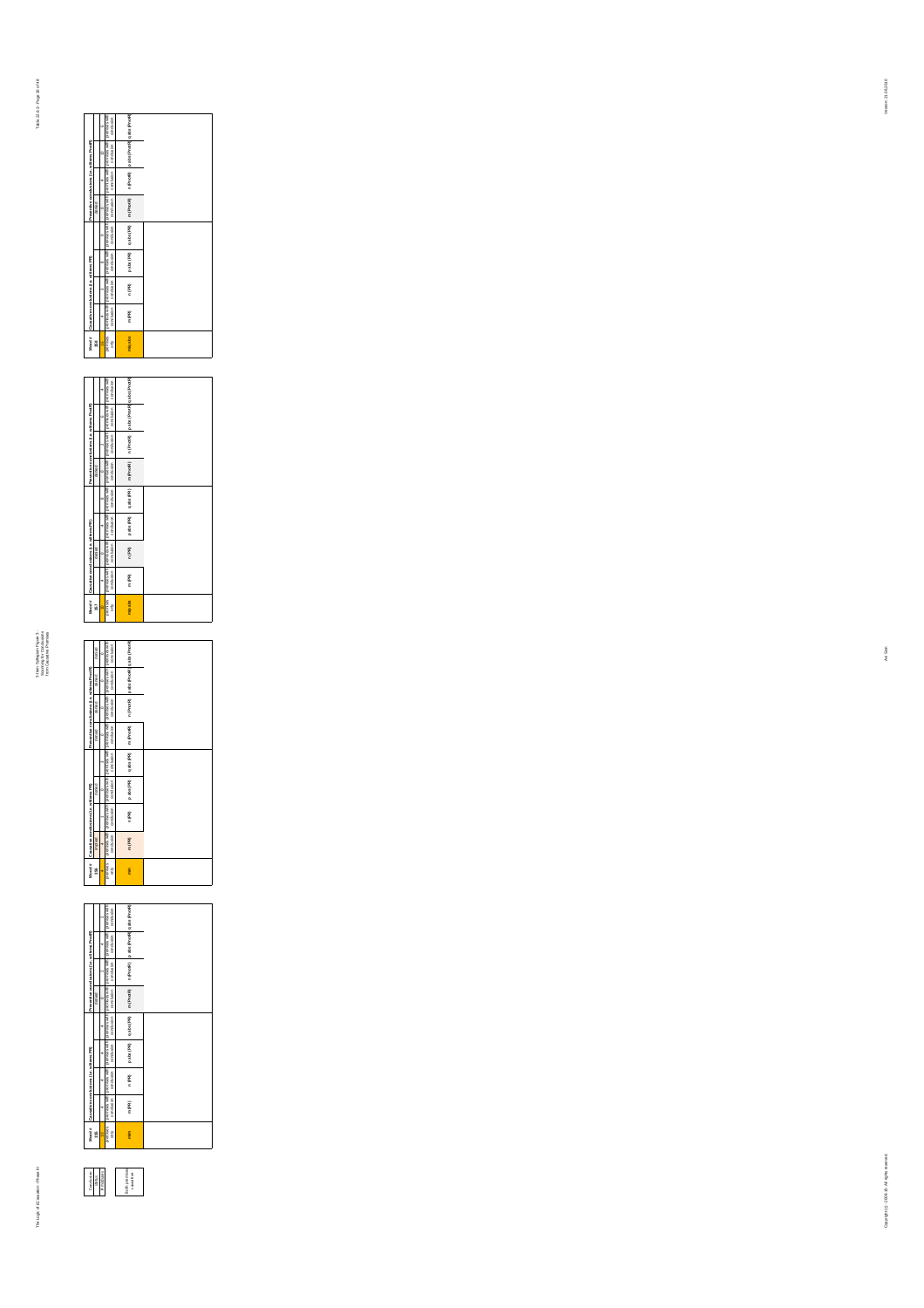| a abs (Proof)                                                                                                                                                                                                                                                                                                                                                                                                                                                                                                                                            | $\mathbin{\mathbb S}$<br>$\frac{\partial}{\partial n}$ |
|----------------------------------------------------------------------------------------------------------------------------------------------------------------------------------------------------------------------------------------------------------------------------------------------------------------------------------------------------------------------------------------------------------------------------------------------------------------------------------------------------------------------------------------------------------|--------------------------------------------------------|
| <b>s</b> dos (ProdR)                                                                                                                                                                                                                                                                                                                                                                                                                                                                                                                                     |                                                        |
| Caustrico considerado da vietna PR)<br>1996 - Partes I por a a formal portuguesa de partes de partes de partes de marca Provencia (m. 1996)<br>1999 - Antonio Maria de Partes de Maria de Partes de Partes de Maria de Maria de Part<br>$n$ (Pn ofR)                                                                                                                                                                                                                                                                                                     | $\,$ 8 $\,$ $\,$ 5 $\,$                                |
| $q\sin(\theta R) = m(\theta \cos R)$                                                                                                                                                                                                                                                                                                                                                                                                                                                                                                                     |                                                        |
| $\mathsf{p}$ also (PR)                                                                                                                                                                                                                                                                                                                                                                                                                                                                                                                                   |                                                        |
| n (PR)                                                                                                                                                                                                                                                                                                                                                                                                                                                                                                                                                   |                                                        |
| $\mathfrak{m}(\mathsf{PR})$                                                                                                                                                                                                                                                                                                                                                                                                                                                                                                                              |                                                        |
| $\begin{array}{r} \text{Mod } \# \\ \text{364} \\ \text{384} \\ \text{pounds} \\ \text{points} \end{array}$<br>n/pqds                                                                                                                                                                                                                                                                                                                                                                                                                                    |                                                        |
| 4<br>premises with<br>condusion<br>qabs (Prooft)                                                                                                                                                                                                                                                                                                                                                                                                                                                                                                         | $\mathbb{R}^+$ . $\mathbb{R}^+$                        |
| abs (ProfR)                                                                                                                                                                                                                                                                                                                                                                                                                                                                                                                                              |                                                        |
| $n$ (P rooff)                                                                                                                                                                                                                                                                                                                                                                                                                                                                                                                                            |                                                        |
| $\frac{1}{2}$<br>$\frac{1}{2}$ $\frac{1}{2}$ $\frac{1}{2}$ $\frac{1}{2}$ $\frac{1}{2}$ $\frac{1}{2}$ $\frac{1}{2}$ $\frac{1}{2}$ $\frac{1}{2}$ $\frac{1}{2}$ $\frac{1}{2}$ $\frac{1}{2}$ $\frac{1}{2}$ $\frac{1}{2}$ $\frac{1}{2}$ $\frac{1}{2}$ $\frac{1}{2}$ $\frac{1}{2}$ $\frac{1}{2}$ $\frac{1}{2}$ $\frac{1}{2}$<br>pemiaa wan pemiaa win premiaa win pemiaa win pemiaan pemiaan pemiaan aku kale kale kale kale kale kale kale ka<br>oordaalon oo cocaalo cocaalo cocaalo cocaalon cocaalon cocaalon cocaalon cocaalon<br>m (ProotR)<br>qabs (PR) | $\mathbb R$ – $\mathbb R$                              |
| pats (PR)                                                                                                                                                                                                                                                                                                                                                                                                                                                                                                                                                |                                                        |
| $_{\rm n}$ (PR)                                                                                                                                                                                                                                                                                                                                                                                                                                                                                                                                          |                                                        |
| $\frac{\partial \mathbf{F}}{\partial \mathbf{r}}$                                                                                                                                                                                                                                                                                                                                                                                                                                                                                                        |                                                        |
| promises<br>only<br>n'npabs                                                                                                                                                                                                                                                                                                                                                                                                                                                                                                                              | $\mathbb{R}^+$ . $\mathbb{R}^+$                        |
| q abs (Pro (R)                                                                                                                                                                                                                                                                                                                                                                                                                                                                                                                                           |                                                        |
| also $\theta$                                                                                                                                                                                                                                                                                                                                                                                                                                                                                                                                            |                                                        |
| n (ProtR)                                                                                                                                                                                                                                                                                                                                                                                                                                                                                                                                                |                                                        |
| <b>Examples concluded du America 1991</b> anno <b>Proprietive concluded du Article Profit</b><br>1993 - Concernant Profitable Profitable (1993) anno 1994 anno 1994 anno 1994 anno 1994<br>1993 - Concernant Profitable (1993) anno 1994 anno<br>$m$ (Pn ofR)<br>qabs (PR)                                                                                                                                                                                                                                                                               |                                                        |
| pabs(PR)                                                                                                                                                                                                                                                                                                                                                                                                                                                                                                                                                 |                                                        |
| $\mathfrak{n}$ (PR)                                                                                                                                                                                                                                                                                                                                                                                                                                                                                                                                      |                                                        |
| Mood # Causalive conclusions<br>342 00100<br>$\mathfrak{m}$ (PR)                                                                                                                                                                                                                                                                                                                                                                                                                                                                                         |                                                        |
| promises<br>ofly<br>n/mq abs                                                                                                                                                                                                                                                                                                                                                                                                                                                                                                                             |                                                        |
| $1$ abs (P $\epsilon$                                                                                                                                                                                                                                                                                                                                                                                                                                                                                                                                    |                                                        |
| pabs(ProtR)                                                                                                                                                                                                                                                                                                                                                                                                                                                                                                                                              |                                                        |
| n (ProdR)<br>$m$ (P rooff)                                                                                                                                                                                                                                                                                                                                                                                                                                                                                                                               |                                                        |
| $q$ abs (PR)                                                                                                                                                                                                                                                                                                                                                                                                                                                                                                                                             |                                                        |
| pabs (PR)                                                                                                                                                                                                                                                                                                                                                                                                                                                                                                                                                |                                                        |
| Causaine and advantage is a shown PR<br>$\frac{1}{\cosh(\phi)}=\frac{1}{\cosh(\phi)}=\frac{1}{\cosh(\phi)}=\frac{1}{\cosh(\phi)}=\frac{1}{\cosh(\phi)}=\frac{1}{\cosh(\phi)}=\frac{1}{\cosh(\phi)}=\frac{1}{\cosh(\phi)}=\frac{1}{\cosh(\phi)}=\frac{1}{\cosh(\phi)}=\frac{1}{\cosh(\phi)}=\frac{1}{\cosh(\phi)}=\frac{1}{\cosh(\phi)}=\frac{1}{\cosh(\phi)}=\frac{1}{\cosh(\phi)}=\frac{1}{\cosh(\phi)}=\frac{1}{\c$<br>Causative conditations (i.e. willens PR)<br>$n$ (PR)                                                                            |                                                        |
| $\frac{\partial}{\partial t}$<br>Mood #<br>361                                                                                                                                                                                                                                                                                                                                                                                                                                                                                                           |                                                        |
| premises<br>n/mn                                                                                                                                                                                                                                                                                                                                                                                                                                                                                                                                         |                                                        |

Copyright (c) - 2008-10. All rights reserved. Avi Sion Version: 21.06.2010

 $M$  Sion

eral on: 21.06.2010

Scanning for Conclusions from Causative Premises

3-ltem Sylogism Figure 3<br>Scaming for Conduisions<br>from Causative Premises

Conclusion<br># moduses<br>xh premis<br>causative Both premises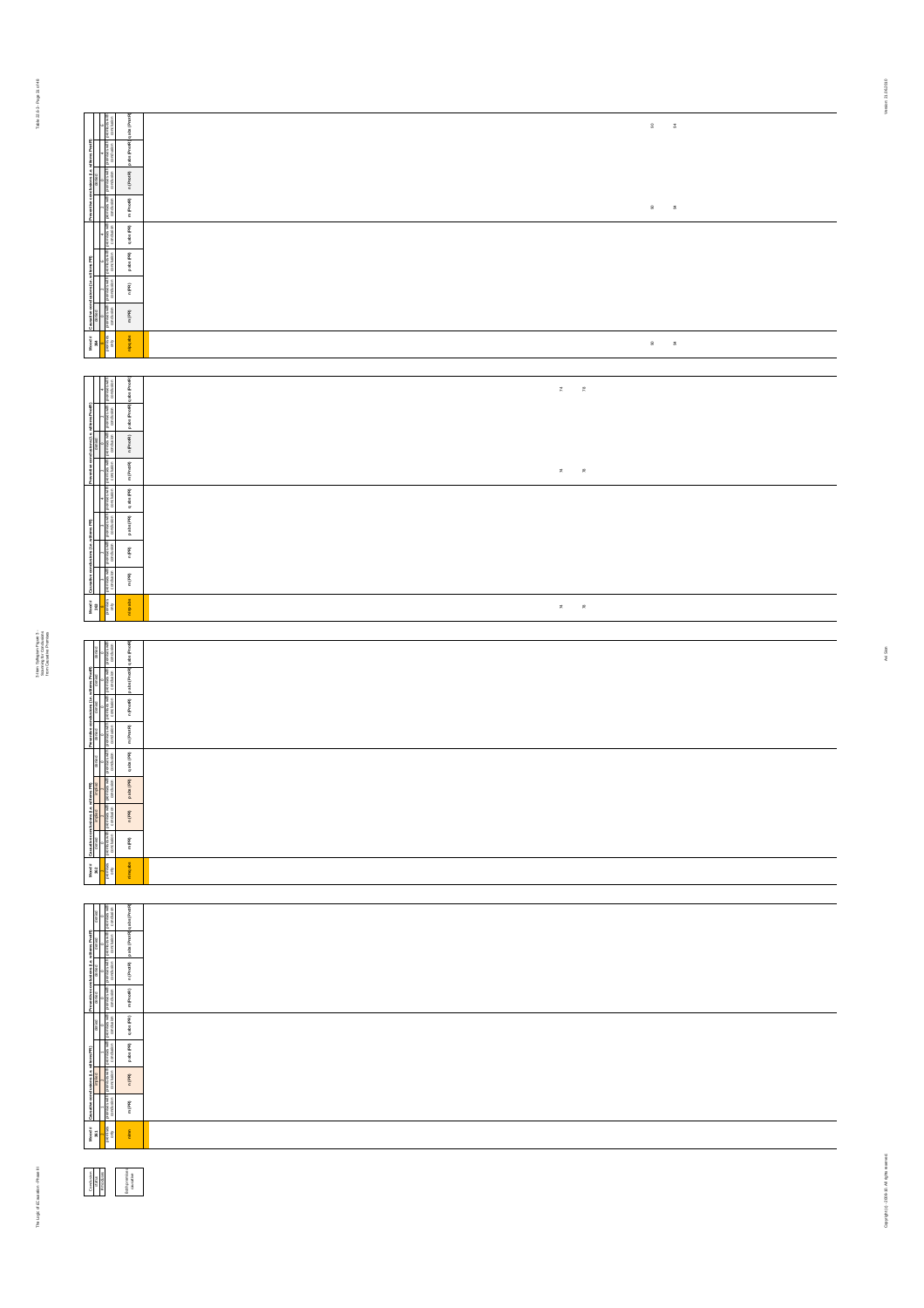| Table 22-6-3 - Page 32 of 48 |  |                 |   |              |
|------------------------------|--|-----------------|---|--------------|
|                              |  |                 | ć | ミラ マネコミン     |
|                              |  | witerms ProofR) | ۰ | しきょう じんきこうこう |

|                                                                           | $\mathbbm{R}^{\mathbbm{N}}$ , $\mathbbm{R}^{\mathbbm{N}}$                                                                                                                                                                                                                                                                                                                                                                                           | $\mathbbmss{B}^{\mathbbmss{B}}$                                                                                                                                                                                                                                                                                                                     |
|---------------------------------------------------------------------------|-----------------------------------------------------------------------------------------------------------------------------------------------------------------------------------------------------------------------------------------------------------------------------------------------------------------------------------------------------------------------------------------------------------------------------------------------------|-----------------------------------------------------------------------------------------------------------------------------------------------------------------------------------------------------------------------------------------------------------------------------------------------------------------------------------------------------|
|                                                                           | $\mathbbmss{1}$ and $\mathbbmss{2}$                                                                                                                                                                                                                                                                                                                                                                                                                 | $\overline{\mathbf{a}}$ , $\overline{\mathbf{a}}$ ,                                                                                                                                                                                                                                                                                                 |
|                                                                           | notR)                                                                                                                                                                                                                                                                                                                                                                                                                                               |                                                                                                                                                                                                                                                                                                                                                     |
|                                                                           | န်<br>$q$ ab s $(\mathsf{PR})$<br>$\frac{35}{23} \qquad \qquad \frac{35}{23}$                                                                                                                                                                                                                                                                                                                                                                       | $\mathbb{R}^n$ , $\mathbb{R}^n$                                                                                                                                                                                                                                                                                                                     |
|                                                                           | $\begin{matrix} 0\\ 0\\ 0\\ 0\\ \end{matrix} \qquad \qquad \begin{matrix} 0\\ 0\\ 0\\ 0\\ 0\\ 0\\ \end{matrix} \qquad \qquad \begin{matrix} 0\\ 0\\ 0\\ 0\\ 0\\ 0\\ 0\\ 0\\ 0\\ 0 \end{matrix}$<br>pate                                                                                                                                                                                                                                             | $\begin{array}{ccc} \overline{a} & \phantom{aa} & \overline{a} & \phantom{aa} \\ \overline{a} & \phantom{aa} & \overline{a} & \phantom{aa} \\ \end{array}$                                                                                                                                                                                          |
|                                                                           | $_{\alpha \varphi \mathrm{R}}$<br>$\stackrel{\circ}{\scriptscriptstyle \times}$                                                                                                                                                                                                                                                                                                                                                                     | $\tilde{\mathbf{a}}$                                                                                                                                                                                                                                                                                                                                |
| Mood #<br>364                                                             | $\mathfrak{m}(\mathsf{PR})$                                                                                                                                                                                                                                                                                                                                                                                                                         |                                                                                                                                                                                                                                                                                                                                                     |
|                                                                           |                                                                                                                                                                                                                                                                                                                                                                                                                                                     |                                                                                                                                                                                                                                                                                                                                                     |
|                                                                           |                                                                                                                                                                                                                                                                                                                                                                                                                                                     | $\mathbb{S}^1$ , $\mathbb{S}^1$                                                                                                                                                                                                                                                                                                                     |
|                                                                           |                                                                                                                                                                                                                                                                                                                                                                                                                                                     | $\approx$ $\approx$                                                                                                                                                                                                                                                                                                                                 |
|                                                                           | $m(p \cos R)$                                                                                                                                                                                                                                                                                                                                                                                                                                       |                                                                                                                                                                                                                                                                                                                                                     |
|                                                                           | qabs $(\mathsf{PR})$<br>$\begin{array}{ccc} 38 & & 24 \\ 34 & & 24 \\ \end{array}$                                                                                                                                                                                                                                                                                                                                                                  | $\frac{2}{3}$ – $\frac{8}{3}$                                                                                                                                                                                                                                                                                                                       |
|                                                                           | pate (PR)                                                                                                                                                                                                                                                                                                                                                                                                                                           | $\begin{matrix} \mathbb{R} & \mathbb{R} & \mathbb{R} \\ \mathbb{R} & \mathbb{R} & \mathbb{R} \end{matrix}$                                                                                                                                                                                                                                          |
|                                                                           | $_{\rm n}$ (PR)<br>$\frac{\pi}{\alpha}$                                                                                                                                                                                                                                                                                                                                                                                                             | $\frac{38}{11}$                                                                                                                                                                                                                                                                                                                                     |
| ថ្ងៃ<br>ខ្លួ                                                              | $\frac{6}{6}$<br>$\begin{picture}(130,10) \put(0,0){\line(1,0){15}} \put(15,0){\line(1,0){15}} \put(15,0){\line(1,0){15}} \put(15,0){\line(1,0){15}} \put(15,0){\line(1,0){15}} \put(15,0){\line(1,0){15}} \put(15,0){\line(1,0){15}} \put(15,0){\line(1,0){15}} \put(15,0){\line(1,0){15}} \put(15,0){\line(1,0){15}} \put(15,0){\line(1,0){15}} \put(15,0){\line($<br>音<br>$\begin{array}{ccccccccc} \Xi & & & \Xi & & & \Xi & & \Xi \end{array}$ | $\begin{picture}(180,10) \put(0,0){\line(1,0){10}} \put(10,0){\line(1,0){10}} \put(10,0){\line(1,0){10}} \put(10,0){\line(1,0){10}} \put(10,0){\line(1,0){10}} \put(10,0){\line(1,0){10}} \put(10,0){\line(1,0){10}} \put(10,0){\line(1,0){10}} \put(10,0){\line(1,0){10}} \put(10,0){\line(1,0){10}} \put(10,0){\line(1,0){10}} \put(10,0){\line($ |
|                                                                           |                                                                                                                                                                                                                                                                                                                                                                                                                                                     |                                                                                                                                                                                                                                                                                                                                                     |
|                                                                           |                                                                                                                                                                                                                                                                                                                                                                                                                                                     |                                                                                                                                                                                                                                                                                                                                                     |
|                                                                           |                                                                                                                                                                                                                                                                                                                                                                                                                                                     |                                                                                                                                                                                                                                                                                                                                                     |
|                                                                           | $m$ (Pn ofR)                                                                                                                                                                                                                                                                                                                                                                                                                                        |                                                                                                                                                                                                                                                                                                                                                     |
|                                                                           | qabs (PR)                                                                                                                                                                                                                                                                                                                                                                                                                                           |                                                                                                                                                                                                                                                                                                                                                     |
|                                                                           | $\frac{9}{24}$                                                                                                                                                                                                                                                                                                                                                                                                                                      | $_{\rm 21}^{\rm 5}$                                                                                                                                                                                                                                                                                                                                 |
| Causative conclusions (Le<br>derivative distributions)                    | $_{\rm 146}$<br>$n$ (PR)                                                                                                                                                                                                                                                                                                                                                                                                                            | $_{\rm 210}$                                                                                                                                                                                                                                                                                                                                        |
| $\frac{M\cos\theta}{362}$<br>seiner<br>T                                  | m (PR)<br>n/mq abs<br>$^{\rm 146}$                                                                                                                                                                                                                                                                                                                                                                                                                  | $_{\rm 20}$                                                                                                                                                                                                                                                                                                                                         |
|                                                                           |                                                                                                                                                                                                                                                                                                                                                                                                                                                     |                                                                                                                                                                                                                                                                                                                                                     |
|                                                                           | abs (Pr                                                                                                                                                                                                                                                                                                                                                                                                                                             |                                                                                                                                                                                                                                                                                                                                                     |
| Preventive conditations (i.e. willems PnotR)<br>derived [ derived derived |                                                                                                                                                                                                                                                                                                                                                                                                                                                     |                                                                                                                                                                                                                                                                                                                                                     |
|                                                                           | $m(p \text{ node})$                                                                                                                                                                                                                                                                                                                                                                                                                                 |                                                                                                                                                                                                                                                                                                                                                     |
|                                                                           | $q$ also $(PR)$                                                                                                                                                                                                                                                                                                                                                                                                                                     |                                                                                                                                                                                                                                                                                                                                                     |
| w/loams PR)                                                               | pabs                                                                                                                                                                                                                                                                                                                                                                                                                                                | $^{\rm 54}$                                                                                                                                                                                                                                                                                                                                         |
|                                                                           | $n$ (PR)<br>$\frac{\Omega}{\Omega}$<br>$\frac{m}{n}$<br>$\frac{2}{n}$                                                                                                                                                                                                                                                                                                                                                                               | $\frac{\pi}{20}$                                                                                                                                                                                                                                                                                                                                    |
| $\begin{array}{c} \text{Mood} \; \text{s} \\ 361 \end{array}$             | $^{\rm 130}$                                                                                                                                                                                                                                                                                                                                                                                                                                        | $\frac{34}{2}$                                                                                                                                                                                                                                                                                                                                      |
|                                                                           |                                                                                                                                                                                                                                                                                                                                                                                                                                                     |                                                                                                                                                                                                                                                                                                                                                     |

Copyright (c) - 2008-10. All rights reserved. Avi Sion Version: 21.06.2010

Aw Sion

Copylight (c) - 2008-10. All rights reserved.

Version: 21.06.2010

The Logic of Economic of Economic of Economic of Economic Sylvism Figure 3 - Phase III 3-Item Sylvism Figure 3 - Phase III 30-Item Sylvism Figure 3 - Phase III 3-Item Sylvism Figure 3 - Phase III 3-Item Sylvism Figure 3 - The Logic of SCausation - Phase III

Conclusion<br># moduses<br>xh premis<br>causative Both premises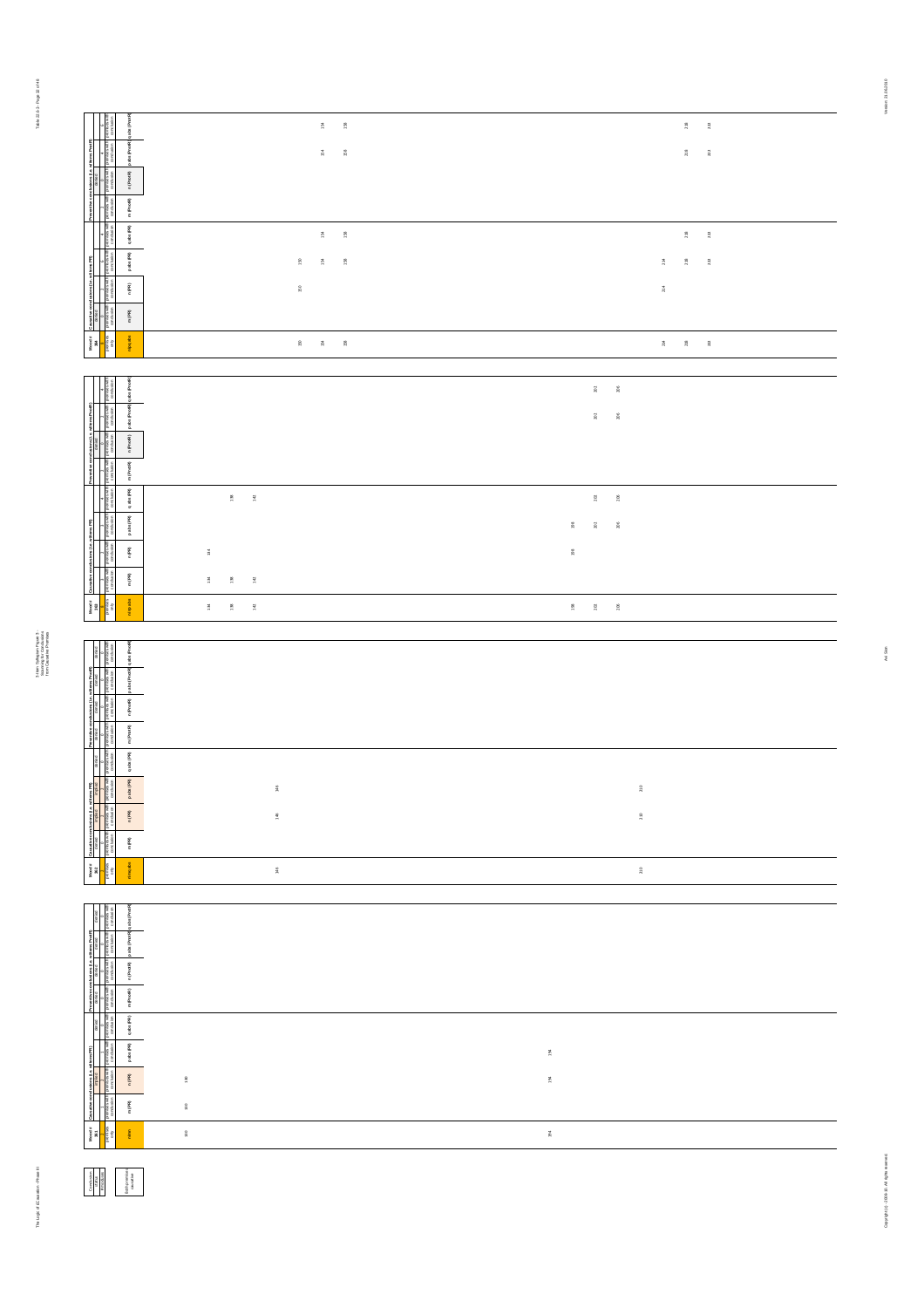| premises<br>š |                             | Causative conclusions (i.e. w/ltems PR) |                                                        |           |                             | Preventive condusions (i.e. wiltems ProtR) |                                         |                            |
|---------------|-----------------------------|-----------------------------------------|--------------------------------------------------------|-----------|-----------------------------|--------------------------------------------|-----------------------------------------|----------------------------|
|               |                             | implied                                 |                                                        | dining    | denied                      | denied                                     | denied                                  | dining                     |
|               |                             |                                         |                                                        | ċ         | ۰                           | ö                                          |                                         |                            |
| č             | premises with<br>conclusion | candualon                               | premises with premises with premises with<br>oondusion | operation | promises with<br>conclusion | promises with<br>candualon                 | premises with<br>oondusion              | premises with<br>operation |
| n/mn          | m(PR)                       | n (PR)                                  | pabs (PR)                                              | qabs (PR) | $m(p \mod 8)$               |                                            | n (PriodR) pubs (Priod R) qubs (PriodR) |                            |
|               |                             |                                         |                                                        |           |                             |                                            |                                         |                            |
|               |                             |                                         |                                                        |           |                             |                                            |                                         |                            |
|               |                             |                                         |                                                        |           |                             |                                            |                                         |                            |
|               |                             |                                         |                                                        |           |                             |                                            |                                         |                            |
|               |                             |                                         |                                                        |           |                             |                                            |                                         |                            |
|               |                             |                                         |                                                        |           |                             |                                            |                                         |                            |
|               |                             |                                         |                                                        |           |                             |                                            |                                         |                            |

Conclusion<br># moduses<br>xh premis<br>causative Both premises

|                                              |           | oonclu                                                                                                         |                                                                      |  |
|----------------------------------------------|-----------|----------------------------------------------------------------------------------------------------------------|----------------------------------------------------------------------|--|
|                                              |           | opricion                                                                                                       |                                                                      |  |
|                                              | denied    | oondusion                                                                                                      | n (PhoeR) pates (ProeR) qabs (P                                      |  |
| Preventive conclusions (i.e. witems ProfR)   |           | condusion                                                                                                      | m (ProofR)                                                           |  |
|                                              |           | premises with premises with premises with premises with premise<br>operation                                   | $q$ abs $(PR)$                                                       |  |
|                                              |           | premises with<br>opriduation                                                                                   | pabs (PR)                                                            |  |
| ausative conclusions (i.e. w/kens PR)        |           | Contractor of Mary<br>oondusion                                                                                | n (PR)                                                               |  |
|                                              | dened     | y omi ses with<br>condusion                                                                                    | m(PR)                                                                |  |
| Mood#                                        | š         | premises<br>č                                                                                                  | n/pq abs                                                             |  |
|                                              |           |                                                                                                                |                                                                      |  |
|                                              |           | promises with promises with promises with promises with promises with promises with promises with<br>condusion | n (PriodR) pabs (PriodR) qabs (PriodR)                               |  |
| Preventive conclusions (i.e. willens Prot R) |           | canduagon                                                                                                      |                                                                      |  |
|                                              | dened     | conclusion                                                                                                     | $\overline{\phantom{a}}$                                             |  |
|                                              |           | operation                                                                                                      | qabs (PR) m (ProtR)                                                  |  |
|                                              |           | oondusion                                                                                                      |                                                                      |  |
|                                              |           | condusion                                                                                                      | pates (PR)                                                           |  |
| ausalve conclusions (i.e. witems PR)         |           | conclusion                                                                                                     | n (PR)                                                               |  |
|                                              |           | remises with<br>oondusion                                                                                      | m(99)                                                                |  |
| Mood#                                        | 363       | prestribute<br>ă                                                                                               | ning abs                                                             |  |
|                                              |           |                                                                                                                |                                                                      |  |
|                                              | dened     | Dream sea with prigmises with<br>candusion                                                                     | patis (PR) qubs (PR) in (PhotR) in (PhotR) pubs (ProfR) qubs (PhotR) |  |
| Preventive conclusions (i.e. wittens Pno IR) | denied    | conclusion                                                                                                     |                                                                      |  |
|                                              | dining    | Dreamises with<br>condusion                                                                                    |                                                                      |  |
|                                              | denied    | premises with premises with premises with<br>oondusion                                                         |                                                                      |  |
|                                              | dened     | condusion                                                                                                      |                                                                      |  |
|                                              | mpled     | operation                                                                                                      |                                                                      |  |
| Causative conclusions (i.e. witems PR)       | a perduit | this ceauu<br>oondusion                                                                                        | n (PR)                                                               |  |
|                                              | denied    | premises with<br>candusion                                                                                     | m (PR)                                                               |  |
| Mooda                                        | g         | promises<br>ğ                                                                                                  | n <i>Imgaba</i>                                                      |  |
|                                              |           |                                                                                                                |                                                                      |  |
|                                              | diciero   | Dream ses with<br>operation                                                                                    | n (ProofR) p.sbs (ProofR) q abs (ProofR)                             |  |
|                                              | denied    | premises with<br>oondusion                                                                                     |                                                                      |  |
| Preventive condusions (i.e. willems Profit)  | denied    | promises with<br>condusion                                                                                     |                                                                      |  |
|                                              | denied    | Drem sea with promises with<br>conclusion                                                                      | m (ProfR)                                                            |  |
|                                              | denied    | operation                                                                                                      | qabs (PR)                                                            |  |
|                                              |           | promises with premises with<br>oondusion                                                                       | pabs (PR)                                                            |  |
| ausative condusions (i.e. w/ltems PR)        | implied   | candusion                                                                                                      | n (PR)                                                               |  |
|                                              |           | help with<br>conclusion                                                                                        | $\frac{m(PR)}{E}$                                                    |  |
| food #                                       | š         | Virri 905<br>č                                                                                                 | <b>Diffusion</b>                                                     |  |

|                                               |         |   | conclusion                                 |                                                                     |  |
|-----------------------------------------------|---------|---|--------------------------------------------|---------------------------------------------------------------------|--|
|                                               |         |   | Dremises with Dremises with<br>opricion    |                                                                     |  |
| Preventive conclusions (i.e. wiltems Profit)  | denied  | c | premises with<br>oondusion                 | patos (PR) qubs (PR) m (ProoR) n (PhotR) putos (ProoR) qubs (ProoR) |  |
|                                               |         |   | candualon                                  |                                                                     |  |
|                                               |         |   | premises with premises with<br>oorclusion  |                                                                     |  |
|                                               |         |   | Dreamises with<br>opridualon               |                                                                     |  |
|                                               |         |   | premises with<br>oondusion                 | e die o                                                             |  |
| Causative conclusions (i.e. witters PR)       | dened   |   | promises with<br>candualan                 | m(pR)                                                               |  |
| Mood #                                        | š       |   | D/0/11905<br>only                          | n/pq abs                                                            |  |
|                                               |         |   |                                            |                                                                     |  |
|                                               |         |   | premises with premises with<br>oondusion   |                                                                     |  |
| Preventive conclusions (i.e., willens Prot R) |         |   | candusion                                  | n (PriodR)   pabs (PriodR) qabs (PriodR)                            |  |
|                                               | dened   |   | promises with<br>conclusion                |                                                                     |  |
|                                               |         |   | Dream ses with<br>operation                | m (ProtR)                                                           |  |
|                                               |         |   | premises with<br>oondusion                 | qabs (PR)                                                           |  |
| Causalve conclusions (i.e. wiltems PR)        |         |   | promises with<br>candusion                 | pates (PR)                                                          |  |
|                                               |         |   | promises with<br>operation                 | n (PR)                                                              |  |
|                                               |         |   | remises with<br>oondusion                  | m (PR)                                                              |  |
| Mood#                                         | 38      |   | 200mlses<br>ă                              | n/np abs                                                            |  |
|                                               | dened   |   | candualon                                  |                                                                     |  |
|                                               | denied  |   | premises with premises with<br>conclusion  |                                                                     |  |
|                                               | denied  |   | Dreamises with<br>oondusion                | n (ProtR) pabs (ProtR) qabs (ProtR)                                 |  |
| Preventive conclusions (i.e. wittens Pno tR)  | denied  |   | premises with<br>oondusion                 | m (Pn ofR)                                                          |  |
|                                               | denied  |   | promises with<br>candualan                 | qabs (PR)                                                           |  |
|                                               | impled  |   | oonclusion                                 | $p$ abs $(pR)$                                                      |  |
|                                               | implied |   | premises with premises with<br>opriduation | n(PR)                                                               |  |
| ausative conclusions (i.e. witems PR)         | denied  |   | promises with<br>candusion                 | mpa                                                                 |  |
| Mood#                                         | ä       |   | premises<br>ğ                              | n hing abs                                                          |  |
|                                               |         |   |                                            |                                                                     |  |
|                                               | dining  | ö | DYNT 905 WITH<br>oorchasion                |                                                                     |  |
| Preventive condusions (i.e. witems PnotR)     | denied  |   | premises with premises with<br>oondusion   | n (ProdR)   pabs (ProdR) q abs (ProdR)                              |  |
|                                               | densed  |   | candusion                                  |                                                                     |  |
|                                               | deried  |   | promises with<br>corclusion                | m (ProofR)                                                          |  |
|                                               | dining  |   | premises with premises with<br>operchasion | qabs (PR)                                                           |  |
|                                               |         |   | oondusion                                  | pabs (PR)                                                           |  |
| Causative con dusions (i.e. w/lears PR)       | implied |   | promises with<br>candusion                 | n (PR)                                                              |  |
|                                               |         |   | Dream ses with<br>oorchasion               | $\frac{m(PR)}{E}$                                                   |  |
| $\frac{1}{8}$                                 | ş       |   | hos (U)<br>ğ                               | Į                                                                   |  |

Avi Sion

Copyright (c) - 2008-10. All rights reserve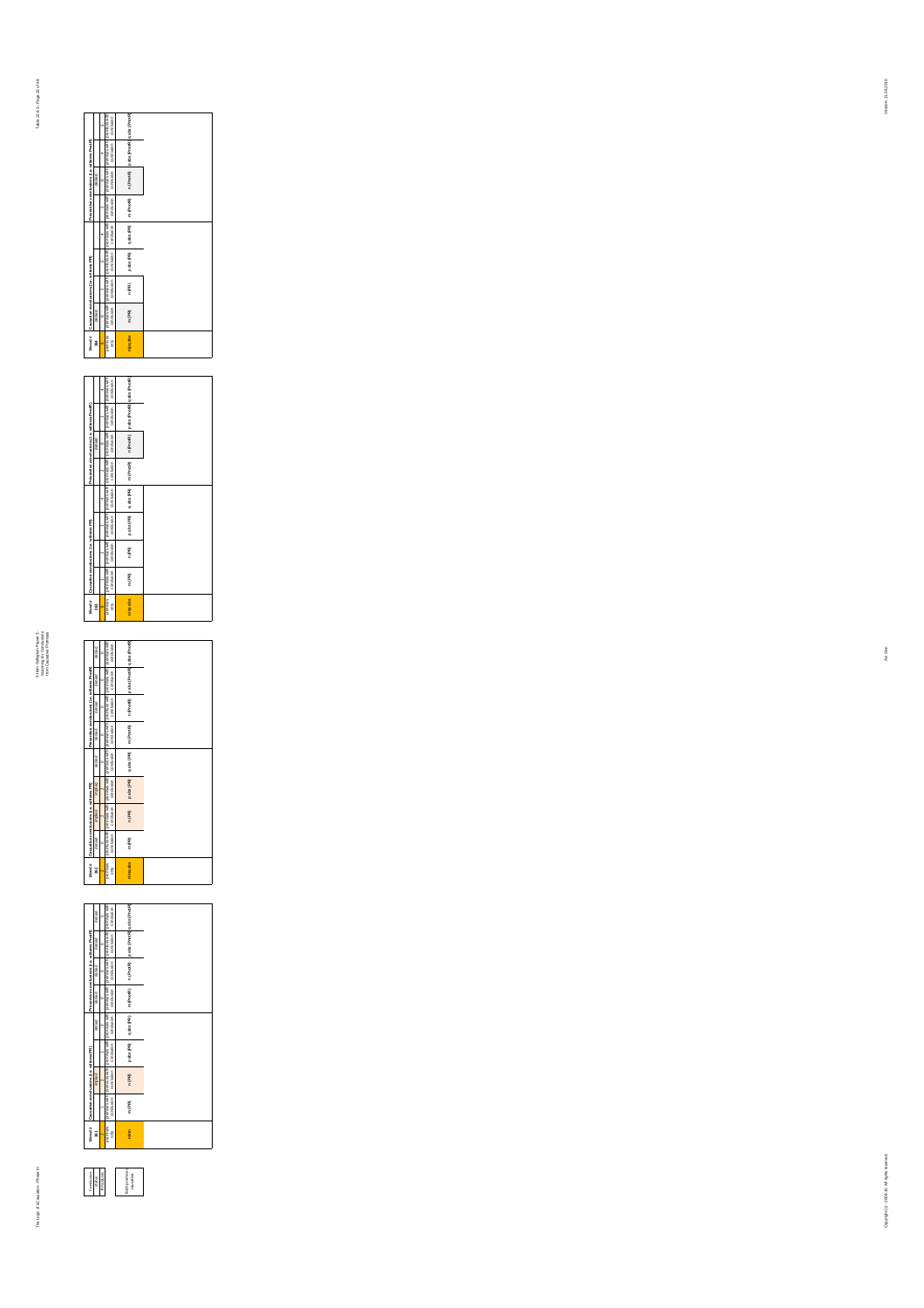| abs (Pr<br>pabs (ProtR)<br>$n$ (P notR)<br>promises with<br>opelusion<br>$m$ (ProofR)<br>no engine<br>combas with<br>$\mathbf{q}$ abs (PR)<br>8<br>semises with<br>ondusion<br>p abs (PR)<br>ssions (i.e. wittems PR)<br>4<br>promises with<br>condusion<br>$_{\rm n}$ (e s)                                                                                                                                                                                                                                                                                                         | $\begin{array}{ccc} \circ & \circ & \circ \\ \circ & \circ & \circ \end{array}$<br>$\begin{matrix} \circledast \quad & \circledast \quad \\ \circledast \quad & \circledast \quad \end{matrix}$                                                                                                                                                                                                                                                                                                                             |
|--------------------------------------------------------------------------------------------------------------------------------------------------------------------------------------------------------------------------------------------------------------------------------------------------------------------------------------------------------------------------------------------------------------------------------------------------------------------------------------------------------------------------------------------------------------------------------------|-----------------------------------------------------------------------------------------------------------------------------------------------------------------------------------------------------------------------------------------------------------------------------------------------------------------------------------------------------------------------------------------------------------------------------------------------------------------------------------------------------------------------------|
| fass with<br>that or<br>$\frac{m}{n}$<br>$\begin{array}{c} \texttt{Mood} \\ \texttt{343} \end{array}$<br>niqabs                                                                                                                                                                                                                                                                                                                                                                                                                                                                      | $\begin{matrix} 0 & \cdots & \cdots & 0 \\ \vdots & \vdots & \ddots & \vdots \\ \vdots & \vdots & \ddots & \vdots \\ \vdots & \vdots & \ddots & \vdots \\ \vdots & \vdots & \ddots & \vdots \\ \vdots & \vdots & \ddots & \vdots \\ \vdots & \vdots & \ddots & \vdots \\ \vdots & \vdots & \ddots & \vdots \\ \vdots & \vdots & \ddots & \vdots \\ \vdots & \vdots & \ddots & \vdots \\ \vdots & \vdots & \ddots & \vdots \\ \vdots & \vdots & \vdots & \ddots \\ \vdots & \vdots & \vdots & \vdots \\ \vdots & \vdots & \$ |
| abs (PhodR) q abs (PhotR)<br>10<br>remises with<br>troot R)<br>ramises with<br>condusion<br>$n$ (P rooff)<br>$m(\hbox{\rm{Proof}} R)$<br>a<br>premises with<br>oondusion                                                                                                                                                                                                                                                                                                                                                                                                             | $\mathbb{R}^+$ . $\mathbb{R}^+$<br>$\begin{array}{ccccccccccccc} \pi & \quad & \pi & \quad & \pi & \quad & \pi & \quad & \pi \end{array}$                                                                                                                                                                                                                                                                                                                                                                                   |
| reventive<br>a<br>pomises with p<br>condusion<br>qabs $(\mathsf{PR})$<br>premises with<br>conclusion<br>$p$ atos (PR)<br>A<br>promises with<br>conclusion<br>conclusions (i.e.<br>$\frac{\partial}{\partial t}$<br>amises with<br>pardusion<br>m (PR)                                                                                                                                                                                                                                                                                                                                |                                                                                                                                                                                                                                                                                                                                                                                                                                                                                                                             |
| remises<br>Mood#<br>-367<br>mpates                                                                                                                                                                                                                                                                                                                                                                                                                                                                                                                                                   | $\mathbf{g}=-\mathbf{g}$<br>$\,$ 8 $\,$ $\,$ 8 $\,$                                                                                                                                                                                                                                                                                                                                                                                                                                                                         |
| <b>Resulting</b><br>contained<br>abs (ProfR<br>着<br>$\mathfrak{n}$ (Pro $\mathfrak{M}$<br>$m$ (ProofR)<br>promises with<br>conduison                                                                                                                                                                                                                                                                                                                                                                                                                                                 | $\mathbf{g}=-\mathbf{g}$<br>$\mathcal{R}$ – $\mathcal{R}$                                                                                                                                                                                                                                                                                                                                                                                                                                                                   |
| 4<br>comises with<br>conclusion<br>$q$ abs $\left( \mathsf{PR}\right)$<br>4<br>premises with<br>condusion<br>$p$ abs (PR)<br>£<br>i ons<br>sions (i.e. w<br>the stand<br>$_{\alpha \phi \text{B}}$<br>Causative.com<br>n amises with<br>condusion<br>$\mathfrak{g}_{\mathfrak{m}}$<br>Mood #<br>$\epsilon$                                                                                                                                                                                                                                                                           | $\mathbf{g}=-\mathbf{g}$                                                                                                                                                                                                                                                                                                                                                                                                                                                                                                    |
| abs(Proof<br>Pavantive conclusions (Le, witems PnoR)<br>divid<br>p abs (ProtR)<br>premises with<br>D<br>promises with<br>conclusion<br>$n$ (ProofR)<br>premises with<br>conclusion<br>$m$ (P rooff)<br>promises with<br>promises with<br>qabs (PR)<br>denied<br>$\begin{array}{c}\n3 \\ \text{points with } 1\n\end{array}$<br>pats (PR)<br>tems PR)<br>Causal ve conclusions (i.e. with<br>Causal ve conclusions (i.e. with<br>promises with<br>$_{\rm n}$ (PR)<br>1<br>remises with<br>conclusion<br>$\frac{\partial \widehat{R}}{\partial t}$<br>$\frac{M \cos \theta}{365}$<br>ł |                                                                                                                                                                                                                                                                                                                                                                                                                                                                                                                             |

Copyright (c) - 2008-10. All rights reserved. Avi Sion Version: 21.06.2010

 $M$  Sion

Conclusion status # moduses causative Both premises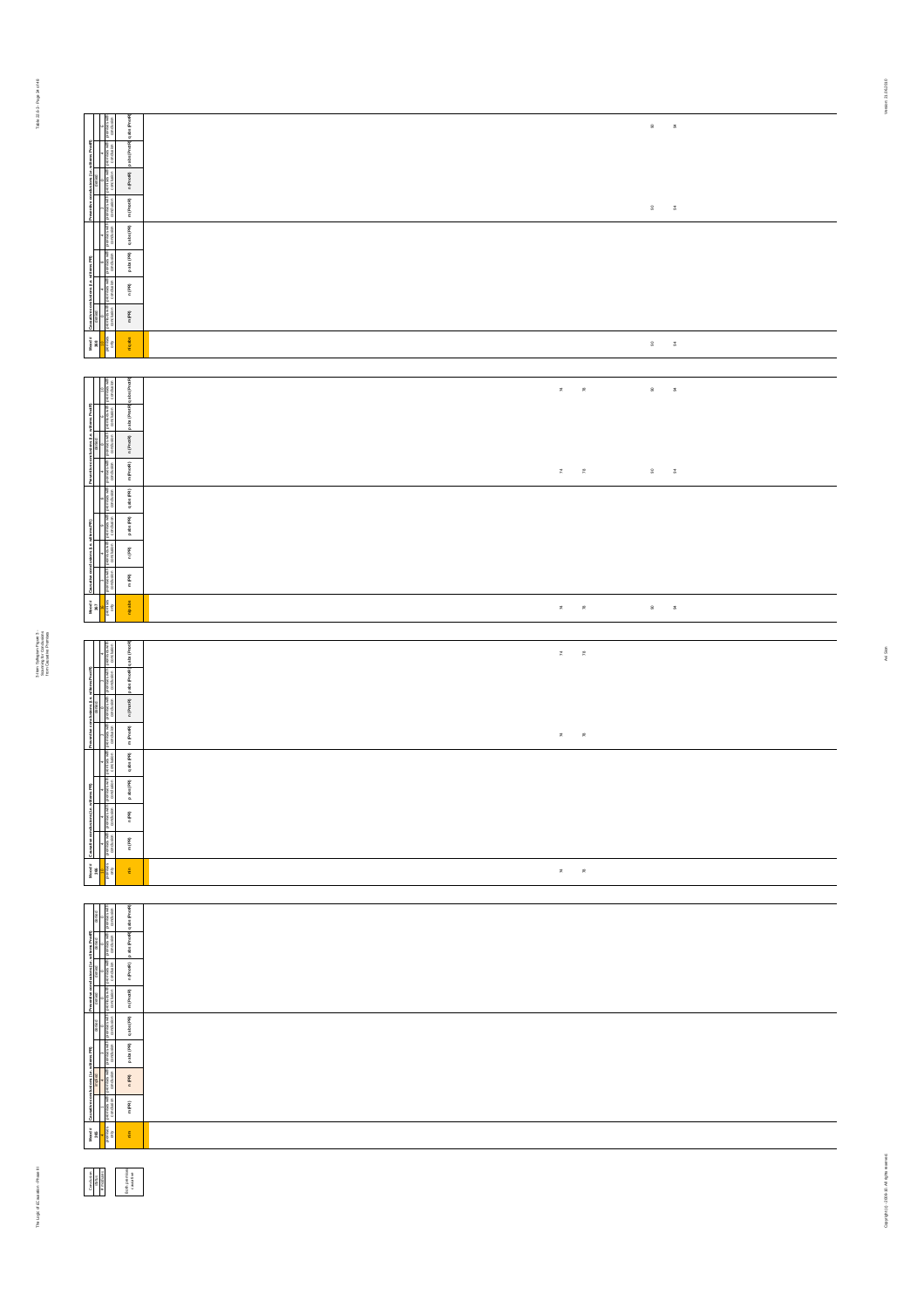Table 22.6-3 - Page 35 of 48 Table 22.6-3 - Page 35 of 48

|                                                                |                 |                          |                                                                                                                                   |                                                                                                                                                                            |                 |                                                                                                                                                                                                                                                                                                                                                                                                                                               | $\frac{3}{22}$ $\frac{3}{22}$ |                  |                                                                                                                      |                                                                                                                                                                                                                                                                                                                                                                                                           |                        |                                                                                                                                                                                                                                                                                                                                                                                                                                                                     | $\overline{\mathbf{a}}$ and                                                                                                                                                                                                                                                                                                                                                                                                           |  |
|----------------------------------------------------------------|-----------------|--------------------------|-----------------------------------------------------------------------------------------------------------------------------------|----------------------------------------------------------------------------------------------------------------------------------------------------------------------------|-----------------|-----------------------------------------------------------------------------------------------------------------------------------------------------------------------------------------------------------------------------------------------------------------------------------------------------------------------------------------------------------------------------------------------------------------------------------------------|-------------------------------|------------------|----------------------------------------------------------------------------------------------------------------------|-----------------------------------------------------------------------------------------------------------------------------------------------------------------------------------------------------------------------------------------------------------------------------------------------------------------------------------------------------------------------------------------------------------|------------------------|---------------------------------------------------------------------------------------------------------------------------------------------------------------------------------------------------------------------------------------------------------------------------------------------------------------------------------------------------------------------------------------------------------------------------------------------------------------------|---------------------------------------------------------------------------------------------------------------------------------------------------------------------------------------------------------------------------------------------------------------------------------------------------------------------------------------------------------------------------------------------------------------------------------------|--|
|                                                                |                 |                          |                                                                                                                                   |                                                                                                                                                                            |                 | $\frac{1}{2}$ = $\frac{1}{2}$                                                                                                                                                                                                                                                                                                                                                                                                                 |                               |                  |                                                                                                                      |                                                                                                                                                                                                                                                                                                                                                                                                           |                        |                                                                                                                                                                                                                                                                                                                                                                                                                                                                     | $\mathbb{R}$ and $\mathbb{R}$                                                                                                                                                                                                                                                                                                                                                                                                         |  |
|                                                                |                 |                          |                                                                                                                                   |                                                                                                                                                                            |                 |                                                                                                                                                                                                                                                                                                                                                                                                                                               |                               |                  |                                                                                                                      |                                                                                                                                                                                                                                                                                                                                                                                                           |                        |                                                                                                                                                                                                                                                                                                                                                                                                                                                                     |                                                                                                                                                                                                                                                                                                                                                                                                                                       |  |
|                                                                |                 |                          |                                                                                                                                   |                                                                                                                                                                            |                 |                                                                                                                                                                                                                                                                                                                                                                                                                                               |                               |                  |                                                                                                                      |                                                                                                                                                                                                                                                                                                                                                                                                           |                        |                                                                                                                                                                                                                                                                                                                                                                                                                                                                     |                                                                                                                                                                                                                                                                                                                                                                                                                                       |  |
|                                                                | $q$ abs $(PR)$  |                          |                                                                                                                                   |                                                                                                                                                                            |                 | $15 - 25$                                                                                                                                                                                                                                                                                                                                                                                                                                     |                               |                  |                                                                                                                      |                                                                                                                                                                                                                                                                                                                                                                                                           |                        |                                                                                                                                                                                                                                                                                                                                                                                                                                                                     |                                                                                                                                                                                                                                                                                                                                                                                                                                       |  |
|                                                                | Ê<br>å          |                          |                                                                                                                                   |                                                                                                                                                                            |                 | $\begin{matrix} 0 & 0 & 0 \\ 0 & 0 & 0 \\ 0 & 0 & 0 \end{matrix} \qquad \begin{matrix} 0 & 0 & 0 \\ 0 & 0 & 0 \\ 0 & 0 & 0 \\ 0 & 0 & 0 \end{matrix}$                                                                                                                                                                                                                                                                                         |                               |                  |                                                                                                                      |                                                                                                                                                                                                                                                                                                                                                                                                           |                        | $\begin{tabular}{ccccccccc} \multicolumn{4}{c }{\textbf{a}} & \multicolumn{4}{c }{\textbf{a}} & \multicolumn{4}{c }{\textbf{a}} & \multicolumn{4}{c }{\textbf{a}} & \multicolumn{4}{c }{\textbf{a}} & \multicolumn{4}{c }{\textbf{a}} & \multicolumn{4}{c }{\textbf{a}} & \multicolumn{4}{c }{\textbf{a}} & \multicolumn{4}{c }{\textbf{a}} & \multicolumn{4}{c }{\textbf{a}} & \multicolumn{4}{c }{\textbf{a}} & \multicolumn{4}{c }{\textbf{a}} & \multicolumn{4$ |                                                                                                                                                                                                                                                                                                                                                                                                                                       |  |
|                                                                | n (PR)          |                          |                                                                                                                                   |                                                                                                                                                                            |                 | $\begin{matrix} 0 & 0 & 0 \\ 0 & 0 & 0 \\ 0 & 0 & 0 \end{matrix}$                                                                                                                                                                                                                                                                                                                                                                             |                               |                  |                                                                                                                      |                                                                                                                                                                                                                                                                                                                                                                                                           |                        | $\begin{array}{ccc} & & & \\ \mathbf{R} & & & \\ & & \mathbf{R} & \\ & & & \mathbf{R} \end{array}$                                                                                                                                                                                                                                                                                                                                                                  |                                                                                                                                                                                                                                                                                                                                                                                                                                       |  |
|                                                                | $\frac{6}{3}$   |                          |                                                                                                                                   |                                                                                                                                                                            |                 |                                                                                                                                                                                                                                                                                                                                                                                                                                               |                               |                  |                                                                                                                      |                                                                                                                                                                                                                                                                                                                                                                                                           |                        |                                                                                                                                                                                                                                                                                                                                                                                                                                                                     |                                                                                                                                                                                                                                                                                                                                                                                                                                       |  |
| <b>Sep</b>                                                     |                 |                          |                                                                                                                                   |                                                                                                                                                                            |                 | $\begin{tabular}{ccccccccc} $\mathfrak{A}$ & $\mathfrak{A}$ & $\mathfrak{A}$ & $\mathfrak{A}$ & $\mathfrak{A}$ \\ $\mathfrak{A}$ & $\mathfrak{A}$ & $\mathfrak{A}$ & $\mathfrak{A}$ & $\mathfrak{A}$ \\ \end{tabular}$                                                                                                                                                                                                                        |                               |                  |                                                                                                                      |                                                                                                                                                                                                                                                                                                                                                                                                           |                        |                                                                                                                                                                                                                                                                                                                                                                                                                                                                     | $\begin{array}{cccccccccc} \mathbb{B} & & \mathbb{B} & & \mathbb{B} & & \mathbb{B} & & \mathbb{B} & \mathbb{B} & \mathbb{B} & \mathbb{B} & \mathbb{B} & \mathbb{B} & \mathbb{B} & \mathbb{B} & \mathbb{B} & \mathbb{B} & \mathbb{B} & \mathbb{B} & \mathbb{B} & \mathbb{B} & \mathbb{B} & \mathbb{B} & \mathbb{B} & \mathbb{B} & \mathbb{B} & \mathbb{B} & \mathbb{B} & \mathbb{B} & \mathbb{B} & \mathbb{B} & \mathbb{B} & \mathbb{$ |  |
|                                                                |                 |                          |                                                                                                                                   |                                                                                                                                                                            |                 |                                                                                                                                                                                                                                                                                                                                                                                                                                               |                               |                  |                                                                                                                      |                                                                                                                                                                                                                                                                                                                                                                                                           |                        |                                                                                                                                                                                                                                                                                                                                                                                                                                                                     |                                                                                                                                                                                                                                                                                                                                                                                                                                       |  |
|                                                                |                 |                          |                                                                                                                                   |                                                                                                                                                                            |                 | $\frac{\pi}{10}$ – $\frac{\pi}{10}$                                                                                                                                                                                                                                                                                                                                                                                                           |                               |                  |                                                                                                                      |                                                                                                                                                                                                                                                                                                                                                                                                           |                        |                                                                                                                                                                                                                                                                                                                                                                                                                                                                     |                                                                                                                                                                                                                                                                                                                                                                                                                                       |  |
|                                                                |                 |                          |                                                                                                                                   |                                                                                                                                                                            |                 | $\begin{array}{ccc}\n\mathfrak{A} & \mathfrak{A} & \mathfrak{A} \\ \mathfrak{A} & \mathfrak{A} & \mathfrak{A} \\ \mathfrak{A} & \mathfrak{A} & \mathfrak{A} \\ \mathfrak{A} & \mathfrak{A} & \mathfrak{A} \\ \mathfrak{A} & \mathfrak{A} & \mathfrak{A} \\ \mathfrak{A} & \mathfrak{A} & \mathfrak{A} \\ \mathfrak{A} & \mathfrak{A} & \mathfrak{A} \\ \mathfrak{A} & \mathfrak{A} & \mathfrak{A} \\ \mathfrak{A} & \mathfrak{A} & \mathfrak$ |                               |                  |                                                                                                                      | $\begin{matrix} 2 & 2 & 3 \\ 3 & 2 & 3 \\ 2 & 3 & 3 \\ 3 & 3 & 3 \\ 3 & 3 & 3 \\ 3 & 3 & 3 \\ 3 & 3 & 3 \\ 3 & 3 & 3 \\ 3 & 3 & 3 \\ 3 & 3 & 3 \\ 3 & 3 & 3 \\ 3 & 3 & 3 \\ 3 & 3 & 3 \\ 3 & 3 & 3 \\ 3 & 3 & 3 \\ 3 & 3 & 3 \\ 3 & 3 & 3 \\ 3 & 3 & 3 \\ 3 & 3 & 3 \\ 3 & 3 & 3 \\ 3 & 3 & 3 \\ 3 & 3 & 3 \\ 3 & 3 & 3 \\ 3 & 3 & 3$                                                                     |                        |                                                                                                                                                                                                                                                                                                                                                                                                                                                                     |                                                                                                                                                                                                                                                                                                                                                                                                                                       |  |
|                                                                |                 |                          |                                                                                                                                   |                                                                                                                                                                            |                 |                                                                                                                                                                                                                                                                                                                                                                                                                                               |                               |                  |                                                                                                                      |                                                                                                                                                                                                                                                                                                                                                                                                           |                        |                                                                                                                                                                                                                                                                                                                                                                                                                                                                     |                                                                                                                                                                                                                                                                                                                                                                                                                                       |  |
|                                                                |                 |                          |                                                                                                                                   |                                                                                                                                                                            |                 |                                                                                                                                                                                                                                                                                                                                                                                                                                               |                               |                  |                                                                                                                      |                                                                                                                                                                                                                                                                                                                                                                                                           |                        |                                                                                                                                                                                                                                                                                                                                                                                                                                                                     |                                                                                                                                                                                                                                                                                                                                                                                                                                       |  |
|                                                                | Ê<br>qabs       |                          |                                                                                                                                   | $\begin{matrix} 0 & 0 & 0 \\ 0 & 0 & 0 \\ 0 & 0 & 0 \\ 0 & 0 & 0 \end{matrix} \hspace{3.8cm} \begin{matrix} 0 & 0 & 0 \\ 0 & 0 & 0 \\ 0 & 0 & 0 \\ 0 & 0 & 0 \end{matrix}$ |                 |                                                                                                                                                                                                                                                                                                                                                                                                                                               |                               |                  |                                                                                                                      |                                                                                                                                                                                                                                                                                                                                                                                                           |                        |                                                                                                                                                                                                                                                                                                                                                                                                                                                                     |                                                                                                                                                                                                                                                                                                                                                                                                                                       |  |
|                                                                | p atos (PR)     |                          |                                                                                                                                   |                                                                                                                                                                            |                 |                                                                                                                                                                                                                                                                                                                                                                                                                                               |                               |                  |                                                                                                                      | $\begin{array}{ccccccccccccc} \mathfrak{B} & & \mathfrak{B} & & \mathfrak{B} & & \mathfrak{B} & & \mathfrak{B} & & \mathfrak{B} & & \mathfrak{B} & & \mathfrak{B} \end{array}$                                                                                                                                                                                                                            |                        |                                                                                                                                                                                                                                                                                                                                                                                                                                                                     |                                                                                                                                                                                                                                                                                                                                                                                                                                       |  |
|                                                                | n (PR)          |                          |                                                                                                                                   | 134                                                                                                                                                                        |                 |                                                                                                                                                                                                                                                                                                                                                                                                                                               |                               |                  |                                                                                                                      | $\begin{array}{ccc}\n\frac{1}{2} & \frac{1}{2} & \frac{1}{2} & \frac{1}{2} & \frac{1}{2} & \frac{1}{2} & \frac{1}{2} & \frac{1}{2} & \frac{1}{2} & \frac{1}{2} & \frac{1}{2} & \frac{1}{2} & \frac{1}{2} & \frac{1}{2} & \frac{1}{2} & \frac{1}{2} & \frac{1}{2} & \frac{1}{2} & \frac{1}{2} & \frac{1}{2} & \frac{1}{2} & \frac{1}{2} & \frac{1}{2} & \frac{1}{2} & \frac{1}{2} & \frac{1}{2} & \frac{1$ |                        |                                                                                                                                                                                                                                                                                                                                                                                                                                                                     |                                                                                                                                                                                                                                                                                                                                                                                                                                       |  |
|                                                                | $\frac{1}{n}$   |                          |                                                                                                                                   |                                                                                                                                                                            |                 |                                                                                                                                                                                                                                                                                                                                                                                                                                               |                               |                  |                                                                                                                      |                                                                                                                                                                                                                                                                                                                                                                                                           |                        |                                                                                                                                                                                                                                                                                                                                                                                                                                                                     |                                                                                                                                                                                                                                                                                                                                                                                                                                       |  |
|                                                                |                 |                          |                                                                                                                                   | $\begin{array}{cccccccccccccc} \Xi & \quad & \Xi & \quad & \Xi & \quad & \Xi & \quad & \Xi & \quad & \Xi & \quad & \Xi \end{array}$                                        |                 |                                                                                                                                                                                                                                                                                                                                                                                                                                               |                               |                  |                                                                                                                      |                                                                                                                                                                                                                                                                                                                                                                                                           |                        |                                                                                                                                                                                                                                                                                                                                                                                                                                                                     | $\begin{matrix} 3 & & & 2 \\ 3 & & 4 \end{matrix} \qquad \qquad \begin{matrix} 3 & & 3 \\ 2 & & 1 \end{matrix} \qquad \qquad \begin{matrix} 3 & & 3 \\ 2 & & 1 \end{matrix}$                                                                                                                                                                                                                                                          |  |
|                                                                |                 |                          |                                                                                                                                   |                                                                                                                                                                            |                 |                                                                                                                                                                                                                                                                                                                                                                                                                                               |                               |                  |                                                                                                                      |                                                                                                                                                                                                                                                                                                                                                                                                           |                        |                                                                                                                                                                                                                                                                                                                                                                                                                                                                     |                                                                                                                                                                                                                                                                                                                                                                                                                                       |  |
|                                                                |                 |                          |                                                                                                                                   |                                                                                                                                                                            |                 |                                                                                                                                                                                                                                                                                                                                                                                                                                               |                               |                  |                                                                                                                      | $\begin{array}{ccc} & 0 & 0 & 0 \\ 0 & 0 & 0 & 0 \\ 0 & 0 & 0 & 0 \\ 0 & 0 & 0 & 0 \\ 0 & 0 & 0 & 0 \\ 0 & 0 & 0 & 0 \\ 0 & 0 & 0 & 0 \\ 0 & 0 & 0 & 0 \\ 0 & 0 & 0 & 0 \\ 0 & 0 & 0 & 0 \\ 0 & 0 & 0 & 0 & 0 \\ 0 & 0 & 0 & 0 & 0 \\ 0 & 0 & 0 & 0 & 0 \\ 0 & 0 & 0 & 0 & 0 \\ 0 & 0 & 0 & 0 & 0 & 0 \\ 0 & 0 & 0 & 0 & 0 & 0$                                                                           |                        |                                                                                                                                                                                                                                                                                                                                                                                                                                                                     |                                                                                                                                                                                                                                                                                                                                                                                                                                       |  |
|                                                                |                 |                          |                                                                                                                                   |                                                                                                                                                                            |                 |                                                                                                                                                                                                                                                                                                                                                                                                                                               |                               |                  |                                                                                                                      | $\mathbb{S}^2$ and $\mathbb{S}^2$                                                                                                                                                                                                                                                                                                                                                                         |                        |                                                                                                                                                                                                                                                                                                                                                                                                                                                                     |                                                                                                                                                                                                                                                                                                                                                                                                                                       |  |
|                                                                |                 |                          |                                                                                                                                   |                                                                                                                                                                            |                 |                                                                                                                                                                                                                                                                                                                                                                                                                                               |                               |                  |                                                                                                                      |                                                                                                                                                                                                                                                                                                                                                                                                           |                        |                                                                                                                                                                                                                                                                                                                                                                                                                                                                     |                                                                                                                                                                                                                                                                                                                                                                                                                                       |  |
|                                                                |                 |                          |                                                                                                                                   |                                                                                                                                                                            |                 |                                                                                                                                                                                                                                                                                                                                                                                                                                               |                               |                  |                                                                                                                      |                                                                                                                                                                                                                                                                                                                                                                                                           |                        |                                                                                                                                                                                                                                                                                                                                                                                                                                                                     |                                                                                                                                                                                                                                                                                                                                                                                                                                       |  |
|                                                                | £               |                          |                                                                                                                                   | $\begin{array}{ccc} \mathbb{R} & \mathbb{R} & \mathbb{R} \\ \mathbb{R} & \mathbb{R} & \mathbb{R} \end{array}$                                                              |                 |                                                                                                                                                                                                                                                                                                                                                                                                                                               |                               |                  |                                                                                                                      | $\mathbb{R}^n$ , $\mathbb{R}^n$                                                                                                                                                                                                                                                                                                                                                                           |                        |                                                                                                                                                                                                                                                                                                                                                                                                                                                                     |                                                                                                                                                                                                                                                                                                                                                                                                                                       |  |
|                                                                |                 |                          |                                                                                                                                   |                                                                                                                                                                            |                 |                                                                                                                                                                                                                                                                                                                                                                                                                                               |                               |                  |                                                                                                                      |                                                                                                                                                                                                                                                                                                                                                                                                           |                        |                                                                                                                                                                                                                                                                                                                                                                                                                                                                     |                                                                                                                                                                                                                                                                                                                                                                                                                                       |  |
|                                                                | n(PR)           |                          | $\overset{\mathtt{o}}{\mathtt{n}}$ $\qquad$ $\overset{\mathtt{s}}{\mathtt{n}}$                                                    |                                                                                                                                                                            |                 |                                                                                                                                                                                                                                                                                                                                                                                                                                               |                               |                  | $\frac{1}{20}$ – $\frac{1}{20}$                                                                                      |                                                                                                                                                                                                                                                                                                                                                                                                           |                        |                                                                                                                                                                                                                                                                                                                                                                                                                                                                     |                                                                                                                                                                                                                                                                                                                                                                                                                                       |  |
|                                                                | m (PR)          | $\Xi$                    | $\frac{\pi}{m}$                                                                                                                   | $\begin{array}{ccc} \mathfrak{B} & \mathfrak{B} \\ \mathfrak{D} & \mathfrak{D} \end{array}$                                                                                |                 |                                                                                                                                                                                                                                                                                                                                                                                                                                               |                               |                  |                                                                                                                      |                                                                                                                                                                                                                                                                                                                                                                                                           |                        |                                                                                                                                                                                                                                                                                                                                                                                                                                                                     |                                                                                                                                                                                                                                                                                                                                                                                                                                       |  |
| $\begin{array}{c} \text{Mod } n \\ 366 \end{array}$<br>हैं हैं | ÷.              |                          | $\begin{array}{cccccccccccccc} \mathbf{B} & \cdots & \mathbf{B} & \cdots & \mathbf{B} & \cdots & \mathbf{B} & \cdots \end{array}$ |                                                                                                                                                                            |                 |                                                                                                                                                                                                                                                                                                                                                                                                                                               |                               |                  | $\begin{array}{ccccccccccccc} \mathfrak{F} & & & \mathfrak{B} & & & \mathfrak{B} & & & \mathfrak{B} & & \end{array}$ |                                                                                                                                                                                                                                                                                                                                                                                                           |                        |                                                                                                                                                                                                                                                                                                                                                                                                                                                                     |                                                                                                                                                                                                                                                                                                                                                                                                                                       |  |
|                                                                |                 |                          |                                                                                                                                   |                                                                                                                                                                            |                 |                                                                                                                                                                                                                                                                                                                                                                                                                                               |                               |                  |                                                                                                                      |                                                                                                                                                                                                                                                                                                                                                                                                           |                        |                                                                                                                                                                                                                                                                                                                                                                                                                                                                     |                                                                                                                                                                                                                                                                                                                                                                                                                                       |  |
|                                                                |                 |                          |                                                                                                                                   |                                                                                                                                                                            |                 |                                                                                                                                                                                                                                                                                                                                                                                                                                               |                               |                  |                                                                                                                      |                                                                                                                                                                                                                                                                                                                                                                                                           |                        |                                                                                                                                                                                                                                                                                                                                                                                                                                                                     |                                                                                                                                                                                                                                                                                                                                                                                                                                       |  |
| ns (Le. witems Prooft)<br>riad                                 | abs (ProtR)     |                          |                                                                                                                                   |                                                                                                                                                                            |                 |                                                                                                                                                                                                                                                                                                                                                                                                                                               |                               |                  |                                                                                                                      |                                                                                                                                                                                                                                                                                                                                                                                                           |                        |                                                                                                                                                                                                                                                                                                                                                                                                                                                                     |                                                                                                                                                                                                                                                                                                                                                                                                                                       |  |
|                                                                |                 |                          |                                                                                                                                   |                                                                                                                                                                            |                 |                                                                                                                                                                                                                                                                                                                                                                                                                                               |                               |                  |                                                                                                                      |                                                                                                                                                                                                                                                                                                                                                                                                           |                        |                                                                                                                                                                                                                                                                                                                                                                                                                                                                     |                                                                                                                                                                                                                                                                                                                                                                                                                                       |  |
| Preventive                                                     |                 |                          |                                                                                                                                   |                                                                                                                                                                            |                 |                                                                                                                                                                                                                                                                                                                                                                                                                                               |                               |                  |                                                                                                                      |                                                                                                                                                                                                                                                                                                                                                                                                           |                        |                                                                                                                                                                                                                                                                                                                                                                                                                                                                     |                                                                                                                                                                                                                                                                                                                                                                                                                                       |  |
|                                                                | qabs (PR)       |                          |                                                                                                                                   |                                                                                                                                                                            |                 |                                                                                                                                                                                                                                                                                                                                                                                                                                               |                               |                  |                                                                                                                      |                                                                                                                                                                                                                                                                                                                                                                                                           |                        |                                                                                                                                                                                                                                                                                                                                                                                                                                                                     |                                                                                                                                                                                                                                                                                                                                                                                                                                       |  |
|                                                                | pate (PR)       |                          |                                                                                                                                   |                                                                                                                                                                            | $\frac{6}{24}$  |                                                                                                                                                                                                                                                                                                                                                                                                                                               |                               | $\frac{\pi}{20}$ |                                                                                                                      |                                                                                                                                                                                                                                                                                                                                                                                                           | $_{\rm 21}$            |                                                                                                                                                                                                                                                                                                                                                                                                                                                                     |                                                                                                                                                                                                                                                                                                                                                                                                                                       |  |
| dusions (i.e. witems PR)<br>impled                             | $_{\rm n}$ (PR) | $\widetilde{\mathbf{z}}$ |                                                                                                                                   |                                                                                                                                                                            | $\frac{16}{14}$ |                                                                                                                                                                                                                                                                                                                                                                                                                                               |                               | $\frac{35}{24}$  |                                                                                                                      |                                                                                                                                                                                                                                                                                                                                                                                                           | $_{\rm 2.0}^{\rm 5.0}$ |                                                                                                                                                                                                                                                                                                                                                                                                                                                                     |                                                                                                                                                                                                                                                                                                                                                                                                                                       |  |
|                                                                | m (PR)          | $\frac{9}{13}$           |                                                                                                                                   |                                                                                                                                                                            |                 |                                                                                                                                                                                                                                                                                                                                                                                                                                               |                               |                  |                                                                                                                      |                                                                                                                                                                                                                                                                                                                                                                                                           |                        |                                                                                                                                                                                                                                                                                                                                                                                                                                                                     |                                                                                                                                                                                                                                                                                                                                                                                                                                       |  |
|                                                                |                 |                          |                                                                                                                                   |                                                                                                                                                                            |                 |                                                                                                                                                                                                                                                                                                                                                                                                                                               |                               |                  |                                                                                                                      |                                                                                                                                                                                                                                                                                                                                                                                                           |                        |                                                                                                                                                                                                                                                                                                                                                                                                                                                                     |                                                                                                                                                                                                                                                                                                                                                                                                                                       |  |

Copyright (c) - 2008-10. All rights reserved. Avi Sion Version: 21.06.2010

Avi Sion

Copylight (c) - 2008-10. All rights reserved.

Version: 21.06.2010

3-laam Sylogiam Figure 3<br>Scaming for Conduisions<br>from Causative Premises Scanning for Conclusions from Causative Premises

Conclusion status # moduses causative Both premises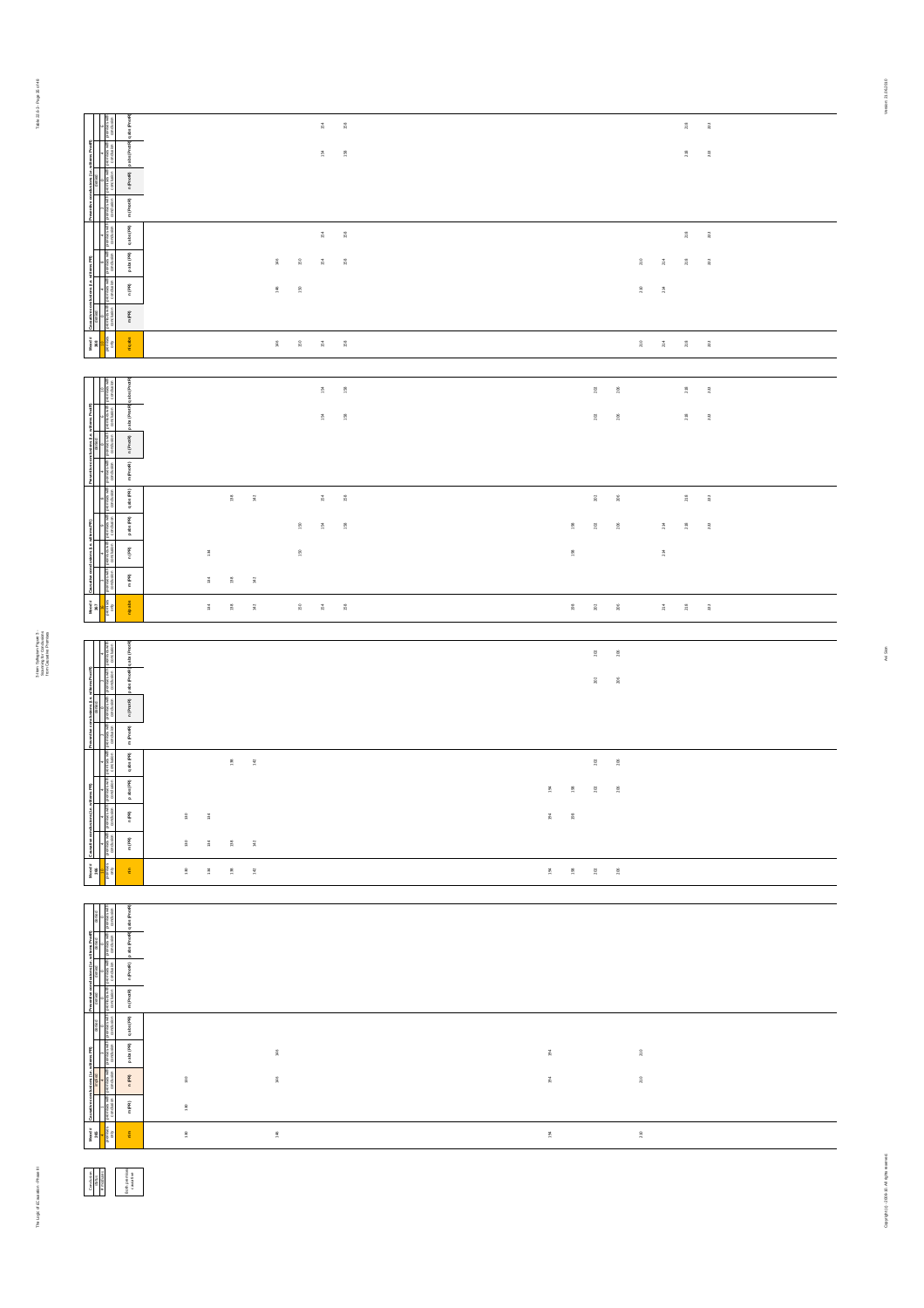Conclusion status # moduses causative Both premises

The Logic of ECausation - Phase III

|                                              |        |           | DON'T SO 5 WITH<br>operation             |                                                                                             |  |
|----------------------------------------------|--------|-----------|------------------------------------------|---------------------------------------------------------------------------------------------|--|
|                                              |        |           | promises with<br>oondusion               |                                                                                             |  |
| Preventive conclusions (i.e. witems Prooff)  | dened  |           | promises with<br>candusion               | q abs (PR) = m (P notR) = n (P notR) = p abs (PnotR) q abs (P notR)                         |  |
|                                              |        |           | promises with<br>conclusion              |                                                                                             |  |
|                                              |        |           | premises with<br>oondusion               |                                                                                             |  |
|                                              |        |           | premises with<br>oondusion               | pats (PR)                                                                                   |  |
|                                              |        |           | promises with<br>condusion               | n (PR)                                                                                      |  |
| ausaive condusions (i.e. witems PR)          | dinind | $\circ$   | promises with<br>conclusion              | m(PR)                                                                                       |  |
| Mood#                                        | 363    | g         | promises<br>only                         | n/qabs                                                                                      |  |
|                                              |        |           |                                          |                                                                                             |  |
|                                              |        | $\approx$ | <b>Systems</b><br>oondusion              |                                                                                             |  |
|                                              |        |           | DY GYN 505 W IT)<br>candualan            |                                                                                             |  |
| Preventive conclusions (i.e. witems Prot R)  | dinied |           | Dream ses with<br>conclusion             | n (PR) pake (PR) qabs (PR) m (PnotR) n (ProeR) pabs (PnotR) qabs (PnotR)                    |  |
|                                              |        |           | promises with<br>oondusion               |                                                                                             |  |
|                                              |        |           | promises with<br>condusion               |                                                                                             |  |
|                                              |        |           | promises with<br>conclusion              |                                                                                             |  |
|                                              |        |           | premises with<br>operation               |                                                                                             |  |
| Causative conclusions (Le. wiltems PR)       |        |           | remises with<br>oondusion                | m (PR)                                                                                      |  |
| Mood#                                        | ä      | 16        | premises<br>σtγ                          | mip also                                                                                    |  |
|                                              |        |           |                                          |                                                                                             |  |
|                                              |        |           | conclusion                               |                                                                                             |  |
|                                              |        |           | Dremises with Dremises with<br>operation |                                                                                             |  |
| Preventive conclusions (i.e. w/lease Prooff) | denied | $\circ$   | premises with<br>oondusion               | qubs (PR)   m (PnotR)   n (PnotR)   pubs (PnotR)   qubs (PnotR)<br>$\overline{\phantom{a}}$ |  |
|                                              |        |           | promises with<br>candusion               |                                                                                             |  |
|                                              |        |           | Dream ses with<br>conclusion             |                                                                                             |  |
| Æ                                            |        |           | wa with<br>oondusion<br><b>Cook</b>      | pabs (PR)                                                                                   |  |
|                                              |        |           | premises with<br>oondusion               | n (PR)                                                                                      |  |
| Causative conclusions (i.e. witems           |        |           | or emission with<br>condusion            | m (PR)                                                                                      |  |
| Mood #                                       | \$     | g         | promises<br>only                         | ş                                                                                           |  |
|                                              |        |           |                                          |                                                                                             |  |
|                                              | dining |           | premises with<br>opriduation             |                                                                                             |  |
|                                              | denied |           | promisies with<br>candualon              | n (P notR) pabs (PnotR) qabs (P notR)                                                       |  |
| Preventive conclusions (Le. wiltems Prooff)  | denied |           | pright sea with<br>conclusion            |                                                                                             |  |
|                                              | denied |           | Dream ses with<br>operation              | m (ProofR)                                                                                  |  |
|                                              | denied |           | premises with<br>oondusion               | qabs (PR)                                                                                   |  |
|                                              |        |           | promises with<br>candusion               | pates (PR)                                                                                  |  |
| Causative condusions (i.e. wiltems PR)       | impled |           | promises with<br>conclusion              | n(PR)                                                                                       |  |
|                                              |        |           | 200m ses with<br>operation               | m (PR)                                                                                      |  |
|                                              |        |           |                                          |                                                                                             |  |

Avi Sion

Opyright (c) - 2008-10. All rights reserved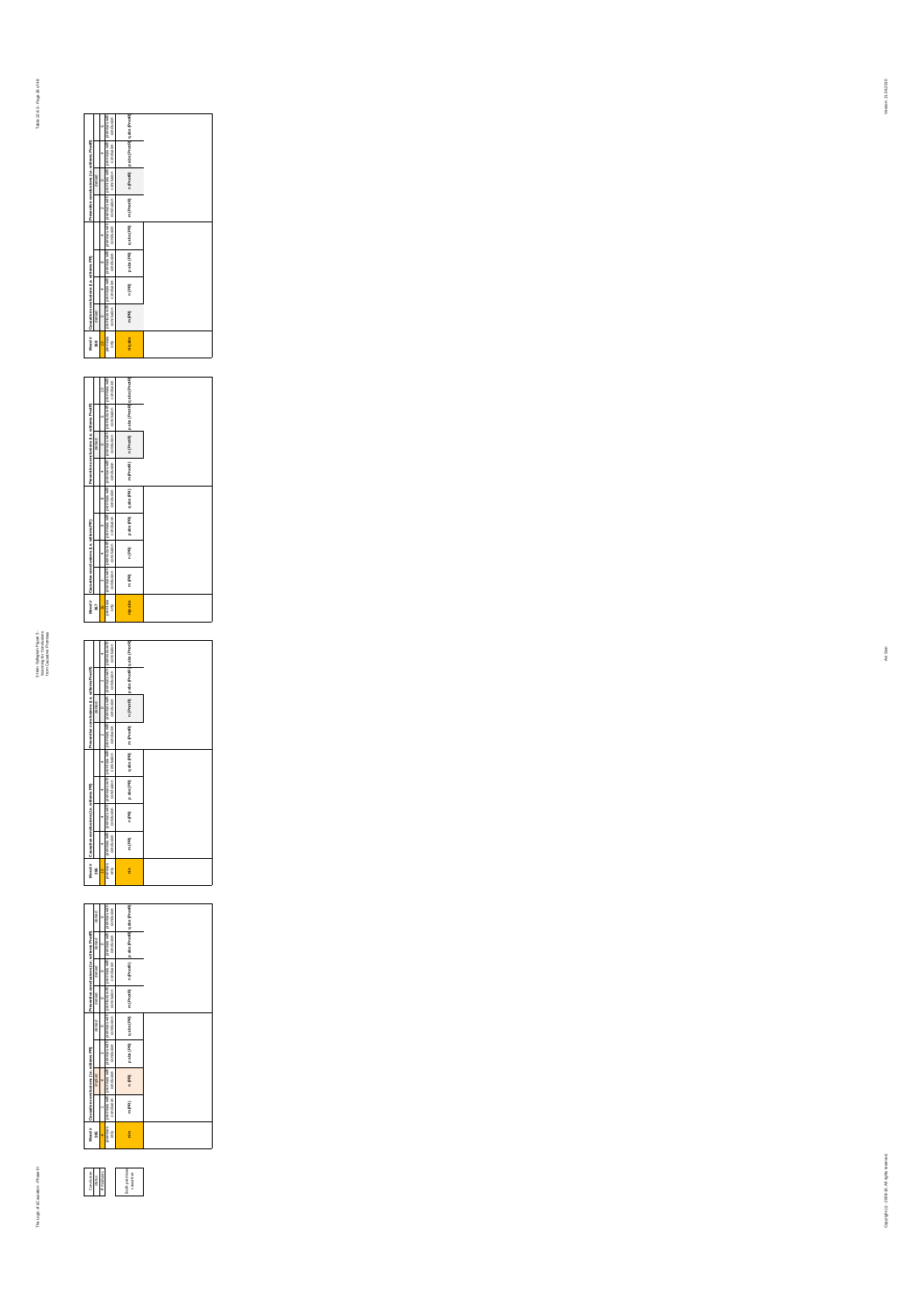| 43<br>promises with<br>conclusion<br>qaba (PnotR)                                                                                                                                                                                                                                                                                                                                                                                                            |                |                                                                                                                                                                                                                                                                                                                                                                                                                                      |                                |
|--------------------------------------------------------------------------------------------------------------------------------------------------------------------------------------------------------------------------------------------------------------------------------------------------------------------------------------------------------------------------------------------------------------------------------------------------------------|----------------|--------------------------------------------------------------------------------------------------------------------------------------------------------------------------------------------------------------------------------------------------------------------------------------------------------------------------------------------------------------------------------------------------------------------------------------|--------------------------------|
| 41<br>promises with<br>patos (Prooft)                                                                                                                                                                                                                                                                                                                                                                                                                        |                | $\begin{array}{ccccccccccccc} \mathbf{3} & \mathbf{3} & \mathbf{3} & \mathbf{3} & \mathbf{3} & \mathbf{3} & \mathbf{3} & \mathbf{3} & \mathbf{3} & \mathbf{3} & \mathbf{3} & \mathbf{3} & \mathbf{3} & \mathbf{3} & \mathbf{3} & \mathbf{3} & \mathbf{3} & \mathbf{3} & \mathbf{3} & \mathbf{3} & \mathbf{3} & \mathbf{3} & \mathbf{3} & \mathbf{3} & \mathbf{3} & \mathbf{3} & \mathbf{3} & \mathbf{3} & \mathbf{3} & \mathbf{3} &$ |                                |
| A<br>promises with<br>$n$ (Pn ofR)                                                                                                                                                                                                                                                                                                                                                                                                                           | 5 <sup>n</sup> |                                                                                                                                                                                                                                                                                                                                                                                                                                      |                                |
| Preventive conclusions (i.e. witems PnotR)<br>promises with<br>condusion<br>$m$ (P nodR)                                                                                                                                                                                                                                                                                                                                                                     | $888 88$       |                                                                                                                                                                                                                                                                                                                                                                                                                                      |                                |
| $q$ abs $\langle \theta R \rangle$                                                                                                                                                                                                                                                                                                                                                                                                                           |                | $\begin{array}{ccccccccccccc} 8 & & 8 & & 8 & & 8 & & 8 \\ \end{array}$                                                                                                                                                                                                                                                                                                                                                              | $\Xi$                          |
| pabs (PR)                                                                                                                                                                                                                                                                                                                                                                                                                                                    |                |                                                                                                                                                                                                                                                                                                                                                                                                                                      | $\sim$ $12$                    |
| $\begin{tabular}{ c c } \hline 6 & \multicolumn{1}{ c }{43} \\ 50 & \multicolumn{1}{ c }{43} \\ 20 & \multicolumn{1}{ c }{43} \\ 0 & \multicolumn{1}{ c }{43} \\ 0 & \multicolumn{1}{ c }{43} \\ 0 & \multicolumn{1}{ c }{43} \\ 0 & \multicolumn{1}{ c }{43} \\ 0 & \multicolumn{1}{ c }{43} \\ 0 & \multicolumn{1}{ c }{43} \\ 0 & \multicolumn{1}{ c }{43} \\ 0 & \multicolumn{1}{ c }{43} \\ 0 & \mult$<br>Causative conclusions (i.e. w/tems PR)<br>nen |                |                                                                                                                                                                                                                                                                                                                                                                                                                                      |                                |
| 4<br>amises with<br>$\mathop{\mathsf{m}}_\theta$                                                                                                                                                                                                                                                                                                                                                                                                             |                |                                                                                                                                                                                                                                                                                                                                                                                                                                      |                                |
| 書<br>$\begin{array}{c} \text{Mod } n \\ 374 \end{array}$<br><b>Resident</b>                                                                                                                                                                                                                                                                                                                                                                                  |                |                                                                                                                                                                                                                                                                                                                                                                                                                                      |                                |
|                                                                                                                                                                                                                                                                                                                                                                                                                                                              |                |                                                                                                                                                                                                                                                                                                                                                                                                                                      | $\sim$ $\sim$ $\sim$ $\approx$ |
| 9<br>rombos with<br>qabs(Prooft)<br>$\begin{array}{ccccccccc} \Xi & & \Xi & & \Xi & & \Xi \end{array}$                                                                                                                                                                                                                                                                                                                                                       |                |                                                                                                                                                                                                                                                                                                                                                                                                                                      |                                |
| abs (Pro R)<br>$\frac{5}{2}$                                                                                                                                                                                                                                                                                                                                                                                                                                 |                |                                                                                                                                                                                                                                                                                                                                                                                                                                      |                                |
| $n$ (P rooff)                                                                                                                                                                                                                                                                                                                                                                                                                                                |                |                                                                                                                                                                                                                                                                                                                                                                                                                                      |                                |
| Parvel Basema (i.e. viljansko eksama al<br>Marvel Basema (i.e. viljansko eksama al                                                                                                                                                                                                                                                                                                                                                                           |                |                                                                                                                                                                                                                                                                                                                                                                                                                                      |                                |
| $\begin{array}{l} \mathfrak{m} \, \mathfrak{p} \, \mathfrak{m} \mathfrak{a} \mathfrak{R} \\ \end{array}$<br>$\begin{array}{ccccc} \pi & \hspace{0.1cm}\mathbb{R} & \hspace{0.1cm}\mathbb{R} & \hspace{0.1cm}\mathbb{R} & \hspace{0.1cm}\mathbb{R} \end{array}$                                                                                                                                                                                               |                |                                                                                                                                                                                                                                                                                                                                                                                                                                      |                                |
| $\frac{2}{\alpha}$ increases with premises with premises with premises with conclusion conclusion conclusion.<br>qabs (PR)                                                                                                                                                                                                                                                                                                                                   |                |                                                                                                                                                                                                                                                                                                                                                                                                                                      |                                |
| pats (PR)<br>Causalive conclusions (i.e. wilems PR)                                                                                                                                                                                                                                                                                                                                                                                                          |                |                                                                                                                                                                                                                                                                                                                                                                                                                                      |                                |
| $\frac{\widehat{\mathbf{g}}}{\mathbf{g}}$                                                                                                                                                                                                                                                                                                                                                                                                                    |                |                                                                                                                                                                                                                                                                                                                                                                                                                                      |                                |
| 4<br>remises with<br>condusion<br>$\frac{\partial}{\partial t}$<br>漫                                                                                                                                                                                                                                                                                                                                                                                         |                |                                                                                                                                                                                                                                                                                                                                                                                                                                      |                                |
| $\begin{array}{c} \text{Mod } n \\ 373 \end{array}$<br>imiass<br>only<br>$\begin{array}{cccccccccc} \Xi & \Xi & \Xi & \Xi & \Xi \end{array}$<br>$\frac{1}{2}$                                                                                                                                                                                                                                                                                                |                |                                                                                                                                                                                                                                                                                                                                                                                                                                      |                                |
|                                                                                                                                                                                                                                                                                                                                                                                                                                                              |                |                                                                                                                                                                                                                                                                                                                                                                                                                                      |                                |
| qabs (ProfR)                                                                                                                                                                                                                                                                                                                                                                                                                                                 |                |                                                                                                                                                                                                                                                                                                                                                                                                                                      |                                |
| sions (i.e. witems Profit)<br>S<br>Sombos with promises with<br>condusion conclusion<br>pates (Prooff)                                                                                                                                                                                                                                                                                                                                                       |                |                                                                                                                                                                                                                                                                                                                                                                                                                                      |                                |
| n (ProotR)                                                                                                                                                                                                                                                                                                                                                                                                                                                   |                |                                                                                                                                                                                                                                                                                                                                                                                                                                      |                                |
| Praventive conclusi<br>deriot<br>0<br>premises with<br>oondusion<br>$m$ (Pn ofR)                                                                                                                                                                                                                                                                                                                                                                             |                |                                                                                                                                                                                                                                                                                                                                                                                                                                      |                                |
| promises with<br>condusion<br>qabs (PR)                                                                                                                                                                                                                                                                                                                                                                                                                      |                |                                                                                                                                                                                                                                                                                                                                                                                                                                      |                                |
| s (i.e. willens PR)<br>ts whi permiss with<br>alon conclusion<br>$p$ abs $\langle \theta   R \rangle$                                                                                                                                                                                                                                                                                                                                                        |                |                                                                                                                                                                                                                                                                                                                                                                                                                                      |                                |
| $\frac{\partial \mathbf{R}}{\partial \mathbf{r}}$                                                                                                                                                                                                                                                                                                                                                                                                            |                |                                                                                                                                                                                                                                                                                                                                                                                                                                      |                                |
| $m \varphi R$<br>Causative                                                                                                                                                                                                                                                                                                                                                                                                                                   |                |                                                                                                                                                                                                                                                                                                                                                                                                                                      |                                |
| 清<br>Mood #<br>है हैं<br>हैं हैं                                                                                                                                                                                                                                                                                                                                                                                                                             |                |                                                                                                                                                                                                                                                                                                                                                                                                                                      |                                |
|                                                                                                                                                                                                                                                                                                                                                                                                                                                              |                |                                                                                                                                                                                                                                                                                                                                                                                                                                      |                                |
| i aba (Pro                                                                                                                                                                                                                                                                                                                                                                                                                                                   |                |                                                                                                                                                                                                                                                                                                                                                                                                                                      |                                |
| sions (i.e. witems Prooff)<br>tions with<br>abs(ProtR                                                                                                                                                                                                                                                                                                                                                                                                        |                |                                                                                                                                                                                                                                                                                                                                                                                                                                      |                                |
| $n$ (P roofR)                                                                                                                                                                                                                                                                                                                                                                                                                                                |                |                                                                                                                                                                                                                                                                                                                                                                                                                                      |                                |
| $m$ (P rooff)<br>overale                                                                                                                                                                                                                                                                                                                                                                                                                                     |                |                                                                                                                                                                                                                                                                                                                                                                                                                                      |                                |
| $q$ abs (PR)                                                                                                                                                                                                                                                                                                                                                                                                                                                 |                |                                                                                                                                                                                                                                                                                                                                                                                                                                      |                                |
| $p$ ats (PR)                                                                                                                                                                                                                                                                                                                                                                                                                                                 |                |                                                                                                                                                                                                                                                                                                                                                                                                                                      |                                |
| lons (i.e. w/ltems PR)<br>$_{\rm n}$ (PR)                                                                                                                                                                                                                                                                                                                                                                                                                    |                |                                                                                                                                                                                                                                                                                                                                                                                                                                      |                                |
| $\frac{\partial R}{\partial t}$<br>astice                                                                                                                                                                                                                                                                                                                                                                                                                    |                |                                                                                                                                                                                                                                                                                                                                                                                                                                      |                                |
| $\begin{array}{c} \text{Mood} \\ 371 \end{array}$                                                                                                                                                                                                                                                                                                                                                                                                            |                |                                                                                                                                                                                                                                                                                                                                                                                                                                      |                                |
|                                                                                                                                                                                                                                                                                                                                                                                                                                                              |                |                                                                                                                                                                                                                                                                                                                                                                                                                                      |                                |

sign: 21.06.2010

Copyright (c) - 2008-10. All rights reserved. Avi Sion Version: 21.06.2010

Avi Sion

Scanning for Conclusions from Causative Premises

3-tem Sytogian Figure 3<br>Saming for Conduisions<br>from Causative Premises

Conclusion<br># moduses<br>xh premis<br>causative Both premises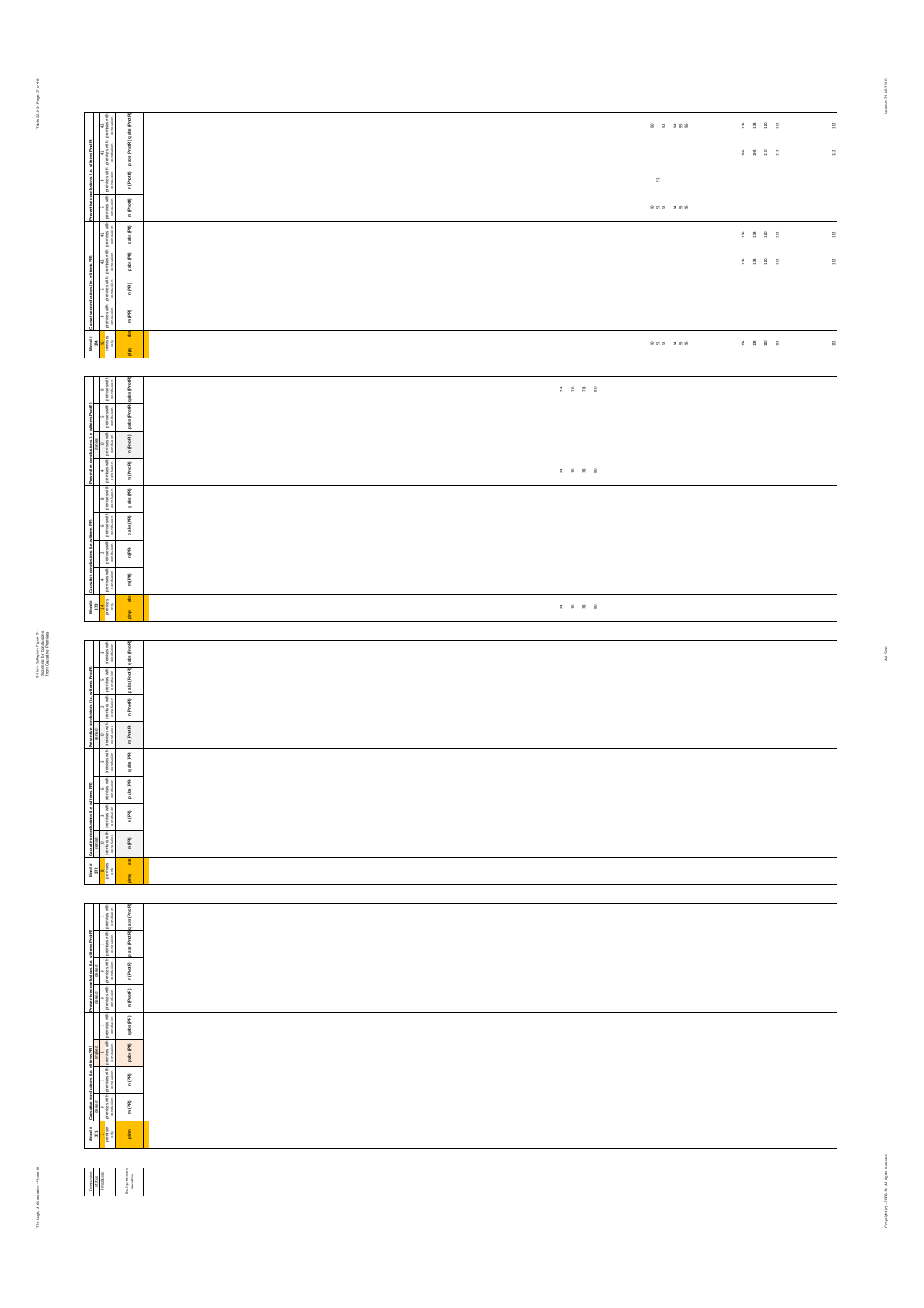## premises with conclusion premises with conclusion premises with conclusion premises with conclusion premises with conclusion premises with conclusion

|                                 | 5 888                                                                                                                                                                                                                                     | S 2                 | 338 |                    |                                           | 景景                       | 858 | <b>AA A A AAA</b> |     |             | B 5 8 8 8          |  |
|---------------------------------|-------------------------------------------------------------------------------------------------------------------------------------------------------------------------------------------------------------------------------------------|---------------------|-----|--------------------|-------------------------------------------|--------------------------|-----|-------------------|-----|-------------|--------------------|--|
|                                 | 88 888                                                                                                                                                                                                                                    | 352                 | 338 |                    |                                           | $\frac{23}{13}$          | 958 | <b>88 888 888</b> |     |             | 33333              |  |
| n (Pn ofR)                      | $\overline{1}3$                                                                                                                                                                                                                           |                     |     |                    |                                           |                          |     |                   | 219 |             |                    |  |
|                                 |                                                                                                                                                                                                                                           |                     |     |                    |                                           |                          |     |                   |     |             |                    |  |
|                                 | 5.888                                                                                                                                                                                                                                     | <u> 즉 명</u>         | 333 | $\frac{\infty}{2}$ | 菩 恩                                       | 38.35                    | 858 | 88 8 8 888        |     |             | B 5 8 8 8          |  |
| ۵Ę.                             | $\frac{3}{2}$ $\frac{3}{2}$ $\frac{5}{2}$                                                                                                                                                                                                 | 353                 | 338 |                    |                                           | 223                      | 858 | 388 8 8 883       |     |             | <b>A A A A A A</b> |  |
| n (PR)                          |                                                                                                                                                                                                                                           | $\frac{\alpha}{10}$ |     | $\frac{9}{26}$     |                                           | $\widetilde{\mathbf{x}}$ |     | $_{\rm 24}$       |     | $_{\rm 20}$ |                    |  |
| $\frac{\partial^2}{\partial t}$ |                                                                                                                                                                                                                                           |                     |     | $16$ $9$           | $\begin{array}{cc} \Xi & \Xi \end{array}$ |                          |     |                   |     |             |                    |  |
|                                 | <b>de la provincia de la provincia de la provincia de la provincia de la provincia de la provincia de</b><br>En 1870, esta de la provincia de la provincia de la provincia de la provincia de la provincia de la provincia<br>De la provi | 252                 | 338 | $166$ $163$        | $174$<br>$376$                            | $\Xi$ $\Xi$ $\Xi$        | 253 | aaa aaa aaa       |     |             | <b>A A A A A A</b> |  |

|                                                               |                                                                 |                        |                                                              | $\begin{matrix} 0 & 0 & 0 \\ 0 & 0 & 0 \\ 0 & 0 & 0 \\ 0 & 0 & 0 \\ 0 & 0 & 0 \\ 0 & 0 & 0 \\ 0 & 0 & 0 \\ 0 & 0 & 0 \\ 0 & 0 & 0 \\ 0 & 0 & 0 & 0 \\ 0 & 0 & 0 & 0 \\ 0 & 0 & 0 & 0 \\ 0 & 0 & 0 & 0 & 0 \\ 0 & 0 & 0 & 0 & 0 \\ 0 & 0 & 0 & 0 & 0 \\ 0 & 0 & 0 & 0 & 0 & 0 \\ 0 & 0 & 0 & 0 & 0 & 0 \\ 0 & 0 & 0 & 0 & 0 & 0$                                                                                                            |
|---------------------------------------------------------------|-----------------------------------------------------------------|------------------------|--------------------------------------------------------------|--------------------------------------------------------------------------------------------------------------------------------------------------------------------------------------------------------------------------------------------------------------------------------------------------------------------------------------------------------------------------------------------------------------------------------------------|
|                                                               |                                                                 |                        |                                                              |                                                                                                                                                                                                                                                                                                                                                                                                                                            |
| nevan tive conclusions (Le. willens Prooff)<br> <br>  derival |                                                                 |                        |                                                              |                                                                                                                                                                                                                                                                                                                                                                                                                                            |
|                                                               |                                                                 |                        |                                                              |                                                                                                                                                                                                                                                                                                                                                                                                                                            |
|                                                               |                                                                 | e (PR)<br>$\mathbf{r}$ | $\Xi$ – $\Xi$<br>136                                         | $\begin{matrix} 0 & 0 & 0 \\ 0 & 0 & 0 \\ 0 & 0 & 0 \\ 0 & 0 & 0 \\ 0 & 0 & 0 \\ 0 & 0 & 0 \\ 0 & 0 & 0 \\ 0 & 0 & 0 \\ 0 & 0 & 0 \\ 0 & 0 & 0 & 0 \\ 0 & 0 & 0 & 0 \\ 0 & 0 & 0 & 0 \\ 0 & 0 & 0 & 0 & 0 \\ 0 & 0 & 0 & 0 & 0 \\ 0 & 0 & 0 & 0 & 0 \\ 0 & 0 & 0 & 0 & 0 & 0 \\ 0 & 0 & 0 & 0 & 0 & 0 \\ 0 & 0 & 0 & 0 & 0 & 0$                                                                                                            |
|                                                               |                                                                 |                        |                                                              | $\begin{array}{ccccccccccccc} \mathbb{S} & & \mathbb{S} & & \mathbb{S} & & \mathbb{S} & & \mathbb{S} & & \mathbb{S} & & \mathbb{S} & & \mathbb{S} & & \mathbb{S} & & \mathbb{S} & & \mathbb{S} & & \mathbb{S} & & \mathbb{S} & & \mathbb{S} & & \mathbb{S} & & \mathbb{S} & & \mathbb{S} & & \mathbb{S} & & \mathbb{S} & & \mathbb{S} & & \mathbb{S} & & \mathbb{S} & & \mathbb{S} & & \mathbb{S} & & \mathbb{S} & & \mathbb{S} & & \math$ |
|                                                               |                                                                 | n (PR)                 | $\frac{\pi}{m}$                                              | $\frac{98}{14}$                                                                                                                                                                                                                                                                                                                                                                                                                            |
| Causalive conclusions (i.e. wiltems PR)                       |                                                                 | Ê                      | $\frac{3}{2}$ $\frac{3}{2}$<br>$\frac{3}{2}$ – $\frac{3}{2}$ |                                                                                                                                                                                                                                                                                                                                                                                                                                            |
|                                                               | $\begin{array}{c}\n\text{Mod } n \\ 373 \\ \hline\n\end{array}$ |                        | $\frac{3}{2}$ $\frac{9}{2}$<br>$\frac{1}{2}$ – $\frac{3}{2}$ |                                                                                                                                                                                                                                                                                                                                                                                                                                            |

|                 |                                                               |                                      | $\begin{array}{cc} \Xi & \Xi \; \Xi \; \Xi \\ \end{array}$                                                                                           |                 |                                                                              | $\frac{53}{12}$                               | $\begin{array}{c} 33.8 \\ 33.8 \\ \end{array}$                                                |                                               |                                                                                                                                                         | $\frac{23}{14}$                                  | 888                                       |                                                                                                                                                                                                                                                                                                                                                                                                                                            | 88 8 8 888                                                                                                                                                                                                                                                                                                                                                                                                                            |                                             | $\begin{array}{cccccccccc} \Xi & \Xi & \Xi & \Xi & \Xi \end{array}$                  |
|-----------------|---------------------------------------------------------------|--------------------------------------|------------------------------------------------------------------------------------------------------------------------------------------------------|-----------------|------------------------------------------------------------------------------|-----------------------------------------------|-----------------------------------------------------------------------------------------------|-----------------------------------------------|---------------------------------------------------------------------------------------------------------------------------------------------------------|--------------------------------------------------|-------------------------------------------|--------------------------------------------------------------------------------------------------------------------------------------------------------------------------------------------------------------------------------------------------------------------------------------------------------------------------------------------------------------------------------------------------------------------------------------------|---------------------------------------------------------------------------------------------------------------------------------------------------------------------------------------------------------------------------------------------------------------------------------------------------------------------------------------------------------------------------------------------------------------------------------------|---------------------------------------------|--------------------------------------------------------------------------------------|
|                 |                                                               |                                      | 33 32                                                                                                                                                |                 |                                                                              | $\substack{51\\52}$                           | 3.38                                                                                          |                                               |                                                                                                                                                         | $\frac{23}{18}$                                  | $\frac{9}{3}$ $\frac{5}{3}$ $\frac{3}{2}$ |                                                                                                                                                                                                                                                                                                                                                                                                                                            | <b>AA AAA AAA</b>                                                                                                                                                                                                                                                                                                                                                                                                                     |                                             | $\begin{array}{cccccccccc} \Xi & \Xi & \Xi & \Xi & \Xi & \Xi \end{array}$            |
|                 |                                                               | §                                    | $\overline{\bf n}$                                                                                                                                   |                 |                                                                              |                                               |                                                                                               |                                               |                                                                                                                                                         |                                                  |                                           |                                                                                                                                                                                                                                                                                                                                                                                                                                            | $\frac{1}{2}$                                                                                                                                                                                                                                                                                                                                                                                                                         |                                             |                                                                                      |
|                 |                                                               |                                      |                                                                                                                                                      |                 |                                                                              |                                               |                                                                                               |                                               |                                                                                                                                                         |                                                  |                                           |                                                                                                                                                                                                                                                                                                                                                                                                                                            |                                                                                                                                                                                                                                                                                                                                                                                                                                       |                                             |                                                                                      |
|                 | 41<br>comisos with                                            |                                      | $\begin{array}{cc} \Xi & \Xi \; \Xi \\ \Xi & \end{array}$                                                                                            |                 |                                                                              | $\begin{array}{c} 53 \\ 24 \\ 36 \end{array}$ | $\begin{array}{c} 8 \\ 2 \\ 3 \\ 4 \end{array} \begin{array}{c} 8 \\ 2 \\ 3 \\ 4 \end{array}$ |                                               | $\begin{array}{ccc} \mathfrak{B} & \mathfrak{B} & \mathfrak{B} & \mathfrak{B} \\ \mathfrak{B} & \mathfrak{B} & \mathfrak{B} & \mathfrak{B} \end{array}$ | $\frac{28}{13}$                                  | 888                                       |                                                                                                                                                                                                                                                                                                                                                                                                                                            | $\begin{array}{cccccccccccccc} \texttt{H} & \texttt{H} & \texttt{H} & \texttt{H} & \texttt{H} & \texttt{H} & \texttt{H} & \texttt{H} & \texttt{H} & \texttt{H} & \texttt{H} & \texttt{H} & \texttt{H} & \texttt{H} & \texttt{H} & \texttt{H} & \texttt{H} & \texttt{H} & \texttt{H} & \texttt{H} & \texttt{H} & \texttt{H} & \texttt{H} & \texttt{H} & \texttt{H} & \texttt{H} & \texttt{H} & \texttt{H} & \texttt{H} & \texttt{H} &$ |                                             |                                                                                      |
|                 |                                                               |                                      | $\begin{array}{cc} \mathbf{3} & \mathbf{3} & \mathbf{3} \\ \mathbf{2} & \mathbf{3} & \mathbf{3} \\ \mathbf{3} & \mathbf{3} & \mathbf{3} \end{array}$ |                 |                                                                              | $\frac{5}{15}$ $\frac{7}{15}$ $\frac{2}{15}$  | 3398                                                                                          |                                               |                                                                                                                                                         | $\begin{array}{c} 23 \\ 23 \\ 34 \\ \end{array}$ | 253                                       |                                                                                                                                                                                                                                                                                                                                                                                                                                            | aaa a aaa                                                                                                                                                                                                                                                                                                                                                                                                                             |                                             |                                                                                      |
|                 |                                                               | n (PR)                               |                                                                                                                                                      |                 |                                                                              | $\stackrel{\mathtt{o}}{\mathtt{s}}$           |                                                                                               | $\%$                                          |                                                                                                                                                         | $\widetilde{\mathfrak{A}}$                       |                                           |                                                                                                                                                                                                                                                                                                                                                                                                                                            | $\vec{a}$                                                                                                                                                                                                                                                                                                                                                                                                                             | $_{\rm 20}$                                 |                                                                                      |
|                 |                                                               | $\mathfrak{m}(\mathsf{PR})$          |                                                                                                                                                      |                 |                                                                              |                                               |                                                                                               | $\begin{matrix} 8 \\ 2 \\ 1 \end{matrix}$     | $\frac{\mathbf{g}}{\mathbf{n}}-\frac{\mathbf{g}}{\mathbf{n}}$                                                                                           |                                                  |                                           |                                                                                                                                                                                                                                                                                                                                                                                                                                            |                                                                                                                                                                                                                                                                                                                                                                                                                                       |                                             |                                                                                      |
|                 | Mood #                                                        | 죜                                    | Bă ăbă                                                                                                                                               |                 |                                                                              | <b>SSS</b>                                    | 3.38                                                                                          | $\begin{array}{c} 36 \\ 26 \\ 36 \end{array}$ | $\frac{1}{2}$ – $\frac{1}{2}$                                                                                                                           | 222                                              | $\frac{5}{2}$ $\frac{5}{2}$ $\frac{5}{2}$ |                                                                                                                                                                                                                                                                                                                                                                                                                                            | aaa aaa aaa                                                                                                                                                                                                                                                                                                                                                                                                                           |                                             |                                                                                      |
|                 |                                                               |                                      |                                                                                                                                                      |                 |                                                                              |                                               |                                                                                               |                                               |                                                                                                                                                         |                                                  |                                           |                                                                                                                                                                                                                                                                                                                                                                                                                                            |                                                                                                                                                                                                                                                                                                                                                                                                                                       |                                             |                                                                                      |
|                 |                                                               |                                      |                                                                                                                                                      |                 |                                                                              |                                               |                                                                                               |                                               |                                                                                                                                                         |                                                  |                                           | $\begin{matrix} 0 & \alpha & \alpha & \alpha \\ \alpha & \alpha & \alpha & \alpha \\ \alpha & \alpha & \alpha & \alpha \end{matrix} \quad \begin{matrix} 0 & \alpha & \alpha \\ \alpha & \alpha & \alpha \\ \alpha & \alpha & \alpha \end{matrix}$                                                                                                                                                                                         |                                                                                                                                                                                                                                                                                                                                                                                                                                       |                                             |                                                                                      |
|                 |                                                               |                                      |                                                                                                                                                      |                 |                                                                              |                                               |                                                                                               |                                               |                                                                                                                                                         |                                                  |                                           | $\begin{matrix} \texttt{R} & \texttt{R} & \texttt{R} & \texttt{R} \\ \texttt{R} & \texttt{R} & \texttt{R} & \texttt{R} \end{matrix}$                                                                                                                                                                                                                                                                                                       |                                                                                                                                                                                                                                                                                                                                                                                                                                       |                                             |                                                                                      |
|                 |                                                               |                                      |                                                                                                                                                      |                 |                                                                              |                                               |                                                                                               |                                               |                                                                                                                                                         |                                                  |                                           |                                                                                                                                                                                                                                                                                                                                                                                                                                            |                                                                                                                                                                                                                                                                                                                                                                                                                                       |                                             |                                                                                      |
| Preven          | EXERCITED                                                     | not Ry<br>ို့                        |                                                                                                                                                      |                 |                                                                              |                                               |                                                                                               |                                               |                                                                                                                                                         |                                                  |                                           |                                                                                                                                                                                                                                                                                                                                                                                                                                            |                                                                                                                                                                                                                                                                                                                                                                                                                                       |                                             |                                                                                      |
|                 | $\frac{8}{2}$ promises with                                   | q abs $(\mathsf{PR})$                |                                                                                                                                                      |                 | $\begin{array}{lll} \Xi & \Xi & \Xi \\ \Xi & \Xi \end{array}$                |                                               |                                                                                               |                                               |                                                                                                                                                         |                                                  |                                           | $\begin{matrix} 0 & 0 & 0 \\ 0 & 0 & 0 \\ 0 & 0 & 0 \\ 0 & 0 & 0 \\ 0 & 0 & 0 \\ 0 & 0 & 0 \\ 0 & 0 & 0 \\ 0 & 0 & 0 \\ 0 & 0 & 0 \\ 0 & 0 & 0 & 0 \\ 0 & 0 & 0 & 0 \\ 0 & 0 & 0 & 0 \\ 0 & 0 & 0 & 0 & 0 \\ 0 & 0 & 0 & 0 & 0 \\ 0 & 0 & 0 & 0 & 0 \\ 0 & 0 & 0 & 0 & 0 & 0 \\ 0 & 0 & 0 & 0 & 0 & 0 \\ 0 & 0 & 0 & 0 & 0 & 0$                                                                                                            |                                                                                                                                                                                                                                                                                                                                                                                                                                       |                                             |                                                                                      |
|                 |                                                               | pates (PR)                           |                                                                                                                                                      |                 |                                                                              |                                               |                                                                                               |                                               |                                                                                                                                                         |                                                  |                                           | $\begin{array}{ccccccccccccc} \mathbb{S} & & \mathbb{S} & & \mathbb{S} & & \mathbb{S} & & \mathbb{S} & & \mathbb{S} & & \mathbb{S} & & \mathbb{S} & & \mathbb{S} & & \mathbb{S} & & \mathbb{S} & & \mathbb{S} & & \mathbb{S} & & \mathbb{S} & & \mathbb{S} & & \mathbb{S} & & \mathbb{S} & & \mathbb{S} & & \mathbb{S} & & \mathbb{S} & & \mathbb{S} & & \mathbb{S} & & \mathbb{S} & & \mathbb{S} & & \mathbb{S} & & \mathbb{S} & & \math$ |                                                                                                                                                                                                                                                                                                                                                                                                                                       |                                             |                                                                                      |
|                 |                                                               | $_{\rm n}$ (PR)                      |                                                                                                                                                      | $\frac{\pi}{2}$ |                                                                              |                                               |                                                                                               |                                               |                                                                                                                                                         |                                                  |                                           | $\frac{98}{11}$                                                                                                                                                                                                                                                                                                                                                                                                                            |                                                                                                                                                                                                                                                                                                                                                                                                                                       |                                             |                                                                                      |
|                 |                                                               | $\frac{6}{6}$                        |                                                                                                                                                      |                 | $\begin{array}{cccccccccc} \Xi & \Xi & \Xi & \Xi & \Xi \end{array}$          |                                               |                                                                                               |                                               |                                                                                                                                                         |                                                  |                                           |                                                                                                                                                                                                                                                                                                                                                                                                                                            |                                                                                                                                                                                                                                                                                                                                                                                                                                       |                                             |                                                                                      |
|                 | $\begin{array}{c} \text{Mood} \; \text{s} \\ 373 \end{array}$ | ē                                    |                                                                                                                                                      |                 | $\begin{array}{cccccccccc} \Xi & \Xi & \Xi & \cdots & \Xi & \Xi \end{array}$ |                                               |                                                                                               |                                               |                                                                                                                                                         |                                                  |                                           |                                                                                                                                                                                                                                                                                                                                                                                                                                            |                                                                                                                                                                                                                                                                                                                                                                                                                                       |                                             |                                                                                      |
|                 |                                                               |                                      |                                                                                                                                                      |                 |                                                                              |                                               |                                                                                               |                                               |                                                                                                                                                         |                                                  |                                           |                                                                                                                                                                                                                                                                                                                                                                                                                                            |                                                                                                                                                                                                                                                                                                                                                                                                                                       |                                             |                                                                                      |
|                 |                                                               |                                      |                                                                                                                                                      |                 |                                                                              |                                               |                                                                                               |                                               |                                                                                                                                                         |                                                  |                                           |                                                                                                                                                                                                                                                                                                                                                                                                                                            | $_{\rm 21}$                                                                                                                                                                                                                                                                                                                                                                                                                           | $_{\rm 23}$                                 | $\frac{3}{8}$                                                                        |
|                 |                                                               |                                      |                                                                                                                                                      |                 |                                                                              |                                               |                                                                                               |                                               |                                                                                                                                                         |                                                  |                                           |                                                                                                                                                                                                                                                                                                                                                                                                                                            | $\mathbb{H}^n$                                                                                                                                                                                                                                                                                                                                                                                                                        | $228\,$                                     | $\substack{+0.3 \\ -0.44}$                                                           |
|                 |                                                               |                                      |                                                                                                                                                      |                 |                                                                              |                                               |                                                                                               |                                               |                                                                                                                                                         |                                                  |                                           |                                                                                                                                                                                                                                                                                                                                                                                                                                            | $\Xi$                                                                                                                                                                                                                                                                                                                                                                                                                                 |                                             | $\frac{24}{3}$                                                                       |
|                 |                                                               | $\widehat{\S}$                       |                                                                                                                                                      |                 |                                                                              |                                               |                                                                                               |                                               |                                                                                                                                                         |                                                  |                                           |                                                                                                                                                                                                                                                                                                                                                                                                                                            |                                                                                                                                                                                                                                                                                                                                                                                                                                       |                                             |                                                                                      |
|                 | romises with                                                  | q abs $\langle P R \rangle$          |                                                                                                                                                      |                 |                                                                              |                                               |                                                                                               |                                               |                                                                                                                                                         |                                                  |                                           |                                                                                                                                                                                                                                                                                                                                                                                                                                            | $-\frac{2}{3}$                                                                                                                                                                                                                                                                                                                                                                                                                        | $228\,$                                     | $^{-\frac{3}{8}}$                                                                    |
|                 |                                                               | $p$ ab s $\left( \mathsf{PR}\right)$ |                                                                                                                                                      |                 |                                                                              |                                               |                                                                                               |                                               |                                                                                                                                                         |                                                  |                                           |                                                                                                                                                                                                                                                                                                                                                                                                                                            | $\mathop{\rm m}_{z}$                                                                                                                                                                                                                                                                                                                                                                                                                  | $\begin{array}{cc} 2.6 \\ 2.28 \end{array}$ | $\frac{24}{3}$                                                                       |
|                 | $\frac{1}{2}$                                                 | $_{\rm n}$ (FR)                      |                                                                                                                                                      |                 |                                                                              |                                               |                                                                                               |                                               |                                                                                                                                                         |                                                  |                                           | $_{\rm 210}$                                                                                                                                                                                                                                                                                                                                                                                                                               |                                                                                                                                                                                                                                                                                                                                                                                                                                       | $_{\rm 226}$                                | $_{\rm 342}$                                                                         |
| Causative       |                                                               | $m \varphi R$                        |                                                                                                                                                      |                 |                                                                              |                                               |                                                                                               |                                               |                                                                                                                                                         |                                                  |                                           |                                                                                                                                                                                                                                                                                                                                                                                                                                            |                                                                                                                                                                                                                                                                                                                                                                                                                                       |                                             |                                                                                      |
| Mood #<br>$372$ |                                                               | 죜                                    |                                                                                                                                                      |                 |                                                                              |                                               |                                                                                               |                                               |                                                                                                                                                         |                                                  |                                           |                                                                                                                                                                                                                                                                                                                                                                                                                                            | $\underset{n}{\mathbb{R}}$                                                                                                                                                                                                                                                                                                                                                                                                            | $\begin{array}{c} 2.26 \\ 2.28 \end{array}$ | $\underset{3}{\mathfrak{A}}\ \underset{3}{\mathfrak{A}}\ \underset{4}{\mathfrak{A}}$ |
|                 |                                                               |                                      |                                                                                                                                                      |                 |                                                                              |                                               |                                                                                               |                                               |                                                                                                                                                         |                                                  |                                           |                                                                                                                                                                                                                                                                                                                                                                                                                                            |                                                                                                                                                                                                                                                                                                                                                                                                                                       |                                             |                                                                                      |
|                 |                                                               |                                      |                                                                                                                                                      |                 |                                                                              |                                               |                                                                                               |                                               |                                                                                                                                                         |                                                  |                                           | $_{\rm 196}$                                                                                                                                                                                                                                                                                                                                                                                                                               |                                                                                                                                                                                                                                                                                                                                                                                                                                       |                                             |                                                                                      |
|                 |                                                               |                                      |                                                                                                                                                      |                 |                                                                              |                                               |                                                                                               |                                               |                                                                                                                                                         |                                                  |                                           | $^{\rm 196}$                                                                                                                                                                                                                                                                                                                                                                                                                               |                                                                                                                                                                                                                                                                                                                                                                                                                                       |                                             |                                                                                      |
|                 |                                                               |                                      |                                                                                                                                                      |                 |                                                                              |                                               |                                                                                               |                                               |                                                                                                                                                         |                                                  |                                           |                                                                                                                                                                                                                                                                                                                                                                                                                                            |                                                                                                                                                                                                                                                                                                                                                                                                                                       |                                             |                                                                                      |
|                 |                                                               |                                      |                                                                                                                                                      |                 |                                                                              |                                               |                                                                                               |                                               |                                                                                                                                                         |                                                  |                                           |                                                                                                                                                                                                                                                                                                                                                                                                                                            |                                                                                                                                                                                                                                                                                                                                                                                                                                       |                                             |                                                                                      |
|                 |                                                               | $q$ abs $(PR)$                       |                                                                                                                                                      |                 |                                                                              |                                               |                                                                                               |                                               |                                                                                                                                                         |                                                  |                                           | $_{\rm 196}$                                                                                                                                                                                                                                                                                                                                                                                                                               |                                                                                                                                                                                                                                                                                                                                                                                                                                       |                                             |                                                                                      |
|                 |                                                               |                                      |                                                                                                                                                      |                 |                                                                              |                                               |                                                                                               |                                               |                                                                                                                                                         |                                                  |                                           | $\frac{3}{2}$ – $\frac{9}{2}$                                                                                                                                                                                                                                                                                                                                                                                                              |                                                                                                                                                                                                                                                                                                                                                                                                                                       |                                             |                                                                                      |
|                 |                                                               | n (PR)                               |                                                                                                                                                      |                 |                                                                              |                                               |                                                                                               |                                               |                                                                                                                                                         |                                                  | $\frac{4}{30}$                            |                                                                                                                                                                                                                                                                                                                                                                                                                                            |                                                                                                                                                                                                                                                                                                                                                                                                                                       |                                             |                                                                                      |
|                 |                                                               |                                      |                                                                                                                                                      |                 |                                                                              |                                               |                                                                                               |                                               |                                                                                                                                                         |                                                  |                                           |                                                                                                                                                                                                                                                                                                                                                                                                                                            |                                                                                                                                                                                                                                                                                                                                                                                                                                       |                                             |                                                                                      |
|                 |                                                               |                                      |                                                                                                                                                      |                 |                                                                              |                                               |                                                                                               |                                               |                                                                                                                                                         |                                                  |                                           | $\frac{34}{196}$                                                                                                                                                                                                                                                                                                                                                                                                                           |                                                                                                                                                                                                                                                                                                                                                                                                                                       |                                             |                                                                                      |

|                | 1               |   | 196                           |
|----------------|-----------------|---|-------------------------------|
| a۳<br>회<br>١Ē, | awth<br>promise |   | g                             |
| ۰۱,            | Ę<br>promis     |   |                               |
| 회              | <b>S</b>        |   |                               |
|                | F<br>promises   | ş | 196                           |
| PRO            | Ę               |   | $\frac{3}{21}$ $\frac{9}{29}$ |
| 3ľ<br>票        | Ę<br>premises   |   | $\overline{z}$                |
| J.             | Boo             |   |                               |
| $\frac{1}{37}$ | E               |   | 34                            |

Conclusion<br># moduses<br>xh premis<br>causative

Both premises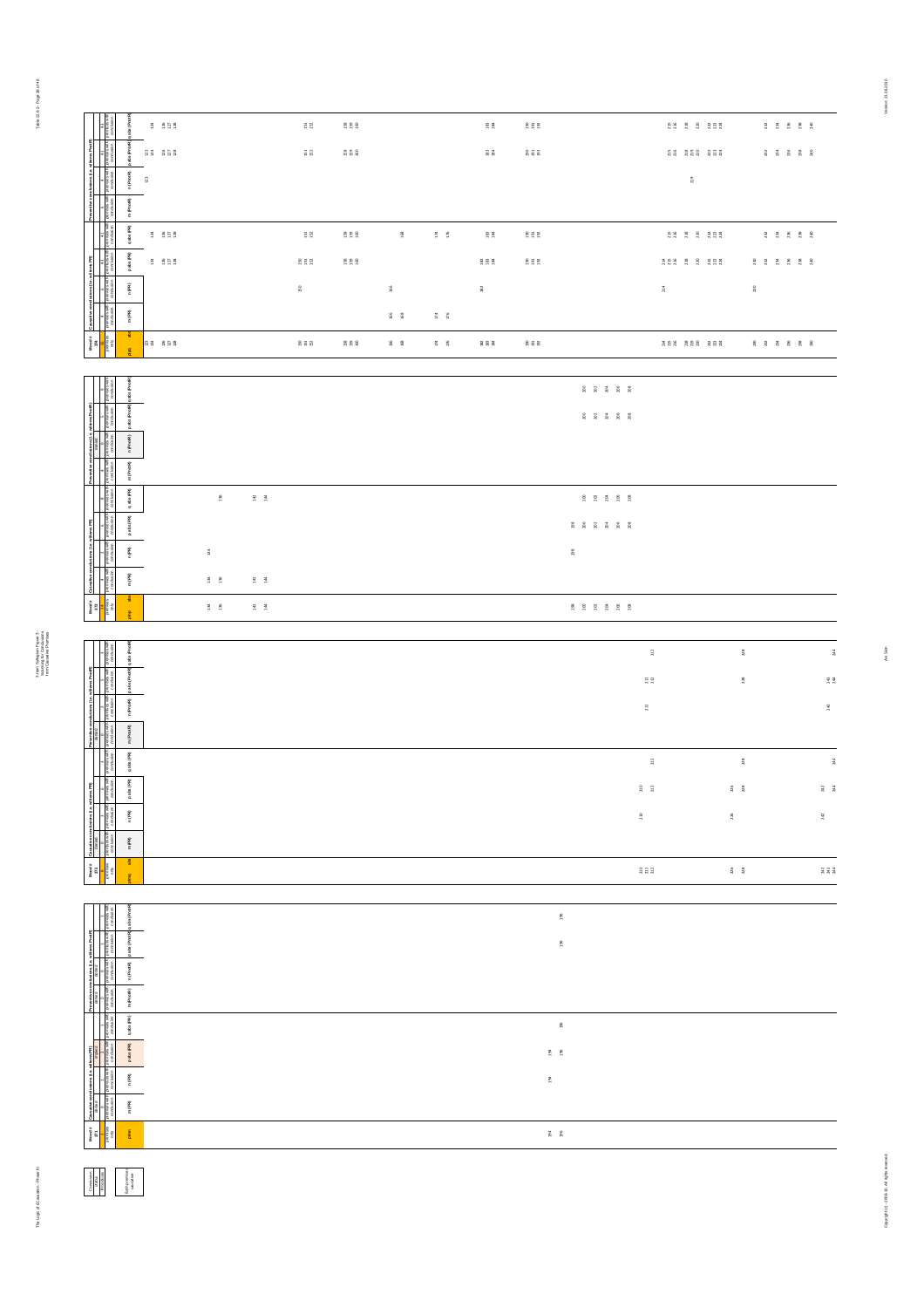| a pos         |                            | Causative conclusions (i.e. wit ems PR) |                            |                             |                            | Preventive con dusions (i.e. wiltems Prooft) |                               |                             |
|---------------|----------------------------|-----------------------------------------|----------------------------|-----------------------------|----------------------------|----------------------------------------------|-------------------------------|-----------------------------|
| Ř             |                            |                                         |                            |                             |                            |                                              |                               |                             |
| ś             |                            | é                                       | ą                          | ą                           | é                          |                                              | ą                             | ą                           |
| im ses<br>È   | premises with<br>condusion | premises with<br>oondusion              | premises with<br>oondusion | Dremises with<br>oorchasion | premises with<br>candusion | premises with<br>oondusion                   | Dremises with<br>oondusion    | premises with<br>conclusion |
| g             | m (PR)                     | n (PR)                                  | pabs (PR)                  | $q$ abs $(PR)$              | m (Prooft)                 | n (PhotP)                                    | patos (ProofR) q abs (ProofR) |                             |
| 246           |                            | g                                       | 246                        |                             |                            |                                              |                               |                             |
| $\frac{1}{2}$ |                            |                                         | $\ddot{x}$                 | 2 8                         |                            |                                              | ã                             | 胃胃                          |
| 248           |                            |                                         | 248                        |                             |                            |                                              | 248                           |                             |
| 250           |                            |                                         | 250                        | 8                           |                            |                                              | 250                           | 290                         |
| ã             |                            |                                         |                            |                             |                            | 51                                           | 251                           |                             |
| 32            |                            |                                         | 252                        | ă                           |                            |                                              | 32                            | 32                          |
| 34            |                            |                                         | 254                        |                             |                            |                                              | 254                           |                             |
| 88            |                            |                                         | 3                          | 38                          |                            |                                              | ă                             | 38                          |





The Logic of ECausation - Phase III

Scanning for Conclusions from Causative Premises

3-tem Sytogian Figure 3<br>Saming for Conduisions<br>from Causative Premises

|                                             |         | ą | oorclusion                               |                                |     | 舞器               | 8   |            | 32  | 翡翠         |     |
|---------------------------------------------|---------|---|------------------------------------------|--------------------------------|-----|------------------|-----|------------|-----|------------|-----|
|                                             |         | ş | promises with promises with<br>oondusion | pates (ProofR) q alss (ProofR) |     | ã<br>248         | 250 | 51         | 252 | 254        | 255 |
| Preventive con dustons (i.e. wittems ProfR) |         |   | premises with<br>oondusion               | n (Pn ofR)                     |     |                  |     | 51         |     |            |     |
|                                             |         |   | promises with<br>candusion               | m (ProfR)                      |     |                  |     |            |     |            |     |
|                                             |         | ą | Dream ses with<br>oorclusion             | $q$ abs $(PR)$                 |     | 2.48             | 290 |            | 32  | 3 8        |     |
|                                             |         | Ş | premises with<br>oondusion               | pabs (PR)                      |     | 222              | 250 |            | 252 | 254        | 255 |
|                                             |         |   | premises with<br>oondusion               | n (PR)                         | 346 |                  |     |            |     |            |     |
| Causative conclusions (i.e. w/tems PR)      |         |   | promises with<br>candusian               | m (PR)                         |     |                  |     |            |     |            |     |
| <b>Mood</b> #                               | š       | 8 | D/01/11 905<br>έ                         | abs.                           |     | <b>g &amp; g</b> |     | <b>SS3</b> |     | 254<br>255 |     |
|                                             |         |   |                                          | 죨                              |     |                  |     |            |     |            |     |
|                                             |         |   | premises with<br>oondusion               |                                |     |                  |     |            |     |            |     |
|                                             |         |   | promises with<br>candusion               | pates (Pro R) q abs (ProfR)    |     |                  |     |            |     |            |     |
|                                             | dened   |   | promises with<br>conclusion              | n (ProtR)                      |     |                  |     |            |     |            |     |
| Preventive conclusions (Le. witems ProtR)   |         |   | Dream ses with<br>operation              | m (Prot <sub>R)</sub>          |     |                  |     |            |     |            |     |
|                                             |         |   | oondusion                                | qabs (PR)                      |     |                  |     |            |     |            |     |
|                                             |         |   | promises with premises with<br>candualon | Gadi.<br>pate                  |     |                  |     |            |     |            |     |
|                                             |         |   | promises with<br>oorclusion              | n (PR)                         |     |                  |     |            |     |            |     |
| Causative conclusions (i.e. willems PR)     |         |   | Dreamises with<br>oondusion              | m (PR)                         |     |                  |     |            |     |            |     |
| Mood #                                      | R       | ă | promises<br>only                         | ă<br>ę                         |     |                  |     |            |     |            |     |
|                                             |         |   |                                          |                                |     |                  |     |            |     |            |     |
|                                             |         |   | promises with<br>candusion               | p abs (P notR) q abs (PnotR)   |     |                  |     |            |     |            |     |
| Preventive conclusions (i.e. witems Pno IR) |         |   | Dream ses with<br>oprehasion             |                                |     |                  |     |            |     |            |     |
|                                             |         |   | promises with<br>opridualon              | n (Prot <sub>R)</sub>          |     |                  |     |            |     |            |     |
|                                             | denied  |   | oondusion                                | m (Pn ofR)                     |     |                  |     |            |     |            |     |
|                                             |         |   | promises with premises with<br>condusion | qabs (PR)                      |     |                  |     |            |     |            |     |
| (i.e. wiltems PR)                           |         |   | Dream ses with<br>oorclusion             | $p$ abs $(PR)$                 |     |                  |     |            |     |            |     |
|                                             |         |   | with<br>oondusion                        | e<br>S                         |     |                  |     |            |     |            |     |
| Causative conclusions                       | denied  |   | premises with premises<br>candusion      | $\omega$ or $\omega$           |     |                  |     |            |     |            |     |
| Mood#                                       | S       |   | promises<br>orly                         | Ą<br><b>Dum/c</b>              |     |                  |     |            |     |            |     |
|                                             |         |   |                                          |                                |     |                  |     |            |     |            |     |
|                                             |         |   | Dream ses with<br>operation              |                                |     |                  |     |            |     |            |     |
|                                             |         |   | promises with<br>oondusion               | paths (Priod R) q abs (PriodR) |     |                  |     |            |     |            |     |
| Preventive condusions (i.e. wiltems Profit) | denied  |   | promises with premises with<br>candusion | n (ProtR)                      |     |                  |     |            |     |            |     |
|                                             | denied  |   | corclusion                               | m (ProfR)                      |     |                  |     |            |     |            |     |
|                                             |         |   | Door sea with<br>operation               | qabs (PR)                      |     |                  |     |            |     |            |     |
|                                             | implied |   | promises with promises with<br>oondusion | pate (PR)                      |     |                  |     |            |     |            |     |
| ausative con dusions (i.e. w/ltems PR)      |         |   | candusion                                | n (PR)                         |     |                  |     |            |     |            |     |
|                                             | densed  |   | Dream sea with<br>conclusion             | $\frac{m(PR)}{E}$              |     |                  |     |            |     |            |     |
| <b>Mood</b> #                               | 571     |   | com ses<br>ğ                             | o/min                          |     |                  |     |            |     |            |     |

Conclusion<br># moduses<br>xh premis<br>causative Both premises

premises only

Aw Sion

Version: 21.06.2010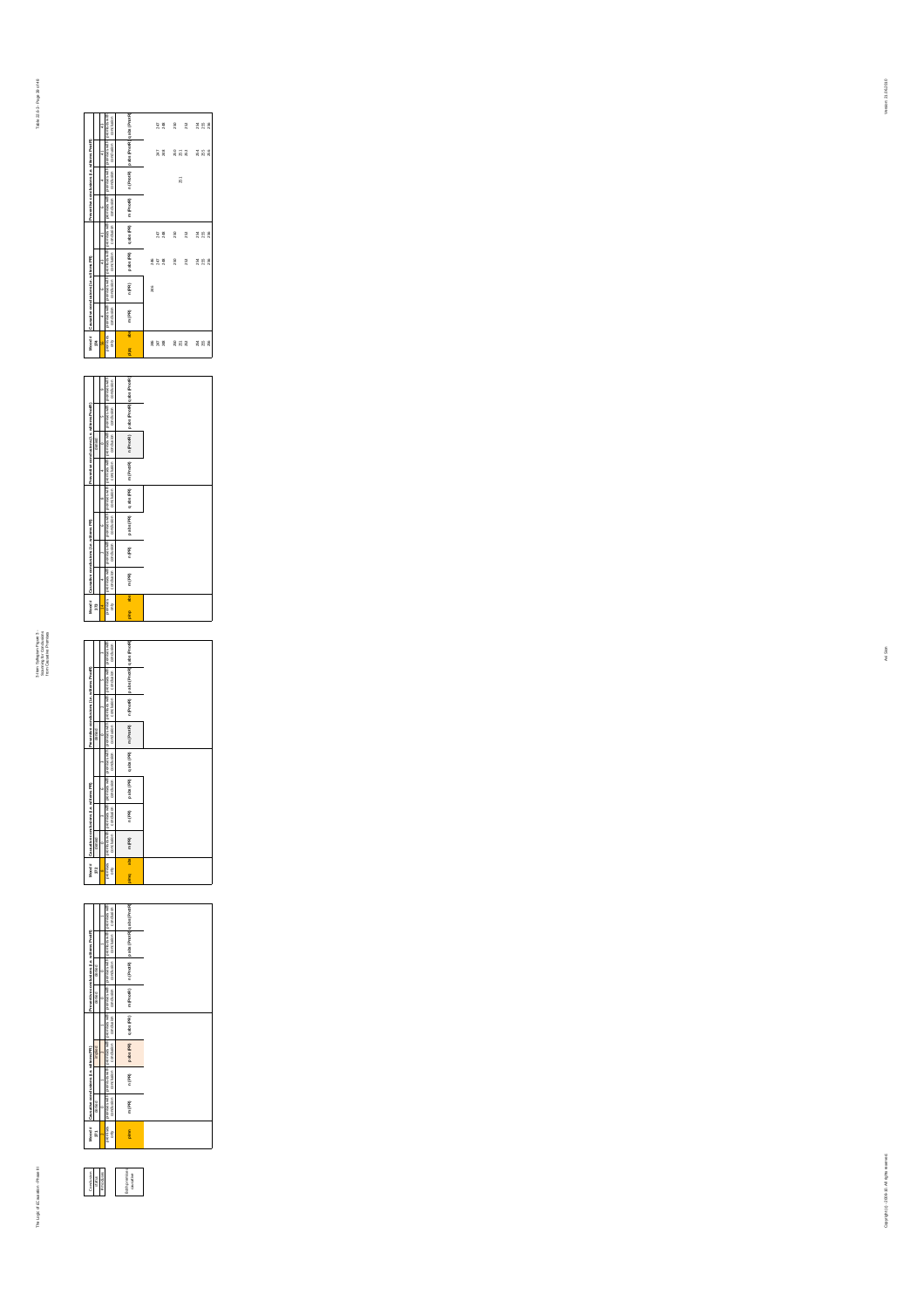| abs (Prot                                                                                                                                                                                                                                           |                                                                     |                |                                                                                                                                                                                                                                                                                                                                                                                                                                      |                          |
|-----------------------------------------------------------------------------------------------------------------------------------------------------------------------------------------------------------------------------------------------------|---------------------------------------------------------------------|----------------|--------------------------------------------------------------------------------------------------------------------------------------------------------------------------------------------------------------------------------------------------------------------------------------------------------------------------------------------------------------------------------------------------------------------------------------|--------------------------|
| p abs (ProtR)<br>46<br>amises with<br>pordusion                                                                                                                                                                                                     |                                                                     |                | $\begin{array}{cccccccccc} 18 & 8 & 9 & 9 & 11 \\ 18 & 18 & 19 & 11 \\ \end{array}$                                                                                                                                                                                                                                                                                                                                                  | $\mathbb{R}^2$           |
| promises with<br>condusion<br>n (ProfR)                                                                                                                                                                                                             |                                                                     | 55             |                                                                                                                                                                                                                                                                                                                                                                                                                                      |                          |
| Preventive conclusions (i.e., witems Profit)<br>5<br>comises with<br>conclusion<br>$m$ (P rooff)                                                                                                                                                    |                                                                     | $853$ 382      |                                                                                                                                                                                                                                                                                                                                                                                                                                      |                          |
| 44<br>premises with<br>condusion<br>$\mathbf{q}$ abs (PR)                                                                                                                                                                                           |                                                                     |                |                                                                                                                                                                                                                                                                                                                                                                                                                                      | $\mathbb{R}^2$           |
| pates (PR)                                                                                                                                                                                                                                          |                                                                     |                |                                                                                                                                                                                                                                                                                                                                                                                                                                      | $\mathbb{R}^n$           |
| $_{\rm n}$ (PR)                                                                                                                                                                                                                                     |                                                                     |                |                                                                                                                                                                                                                                                                                                                                                                                                                                      |                          |
| $\frac{\partial \widehat{R}}{\partial t}$                                                                                                                                                                                                           |                                                                     |                |                                                                                                                                                                                                                                                                                                                                                                                                                                      |                          |
| $M \cos \theta$<br><b>Routians</b><br>piqabs                                                                                                                                                                                                        |                                                                     |                |                                                                                                                                                                                                                                                                                                                                                                                                                                      | $\mathbb{R}^2$           |
|                                                                                                                                                                                                                                                     |                                                                     |                |                                                                                                                                                                                                                                                                                                                                                                                                                                      |                          |
| q abs (Prot R)<br>52<br>comises with<br>condusion                                                                                                                                                                                                   |                                                                     |                |                                                                                                                                                                                                                                                                                                                                                                                                                                      | $\mathbb{R}^2$           |
| abs (PnotR)                                                                                                                                                                                                                                         |                                                                     |                | $\begin{array}{cccccccccccccc} \mathcal{B} & \mathcal{B} & \mathcal{B} & \mathcal{B} & \mathcal{B} & \mathcal{B} \end{array}$                                                                                                                                                                                                                                                                                                        | $\mathbb{R}^n$           |
| $n$ (Prooff)                                                                                                                                                                                                                                        |                                                                     | $\overline{5}$ |                                                                                                                                                                                                                                                                                                                                                                                                                                      |                          |
| <b>Preventive conclusions (i.e. witheres Prock)</b><br>th poember poember of the person poember of the person poember of personal control<br>conclusion conclusion conclusion compete.<br>$m(\mathsf{Proof}\,\mathsf{R})$                           |                                                                     |                |                                                                                                                                                                                                                                                                                                                                                                                                                                      |                          |
| 49<br>  pomises with promises with F<br>  condusson condusion<br>$\boldsymbol{q}$ abs $(\boldsymbol{PR})$                                                                                                                                           |                                                                     |                | $\begin{array}{ccccccccccccc} \mathbf{3} & \mathbf{3} & \mathbf{3} & \mathbf{3} & \mathbf{3} & \mathbf{3} & \mathbf{3} & \mathbf{3} & \mathbf{3} & \mathbf{3} & \mathbf{3} & \mathbf{3} & \mathbf{3} & \mathbf{3} & \mathbf{3} & \mathbf{3} & \mathbf{3} & \mathbf{3} & \mathbf{3} & \mathbf{3} & \mathbf{3} & \mathbf{3} & \mathbf{3} & \mathbf{3} & \mathbf{3} & \mathbf{3} & \mathbf{3} & \mathbf{3} & \mathbf{3} & \mathbf{3} &$ | $\widetilde{\mathbf{u}}$ |
| Causative conclusions (i.e. whenes PR)<br>points at the points of the points of the points of the points of the points of the points of the points of th<br>points of containing the points of the points of the points of the point<br>p alsa (PR) |                                                                     |                | $\begin{array}{cccccccccccccc} \Xi & \Xi & \Xi & \Xi & \Xi \end{array}$                                                                                                                                                                                                                                                                                                                                                              | $\mathbb{R}^n$           |
| $_{\rm e}$ (PR)                                                                                                                                                                                                                                     |                                                                     |                |                                                                                                                                                                                                                                                                                                                                                                                                                                      |                          |
| $\mathfrak{m}$ (PR)                                                                                                                                                                                                                                 |                                                                     |                |                                                                                                                                                                                                                                                                                                                                                                                                                                      |                          |
| $rac{1}{\pi}$<br>premises                                                                                                                                                                                                                           |                                                                     | 858 358        |                                                                                                                                                                                                                                                                                                                                                                                                                                      | $\mathbb{R}^2$           |
|                                                                                                                                                                                                                                                     |                                                                     |                |                                                                                                                                                                                                                                                                                                                                                                                                                                      |                          |
| 30<br>promises with<br>corolasion<br>abs (ProfR)                                                                                                                                                                                                    | $\begin{array}{cccccccccc} \Xi & \Xi & \Xi & \Xi & \Xi \end{array}$ |                |                                                                                                                                                                                                                                                                                                                                                                                                                                      |                          |
| 暑                                                                                                                                                                                                                                                   |                                                                     |                |                                                                                                                                                                                                                                                                                                                                                                                                                                      |                          |
| $n$ (Pro $\theta\theta)$                                                                                                                                                                                                                            |                                                                     |                |                                                                                                                                                                                                                                                                                                                                                                                                                                      |                          |
| Preventive condustions (i.e. whitems Prooft)<br>In premise with powinkels<br>In condusion - condusion - constaliation - co<br>In condusion - condusion - constaliation - c<br>$m$ (ProofR)                                                          | $\mathbb R$ , $\mathbb R$ , $\mathbb R$ , $\mathbb R$               |                |                                                                                                                                                                                                                                                                                                                                                                                                                                      |                          |
| $q$ abs $\langle \mathsf{PR} \rangle$<br>9<br>nomises with<br>conclusion                                                                                                                                                                            |                                                                     |                |                                                                                                                                                                                                                                                                                                                                                                                                                                      |                          |
| pabs (PR)                                                                                                                                                                                                                                           |                                                                     |                |                                                                                                                                                                                                                                                                                                                                                                                                                                      |                          |
| $_{\alpha \phi \text{B}}$                                                                                                                                                                                                                           |                                                                     |                |                                                                                                                                                                                                                                                                                                                                                                                                                                      |                          |
| Mood Causatescoordudent (A. Wienes PR)<br>376 – The President Premier (A. Wienes PR)<br>2009 – Central Premier Premier (Premier Wien<br>2019 – Central Premier (Premier (Premier Wiener)<br>$\mathfrak{m}(\mathsf{PR})$                             |                                                                     |                |                                                                                                                                                                                                                                                                                                                                                                                                                                      |                          |
| $\mathbf{\hat{z}}$                                                                                                                                                                                                                                  | $\begin{array}{cccccccccc} \Xi & & \Xi & & \Xi & & \Xi \end{array}$ |                |                                                                                                                                                                                                                                                                                                                                                                                                                                      |                          |
|                                                                                                                                                                                                                                                     |                                                                     |                |                                                                                                                                                                                                                                                                                                                                                                                                                                      |                          |
| n (PnotR) pata (PnotR) qubs (Pnot<br>$\frac{4}{\pi}$<br>remises with                                                                                                                                                                                |                                                                     |                |                                                                                                                                                                                                                                                                                                                                                                                                                                      |                          |
| Preventive conclusions (Le, witems Prooft)<br>Olivia                                                                                                                                                                                                |                                                                     |                |                                                                                                                                                                                                                                                                                                                                                                                                                                      |                          |
| promises with<br>conclusion                                                                                                                                                                                                                         |                                                                     |                |                                                                                                                                                                                                                                                                                                                                                                                                                                      |                          |
| $m$ (ProofR)<br>0<br>promises with<br>corclusion<br>amissa with                                                                                                                                                                                     |                                                                     |                |                                                                                                                                                                                                                                                                                                                                                                                                                                      |                          |
| qabs $\langle \mathsf{PR} \rangle$                                                                                                                                                                                                                  |                                                                     |                |                                                                                                                                                                                                                                                                                                                                                                                                                                      |                          |
|                                                                                                                                                                                                                                                     |                                                                     |                |                                                                                                                                                                                                                                                                                                                                                                                                                                      |                          |
| s<br>pomises with p<br>condusion<br>pabs (PR)                                                                                                                                                                                                       |                                                                     |                |                                                                                                                                                                                                                                                                                                                                                                                                                                      |                          |
| $4$ $frac{4}{\cosh \theta}$<br>$\frac{\partial \widehat{E}}{\partial \tau}$                                                                                                                                                                         |                                                                     |                |                                                                                                                                                                                                                                                                                                                                                                                                                                      |                          |
| Mood # Causative conclusions (i.e., willenss PR)<br>375 00060<br>to<br>comises with<br>conclusion<br>$\frac{\partial}{\partial t}$<br>cemees<br>only<br>星                                                                                           |                                                                     |                |                                                                                                                                                                                                                                                                                                                                                                                                                                      |                          |

minn: 2106.2010

Copyright (c) - 2008-10. All rights reserved. Avi Sion Version: 21.06.2010

Avi Sion

Conclusion status # moduses causative Both premises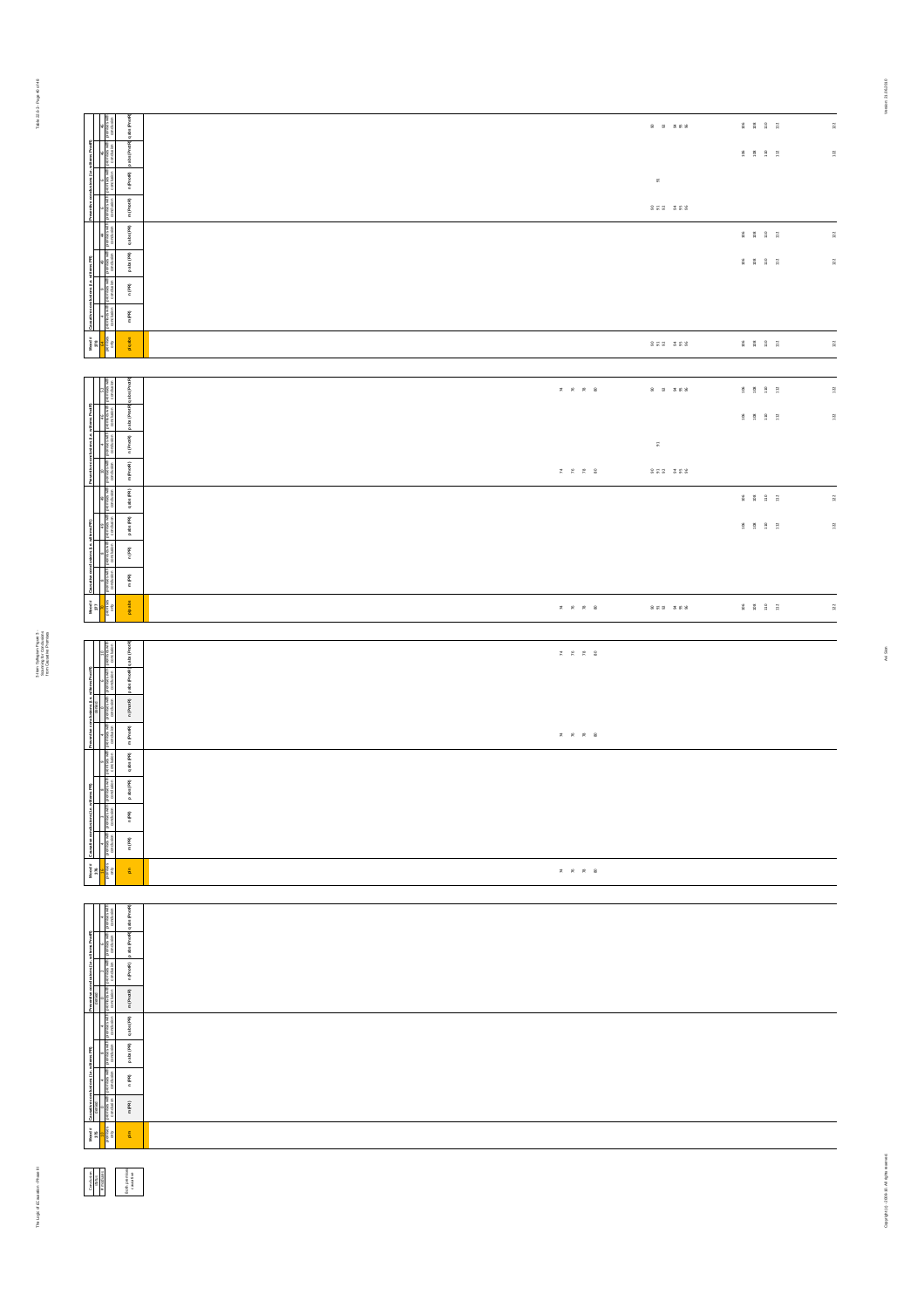| $\frac{3}{2}$ $\frac{3}{2}$                                                                                                                                                                                                                                                                                                                                                                                                                     |                                                       |                                                                                                                                                                                                                                                                                                                                                                                                                                     | 151                                       | 338                                                    |                                                    |                              | $\substack{23 \\ 23}$ | 353   |                                                                                                                                                                                                                                                                                                                                                                                                                                                                     | a aa aa aaa                                                                                                                                                                                                                                                                                                                            |                                                                                                                                                                                | $\begin{array}{ccc} & & \text{if} & \text{if} & \text{if} & \text{if} & \text{if} & \text{if} & \text{if} & \text{if} & \text{if} & \text{if} & \text{if} & \text{if} & \text{if} & \text{if} & \text{if} & \text{if} & \text{if} & \text{if} & \text{if} & \text{if} & \text{if} & \text{if} & \text{if} & \text{if} & \text{if} & \text{if} & \text{if} & \text{if} & \text{if} & \text{if} & \text{if} & \text{if} & \text{if} & \text{if} & \text{if} & \$ |                                                                       |
|-------------------------------------------------------------------------------------------------------------------------------------------------------------------------------------------------------------------------------------------------------------------------------------------------------------------------------------------------------------------------------------------------------------------------------------------------|-------------------------------------------------------|-------------------------------------------------------------------------------------------------------------------------------------------------------------------------------------------------------------------------------------------------------------------------------------------------------------------------------------------------------------------------------------------------------------------------------------|-------------------------------------------|--------------------------------------------------------|----------------------------------------------------|------------------------------|-----------------------|-------|---------------------------------------------------------------------------------------------------------------------------------------------------------------------------------------------------------------------------------------------------------------------------------------------------------------------------------------------------------------------------------------------------------------------------------------------------------------------|----------------------------------------------------------------------------------------------------------------------------------------------------------------------------------------------------------------------------------------------------------------------------------------------------------------------------------------|--------------------------------------------------------------------------------------------------------------------------------------------------------------------------------|----------------------------------------------------------------------------------------------------------------------------------------------------------------------------------------------------------------------------------------------------------------------------------------------------------------------------------------------------------------------------------------------------------------------------------------------------------------|-----------------------------------------------------------------------|
| $33$ $32$                                                                                                                                                                                                                                                                                                                                                                                                                                       |                                                       |                                                                                                                                                                                                                                                                                                                                                                                                                                     | $\frac{51}{252}$                          | 339                                                    |                                                    |                              | $\frac{23}{23}$       | 553   |                                                                                                                                                                                                                                                                                                                                                                                                                                                                     |                                                                                                                                                                                                                                                                                                                                        | aa aa aaa aa ah aa aa aa aa                                                                                                                                                    |                                                                                                                                                                                                                                                                                                                                                                                                                                                                |                                                                       |
| $\Xi$                                                                                                                                                                                                                                                                                                                                                                                                                                           |                                                       |                                                                                                                                                                                                                                                                                                                                                                                                                                     |                                           |                                                        |                                                    |                              |                       |       |                                                                                                                                                                                                                                                                                                                                                                                                                                                                     | $\overline{a}$ and $\overline{a}$                                                                                                                                                                                                                                                                                                      |                                                                                                                                                                                |                                                                                                                                                                                                                                                                                                                                                                                                                                                                | $\Xi$                                                                 |
|                                                                                                                                                                                                                                                                                                                                                                                                                                                 |                                                       |                                                                                                                                                                                                                                                                                                                                                                                                                                     |                                           |                                                        |                                                    |                              |                       |       |                                                                                                                                                                                                                                                                                                                                                                                                                                                                     |                                                                                                                                                                                                                                                                                                                                        |                                                                                                                                                                                |                                                                                                                                                                                                                                                                                                                                                                                                                                                                |                                                                       |
| $q$ abs $(PR)$<br>$\frac{3}{2}$ $\frac{3}{2}$ $\frac{5}{2}$                                                                                                                                                                                                                                                                                                                                                                                     |                                                       |                                                                                                                                                                                                                                                                                                                                                                                                                                     | $\frac{51}{152}$                          | 338                                                    | $\frac{168}{168}$                                  | $\frac{74}{176}$             | $\frac{23}{23}$       | 553   |                                                                                                                                                                                                                                                                                                                                                                                                                                                                     |                                                                                                                                                                                                                                                                                                                                        |                                                                                                                                                                                |                                                                                                                                                                                                                                                                                                                                                                                                                                                                |                                                                       |
| ĝ<br>3.333                                                                                                                                                                                                                                                                                                                                                                                                                                      |                                                       |                                                                                                                                                                                                                                                                                                                                                                                                                                     | $\frac{9}{2}$ $\frac{7}{2}$ $\frac{3}{2}$ | 338                                                    |                                                    |                              | 22.2                  | 553   |                                                                                                                                                                                                                                                                                                                                                                                                                                                                     |                                                                                                                                                                                                                                                                                                                                        | a a ann a ann a a a a a a a a a a                                                                                                                                              |                                                                                                                                                                                                                                                                                                                                                                                                                                                                |                                                                       |
| gen,                                                                                                                                                                                                                                                                                                                                                                                                                                            |                                                       |                                                                                                                                                                                                                                                                                                                                                                                                                                     | $\mathbb{S}^0$                            |                                                        | $\%$                                               |                              | $\mathbbm{R}$         |       |                                                                                                                                                                                                                                                                                                                                                                                                                                                                     |                                                                                                                                                                                                                                                                                                                                        | $\begin{matrix} \ddots & \ddots & \ddots & \ddots \\ \ddots & \ddots & \ddots & \ddots \\ \ddots & \ddots & \ddots & \ddots \\ \ddots & \ddots & \ddots & \ddots \end{matrix}$ |                                                                                                                                                                                                                                                                                                                                                                                                                                                                |                                                                       |
| $\frac{60}{10}$                                                                                                                                                                                                                                                                                                                                                                                                                                 |                                                       |                                                                                                                                                                                                                                                                                                                                                                                                                                     |                                           |                                                        | 8800                                               | $\mathbb{R}$ $\mathbb{R}$    |                       |       |                                                                                                                                                                                                                                                                                                                                                                                                                                                                     |                                                                                                                                                                                                                                                                                                                                        |                                                                                                                                                                                |                                                                                                                                                                                                                                                                                                                                                                                                                                                                |                                                                       |
| Ba aba                                                                                                                                                                                                                                                                                                                                                                                                                                          |                                                       |                                                                                                                                                                                                                                                                                                                                                                                                                                     | <b>SSS</b>                                | 338                                                    | $166$<br>$163$                                     | $174$<br>$776$               | 22.2                  | 953   |                                                                                                                                                                                                                                                                                                                                                                                                                                                                     |                                                                                                                                                                                                                                                                                                                                        | 2012 2022 2023 2024 2025 2026 2027                                                                                                                                             |                                                                                                                                                                                                                                                                                                                                                                                                                                                                |                                                                       |
|                                                                                                                                                                                                                                                                                                                                                                                                                                                 |                                                       |                                                                                                                                                                                                                                                                                                                                                                                                                                     |                                           |                                                        |                                                    |                              |                       |       |                                                                                                                                                                                                                                                                                                                                                                                                                                                                     |                                                                                                                                                                                                                                                                                                                                        |                                                                                                                                                                                |                                                                                                                                                                                                                                                                                                                                                                                                                                                                |                                                                       |
| $\begin{array}{cc} \overline{\alpha} & \phantom{00} \overline{\alpha} & \phantom{0} \overline{\alpha} \\ \phantom{000} \overline{\alpha} & \phantom{00} \overline{\alpha} & \phantom{0} \overline{\alpha} \end{array}$                                                                                                                                                                                                                          |                                                       |                                                                                                                                                                                                                                                                                                                                                                                                                                     | រី វិ                                     | $\begin{array}{c} 0.011 \\ 0.011 \\ 0.011 \end{array}$ |                                                    |                              | $\frac{73}{28}$       | 853   |                                                                                                                                                                                                                                                                                                                                                                                                                                                                     | <b>AA A A A A A A A</b>                                                                                                                                                                                                                                                                                                                |                                                                                                                                                                                |                                                                                                                                                                                                                                                                                                                                                                                                                                                                |                                                                       |
| 88 898                                                                                                                                                                                                                                                                                                                                                                                                                                          |                                                       |                                                                                                                                                                                                                                                                                                                                                                                                                                     | <u>유명</u>                                 | $\begin{array}{c} 31.8 \\ 32.9 \\ 1 \end{array}$       |                                                    |                              | $\frac{28}{13}$       | 8.5%  | $\begin{matrix} 8 & 8 & 8 & 8 & 8 \\ 7 & 8 & 8 & 8 & 8 \\ 1 & 10 & 10 & 10 & 10 \\ 10 & 10 & 10 & 10 & 10 \\ 10 & 10 & 10 & 10 & 10 \\ 10 & 10 & 10 & 10 & 10 \\ 10 & 10 & 10 & 10 & 10 \\ 11 & 10 & 10 & 10 & 10 & 10 \\ 12 & 10 & 10 & 10 & 10 & 10 \\ 13 & 10 & 10 & 10 & 10 & 10 \\ 14 & 10 & 10 & 1$                                                                                                                                                           | 88 888 888                                                                                                                                                                                                                                                                                                                             |                                                                                                                                                                                | $\begin{array}{cccccccccc} R & \bar{A} & \bar{B} & \bar{B} & \bar{B} & \bar{B} \end{array}$                                                                                                                                                                                                                                                                                                                                                                    |                                                                       |
| $\overline{123}$                                                                                                                                                                                                                                                                                                                                                                                                                                |                                                       |                                                                                                                                                                                                                                                                                                                                                                                                                                     |                                           |                                                        |                                                    |                              |                       |       |                                                                                                                                                                                                                                                                                                                                                                                                                                                                     | 219                                                                                                                                                                                                                                                                                                                                    |                                                                                                                                                                                |                                                                                                                                                                                                                                                                                                                                                                                                                                                                |                                                                       |
|                                                                                                                                                                                                                                                                                                                                                                                                                                                 |                                                       |                                                                                                                                                                                                                                                                                                                                                                                                                                     |                                           |                                                        |                                                    |                              |                       |       |                                                                                                                                                                                                                                                                                                                                                                                                                                                                     |                                                                                                                                                                                                                                                                                                                                        |                                                                                                                                                                                |                                                                                                                                                                                                                                                                                                                                                                                                                                                                |                                                                       |
| Ê<br>$\begin{smallmatrix} 3 & \hspace{-2mm} & \hspace{-2mm} 8 & \hspace{-2mm} & \hspace{-2mm} 8 & \hspace{-2mm} & \hspace{-2mm} 8 & \hspace{-2mm} & \hspace{-2mm} 8 & \hspace{-2mm} & \hspace{-2mm} 8 & \hspace{-2mm} & \hspace{-2mm} 8 & \hspace{-2mm} & \hspace{-2mm} 8 & \hspace{-2mm} & \hspace{-2mm} 8 & \hspace{-2mm} & \hspace{-2mm} 8 & \hspace{-2mm} & \hspace{-2mm} 8 & \hspace{-2mm} & \hspace{-2mm} 8 & \hspace{-2mm} & \hspace{-2$ | $\,$ 136 $\,$                                         | $\begin{array}{ccccccccc} \mathbb{C} & & \mathbb{C} & & \mathbb{C} & & \mathbb{C} & \mathbb{C} & \mathbb{C} & \mathbb{C} & \mathbb{C} & \mathbb{C} & \mathbb{C} & \mathbb{C} & \mathbb{C} & \mathbb{C} & \mathbb{C} & \mathbb{C} & \mathbb{C} & \mathbb{C} & \mathbb{C} & \mathbb{C} & \mathbb{C} & \mathbb{C} & \mathbb{C} & \mathbb{C} & \mathbb{C} & \mathbb{C} & \mathbb{C} & \mathbb{C} & \mathbb{C} & \mathbb{C} & \mathbb{C$ | $\frac{1}{10}$ is $2$                     | 388                                                    |                                                    |                              |                       | 252   |                                                                                                                                                                                                                                                                                                                                                                                                                                                                     |                                                                                                                                                                                                                                                                                                                                        |                                                                                                                                                                                |                                                                                                                                                                                                                                                                                                                                                                                                                                                                |                                                                       |
| @<br>5.888<br>å                                                                                                                                                                                                                                                                                                                                                                                                                                 |                                                       |                                                                                                                                                                                                                                                                                                                                                                                                                                     | 858                                       | 28.25                                                  |                                                    |                              | 照照路                   | 8.8.8 | $\begin{array}{cccccccccccccc} \mathcal{B} & \mathcal{B} & \mathcal{B} & \mathcal{B} & \mathcal{B} & \mathcal{B} & \mathcal{B} & \mathcal{B} & \mathcal{B} & \mathcal{B} & \mathcal{B} & \mathcal{B} & \mathcal{B} & \mathcal{B} & \mathcal{B} & \mathcal{B} & \mathcal{B} & \mathcal{B} & \mathcal{B} & \mathcal{B} & \mathcal{B} & \mathcal{B} & \mathcal{B} & \mathcal{B} & \mathcal{B} & \mathcal{B} & \mathcal{B} & \mathcal{B} & \mathcal{B} & \mathcal{B} &$ | 388 8 8 883                                                                                                                                                                                                                                                                                                                            |                                                                                                                                                                                | <b>A H A A A A</b>                                                                                                                                                                                                                                                                                                                                                                                                                                             |                                                                       |
| n (PR)                                                                                                                                                                                                                                                                                                                                                                                                                                          | $\frac{\pi}{2}$                                       |                                                                                                                                                                                                                                                                                                                                                                                                                                     | $\frac{50}{10}$                           |                                                        | $\frac{9}{2}$                                      |                              | $^{\rm 182}$          |       | $^{\rm 198}$                                                                                                                                                                                                                                                                                                                                                                                                                                                        | $\frac{3}{14}$                                                                                                                                                                                                                                                                                                                         |                                                                                                                                                                                | $_{\rm 230}$                                                                                                                                                                                                                                                                                                                                                                                                                                                   |                                                                       |
| mpn                                                                                                                                                                                                                                                                                                                                                                                                                                             | $\frac{3}{2}$ $\frac{8}{2}$                           | $\frac{12}{3}$ – $\frac{3}{2}$                                                                                                                                                                                                                                                                                                                                                                                                      |                                           |                                                        | $166$<br>$163$                                     | 174                          |                       |       |                                                                                                                                                                                                                                                                                                                                                                                                                                                                     |                                                                                                                                                                                                                                                                                                                                        |                                                                                                                                                                                |                                                                                                                                                                                                                                                                                                                                                                                                                                                                |                                                                       |
| aa aaa                                                                                                                                                                                                                                                                                                                                                                                                                                          | $\overline{\mathfrak{m}}$ – $\overline{\mathfrak{m}}$ | $\frac{\alpha}{2}=\frac{\alpha}{2}$                                                                                                                                                                                                                                                                                                                                                                                                 | គី អី អី                                  | នីនិនី                                                 | $\begin{array}{cc} 36 & 32 \\ 36 & 38 \end{array}$ | $\overline{\mathbb{D}}$ . If | $-22.2$               | 853   | $\begin{array}{ccccccccccccc} \mathbb{R} & \mathbb{R} & \mathbb{R} & \mathbb{R} & \mathbb{R} & \mathbb{R} & \mathbb{R} & \mathbb{R} & \mathbb{R} & \mathbb{R} & \mathbb{R} & \mathbb{R} & \mathbb{R} & \mathbb{R} & \mathbb{R} & \mathbb{R} & \mathbb{R} & \mathbb{R} & \mathbb{R} & \mathbb{R} & \mathbb{R} & \mathbb{R} & \mathbb{R} & \mathbb{R} & \mathbb{R} & \mathbb{R} & \mathbb{R} & \mathbb{R} & \mathbb{R} & \mathbb{R} &$                                |                                                                                                                                                                                                                                                                                                                                        |                                                                                                                                                                                |                                                                                                                                                                                                                                                                                                                                                                                                                                                                |                                                                       |
|                                                                                                                                                                                                                                                                                                                                                                                                                                                 |                                                       |                                                                                                                                                                                                                                                                                                                                                                                                                                     |                                           |                                                        |                                                    |                              |                       |       |                                                                                                                                                                                                                                                                                                                                                                                                                                                                     |                                                                                                                                                                                                                                                                                                                                        |                                                                                                                                                                                |                                                                                                                                                                                                                                                                                                                                                                                                                                                                |                                                                       |
|                                                                                                                                                                                                                                                                                                                                                                                                                                                 |                                                       |                                                                                                                                                                                                                                                                                                                                                                                                                                     |                                           |                                                        |                                                    |                              |                       |       |                                                                                                                                                                                                                                                                                                                                                                                                                                                                     |                                                                                                                                                                                                                                                                                                                                        |                                                                                                                                                                                |                                                                                                                                                                                                                                                                                                                                                                                                                                                                |                                                                       |
|                                                                                                                                                                                                                                                                                                                                                                                                                                                 |                                                       |                                                                                                                                                                                                                                                                                                                                                                                                                                     |                                           |                                                        |                                                    |                              |                       |       |                                                                                                                                                                                                                                                                                                                                                                                                                                                                     |                                                                                                                                                                                                                                                                                                                                        |                                                                                                                                                                                |                                                                                                                                                                                                                                                                                                                                                                                                                                                                |                                                                       |
|                                                                                                                                                                                                                                                                                                                                                                                                                                                 |                                                       |                                                                                                                                                                                                                                                                                                                                                                                                                                     |                                           |                                                        |                                                    |                              |                       |       |                                                                                                                                                                                                                                                                                                                                                                                                                                                                     |                                                                                                                                                                                                                                                                                                                                        |                                                                                                                                                                                |                                                                                                                                                                                                                                                                                                                                                                                                                                                                |                                                                       |
|                                                                                                                                                                                                                                                                                                                                                                                                                                                 |                                                       |                                                                                                                                                                                                                                                                                                                                                                                                                                     |                                           |                                                        |                                                    |                              |                       |       |                                                                                                                                                                                                                                                                                                                                                                                                                                                                     |                                                                                                                                                                                                                                                                                                                                        |                                                                                                                                                                                |                                                                                                                                                                                                                                                                                                                                                                                                                                                                |                                                                       |
| $\mathbf{q}$ ab s $(\mathsf{PR})$                                                                                                                                                                                                                                                                                                                                                                                                               | $\frac{35}{2}$                                        | $\frac{9}{2}$ – $\frac{9}{2}$                                                                                                                                                                                                                                                                                                                                                                                                       |                                           |                                                        |                                                    |                              |                       |       |                                                                                                                                                                                                                                                                                                                                                                                                                                                                     |                                                                                                                                                                                                                                                                                                                                        |                                                                                                                                                                                |                                                                                                                                                                                                                                                                                                                                                                                                                                                                |                                                                       |
| $p$ abs $(PR)$                                                                                                                                                                                                                                                                                                                                                                                                                                  |                                                       |                                                                                                                                                                                                                                                                                                                                                                                                                                     |                                           |                                                        |                                                    |                              |                       |       | 3 3 3 3 4 5 8 7                                                                                                                                                                                                                                                                                                                                                                                                                                                     |                                                                                                                                                                                                                                                                                                                                        |                                                                                                                                                                                |                                                                                                                                                                                                                                                                                                                                                                                                                                                                |                                                                       |
| n@R                                                                                                                                                                                                                                                                                                                                                                                                                                             | $\vec{\mathbb{m}}$                                    |                                                                                                                                                                                                                                                                                                                                                                                                                                     |                                           |                                                        |                                                    |                              |                       |       | $\frac{1}{21}$ – $\frac{1}{21}$                                                                                                                                                                                                                                                                                                                                                                                                                                     |                                                                                                                                                                                                                                                                                                                                        |                                                                                                                                                                                |                                                                                                                                                                                                                                                                                                                                                                                                                                                                |                                                                       |
| Causative conclusions (i.e<br>$\mathfrak{m}(\mathsf{PR})$                                                                                                                                                                                                                                                                                                                                                                                       | $\frac{\pi}{\alpha}$ – $\frac{\pi}{\alpha}$           | $\mathbb{R}^+$                                                                                                                                                                                                                                                                                                                                                                                                                      |                                           |                                                        |                                                    |                              |                       |       |                                                                                                                                                                                                                                                                                                                                                                                                                                                                     |                                                                                                                                                                                                                                                                                                                                        |                                                                                                                                                                                |                                                                                                                                                                                                                                                                                                                                                                                                                                                                |                                                                       |
| Mood #<br>376                                                                                                                                                                                                                                                                                                                                                                                                                                   | $\overline{\mathfrak{A}}$ – $\overline{\mathfrak{A}}$ | $\mathbb{R} \setminus \mathbb{R}$                                                                                                                                                                                                                                                                                                                                                                                                   |                                           |                                                        |                                                    |                              |                       |       | 第 第 第 8 8 第 8 8                                                                                                                                                                                                                                                                                                                                                                                                                                                     |                                                                                                                                                                                                                                                                                                                                        |                                                                                                                                                                                |                                                                                                                                                                                                                                                                                                                                                                                                                                                                |                                                                       |
|                                                                                                                                                                                                                                                                                                                                                                                                                                                 |                                                       |                                                                                                                                                                                                                                                                                                                                                                                                                                     |                                           |                                                        |                                                    |                              |                       |       |                                                                                                                                                                                                                                                                                                                                                                                                                                                                     |                                                                                                                                                                                                                                                                                                                                        |                                                                                                                                                                                |                                                                                                                                                                                                                                                                                                                                                                                                                                                                |                                                                       |
|                                                                                                                                                                                                                                                                                                                                                                                                                                                 |                                                       |                                                                                                                                                                                                                                                                                                                                                                                                                                     |                                           |                                                        |                                                    |                              |                       |       | $^{\rm 196}$                                                                                                                                                                                                                                                                                                                                                                                                                                                        | $-\frac{2}{6}$                                                                                                                                                                                                                                                                                                                         | $_{\rm 228}$                                                                                                                                                                   |                                                                                                                                                                                                                                                                                                                                                                                                                                                                | $\frac{3}{24}$                                                        |
| ins (Le. willems PriorR                                                                                                                                                                                                                                                                                                                                                                                                                         |                                                       |                                                                                                                                                                                                                                                                                                                                                                                                                                     |                                           |                                                        |                                                    |                              |                       |       | $\mathfrak{g}_6$                                                                                                                                                                                                                                                                                                                                                                                                                                                    | $\underset{23}{\scriptstyle\pm 2}$                                                                                                                                                                                                                                                                                                     | $\mathbf{z}\mathbf{s}$                                                                                                                                                         |                                                                                                                                                                                                                                                                                                                                                                                                                                                                | $\stackrel{m}{\tilde{\mathbf{a}}} \stackrel{\pi}{\tilde{\mathbf{a}}}$ |
|                                                                                                                                                                                                                                                                                                                                                                                                                                                 |                                                       |                                                                                                                                                                                                                                                                                                                                                                                                                                     |                                           |                                                        |                                                    |                              |                       |       |                                                                                                                                                                                                                                                                                                                                                                                                                                                                     | $\Xi$                                                                                                                                                                                                                                                                                                                                  |                                                                                                                                                                                |                                                                                                                                                                                                                                                                                                                                                                                                                                                                | $\mathbb{R}^n$                                                        |
|                                                                                                                                                                                                                                                                                                                                                                                                                                                 |                                                       |                                                                                                                                                                                                                                                                                                                                                                                                                                     |                                           |                                                        |                                                    |                              |                       |       |                                                                                                                                                                                                                                                                                                                                                                                                                                                                     |                                                                                                                                                                                                                                                                                                                                        |                                                                                                                                                                                |                                                                                                                                                                                                                                                                                                                                                                                                                                                                |                                                                       |
| Ê<br>qabs                                                                                                                                                                                                                                                                                                                                                                                                                                       |                                                       |                                                                                                                                                                                                                                                                                                                                                                                                                                     |                                           |                                                        |                                                    |                              |                       |       | $\frac{1}{2}$                                                                                                                                                                                                                                                                                                                                                                                                                                                       | $\widetilde{\pi}$                                                                                                                                                                                                                                                                                                                      | $_{\rm 223}$                                                                                                                                                                   |                                                                                                                                                                                                                                                                                                                                                                                                                                                                | $-\frac{4}{3}$                                                        |
| ture PR)                                                                                                                                                                                                                                                                                                                                                                                                                                        |                                                       |                                                                                                                                                                                                                                                                                                                                                                                                                                     |                                           |                                                        |                                                    |                              |                       |       | $\mathop{\otimes}\limits^{\text{u}}$                                                                                                                                                                                                                                                                                                                                                                                                                                | $_{\rm 21}^{\rm 0}$                                                                                                                                                                                                                                                                                                                    | $\mathbf{z}_6$ as                                                                                                                                                              |                                                                                                                                                                                                                                                                                                                                                                                                                                                                | $\widetilde{\mathbf{a}}=\widetilde{\mathbf{a}}$                       |
| ons (i.e. wil<br>$\frac{1}{n}$ (PR)                                                                                                                                                                                                                                                                                                                                                                                                             |                                                       |                                                                                                                                                                                                                                                                                                                                                                                                                                     |                                           |                                                        |                                                    |                              |                       |       | $\frac{35}{21}$                                                                                                                                                                                                                                                                                                                                                                                                                                                     | $28 - 1$                                                                                                                                                                                                                                                                                                                               | $226\,$                                                                                                                                                                        |                                                                                                                                                                                                                                                                                                                                                                                                                                                                | $_{\rm 20}$                                                           |
|                                                                                                                                                                                                                                                                                                                                                                                                                                                 |                                                       |                                                                                                                                                                                                                                                                                                                                                                                                                                     |                                           |                                                        |                                                    |                              |                       |       |                                                                                                                                                                                                                                                                                                                                                                                                                                                                     |                                                                                                                                                                                                                                                                                                                                        |                                                                                                                                                                                |                                                                                                                                                                                                                                                                                                                                                                                                                                                                |                                                                       |
|                                                                                                                                                                                                                                                                                                                                                                                                                                                 |                                                       |                                                                                                                                                                                                                                                                                                                                                                                                                                     |                                           |                                                        |                                                    |                              |                       |       | 396                                                                                                                                                                                                                                                                                                                                                                                                                                                                 | $\begin{smallmatrix} 0 & 0 & 0 \\ 0 & 0 & 0 \\ 0 & 0 & 0 \\ 0 & 0 & 0 \\ 0 & 0 & 0 \\ 0 & 0 & 0 \\ 0 & 0 & 0 \\ 0 & 0 & 0 \\ 0 & 0 & 0 \\ 0 & 0 & 0 \\ 0 & 0 & 0 \\ 0 & 0 & 0 \\ 0 & 0 & 0 \\ 0 & 0 & 0 & 0 \\ 0 & 0 & 0 & 0 \\ 0 & 0 & 0 & 0 \\ 0 & 0 & 0 & 0 \\ 0 & 0 & 0 & 0 & 0 \\ 0 & 0 & 0 & 0 & 0 \\ 0 & 0 & 0 & 0 & 0 \\ 0 & $ | $\begin{array}{c} 226 \\ 228 \end{array}$                                                                                                                                      |                                                                                                                                                                                                                                                                                                                                                                                                                                                                | $\begin{smallmatrix} 3 & 2 & 3 \\ 3 & 3 & 3 \end{smallmatrix}$        |

 $194$ 

 $\frac{226}{23}$ 

opyright (c) - 2008-10

Copyright (c) - 2008-10. All rights reserved. Avi Sion Version: 21.06.2010

Avi Sion

sign: 21.06.2010

Table 22.6-3 - Page 41 of 48

able 22.63.

- Page 41 of 48

The Lagic of ECausation

Conclusion status # moduses causative Both premises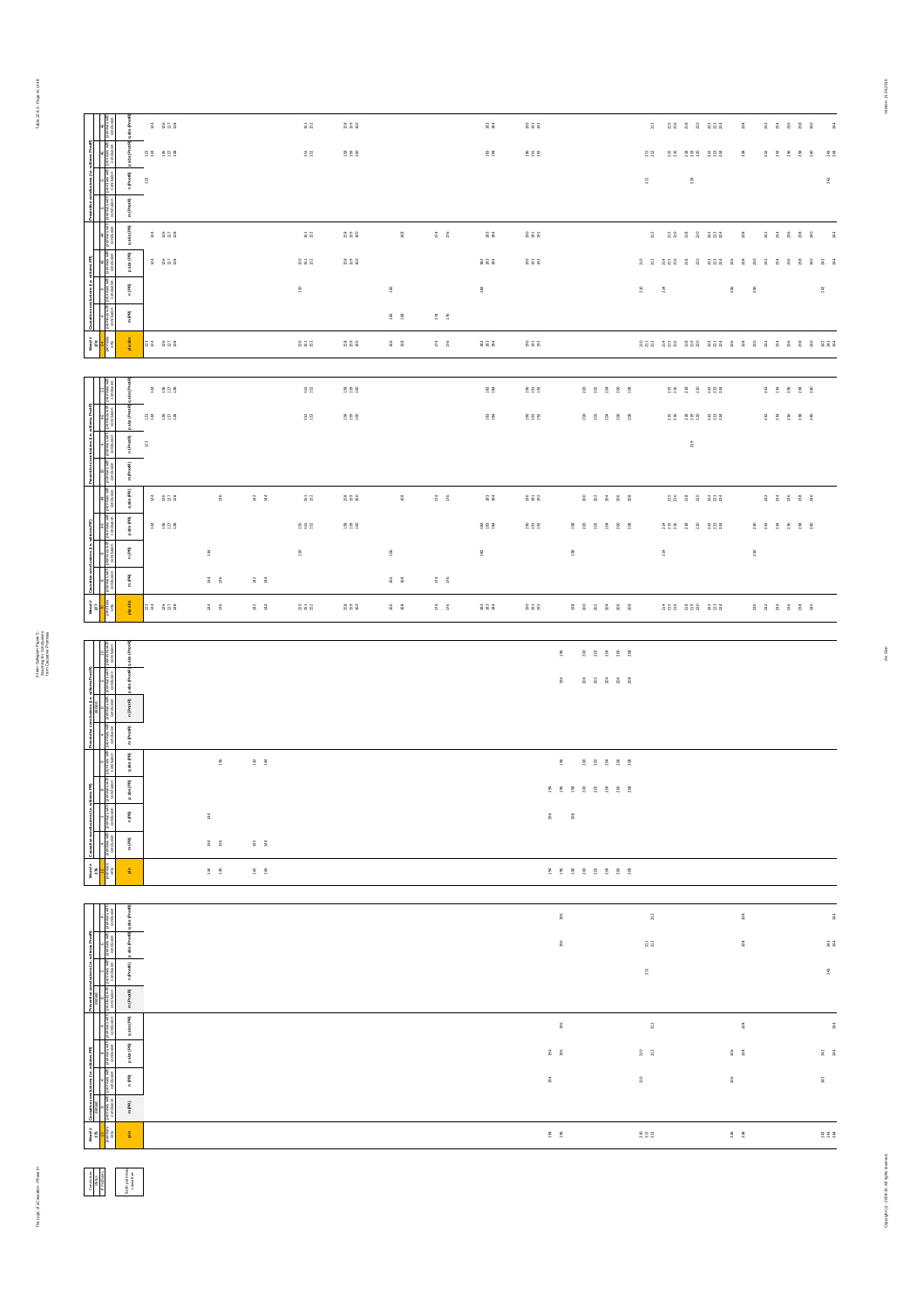|                                               |               | \$        | premises with<br>operation             |                                | R R        | 250        | 252 | 525      |
|-----------------------------------------------|---------------|-----------|----------------------------------------|--------------------------------|------------|------------|-----|----------|
|                                               |               | \$        | premises with<br>oondusion             | pates (ProotR) is abs (ProofR) | 247<br>248 | នី នី នី   |     | 525      |
|                                               |               |           | promises with<br>candualon             | n (ProtR)                      |            | ä          |     |          |
| Preventive conclusions (i.e. wilterns Proof)  |               |           | promises with<br>conclusion            | m (ProtR)                      |            |            |     |          |
|                                               |               | 4         | premises with<br>opriduation           | (PR)<br>qabs                   | 247<br>248 | 250        | 252 | 525      |
|                                               |               | 9         | compare with<br>oondusion              | pabs (PR)                      | 222        | 250        | 252 | 525      |
|                                               |               |           | promises with<br>candusion             | n (PR)                         | 346        |            |     |          |
| Causaive condusions (i.e. wiltems PR)         |               |           | com sea with<br>conclusion             | m(PR)                          |            |            |     |          |
| Mood#                                         | $\frac{1}{2}$ | I         | cos impos<br>only                      | prigrates                      | <b>AR</b>  | <b>SSS</b> |     | 525      |
|                                               |               |           |                                        |                                |            |            |     |          |
|                                               |               | 52        | premises with<br>oondusion             |                                | à g        | 20         | 32  | ងី គី គី |
|                                               |               | \$        | premises with<br>condusion             | pates (PnotR) qabs (PnotR)     | 51 R       | 858        |     | 388      |
|                                               |               |           | Dream ses with<br>conclusion           | n (ProtR)                      |            | 51         |     |          |
| Preventive conclusions (i.e. wiltems PnotR)   |               | $\approx$ | premises with<br>oondusion             | m (Proot R)                    |            |            |     |          |
|                                               |               | 9         | premises with<br>candusion             | qabs (PR)                      | à g        | 20         | 32  | ងី គី គី |
|                                               |               | 9         | promises with<br>conclusion            | p also (PR)                    | 装置器        | 8          | 32  | 388      |
| Causative conclusions (i.e. wiltems PR)       |               |           | premises with<br>operation             | n (PR)                         | 246        |            |     |          |
|                                               |               |           | premises with<br>oondusion             | m (PR)                         |            |            |     |          |
| Mood #                                        | ħ             | p         | <b>200mbs</b><br>orly                  | prip abs                       | x x x      | និគីនី     |     | ងី គី គី |
|                                               |               |           |                                        |                                |            |            |     |          |
|                                               |               |           | own ses with<br>conclusion             | pates (Prooff) q abs (Prooff)  |            |            |     |          |
|                                               |               |           | DYNTH SAS WITH<br>operation            |                                |            |            |     |          |
| Preventive conclusions (i.e. w/ltems Profit)  | denied        |           | premises with<br>oondusion             | n (ProfR)                      |            |            |     |          |
|                                               |               |           | promises with<br>candusion             | m (ProtR)                      |            |            |     |          |
|                                               |               | o         | DYRITTI SIG WITH<br>conclusion         |                                |            |            |     |          |
|                                               |               |           |                                        | $q$ ab $s$ $(PR)$              |            |            |     |          |
|                                               |               |           | oondusion                              | Ê<br>pate                      |            |            |     |          |
| (i.e. w/tems PR)                              |               |           | with premises with<br>oondusion        | n@R                            |            |            |     |          |
| cau sative conclusions                        |               |           | promises with premises<br>condusion    | m (PR)                         |            |            |     |          |
| Mood #                                        | g             | s         | promises<br>only                       | å                              |            |            |     |          |
|                                               |               |           |                                        |                                |            |            |     |          |
|                                               |               |           | premises with<br>condusion             |                                |            |            |     |          |
|                                               |               |           | premises with<br>condusion             | pats (ProtR) qabs (ProfR)      |            |            |     |          |
|                                               |               |           | promises with                          | n (ProofR)                     |            |            |     |          |
| Preventive conclusions (i.e. wiltems Prooff)  | dining        |           | corchasion conclusion<br>premises with | m (ProfR)                      |            |            |     |          |
|                                               |               |           | oondusion<br>premises with             | qabs (PR)                      |            |            |     |          |
|                                               |               |           | promises with<br>candusion             | pats (PR)                      |            |            |     |          |
|                                               |               |           | DY97115935 With<br>conclusion          | n (PR)                         |            |            |     |          |
| ausalve condusions (i.e. witems PR)<br>tood # | diciald       |           | remises with<br>operation<br>amiceas   | m(m)<br>ś                      |            |            |     |          |

|                                                           |         | 4              | conclus<br>commissor                                   |                                | $\frac{1}{2}$<br>$\frac{3}{2}$ | ă          | $\frac{5}{2}$ | $\frac{5}{2}$<br>$\frac{55}{255}$ |
|-----------------------------------------------------------|---------|----------------|--------------------------------------------------------|--------------------------------|--------------------------------|------------|---------------|-----------------------------------|
|                                                           |         | Ş              | premises with<br>oondusion                             | (ProotR) is abso (P)<br>pated  | 243                            | និងី       |               | 254<br>255                        |
|                                                           |         |                | promises with<br>candusion                             | n (ProtR)                      |                                | ä          |               |                                   |
| Preventive conclusions (i.e. willems Prooff)              |         |                | promises with<br>conclusion                            | m (ProtR)                      |                                |            |               |                                   |
|                                                           |         | 4              | premises with<br>oondusion                             | qabs (PR)                      | 243                            | 250        | 252           | 254<br>255                        |
|                                                           |         | 49             | premises with<br>oondusion                             | pabs (PR)                      | 222                            | 250        | 252           | 254<br>255                        |
| Causative con dusions (i.e. wiltems PR)                   |         |                | promises with<br>candusion                             | n (PR)                         | 346                            |            |               |                                   |
|                                                           |         |                | DYRITTI SIG WITH<br>operation                          | $\frac{m(PR)}{E}$              |                                |            |               |                                   |
| tood #                                                    | ã       | I              | DON'T SOS<br>č                                         | prigrates                      | 222                            | <b>SS3</b> |               | 35<br>255                         |
|                                                           |         |                |                                                        |                                |                                |            |               |                                   |
|                                                           |         | $\frac{52}{2}$ | premises with<br>oondusion                             | pates (PnotR) qabs (PnotR)     | à g                            | 20         | 32            | ងី ន័                             |
| Preventive conclusions (i.e. wiltems ProtR)               |         | ş              | promises with<br>candusian                             |                                | 24P                            | 858        |               | 3 8                               |
|                                                           |         |                | Dream ses with<br>operation                            | n (ProtR)                      |                                | 31         |               |                                   |
|                                                           |         | $\frac{1}{2}$  | promises with<br>oondusion                             | m (Proot R)                    |                                |            |               |                                   |
|                                                           |         | 9              | promises with<br>candusion                             | qabs (PR)                      | 5 S                            | 30         | 32            | ងី ដំ                             |
|                                                           |         | 9              | promises with<br>conclusion                            | p atos (PR)                    | $247$<br>246<br>2.48           | 290        | 32            | 3 8                               |
| Causative conclusions (i.e. wiltems PR)                   |         |                | premises with<br>operation                             | e<br>G                         | 246                            |            |               |                                   |
|                                                           |         |                | premises with<br>oondusion                             | m (PR)                         |                                |            |               |                                   |
| Mood #                                                    | ħ       | g              | premises<br>öπ                                         | prip abs                       | 222                            | និងី       |               | 35<br>26                          |
|                                                           |         |                |                                                        |                                |                                |            |               |                                   |
|                                                           |         | g              | promises with<br>oorclusion                            |                                |                                |            |               |                                   |
|                                                           |         |                |                                                        |                                |                                |            |               |                                   |
|                                                           | denied  | $\circ$        | premises with<br>operation                             | pates (ProofR) q also (ProofR) |                                |            |               |                                   |
|                                                           |         |                | premises with<br>oondusion                             | n (Pro (R)                     |                                |            |               |                                   |
| Preventive conclusions (i.e. w/ltems Prooff.)             |         |                | promises with<br>candusion                             | m (ProtR)                      |                                |            |               |                                   |
|                                                           |         |                | Dream ses with<br>conclusion                           | $q$ at $s$ $(PR)$<br>pabs (PR) |                                |            |               |                                   |
| lons (i.e. w/toms PR)                                     |         |                | premises with<br>oondusion<br>misies with<br>oondusion | n (PR)                         |                                |            |               |                                   |
|                                                           |         |                | promises with<br>condusion                             | m (PR)                         |                                |            |               |                                   |
| Cau sative conclus<br>Mood #                              | g       | s              | promises<br>only                                       | 톱                              |                                |            |               |                                   |
|                                                           |         |                |                                                        |                                |                                |            |               |                                   |
|                                                           |         |                | condusion                                              |                                |                                |            |               |                                   |
|                                                           |         |                | premises with premises with<br>candusion               | pates (ProtR) qabs (ProtR)     |                                |            |               |                                   |
|                                                           |         |                | pright sea with<br>conclusion                          | n (ProtR)                      |                                |            |               |                                   |
| Preventive conclusions (Le. witems Profit)                | dining  |                | Dream ses with<br>operation                            | $m(P\text{-}modR)$             |                                |            |               |                                   |
|                                                           |         |                | promises with<br>oondusion                             | qabs (PR)                      |                                |            |               |                                   |
|                                                           |         |                | candusion                                              | pats (PR)                      |                                |            |               |                                   |
|                                                           |         |                | promises with premises with<br>conclusion              | n (PR)                         |                                |            |               |                                   |
| Causalive coindu sions (i.e. willems PR)<br>$\frac{1}{2}$ | diciero |                | DYRITTI SIG WITH<br>oprobasion<br>Titata               | m(m)                           |                                |            |               |                                   |

Conclusion status # moduses causative Both premises

 $\frac{M \cos \theta}{375}$ 

Version: 21.06.2010

Avi Sion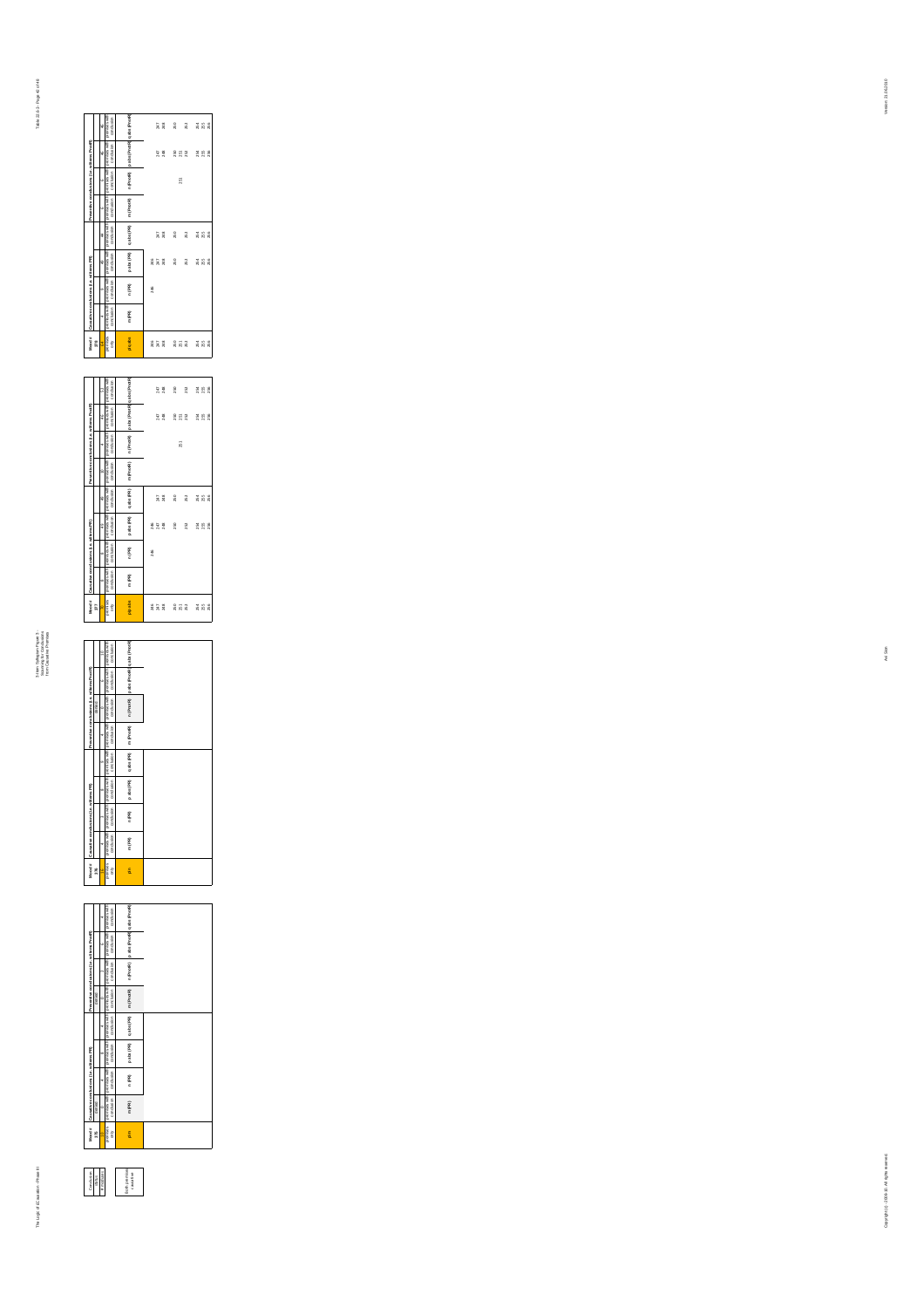| 41<br>promises with<br>corclusion<br>sabs (Prooft)                                                                                                                                                                                                                                                                                                                                                                                                                                                      | 388                                                                                | $\begin{array}{cccccccccc} \mathbf{g} & & \mathbf{g} & & \mathbf{g} & & \mathbf{g} & & \mathbf{g} \end{array}$                                                                                                                                                                                                                    |
|---------------------------------------------------------------------------------------------------------------------------------------------------------------------------------------------------------------------------------------------------------------------------------------------------------------------------------------------------------------------------------------------------------------------------------------------------------------------------------------------------------|------------------------------------------------------------------------------------|-----------------------------------------------------------------------------------------------------------------------------------------------------------------------------------------------------------------------------------------------------------------------------------------------------------------------------------|
| ilons (Le. wilems Prooft)<br>43<br>premises with<br>condusion<br><b>vates</b> (ProofR)                                                                                                                                                                                                                                                                                                                                                                                                                  |                                                                                    | $\begin{array}{cccccccccc} \mathbf{g} & & \mathbf{g} & & \mathbf{g} & & \mathbf{g} & & \mathbf{g} \\ \end{array}$                                                                                                                                                                                                                 |
| 6<br>premises with p<br>condusion<br>n (Pn ofR)                                                                                                                                                                                                                                                                                                                                                                                                                                                         | $\overline{\circ}$                                                                 |                                                                                                                                                                                                                                                                                                                                   |
| Preventive con du<br>$m$ (P rooff)                                                                                                                                                                                                                                                                                                                                                                                                                                                                      | $\begin{array}{ccc} \mathbb{R} & \mathbb{R} & \mathbb{R} & \mathbb{R} \end{array}$ |                                                                                                                                                                                                                                                                                                                                   |
| $\begin{tabular}{ c c } \hline $\bf 43$ & $\bf 40$ \\ \hline \hline \text{pounds with } \text{pounds with } \text{p}} \\ \hline \text{constant} & \text{cordusion} \end{tabular}$<br>$q$ abs $\left( \mathsf{PR}\right)$                                                                                                                                                                                                                                                                                |                                                                                    | $\begin{array}{cccccccccc} \mathbf{g} & \mathbf{g} & \mathbf{g} & \mathbf{g} & \mathbf{g} \end{array}$                                                                                                                                                                                                                            |
| $_{\rm phot\,(PR)}$                                                                                                                                                                                                                                                                                                                                                                                                                                                                                     |                                                                                    | $\begin{array}{cccccccccc} \mathbf{g} & \mathbf{g} & \mathbf{g} & \mathbf{g} & \mathbf{g} \\ \end{array}$                                                                                                                                                                                                                         |
| Causative conclusions (i.e. where PR)<br>  periods   periods   periods   periods   p<br>  periods   periods   periods   periods   periods   periods   periods   periods   periods   periods   periods   p<br>$\mathfrak{so}_{\mathfrak{g}}$                                                                                                                                                                                                                                                             |                                                                                    |                                                                                                                                                                                                                                                                                                                                   |
| $\mathop{\mathsf{m}}\limits_{\mathsf{E}}$                                                                                                                                                                                                                                                                                                                                                                                                                                                               |                                                                                    |                                                                                                                                                                                                                                                                                                                                   |
| 圖<br>Mood #<br>384<br>Pomises<br>only<br>Ã                                                                                                                                                                                                                                                                                                                                                                                                                                                              | $55 - 55$                                                                          | $\begin{array}{cccccccccc} 8 & 8 & 9 & 9 & 3 \\ 1 & 1 & 1 & 1 & 1 \\ 1 & 1 & 1 & 1 & 1 \\ 1 & 1 & 1 & 1 & 1 \\ 1 & 1 & 1 & 1 & 1 \\ 1 & 1 & 1 & 1 & 1 \\ 1 & 1 & 1 & 1 & 1 \\ 1 & 1 & 1 & 1 & 1 \\ 1 & 1 & 1 & 1 & 1 \\ 1 & 1 & 1 & 1 & 1 \\ 1 & 1 & 1 & 1 & 1 \\ 1 & 1 & 1 & 1 & 1 \\ 1 & 1 & 1 & 1 & 1 \\ 1 & 1 & 1 & 1 & 1 & $ |
|                                                                                                                                                                                                                                                                                                                                                                                                                                                                                                         |                                                                                    |                                                                                                                                                                                                                                                                                                                                   |
| 5<br>homises with<br>condusion<br>q abs (ProofR)<br>$\mathbbmss{S}$ as                                                                                                                                                                                                                                                                                                                                                                                                                                  |                                                                                    |                                                                                                                                                                                                                                                                                                                                   |
| Preventive conclusions (Le. witems Prot R)<br>  derival<br>abs (ProfR)<br>premises with                                                                                                                                                                                                                                                                                                                                                                                                                 |                                                                                    |                                                                                                                                                                                                                                                                                                                                   |
| $n$ (ProofR)                                                                                                                                                                                                                                                                                                                                                                                                                                                                                            |                                                                                    |                                                                                                                                                                                                                                                                                                                                   |
| oened<br>  peemises with promises with<br>  conclusion conclusion<br>$m(p \cos \theta)$<br>$\mathbb{R}^n$ .<br><br>: $\mathbb{R}^n$                                                                                                                                                                                                                                                                                                                                                                     |                                                                                    |                                                                                                                                                                                                                                                                                                                                   |
| 6<br>combines with p<br>conduision<br>qabs $\langle \mathsf{PR} \rangle$                                                                                                                                                                                                                                                                                                                                                                                                                                |                                                                                    |                                                                                                                                                                                                                                                                                                                                   |
| $\begin{tabular}{ c c } \hline \multicolumn{1}{ c }{0} & \multicolumn{1}{ c }{3} \\ \hline \multicolumn{1}{ c }{norm} & \multicolumn{1}{ c }{norm} & \multicolumn{1}{ c }{3} \\ \hline \multicolumn{1}{ c }{norm} & \multicolumn{1}{ c }{norm} & \multicolumn{1}{ c }{norm} & \multicolumn{1}{ c }{1} \\ \hline \multicolumn{1}{ c }{norm} & \multicolumn{1}{ c }{conv} & \multicolumn{1}{ c }{conv} & \multicolumn{1}{ c }{1} \\ \hline \multicolumn{1}{ c }{$<br>p abs $\langle \mathsf{PR} \rangle$  |                                                                                    |                                                                                                                                                                                                                                                                                                                                   |
| Causalive conclusions (i.e. willems PR)<br>Causalive conclusions (<br>$\frac{\widehat{\mathfrak{g}}}{\mathfrak{g}}$                                                                                                                                                                                                                                                                                                                                                                                     |                                                                                    |                                                                                                                                                                                                                                                                                                                                   |
| $\frac{3}{2}$<br>comises with<br>$\frac{\partial}{\partial t}$                                                                                                                                                                                                                                                                                                                                                                                                                                          |                                                                                    |                                                                                                                                                                                                                                                                                                                                   |
| 普<br><b>Mood</b><br>pomissa<br>phones<br>$\mathbb R$ - $\mathbb R$<br>$\frac{9}{9}$                                                                                                                                                                                                                                                                                                                                                                                                                     |                                                                                    |                                                                                                                                                                                                                                                                                                                                   |
|                                                                                                                                                                                                                                                                                                                                                                                                                                                                                                         |                                                                                    |                                                                                                                                                                                                                                                                                                                                   |
| qabs (ProfR)<br>promises with<br>condustor                                                                                                                                                                                                                                                                                                                                                                                                                                                              |                                                                                    |                                                                                                                                                                                                                                                                                                                                   |
| ons (i.e. wittems Pro IR)<br>pates (Prooff)<br>promises with<br>conclusion                                                                                                                                                                                                                                                                                                                                                                                                                              |                                                                                    |                                                                                                                                                                                                                                                                                                                                   |
| promises with<br>conduction<br>n (ProtR)                                                                                                                                                                                                                                                                                                                                                                                                                                                                |                                                                                    |                                                                                                                                                                                                                                                                                                                                   |
| (Le Willema PR)<br>http://www.mil.com/www.mil.com/www.mil.com/www.mil.com/www.mil.com/www.mil.com/www.mil.com/www.mil.com/www.mil.com/www.mil.com/www.mil.com/www.mil.com/www.mil.com/www.mil.com/www.mil.com/www.mil.com/www.mil<br>$\mathfrak{m}$ (Pn ofR)                                                                                                                                                                                                                                            |                                                                                    |                                                                                                                                                                                                                                                                                                                                   |
| qabs (PR)                                                                                                                                                                                                                                                                                                                                                                                                                                                                                               |                                                                                    |                                                                                                                                                                                                                                                                                                                                   |
| $p$ als (PR)                                                                                                                                                                                                                                                                                                                                                                                                                                                                                            |                                                                                    |                                                                                                                                                                                                                                                                                                                                   |
| $\frac{1}{n}$                                                                                                                                                                                                                                                                                                                                                                                                                                                                                           |                                                                                    |                                                                                                                                                                                                                                                                                                                                   |
| Causative conc<br>emises with<br>$\mathfrak{g}_{\mathfrak{g}}$<br>$\frac{1}{2}$                                                                                                                                                                                                                                                                                                                                                                                                                         |                                                                                    |                                                                                                                                                                                                                                                                                                                                   |
| $\begin{array}{c}\n\text{Mod } n \\ 382\n\end{array}$<br>promises<br>promises<br>g                                                                                                                                                                                                                                                                                                                                                                                                                      |                                                                                    |                                                                                                                                                                                                                                                                                                                                   |
| 1 abs (Proof<br>nomises                                                                                                                                                                                                                                                                                                                                                                                                                                                                                 |                                                                                    |                                                                                                                                                                                                                                                                                                                                   |
| patos (ProtR) q                                                                                                                                                                                                                                                                                                                                                                                                                                                                                         |                                                                                    |                                                                                                                                                                                                                                                                                                                                   |
| Preventive condusions (i.e. witterns ProdR)<br>derival<br>0<br>premises with premises with<br>condusion condusion<br>$n$ (P rooff)                                                                                                                                                                                                                                                                                                                                                                      |                                                                                    |                                                                                                                                                                                                                                                                                                                                   |
| $m(p \bmod 8)$                                                                                                                                                                                                                                                                                                                                                                                                                                                                                          |                                                                                    |                                                                                                                                                                                                                                                                                                                                   |
| promises with promises with<br>occlusion conclusion<br>$q$ abs $(PR)$<br>pitchung                                                                                                                                                                                                                                                                                                                                                                                                                       |                                                                                    |                                                                                                                                                                                                                                                                                                                                   |
| premises with<br>$p$ abs $\langle \theta R \rangle$                                                                                                                                                                                                                                                                                                                                                                                                                                                     |                                                                                    |                                                                                                                                                                                                                                                                                                                                   |
| $_{\rm n}$ (PR)                                                                                                                                                                                                                                                                                                                                                                                                                                                                                         |                                                                                    |                                                                                                                                                                                                                                                                                                                                   |
| sative con dissilents (i.e. w/lterms PR)<br>$\begin{tabular}{ c c } \hline 1 & 0 \\ \hline 0 & 0 \\ \hline 0 & 0 \\ \hline 0 & 0 \\ \hline 1 & 0 \\ \hline 0 & 0 \\ \hline 1 & 0 \\ \hline 0 & 0 \\ \hline 1 & 0 \\ \hline 0 & 0 \\ \hline 1 & 0 \\ \hline 0 & 0 \\ \hline 1 & 0 \\ \hline 2 & 0 \\ \hline 3 & 0 \\ \hline 4 & 0 \\ \hline 5 & 0 \\ \hline 6 & 0 \\ \hline 7 & 0 \\ \hline 8 & 0 \\ \hline 9 & 0 \\ \hline 1 & 0 \\ \hline 2 & 0 \\ \$<br>$\frac{\widehat{\mathfrak{g}}}{\mathfrak{g}}$ |                                                                                    |                                                                                                                                                                                                                                                                                                                                   |
| 3<br>$M \propto 381$<br><b>Rooming</b><br>q/mn                                                                                                                                                                                                                                                                                                                                                                                                                                                          |                                                                                    |                                                                                                                                                                                                                                                                                                                                   |
|                                                                                                                                                                                                                                                                                                                                                                                                                                                                                                         |                                                                                    |                                                                                                                                                                                                                                                                                                                                   |

Table 22.6-3 - Page 43 of 48 Table 22.6-3 - Page 43 of 48

Conclusion<br># moduses<br>xh premis<br>causative Both premises

 $\frac{1}{\sqrt{2}}$ 

 $^{\rm 12}$  $^{\rm 122}$ 

 $\equiv$ 

Avi Sion

 $\Xi$ 

 $^{\rm 122}$ 

lenion: 21.06.2010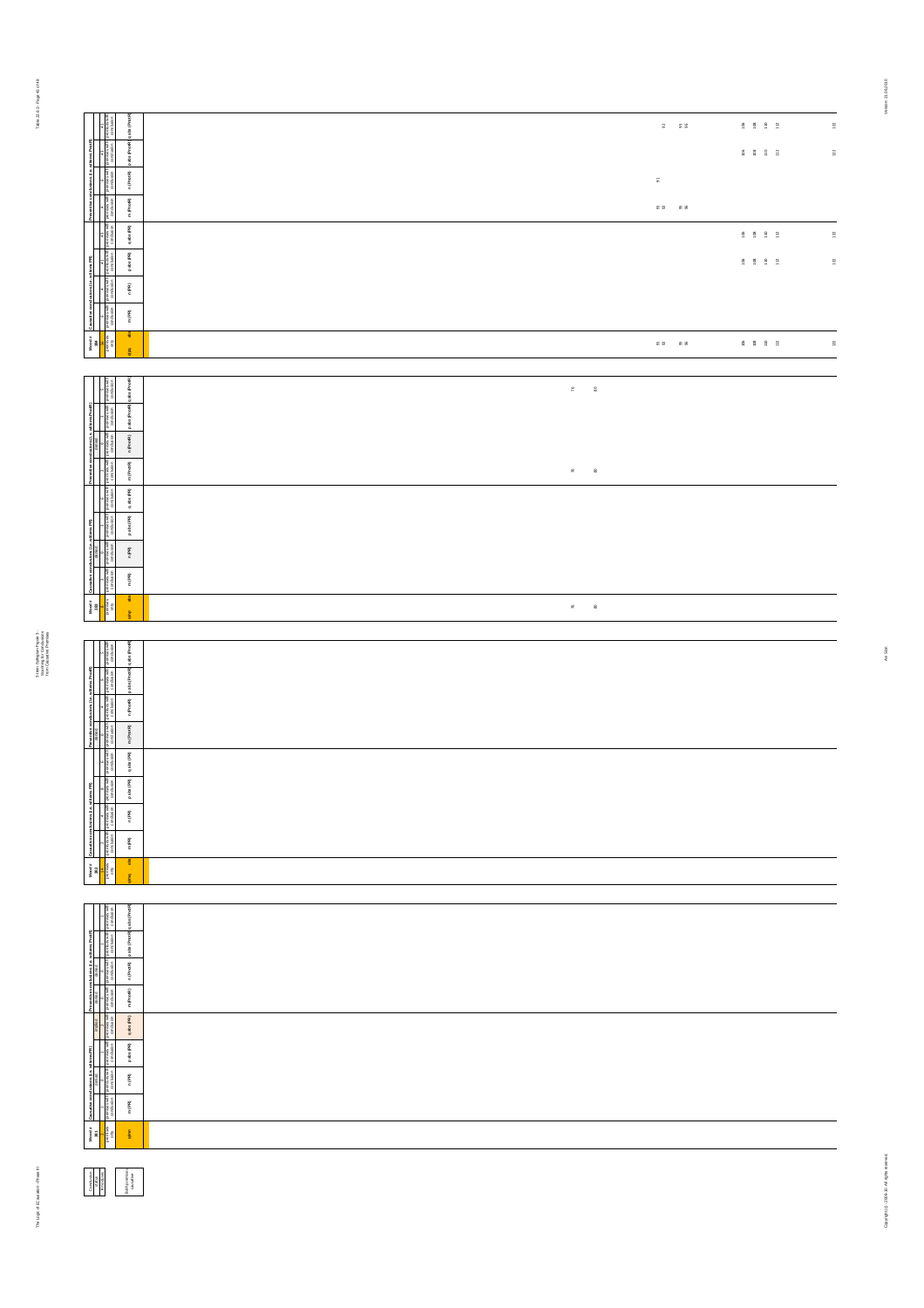|                                        |                                |                                       | $\begin{array}{cc} \Xi & \Xi \; \Xi \; \Xi \\ \end{array}$                                                                                           |              |                                                                                                 |                  | $\begin{array}{cccccccccc} \Xi & \Xi & & & & & & & & \Xi & \Xi & \Xi \\ \Xi & \Xi & & & & & & & & \Xi & \Xi & \Xi \Xi \end{array}$ |                                                                                                                                                                                                                                                                                                                                                                                                                                                                   |                                                                                |      |                                                                                                                                      |                  |                                                                                                     |                | <b>黄黄 青 黄 景質</b> |                   |              |                                                                                                                                           |                                      | $\begin{tabular}{lllllll} \bf 11.8 & \tt 12.1 & \tt 13.1 & \tt 14.1 & \tt 15.1 & \tt 15.1 & \tt 15.1 & \tt 15.1 & \tt 15.1 & \tt 15.1 & \tt 15.1 & \tt 15.1 & \tt 15.1 & \tt 15.1 & \tt 15.1 & \tt 15.1 & \tt 15.1 & \tt 15.1 & \tt 15.1 & \tt 15.1 & \tt 15.1 & \tt 15.1 & \tt 15.1 & \tt 15.1 & \tt 15.1 & \tt 15.1 & \$ |                                                                                                                                                                                                                                                                                                                                                                                                                                                               |                                              |             | $\begin{array}{cccccccccc} \Xi & \Xi & \Xi & \Xi & \Xi \end{array}$       |                                                                |
|----------------------------------------|--------------------------------|---------------------------------------|------------------------------------------------------------------------------------------------------------------------------------------------------|--------------|-------------------------------------------------------------------------------------------------|------------------|------------------------------------------------------------------------------------------------------------------------------------|-------------------------------------------------------------------------------------------------------------------------------------------------------------------------------------------------------------------------------------------------------------------------------------------------------------------------------------------------------------------------------------------------------------------------------------------------------------------|--------------------------------------------------------------------------------|------|--------------------------------------------------------------------------------------------------------------------------------------|------------------|-----------------------------------------------------------------------------------------------------|----------------|------------------|-------------------|--------------|-------------------------------------------------------------------------------------------------------------------------------------------|--------------------------------------|----------------------------------------------------------------------------------------------------------------------------------------------------------------------------------------------------------------------------------------------------------------------------------------------------------------------------|---------------------------------------------------------------------------------------------------------------------------------------------------------------------------------------------------------------------------------------------------------------------------------------------------------------------------------------------------------------------------------------------------------------------------------------------------------------|----------------------------------------------|-------------|---------------------------------------------------------------------------|----------------------------------------------------------------|
|                                        |                                |                                       | $33 - 333$                                                                                                                                           |              |                                                                                                 |                  |                                                                                                                                    | $\begin{tabular}{ccccccccc} \multicolumn{4}{c }{\multicolumn{4}{c }{\multicolumn{4}{c }{\multicolumn{4}{c }{\multicolumn{4}{c }{\multicolumn{4}{c }{\multicolumn{4}{c }{\multicolumn{4}{c }{\multicolumn{4}{c }{\multicolumn{4}{c }{\multicolumn{4}{c }{\multicolumn{4}{c }{\multicolumn{4}{c }{\multicolumn{4}{c }{\multicolumn{4}{c }{\multicolumn{4}{c }{\multicolumn{4}{c }{\multicolumn{4}{c }{\multicolumn{4}{c }{\multicolumn{4}{c }{\multicolumn{4}{c }{$ |                                                                                |      |                                                                                                                                      |                  |                                                                                                     |                |                  | <b>EA BRE SER</b> |              |                                                                                                                                           |                                      |                                                                                                                                                                                                                                                                                                                            | $\begin{array}{ccc}\n\text{11} & \text{12} & \text{13} \\ \text{14} & \text{15} & \text{17}\n\end{array}$                                                                                                                                                                                                                                                                                                                                                     |                                              |             | $\begin{array}{cccccccccc} \Xi & \Xi & \Xi & \Xi & \Xi & \Xi \end{array}$ |                                                                |
|                                        | b<br>semises with              |                                       | $\mathbbm{2}$                                                                                                                                        |              |                                                                                                 |                  | 155                                                                                                                                |                                                                                                                                                                                                                                                                                                                                                                                                                                                                   |                                                                                |      |                                                                                                                                      |                  |                                                                                                     |                | 187              |                   |              |                                                                                                                                           |                                      | 219                                                                                                                                                                                                                                                                                                                        |                                                                                                                                                                                                                                                                                                                                                                                                                                                               |                                              |             |                                                                           |                                                                |
|                                        | promises with                  |                                       |                                                                                                                                                      |              |                                                                                                 |                  |                                                                                                                                    |                                                                                                                                                                                                                                                                                                                                                                                                                                                                   |                                                                                |      |                                                                                                                                      |                  |                                                                                                     |                |                  |                   |              |                                                                                                                                           |                                      |                                                                                                                                                                                                                                                                                                                            |                                                                                                                                                                                                                                                                                                                                                                                                                                                               |                                              |             |                                                                           |                                                                |
|                                        | promises with                  |                                       | $\begin{array}{cc} \Xi & \Xi \; \Xi \\ \Xi & \Xi \; \Xi \; \Xi \end{array}$                                                                          |              |                                                                                                 |                  |                                                                                                                                    |                                                                                                                                                                                                                                                                                                                                                                                                                                                                   |                                                                                |      |                                                                                                                                      |                  |                                                                                                     |                |                  |                   |              |                                                                                                                                           |                                      |                                                                                                                                                                                                                                                                                                                            | $\begin{array}{cccccccccccccc} \texttt{H} & \texttt{H} & \texttt{H} & \texttt{H} & \texttt{H} & \texttt{H} & \texttt{H} & \texttt{H} & \texttt{H} & \texttt{H} & \texttt{H} & \texttt{H} & \texttt{H} & \texttt{H} & \texttt{H} & \texttt{H} & \texttt{H} & \texttt{H} & \texttt{H} & \texttt{H} & \texttt{H} & \texttt{H} & \texttt{H} & \texttt{H} & \texttt{H} & \texttt{H} & \texttt{H} & \texttt{H} & \texttt{H} & \texttt{H} &$                         |                                              |             |                                                                           |                                                                |
|                                        | 41<br>promises with            |                                       | $\begin{array}{cc} \mathbf{3} & \mathbf{3} & \mathbf{3} \\ \mathbf{2} & \mathbf{3} & \mathbf{3} \\ \mathbf{3} & \mathbf{3} & \mathbf{3} \end{array}$ |              |                                                                                                 |                  |                                                                                                                                    | 55 5 59                                                                                                                                                                                                                                                                                                                                                                                                                                                           |                                                                                |      |                                                                                                                                      |                  |                                                                                                     |                |                  |                   |              |                                                                                                                                           |                                      |                                                                                                                                                                                                                                                                                                                            | $\begin{tabular}{lllllllll} \multicolumn{2}{c}{\bf H} & \multicolumn{2}{c}{\bf H} & \multicolumn{2}{c}{\bf H} & \multicolumn{2}{c}{\bf H} & \multicolumn{2}{c}{\bf H} & \multicolumn{2}{c}{\bf H} & \multicolumn{2}{c}{\bf H} & \multicolumn{2}{c}{\bf H} & \multicolumn{2}{c}{\bf H} & \multicolumn{2}{c}{\bf H} & \multicolumn{2}{c}{\bf H} & \multicolumn{2}{c}{\bf H} & \multicolumn{2}{c}{\bf H} & \multicolumn{2}{c}{\bf H} & \multicolumn{2}{c}{\bf H$ |                                              |             |                                                                           |                                                                |
|                                        | 4<br>promises with             | φ                                     |                                                                                                                                                      |              |                                                                                                 |                  |                                                                                                                                    |                                                                                                                                                                                                                                                                                                                                                                                                                                                                   |                                                                                | $\%$ |                                                                                                                                      |                  |                                                                                                     | $\frac{1}{24}$ |                  |                   |              |                                                                                                                                           |                                      |                                                                                                                                                                                                                                                                                                                            |                                                                                                                                                                                                                                                                                                                                                                                                                                                               |                                              | $_{\rm 30}$ |                                                                           |                                                                |
| Causative conclusions (i.e. w/kems PR) | 6<br>promises with             | $\mathfrak{g}_{\mathfrak{m}}$         |                                                                                                                                                      |              |                                                                                                 |                  |                                                                                                                                    |                                                                                                                                                                                                                                                                                                                                                                                                                                                                   |                                                                                |      | $\begin{array}{cccccccccccccc} \mathbf{g} & & \mathbf{g} & & \mathbf{g} & & \mathbf{g} & & \mathbf{g} & & \mathbf{g} \\ \end{array}$ |                  |                                                                                                     |                |                  |                   |              |                                                                                                                                           |                                      |                                                                                                                                                                                                                                                                                                                            |                                                                                                                                                                                                                                                                                                                                                                                                                                                               |                                              |             |                                                                           |                                                                |
|                                        | Mood #                         | 县                                     | na ana                                                                                                                                               |              |                                                                                                 |                  |                                                                                                                                    |                                                                                                                                                                                                                                                                                                                                                                                                                                                                   |                                                                                |      |                                                                                                                                      |                  |                                                                                                     |                |                  |                   |              |                                                                                                                                           |                                      |                                                                                                                                                                                                                                                                                                                            |                                                                                                                                                                                                                                                                                                                                                                                                                                                               |                                              |             |                                                                           |                                                                |
|                                        |                                |                                       |                                                                                                                                                      |              |                                                                                                 |                  |                                                                                                                                    |                                                                                                                                                                                                                                                                                                                                                                                                                                                                   |                                                                                |      |                                                                                                                                      |                  |                                                                                                     |                |                  |                   |              |                                                                                                                                           |                                      |                                                                                                                                                                                                                                                                                                                            |                                                                                                                                                                                                                                                                                                                                                                                                                                                               |                                              |             |                                                                           |                                                                |
|                                        |                                |                                       |                                                                                                                                                      |              |                                                                                                 |                  |                                                                                                                                    |                                                                                                                                                                                                                                                                                                                                                                                                                                                                   |                                                                                |      |                                                                                                                                      |                  |                                                                                                     |                |                  |                   |              | $\begin{matrix} 0 & \mathbb{R} & \mathbb{R} \\ \mathbb{R} & \mathbb{R} & \mathbb{R} \\ \mathbb{R} & \mathbb{R} & \mathbb{R} \end{matrix}$ |                                      |                                                                                                                                                                                                                                                                                                                            |                                                                                                                                                                                                                                                                                                                                                                                                                                                               |                                              |             |                                                                           |                                                                |
|                                        |                                |                                       |                                                                                                                                                      |              |                                                                                                 |                  |                                                                                                                                    |                                                                                                                                                                                                                                                                                                                                                                                                                                                                   |                                                                                |      |                                                                                                                                      |                  |                                                                                                     |                |                  |                   |              | $\begin{matrix} \hat{R} & \hat{R} & \hat{R} \\ \hat{R} & \hat{R} & \hat{R} \end{matrix}$                                                  |                                      |                                                                                                                                                                                                                                                                                                                            |                                                                                                                                                                                                                                                                                                                                                                                                                                                               |                                              |             |                                                                           |                                                                |
|                                        |                                |                                       |                                                                                                                                                      |              |                                                                                                 |                  |                                                                                                                                    |                                                                                                                                                                                                                                                                                                                                                                                                                                                                   |                                                                                |      |                                                                                                                                      |                  |                                                                                                     |                |                  |                   |              |                                                                                                                                           |                                      |                                                                                                                                                                                                                                                                                                                            |                                                                                                                                                                                                                                                                                                                                                                                                                                                               |                                              |             |                                                                           |                                                                |
|                                        | 2<br>premises with             | $m(p \cos R)$                         |                                                                                                                                                      |              |                                                                                                 |                  |                                                                                                                                    |                                                                                                                                                                                                                                                                                                                                                                                                                                                                   |                                                                                |      |                                                                                                                                      |                  |                                                                                                     |                |                  |                   |              |                                                                                                                                           |                                      |                                                                                                                                                                                                                                                                                                                            |                                                                                                                                                                                                                                                                                                                                                                                                                                                               |                                              |             |                                                                           |                                                                |
|                                        | uw sequent                     | $\widehat{\mathbf{g}}$<br>qabs        |                                                                                                                                                      |              | $\begin{array}{cccccccccc} \mathfrak{g} & & & \mathfrak{g} & & \mathfrak{g} & & \\ \end{array}$ |                  |                                                                                                                                    |                                                                                                                                                                                                                                                                                                                                                                                                                                                                   |                                                                                |      |                                                                                                                                      |                  |                                                                                                     |                |                  |                   |              | $\mathbb{R}$ as $\mathbb{R}$                                                                                                              |                                      |                                                                                                                                                                                                                                                                                                                            |                                                                                                                                                                                                                                                                                                                                                                                                                                                               |                                              |             |                                                                           |                                                                |
|                                        | promises with                  | pats (PR)                             |                                                                                                                                                      |              |                                                                                                 |                  |                                                                                                                                    |                                                                                                                                                                                                                                                                                                                                                                                                                                                                   |                                                                                |      |                                                                                                                                      |                  |                                                                                                     |                |                  |                   |              | $\begin{matrix} \mathbf{R} & \mathbf{R} & \mathbf{R} \\ \mathbf{R} & \mathbf{R} & \mathbf{R} \end{matrix}$                                |                                      |                                                                                                                                                                                                                                                                                                                            |                                                                                                                                                                                                                                                                                                                                                                                                                                                               |                                              |             |                                                                           |                                                                |
|                                        | promises with                  | $_{\rm n}$ (PR)                       |                                                                                                                                                      |              |                                                                                                 |                  |                                                                                                                                    |                                                                                                                                                                                                                                                                                                                                                                                                                                                                   |                                                                                |      |                                                                                                                                      |                  |                                                                                                     |                |                  |                   |              |                                                                                                                                           |                                      |                                                                                                                                                                                                                                                                                                                            |                                                                                                                                                                                                                                                                                                                                                                                                                                                               |                                              |             |                                                                           |                                                                |
| Causative conclusions (i.e. witems PR) | 3<br>nomices with              | $\frac{60}{6}$                        |                                                                                                                                                      |              | $36$ $36$ $34$                                                                                  |                  |                                                                                                                                    |                                                                                                                                                                                                                                                                                                                                                                                                                                                                   |                                                                                |      |                                                                                                                                      |                  |                                                                                                     |                |                  |                   |              |                                                                                                                                           |                                      |                                                                                                                                                                                                                                                                                                                            |                                                                                                                                                                                                                                                                                                                                                                                                                                                               |                                              |             |                                                                           |                                                                |
|                                        | $M \sim 33$                    | 圖                                     |                                                                                                                                                      |              | $\begin{array}{cccccccccc} \mathfrak{g} & & & \mathfrak{g} & & \mathfrak{g} & & \\ \end{array}$ |                  |                                                                                                                                    |                                                                                                                                                                                                                                                                                                                                                                                                                                                                   |                                                                                |      |                                                                                                                                      |                  |                                                                                                     |                |                  |                   |              |                                                                                                                                           |                                      |                                                                                                                                                                                                                                                                                                                            |                                                                                                                                                                                                                                                                                                                                                                                                                                                               |                                              |             |                                                                           |                                                                |
|                                        |                                |                                       |                                                                                                                                                      |              |                                                                                                 |                  |                                                                                                                                    |                                                                                                                                                                                                                                                                                                                                                                                                                                                                   |                                                                                |      |                                                                                                                                      |                  |                                                                                                     |                |                  |                   |              |                                                                                                                                           |                                      |                                                                                                                                                                                                                                                                                                                            |                                                                                                                                                                                                                                                                                                                                                                                                                                                               |                                              |             |                                                                           |                                                                |
|                                        |                                |                                       |                                                                                                                                                      |              |                                                                                                 | $\sim 30$        |                                                                                                                                    |                                                                                                                                                                                                                                                                                                                                                                                                                                                                   |                                                                                |      |                                                                                                                                      |                  | $\frac{6}{28}$                                                                                      |                |                  |                   |              |                                                                                                                                           | $\mathbb{R}^2$                       |                                                                                                                                                                                                                                                                                                                            |                                                                                                                                                                                                                                                                                                                                                                                                                                                               | $_{\rm 23}$                                  |             |                                                                           | $-\frac{\pi}{8}$                                               |
| (La witems ProfR)                      | premises with                  |                                       |                                                                                                                                                      |              |                                                                                                 | $\frac{16}{14}$  |                                                                                                                                    |                                                                                                                                                                                                                                                                                                                                                                                                                                                                   |                                                                                |      |                                                                                                                                      |                  | $\mathop{\mathbb{R}}_n$ $\mathop{\mathbb{R}}_n$                                                     |                |                  |                   |              |                                                                                                                                           | $\mathop{\rm m}\nolimits$            |                                                                                                                                                                                                                                                                                                                            |                                                                                                                                                                                                                                                                                                                                                                                                                                                               | $_{\rm 2.33}$                                |             |                                                                           | $\frac{9}{2}$ %                                                |
|                                        | case with                      |                                       |                                                                                                                                                      |              |                                                                                                 | $\frac{5}{24}$   |                                                                                                                                    |                                                                                                                                                                                                                                                                                                                                                                                                                                                                   |                                                                                |      |                                                                                                                                      |                  | $\frac{2}{n}$                                                                                       |                |                  |                   |              |                                                                                                                                           | $\Xi^-$                              |                                                                                                                                                                                                                                                                                                                            |                                                                                                                                                                                                                                                                                                                                                                                                                                                               |                                              |             |                                                                           | $\frac{23}{2}$                                                 |
|                                        |                                | g                                     |                                                                                                                                                      |              |                                                                                                 |                  |                                                                                                                                    |                                                                                                                                                                                                                                                                                                                                                                                                                                                                   |                                                                                |      |                                                                                                                                      |                  |                                                                                                     |                |                  |                   |              |                                                                                                                                           |                                      |                                                                                                                                                                                                                                                                                                                            |                                                                                                                                                                                                                                                                                                                                                                                                                                                               |                                              |             |                                                                           |                                                                |
|                                        | 6<br>promises with             | $\frac{\infty}{6}$<br>$rac{8}{3}$     |                                                                                                                                                      |              |                                                                                                 | $\frac{m}{m}$    |                                                                                                                                    |                                                                                                                                                                                                                                                                                                                                                                                                                                                                   | $\frac{35}{16}$                                                                |      |                                                                                                                                      |                  | $\sim 100$                                                                                          |                |                  |                   |              |                                                                                                                                           | $\overline{\bf n}$                   |                                                                                                                                                                                                                                                                                                                            |                                                                                                                                                                                                                                                                                                                                                                                                                                                               | $\mathbb{Z}$ 28                              |             |                                                                           | $\mathbb{R}^3$                                                 |
| Æ                                      | 8<br>promises with<br>montains | $p$ ab s $\left( \mathsf{PR}\right)$  |                                                                                                                                                      |              |                                                                                                 | $\Xi$            |                                                                                                                                    |                                                                                                                                                                                                                                                                                                                                                                                                                                                                   |                                                                                |      |                                                                                                                                      |                  | $\mathbb{R}^n=\mathbb{R}$                                                                           |                |                  |                   |              |                                                                                                                                           | $\overline{\bf n}$                   |                                                                                                                                                                                                                                                                                                                            |                                                                                                                                                                                                                                                                                                                                                                                                                                                               | $\begin{array}{c} 226 \\ 2.28 \end{array}$   |             |                                                                           | $\frac{5}{2}$ – $\frac{4}{2}$                                  |
|                                        | $rac{1}{8}$<br>seames          | $\alpha$ (PR)                         |                                                                                                                                                      |              |                                                                                                 |                  |                                                                                                                                    |                                                                                                                                                                                                                                                                                                                                                                                                                                                                   | $162\,$                                                                        |      |                                                                                                                                      | $\overline{178}$ |                                                                                                     |                |                  |                   |              |                                                                                                                                           |                                      |                                                                                                                                                                                                                                                                                                                            |                                                                                                                                                                                                                                                                                                                                                                                                                                                               | $_{\rm 226}$                                 |             |                                                                           | $_{\rm 24}$                                                    |
| Causative conclusions                  |                                |                                       |                                                                                                                                                      |              |                                                                                                 |                  |                                                                                                                                    |                                                                                                                                                                                                                                                                                                                                                                                                                                                                   | $\widetilde{\mathbf{x}} - \widetilde{\mathbf{x}}$                              |      |                                                                                                                                      |                  |                                                                                                     |                |                  |                   |              |                                                                                                                                           |                                      |                                                                                                                                                                                                                                                                                                                            |                                                                                                                                                                                                                                                                                                                                                                                                                                                               |                                              |             |                                                                           |                                                                |
|                                        | Mood #<br>382                  |                                       |                                                                                                                                                      |              |                                                                                                 | $\frac{1}{2}$ is |                                                                                                                                    |                                                                                                                                                                                                                                                                                                                                                                                                                                                                   | $\begin{array}{cc} \boxtimes & \boxtimes \\ \boxtimes & \boxtimes \end{array}$ |      |                                                                                                                                      |                  | $\mathop{\mathbb{R}}\limits^{\mathbb{R}}\mathop{\mathbb{R}}\limits^{\mathbb{R}}\mathop{\mathbb{R}}$ |                |                  |                   |              |                                                                                                                                           | $\underset{n}{\mathbb{H}}\mathbb{R}$ |                                                                                                                                                                                                                                                                                                                            |                                                                                                                                                                                                                                                                                                                                                                                                                                                               | $\begin{array}{cc} 2.25 \\ 2.28 \end{array}$ |             |                                                                           | $\begin{smallmatrix} 2 & 2 & 3 \\ 2 & 3 & 3 \end{smallmatrix}$ |
|                                        |                                |                                       |                                                                                                                                                      |              |                                                                                                 |                  |                                                                                                                                    |                                                                                                                                                                                                                                                                                                                                                                                                                                                                   |                                                                                |      |                                                                                                                                      |                  |                                                                                                     |                |                  |                   |              |                                                                                                                                           |                                      |                                                                                                                                                                                                                                                                                                                            |                                                                                                                                                                                                                                                                                                                                                                                                                                                               |                                              |             |                                                                           |                                                                |
|                                        |                                |                                       |                                                                                                                                                      |              |                                                                                                 |                  |                                                                                                                                    |                                                                                                                                                                                                                                                                                                                                                                                                                                                                   |                                                                                |      |                                                                                                                                      |                  |                                                                                                     |                |                  |                   | $^{\rm 196}$ |                                                                                                                                           |                                      |                                                                                                                                                                                                                                                                                                                            |                                                                                                                                                                                                                                                                                                                                                                                                                                                               |                                              |             |                                                                           |                                                                |
| witterns Proof?                        |                                |                                       |                                                                                                                                                      |              |                                                                                                 |                  |                                                                                                                                    |                                                                                                                                                                                                                                                                                                                                                                                                                                                                   |                                                                                |      |                                                                                                                                      |                  |                                                                                                     |                |                  |                   | $^{\rm 196}$ |                                                                                                                                           |                                      |                                                                                                                                                                                                                                                                                                                            |                                                                                                                                                                                                                                                                                                                                                                                                                                                               |                                              |             |                                                                           |                                                                |
|                                        |                                |                                       |                                                                                                                                                      |              |                                                                                                 |                  |                                                                                                                                    |                                                                                                                                                                                                                                                                                                                                                                                                                                                                   |                                                                                |      |                                                                                                                                      |                  |                                                                                                     |                |                  |                   |              |                                                                                                                                           |                                      |                                                                                                                                                                                                                                                                                                                            |                                                                                                                                                                                                                                                                                                                                                                                                                                                               |                                              |             |                                                                           |                                                                |
|                                        |                                |                                       |                                                                                                                                                      |              |                                                                                                 |                  |                                                                                                                                    |                                                                                                                                                                                                                                                                                                                                                                                                                                                                   |                                                                                |      |                                                                                                                                      |                  |                                                                                                     |                |                  |                   |              |                                                                                                                                           |                                      |                                                                                                                                                                                                                                                                                                                            |                                                                                                                                                                                                                                                                                                                                                                                                                                                               |                                              |             |                                                                           |                                                                |
|                                        |                                | $q$ also $(PR)$                       |                                                                                                                                                      | $_{\rm 132}$ |                                                                                                 |                  |                                                                                                                                    |                                                                                                                                                                                                                                                                                                                                                                                                                                                                   |                                                                                |      |                                                                                                                                      |                  |                                                                                                     |                |                  |                   | $^{\rm 196}$ |                                                                                                                                           |                                      |                                                                                                                                                                                                                                                                                                                            |                                                                                                                                                                                                                                                                                                                                                                                                                                                               |                                              |             |                                                                           |                                                                |
| usions (i.e.w/leams PR)                |                                | $p$ abs $\langle \mathsf{PR} \rangle$ |                                                                                                                                                      |              |                                                                                                 |                  |                                                                                                                                    |                                                                                                                                                                                                                                                                                                                                                                                                                                                                   |                                                                                |      |                                                                                                                                      |                  |                                                                                                     |                |                  |                   | $_{\rm 196}$ |                                                                                                                                           |                                      |                                                                                                                                                                                                                                                                                                                            |                                                                                                                                                                                                                                                                                                                                                                                                                                                               |                                              |             |                                                                           |                                                                |
|                                        |                                | $_{\rm n}(\rho\,R)$                   |                                                                                                                                                      |              |                                                                                                 |                  |                                                                                                                                    |                                                                                                                                                                                                                                                                                                                                                                                                                                                                   |                                                                                |      |                                                                                                                                      |                  |                                                                                                     |                |                  |                   |              |                                                                                                                                           |                                      |                                                                                                                                                                                                                                                                                                                            |                                                                                                                                                                                                                                                                                                                                                                                                                                                               |                                              |             |                                                                           |                                                                |
|                                        |                                | $\mathfrak{m}(\mathsf{PR})$           |                                                                                                                                                      | $^{\rm 12}$  |                                                                                                 |                  |                                                                                                                                    |                                                                                                                                                                                                                                                                                                                                                                                                                                                                   |                                                                                |      |                                                                                                                                      |                  |                                                                                                     |                |                  |                   |              |                                                                                                                                           |                                      |                                                                                                                                                                                                                                                                                                                            |                                                                                                                                                                                                                                                                                                                                                                                                                                                               |                                              |             |                                                                           |                                                                |
|                                        | nomises                        |                                       |                                                                                                                                                      | $_{\rm 132}$ |                                                                                                 |                  |                                                                                                                                    |                                                                                                                                                                                                                                                                                                                                                                                                                                                                   |                                                                                |      |                                                                                                                                      |                  |                                                                                                     |                |                  |                   | $^{\rm 196}$ |                                                                                                                                           |                                      |                                                                                                                                                                                                                                                                                                                            |                                                                                                                                                                                                                                                                                                                                                                                                                                                               |                                              |             |                                                                           |                                                                |

Table 22.6-3 - Page 44 of 48

ian 44 of 48

The Logic of Economic of Economic of Economic of Economic Sylvism Figure 3 - Phase III 3-Item Sylvism Figure 3 - Phase III 30-Item Sylvism Figure 3 - Phase III 3-Item Sylvism Figure 3 - Phase III 3-Item Sylvism Figure 3 hase Logic of £Causation-

Conclusion<br># moduses<br>xh premis<br>causative Both premises

2106.2010

Copyright (c) - 2008-10. All rights reserved. Avi Sion Version: 21.06.2010

 $48$ on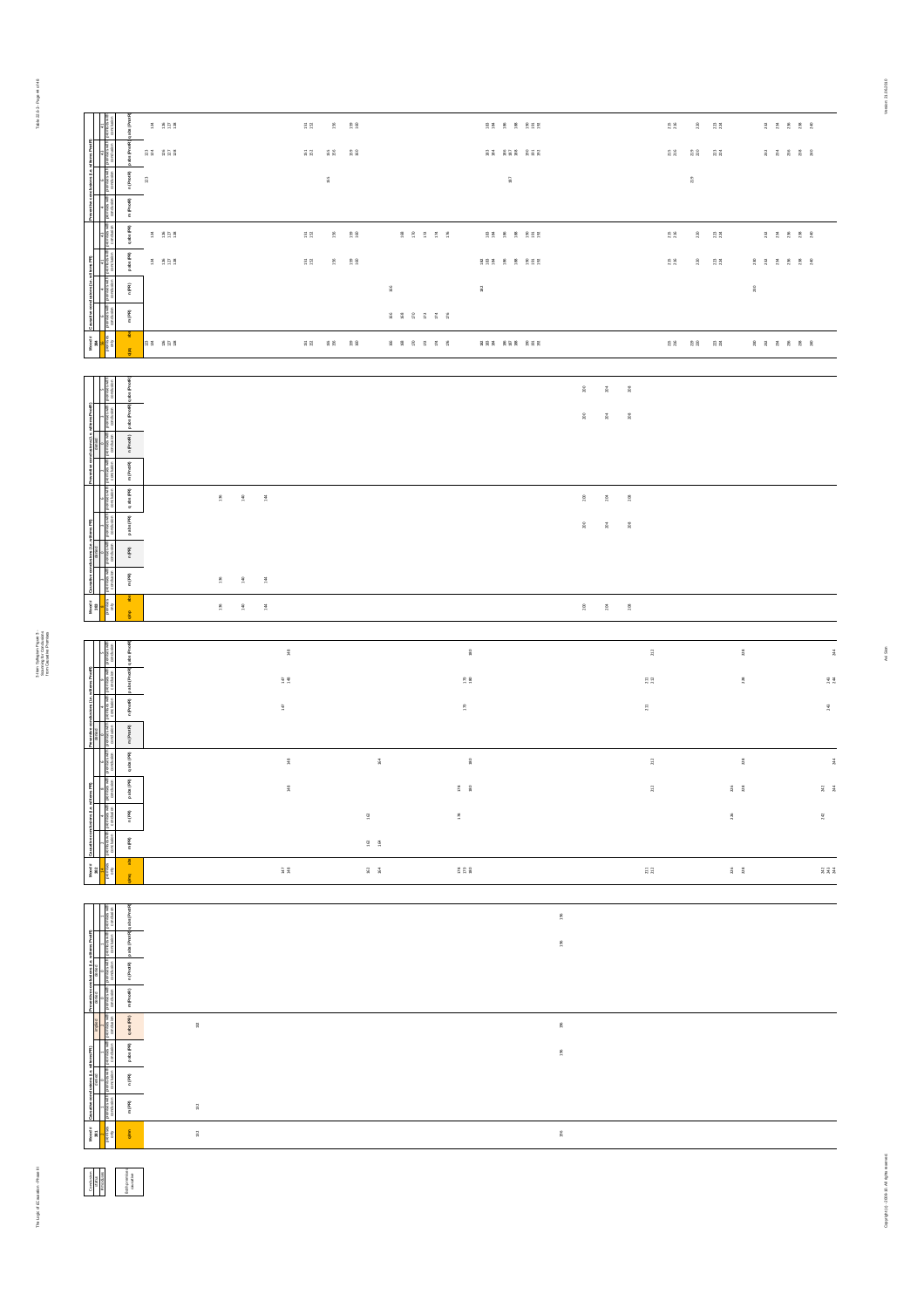| a pos          |                            | Causative conclusions (i.e. witems PR) |                            |                             |                            | Preventive con dusions (i.e. wiltems Proof?) |                                |                             |
|----------------|----------------------------|----------------------------------------|----------------------------|-----------------------------|----------------------------|----------------------------------------------|--------------------------------|-----------------------------|
| ă              |                            |                                        |                            |                             |                            |                                              |                                |                             |
| 8              | é                          | ۰                                      | ş                          | ą                           | ۰                          | é                                            | ş                              | ą                           |
| im ses<br>È    | premises with<br>condusion | premises with<br>oondusion             | premises with<br>oondusion | premises with<br>oorchasion | premises with<br>candusion | premises with<br>oondusion                   | premises with<br>oondusion     | premises with<br>conclusion |
| 3 <sub>5</sub> | m (PR)                     | n (PR)                                 | pabs (PR)                  | $q$ abs $(PR)$              | m (ProtR)                  | n (PhoeR)                                    | pates (P notR) q alss (P notR) |                             |
| 246            |                            | g                                      | 246                        |                             |                            |                                              |                                |                             |
| $\frac{1}{2}$  |                            |                                        | $\frac{1}{2}$              |                             |                            |                                              | ã                              | 247                         |
| 248            |                            |                                        | 248                        | 2 8                         |                            |                                              | 248                            | $\frac{3}{2}$               |
| 250            |                            |                                        | 250                        | 8                           |                            |                                              | 250                            | 8                           |
| ã              |                            |                                        |                            |                             |                            | 251                                          | 251                            |                             |
| 32             |                            |                                        | 252                        | 32                          |                            |                                              | 252                            | 32                          |
| 34             |                            |                                        | 254                        | 254                         |                            |                                              | 254                            | 254                         |
| 35             |                            |                                        | 255                        | 28                          |                            |                                              | 255                            | 28                          |
| 36             |                            |                                        | 256                        | 256                         |                            |                                              | 256                            | 256                         |





Version: 21.06.2010

Aw Sion

Conclusion<br># moduses<br>xh premis<br>causative Both premises

premises only premises with conclusion premises with conclusion premises with conclusion premises with conclusion premises with conclusion premises with conclusion premises with conclusion premises with conclusion

premises only premises with conclusion premises with conclusion premises with conclusion premises with conclusion premises with conclusion premises with conclusion premises with conclusion premises with conclusion

Mood #<br> $382$ 

reventive conclusions (i.e. w.kems Prock)<br>derivat<br>com co. with permada with permana with promises with

abs (Proff

pats (ProfR)

and an man and the search described and managed a search of the search of the search of the search of the search of the search of the search of the search of the search of the search of the search of the search of the sear

abs (Prock) q abs (Prock

n (Prodit)  $m$  (Prooff) q abs (PR)

 $m(\mathsf{PR}) \qquad n(\mathsf{PR}) \qquad \text{p also } (\mathsf{PR})$ 

 $q\bar{q}$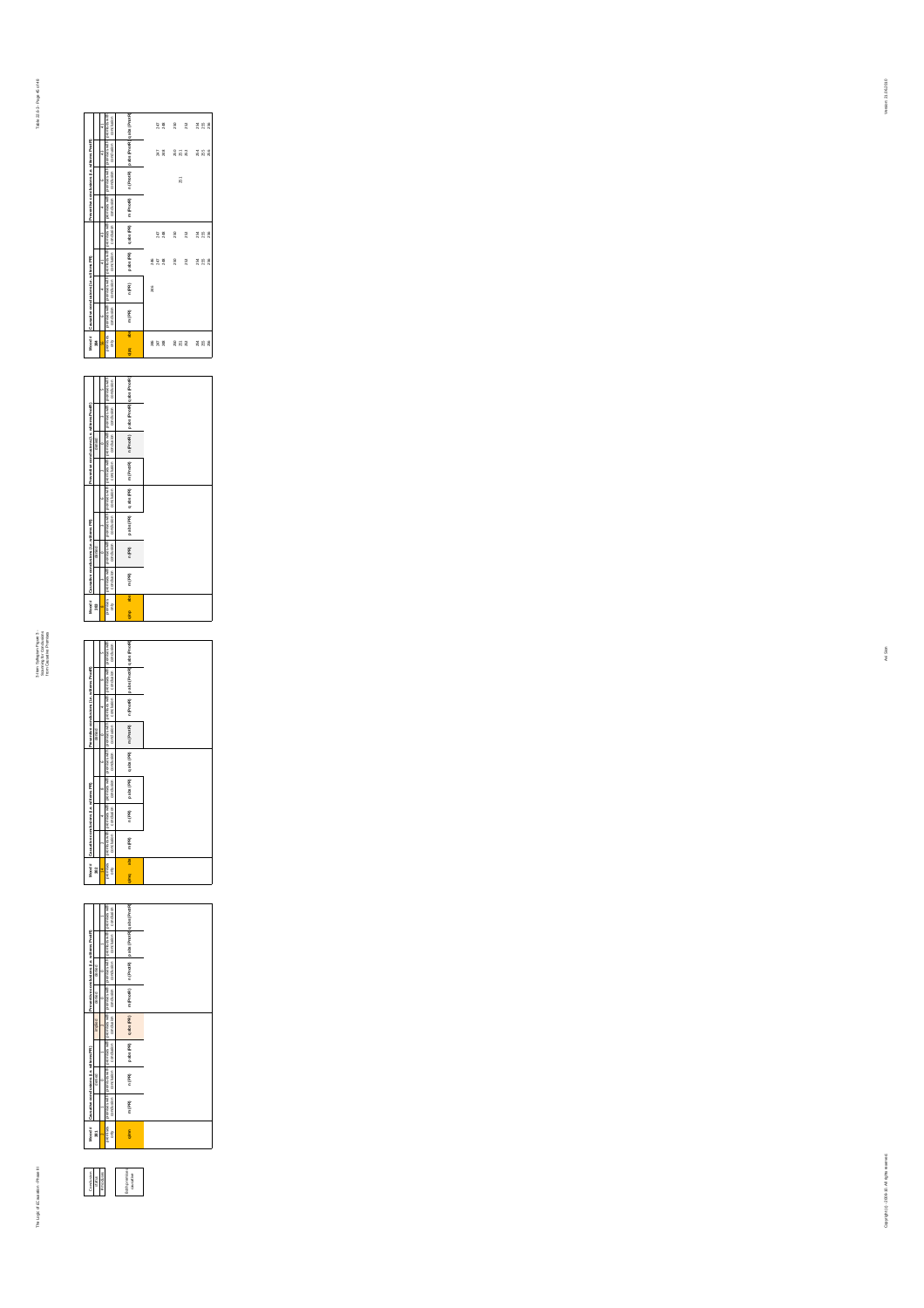| a abs (P notR)<br>46<br>nomi asa with<br>conclusion                                                                                                                                                                                                                                                                                                                                                                                                                      |                               |                                                                                                                                                                                                                                                                                                                                                                                                                                                                                                                                                                                             | $\begin{array}{cccccccccccccc} \mathbb{R} & & \mathbb{R} & \mathbb{R} & & & & & & \mathbb{S} & \mathbb{S} & \mathbb{S} & \mathbb{S} & \mathbb{S} & \mathbb{S} & \mathbb{S} & \mathbb{S} & \mathbb{S} & \mathbb{S} & \mathbb{S} & \mathbb{S} & \mathbb{S} & \mathbb{S} & \mathbb{S} & \mathbb{S} & \mathbb{S} & \mathbb{S} & \mathbb{S} & \mathbb{S} & \mathbb{S} & \mathbb{S} & \mathbb{S} & \mathbb{S} & \mathbb{S} & \mathbb{S} & \$                            | $\mathbb{R}^2$                         |
|--------------------------------------------------------------------------------------------------------------------------------------------------------------------------------------------------------------------------------------------------------------------------------------------------------------------------------------------------------------------------------------------------------------------------------------------------------------------------|-------------------------------|---------------------------------------------------------------------------------------------------------------------------------------------------------------------------------------------------------------------------------------------------------------------------------------------------------------------------------------------------------------------------------------------------------------------------------------------------------------------------------------------------------------------------------------------------------------------------------------------|-------------------------------------------------------------------------------------------------------------------------------------------------------------------------------------------------------------------------------------------------------------------------------------------------------------------------------------------------------------------------------------------------------------------------------------------------------------------|----------------------------------------|
| abs (ProtR)                                                                                                                                                                                                                                                                                                                                                                                                                                                              |                               |                                                                                                                                                                                                                                                                                                                                                                                                                                                                                                                                                                                             | $\begin{array}{ccccccccccccc} \mathcal{B} & \mathcal{B} & \mathcal{B} & \mathcal{B} & \mathcal{B} & \cdots & \cdots & \mathcal{B} \end{array}$                                                                                                                                                                                                                                                                                                                    |                                        |
| $n$ (P rooff)                                                                                                                                                                                                                                                                                                                                                                                                                                                            |                               | $\mathbbm{S}$                                                                                                                                                                                                                                                                                                                                                                                                                                                                                                                                                                               |                                                                                                                                                                                                                                                                                                                                                                                                                                                                   |                                        |
| Preventive conclusions (i.e. witems Prooft)<br>$m(p \text{ node})$                                                                                                                                                                                                                                                                                                                                                                                                       |                               | $\begin{array}{ccc} \mathbb{Z} & \mathbb{S} & \mathbb{Z} & \mathbb{S} & \mathbb{S} \\ \end{array}$                                                                                                                                                                                                                                                                                                                                                                                                                                                                                          |                                                                                                                                                                                                                                                                                                                                                                                                                                                                   |                                        |
| $\mathbf{q}$ abs (PR)                                                                                                                                                                                                                                                                                                                                                                                                                                                    |                               |                                                                                                                                                                                                                                                                                                                                                                                                                                                                                                                                                                                             | $\begin{array}{cccccccccc} 8 & 8 & 9 & 2 & 2 \\ 3 & 3 & 2 & 2 & 3 \\ \end{array}$                                                                                                                                                                                                                                                                                                                                                                                 | $\mathbb{R}^2$                         |
| $\widehat{\mathbf{g}}$<br>$\frac{8}{3}$                                                                                                                                                                                                                                                                                                                                                                                                                                  |                               |                                                                                                                                                                                                                                                                                                                                                                                                                                                                                                                                                                                             | $\begin{array}{cccccccccc} \mathcal{B} & \mathcal{B} & \mathcal{B} & \mathcal{B} & \mathcal{B} & \mathcal{B} & \mathcal{B} & \mathcal{B} & \mathcal{B} & \mathcal{B} & \mathcal{B} & \mathcal{B} & \mathcal{B} & \mathcal{B} & \mathcal{B} & \mathcal{B} & \mathcal{B} & \mathcal{B} & \mathcal{B} & \mathcal{B} & \mathcal{B} & \mathcal{B} & \mathcal{B} & \mathcal{B} & \mathcal{B} & \mathcal{B} & \mathcal{B} & \mathcal{B} & \mathcal{B} & \mathcal{B} & \$ | $\mathbb{R}^2$                         |
| $_{\rm n}$ (PR)                                                                                                                                                                                                                                                                                                                                                                                                                                                          |                               |                                                                                                                                                                                                                                                                                                                                                                                                                                                                                                                                                                                             |                                                                                                                                                                                                                                                                                                                                                                                                                                                                   |                                        |
| $\begin{tabular}{ c c } \hline \textbf{Caus} & \textbf{a} & \textbf{a} & \textbf{a} & \textbf{a} & \textbf{a} & \textbf{a} \\ \hline \textbf{a} & \textbf{a} & \textbf{a} & \textbf{a} & \textbf{a} & \textbf{a} \\ \hline \textbf{a} & \textbf{a} & \textbf{a} & \textbf{a} & \textbf{a} & \textbf{a} \\ \hline \textbf{a} & \textbf{a} & \textbf{a} & \textbf{a} & \textbf{a} & \textbf{a} \\ \hline \textbf{a} & \textbf{a} & \textbf$<br>$\mathfrak{m}(\mathsf{PR})$ |                               |                                                                                                                                                                                                                                                                                                                                                                                                                                                                                                                                                                                             |                                                                                                                                                                                                                                                                                                                                                                                                                                                                   |                                        |
| Mood #<br><b>O</b><br>Remission<br>ojqabs                                                                                                                                                                                                                                                                                                                                                                                                                                |                               | $55$ $58$                                                                                                                                                                                                                                                                                                                                                                                                                                                                                                                                                                                   | $\begin{array}{cccccccccc} 8 & 8 & 9 & 2 & 2 \\ 10 & 10 & 10 & 10 \\ 11 & 10 & 10 & 10 \\ 11 & 10 & 10 & 10 \\ 11 & 10 & 10 & 10 \\ 12 & 10 & 10 & 10 \\ 13 & 10 & 10 & 10 \\ 14 & 10 & 10 & 10 \\ 15 & 10 & 10 & 10 \\ 16 & 10 & 10 & 10 \\ 17 & 10 & 10 & 10 \\ 18 & 10 & 10 & 10 \\ 19 & 10 & 10 & 10 \\ 19 &$                                                                                                                                                 | $\mathbb{R}^2$                         |
|                                                                                                                                                                                                                                                                                                                                                                                                                                                                          |                               |                                                                                                                                                                                                                                                                                                                                                                                                                                                                                                                                                                                             |                                                                                                                                                                                                                                                                                                                                                                                                                                                                   |                                        |
| abs (ProtR)                                                                                                                                                                                                                                                                                                                                                                                                                                                              |                               | $\begin{array}{cccccccccccccc} \varphi & \quad & \varphi & \quad & \varphi & \quad & \varphi & \quad & \varphi & \quad & \varphi & \quad & \varphi & \quad & \varphi & \quad & \varphi & \quad & \varphi & \quad & \varphi & \quad & \varphi & \quad & \varphi & \quad & \varphi & \quad & \varphi & \quad & \varphi & \quad & \varphi & \quad & \varphi & \quad & \varphi & \quad & \varphi & \quad & \varphi & \quad & \varphi & \quad & \varphi & \quad & \varphi & \quad & \varphi & \quad & \varphi & \quad & \varphi & \quad & \varphi & \quad & \varphi & \quad & \varphi & \quad &$ |                                                                                                                                                                                                                                                                                                                                                                                                                                                                   | $\qquad \qquad \mathbb{R}$             |
| Proventive conclusions (i.e. witems ProtR)<br>죔                                                                                                                                                                                                                                                                                                                                                                                                                          |                               |                                                                                                                                                                                                                                                                                                                                                                                                                                                                                                                                                                                             | $\begin{array}{cccccccccccccc} \mathcal{B} & \mathcal{B} & \mathcal{B} & \mathcal{B} & \mathcal{B} & \mathcal{B} \end{array}$                                                                                                                                                                                                                                                                                                                                     | $\mathbb{R}^n$ . In the $\mathbb{R}^n$ |
| Ş.<br>÷,                                                                                                                                                                                                                                                                                                                                                                                                                                                                 |                               | $\overline{\circ}$                                                                                                                                                                                                                                                                                                                                                                                                                                                                                                                                                                          |                                                                                                                                                                                                                                                                                                                                                                                                                                                                   |                                        |
| m(Proot R)                                                                                                                                                                                                                                                                                                                                                                                                                                                               |                               | $\begin{array}{cccccccccccccc} \varphi & \quad & \varphi & \quad & \varphi & \quad & \varphi & \quad & \varphi & \quad & \varphi & \quad & \varphi & \quad & \varphi & \quad & \varphi & \quad & \varphi & \quad & \varphi & \quad & \varphi & \quad & \varphi & \quad & \varphi & \quad & \varphi & \quad & \varphi & \quad & \varphi & \quad & \varphi & \quad & \varphi & \quad & \varphi & \quad & \varphi & \quad & \varphi & \quad & \varphi & \quad & \varphi & \quad & \varphi & \quad & \varphi & \quad & \varphi & \quad & \varphi & \quad & \varphi & \quad & \varphi & \quad &$ |                                                                                                                                                                                                                                                                                                                                                                                                                                                                   |                                        |
| $\widehat{\mathsf{g}}$<br>$\frac{5}{9}$                                                                                                                                                                                                                                                                                                                                                                                                                                  |                               |                                                                                                                                                                                                                                                                                                                                                                                                                                                                                                                                                                                             | $\begin{array}{cccccccccc} \texttt{S} & \texttt{S} & \texttt{S} & \texttt{S} & \texttt{S} & \texttt{S} \end{array}$                                                                                                                                                                                                                                                                                                                                               | $\mathbb{R}^2$                         |
| Causative conclusions (i.e. witems PR)<br>p also (PR)                                                                                                                                                                                                                                                                                                                                                                                                                    |                               |                                                                                                                                                                                                                                                                                                                                                                                                                                                                                                                                                                                             | $\begin{array}{cccccccccccccc} 8 & & 8 & & 8 & & 8 & & 8 \\ \end{array}$                                                                                                                                                                                                                                                                                                                                                                                          | $\mathbb{R}^n$                         |
| $_{\rm n}$ (PR)                                                                                                                                                                                                                                                                                                                                                                                                                                                          |                               |                                                                                                                                                                                                                                                                                                                                                                                                                                                                                                                                                                                             |                                                                                                                                                                                                                                                                                                                                                                                                                                                                   |                                        |
| $m \varphi R$                                                                                                                                                                                                                                                                                                                                                                                                                                                            |                               |                                                                                                                                                                                                                                                                                                                                                                                                                                                                                                                                                                                             |                                                                                                                                                                                                                                                                                                                                                                                                                                                                   |                                        |
| $M_{\text{cool}}$<br>olp abs                                                                                                                                                                                                                                                                                                                                                                                                                                             | $\mathbb R$ , and $\mathbb R$ | $88 - 88$                                                                                                                                                                                                                                                                                                                                                                                                                                                                                                                                                                                   |                                                                                                                                                                                                                                                                                                                                                                                                                                                                   | $\mathbb{R}^2$                         |
|                                                                                                                                                                                                                                                                                                                                                                                                                                                                          |                               |                                                                                                                                                                                                                                                                                                                                                                                                                                                                                                                                                                                             |                                                                                                                                                                                                                                                                                                                                                                                                                                                                   |                                        |
| 죸                                                                                                                                                                                                                                                                                                                                                                                                                                                                        | $\mathcal{R}$ – $\mathcal{R}$ |                                                                                                                                                                                                                                                                                                                                                                                                                                                                                                                                                                                             |                                                                                                                                                                                                                                                                                                                                                                                                                                                                   |                                        |
| 暑                                                                                                                                                                                                                                                                                                                                                                                                                                                                        |                               |                                                                                                                                                                                                                                                                                                                                                                                                                                                                                                                                                                                             |                                                                                                                                                                                                                                                                                                                                                                                                                                                                   |                                        |
| Preventive con diustons (i.e. w/leans Prooft)<br>n (Pro (R)                                                                                                                                                                                                                                                                                                                                                                                                              |                               |                                                                                                                                                                                                                                                                                                                                                                                                                                                                                                                                                                                             |                                                                                                                                                                                                                                                                                                                                                                                                                                                                   |                                        |
| $m$ (P roofR)                                                                                                                                                                                                                                                                                                                                                                                                                                                            | $\kappa$ – $\kappa$           |                                                                                                                                                                                                                                                                                                                                                                                                                                                                                                                                                                                             |                                                                                                                                                                                                                                                                                                                                                                                                                                                                   |                                        |
| $q$ abs $\left( \mathsf{PR}\right)$                                                                                                                                                                                                                                                                                                                                                                                                                                      |                               |                                                                                                                                                                                                                                                                                                                                                                                                                                                                                                                                                                                             |                                                                                                                                                                                                                                                                                                                                                                                                                                                                   |                                        |
| $p$ abs $(PR)$                                                                                                                                                                                                                                                                                                                                                                                                                                                           |                               |                                                                                                                                                                                                                                                                                                                                                                                                                                                                                                                                                                                             |                                                                                                                                                                                                                                                                                                                                                                                                                                                                   |                                        |
| $\omega_{\rm de}$                                                                                                                                                                                                                                                                                                                                                                                                                                                        |                               |                                                                                                                                                                                                                                                                                                                                                                                                                                                                                                                                                                                             |                                                                                                                                                                                                                                                                                                                                                                                                                                                                   |                                        |
| $\begin{tabular}{ c c c c } \hline \textbf{Nood} & \textbf{Causabovs construction of A with one PRG} \\ \hline \textbf{NoO} & \textbf{Causabovs contribution of A with a300 & \textbf{pounds with potential with aconvol & \textbf{pounds with}} \\ \hline \textbf{O} & \textbf{O} & \textbf{O} & \textbf{O} & \textbf{O} \\ \hline \textbf{O} & \textbf{O} & \textbf{O} & \textbf{O} & \textbf{O} & \textbf{O} \\ \hline \end{tabular}$<br>$\mathfrak{m}(\mathsf{PR})$  |                               |                                                                                                                                                                                                                                                                                                                                                                                                                                                                                                                                                                                             |                                                                                                                                                                                                                                                                                                                                                                                                                                                                   |                                        |
| $-\frac{p}{\Phi}$                                                                                                                                                                                                                                                                                                                                                                                                                                                        | $\mathbb{S}$<br>$\mathbb R$   |                                                                                                                                                                                                                                                                                                                                                                                                                                                                                                                                                                                             |                                                                                                                                                                                                                                                                                                                                                                                                                                                                   |                                        |
|                                                                                                                                                                                                                                                                                                                                                                                                                                                                          |                               |                                                                                                                                                                                                                                                                                                                                                                                                                                                                                                                                                                                             |                                                                                                                                                                                                                                                                                                                                                                                                                                                                   |                                        |
| abs (ProtR) q abs (Pn                                                                                                                                                                                                                                                                                                                                                                                                                                                    |                               |                                                                                                                                                                                                                                                                                                                                                                                                                                                                                                                                                                                             |                                                                                                                                                                                                                                                                                                                                                                                                                                                                   |                                        |
| 4<br>ramises with<br>conclusion<br>n (ProfR)                                                                                                                                                                                                                                                                                                                                                                                                                             |                               |                                                                                                                                                                                                                                                                                                                                                                                                                                                                                                                                                                                             |                                                                                                                                                                                                                                                                                                                                                                                                                                                                   |                                        |
| Preventive conclusions (i.e., wile ms PnoR)<br>Online                                                                                                                                                                                                                                                                                                                                                                                                                    |                               |                                                                                                                                                                                                                                                                                                                                                                                                                                                                                                                                                                                             |                                                                                                                                                                                                                                                                                                                                                                                                                                                                   |                                        |
| $q$ also $(pR)$ m $(p$ noon)<br>premises with<br>conclusion<br>8<br>emises with<br>pendusion                                                                                                                                                                                                                                                                                                                                                                             |                               |                                                                                                                                                                                                                                                                                                                                                                                                                                                                                                                                                                                             |                                                                                                                                                                                                                                                                                                                                                                                                                                                                   |                                        |
| pates (PR)                                                                                                                                                                                                                                                                                                                                                                                                                                                               |                               |                                                                                                                                                                                                                                                                                                                                                                                                                                                                                                                                                                                             |                                                                                                                                                                                                                                                                                                                                                                                                                                                                   |                                        |
| amises with<br>conclusion<br>$\frac{1}{n}$ (PR)                                                                                                                                                                                                                                                                                                                                                                                                                          |                               |                                                                                                                                                                                                                                                                                                                                                                                                                                                                                                                                                                                             |                                                                                                                                                                                                                                                                                                                                                                                                                                                                   |                                        |
|                                                                                                                                                                                                                                                                                                                                                                                                                                                                          |                               |                                                                                                                                                                                                                                                                                                                                                                                                                                                                                                                                                                                             |                                                                                                                                                                                                                                                                                                                                                                                                                                                                   |                                        |
| Mood # Causative condusions (i.e. willens PR)<br>385<br>$\frac{\partial \mathbf{R}}{\partial \mathbf{r}}$<br>$\begin{array}{c c}\n\hline\n\text{16} & \text{no} \\ \hline\n\text{prom}{\mathbf{66}} & \text{on} \\ \hline\n\text{m1} & \text{on} \\ \hline\n\end{array}$                                                                                                                                                                                                 |                               |                                                                                                                                                                                                                                                                                                                                                                                                                                                                                                                                                                                             |                                                                                                                                                                                                                                                                                                                                                                                                                                                                   |                                        |
| $\frac{g}{\sigma}$                                                                                                                                                                                                                                                                                                                                                                                                                                                       |                               |                                                                                                                                                                                                                                                                                                                                                                                                                                                                                                                                                                                             |                                                                                                                                                                                                                                                                                                                                                                                                                                                                   |                                        |

Copyright (c) - 2008-10. All rights reserved. Avi Sion Version: 21.06.2010

Conclusion status # moduses causative Both premises

 $\overline{\mathbf{T}}$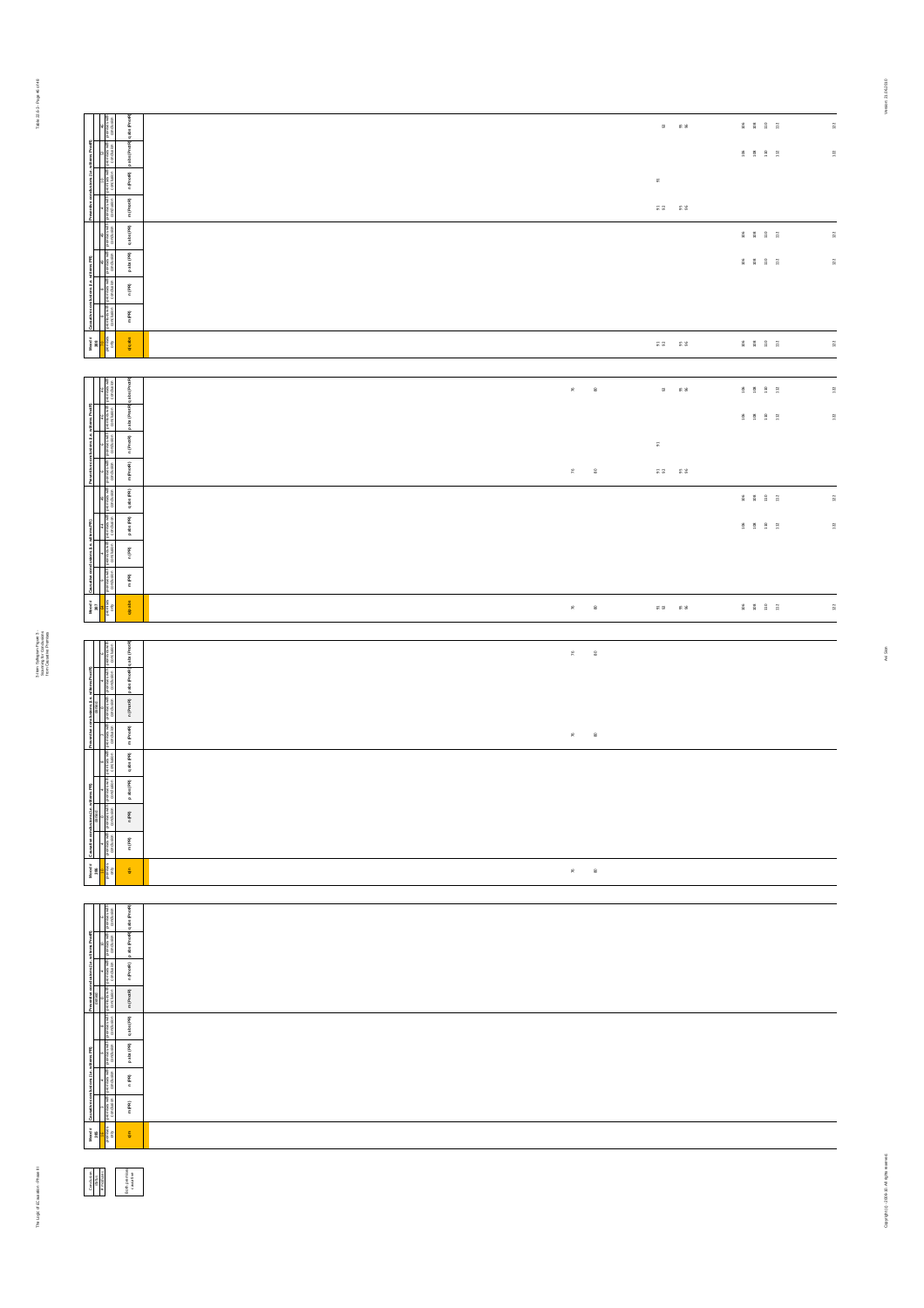|               |                      | $\frac{3}{2}$ $\frac{3}{2}$ $\frac{5}{2}$                                                                                                                                                                                                                                                                                                                                                                                                  |                                                         |                           |                                                                                                |                                                                      | $\frac{8}{2}$ $\frac{73}{2}$ $\frac{8}{2}$ $\frac{8}{2}$ |             |                     |     |                                                                                                                                                                                                                                                                                                                                                                                                                                                                                                                                                                                                       |     |                                                                                                                                                                                                                               |                |                                                                                                                                                                                                                                                                                                                                                                             |             |                                                                                                                                                                                                                                                                                                  | $\begin{tabular}{lllllllllll} \quad & \quad \  \  & \quad \  \  & \quad \  \  & \quad \  \  & \quad \  \  & \quad \  \  & \quad \  \  & \quad \  \  & \quad \  \  & \quad \  \  & \quad \  \  & \quad \  \  & \quad \  \  & \quad \  \  & \quad \  \  & \quad \  \  & \quad \  \  & \quad \  \  & \quad \  \  & \quad \  \  & \quad \  \  & \quad \  \  & \quad \  \  & \quad \  \  & \quad \  \  & \quad \  \  & \quad \  \  & \quad \  \  & \quad \  \  & \$ |                                                                                                                                                        |                                                   |     |  | $\ddot{a}$ $\ddot{a}$ $\ddot{a}$ $\ddot{a}$ $\ddot{a}$ $\ddot{a}$ $\ddot{a}$ $\ddot{a}$ $\ddot{a}$ |
|---------------|----------------------|--------------------------------------------------------------------------------------------------------------------------------------------------------------------------------------------------------------------------------------------------------------------------------------------------------------------------------------------------------------------------------------------------------------------------------------------|---------------------------------------------------------|---------------------------|------------------------------------------------------------------------------------------------|----------------------------------------------------------------------|----------------------------------------------------------|-------------|---------------------|-----|-------------------------------------------------------------------------------------------------------------------------------------------------------------------------------------------------------------------------------------------------------------------------------------------------------------------------------------------------------------------------------------------------------------------------------------------------------------------------------------------------------------------------------------------------------------------------------------------------------|-----|-------------------------------------------------------------------------------------------------------------------------------------------------------------------------------------------------------------------------------|----------------|-----------------------------------------------------------------------------------------------------------------------------------------------------------------------------------------------------------------------------------------------------------------------------------------------------------------------------------------------------------------------------|-------------|--------------------------------------------------------------------------------------------------------------------------------------------------------------------------------------------------------------------------------------------------------------------------------------------------|----------------------------------------------------------------------------------------------------------------------------------------------------------------------------------------------------------------------------------------------------------------------------------------------------------------------------------------------------------------------------------------------------------------------------------------------------------------|--------------------------------------------------------------------------------------------------------------------------------------------------------|---------------------------------------------------|-----|--|----------------------------------------------------------------------------------------------------|
|               |                      | 85 858                                                                                                                                                                                                                                                                                                                                                                                                                                     |                                                         |                           |                                                                                                |                                                                      |                                                          | 33 55 56 59 |                     |     |                                                                                                                                                                                                                                                                                                                                                                                                                                                                                                                                                                                                       |     | 음을 통증 음을을 움을 수 있다.                                                                                                                                                                                                            |                |                                                                                                                                                                                                                                                                                                                                                                             |             |                                                                                                                                                                                                                                                                                                  |                                                                                                                                                                                                                                                                                                                                                                                                                                                                |                                                                                                                                                        |                                                   |     |  | aa aa aa aa aa aa aa aa                                                                            |
|               |                      | $\overline{\mathbf{u}}$                                                                                                                                                                                                                                                                                                                                                                                                                    |                                                         |                           |                                                                                                |                                                                      | $\frac{1}{24}$                                           |             |                     |     |                                                                                                                                                                                                                                                                                                                                                                                                                                                                                                                                                                                                       |     | - 第一 - 第一 - 第                                                                                                                                                                                                                 |                |                                                                                                                                                                                                                                                                                                                                                                             |             | $\mathbb{Z}$ and $\mathbb{Z}$ and $\mathbb{Z}$ and $\mathbb{Z}$ and $\mathbb{Z}$ and $\mathbb{Z}$ and $\mathbb{Z}$ and $\mathbb{Z}$ and $\mathbb{Z}$ and $\mathbb{Z}$ and $\mathbb{Z}$ and $\mathbb{Z}$ and $\mathbb{Z}$ and $\mathbb{Z}$ and $\mathbb{Z}$ and $\mathbb{Z}$ and $\mathbb{Z}$ and |                                                                                                                                                                                                                                                                                                                                                                                                                                                                |                                                                                                                                                        |                                                   |     |  | $\mathbb{R}$                                                                                       |
|               |                      |                                                                                                                                                                                                                                                                                                                                                                                                                                            |                                                         |                           |                                                                                                |                                                                      |                                                          |             |                     |     |                                                                                                                                                                                                                                                                                                                                                                                                                                                                                                                                                                                                       |     |                                                                                                                                                                                                                               |                |                                                                                                                                                                                                                                                                                                                                                                             |             |                                                                                                                                                                                                                                                                                                  |                                                                                                                                                                                                                                                                                                                                                                                                                                                                |                                                                                                                                                        |                                                   |     |  |                                                                                                    |
|               |                      |                                                                                                                                                                                                                                                                                                                                                                                                                                            | $\frac{3}{2}$ $\frac{3}{2}$ $\frac{5}{2}$ $\frac{3}{2}$ |                           |                                                                                                |                                                                      |                                                          |             |                     |     |                                                                                                                                                                                                                                                                                                                                                                                                                                                                                                                                                                                                       |     |                                                                                                                                                                                                                               |                |                                                                                                                                                                                                                                                                                                                                                                             |             |                                                                                                                                                                                                                                                                                                  |                                                                                                                                                                                                                                                                                                                                                                                                                                                                |                                                                                                                                                        |                                                   |     |  |                                                                                                    |
|               |                      |                                                                                                                                                                                                                                                                                                                                                                                                                                            |                                                         |                           |                                                                                                |                                                                      |                                                          |             |                     |     |                                                                                                                                                                                                                                                                                                                                                                                                                                                                                                                                                                                                       |     |                                                                                                                                                                                                                               |                |                                                                                                                                                                                                                                                                                                                                                                             |             |                                                                                                                                                                                                                                                                                                  |                                                                                                                                                                                                                                                                                                                                                                                                                                                                |                                                                                                                                                        |                                                   |     |  |                                                                                                    |
|               |                      | $\frac{3}{2}$ $\frac{3}{2}$ $\frac{5}{2}$                                                                                                                                                                                                                                                                                                                                                                                                  |                                                         |                           |                                                                                                |                                                                      |                                                          |             |                     |     |                                                                                                                                                                                                                                                                                                                                                                                                                                                                                                                                                                                                       |     |                                                                                                                                                                                                                               |                |                                                                                                                                                                                                                                                                                                                                                                             |             |                                                                                                                                                                                                                                                                                                  |                                                                                                                                                                                                                                                                                                                                                                                                                                                                |                                                                                                                                                        |                                                   |     |  | a aa aaaaaaaaaaa                                                                                   |
|               |                      |                                                                                                                                                                                                                                                                                                                                                                                                                                            |                                                         |                           |                                                                                                |                                                                      |                                                          |             |                     |     | $\begin{array}{ccccccccccccc} \widetilde{\omega} & \widetilde{\omega} & \widetilde{\omega} & \widetilde{\omega} & \widetilde{\omega} & \widetilde{\omega} & \widetilde{\omega} & \widetilde{\omega} & \widetilde{\omega} & \widetilde{\omega} & \widetilde{\omega} & \widetilde{\omega} & \widetilde{\omega} & \widetilde{\omega} & \widetilde{\omega} & \widetilde{\omega} & \widetilde{\omega} & \widetilde{\omega} & \widetilde{\omega} & \widetilde{\omega} & \widetilde{\omega} & \widetilde{\omega} & \widetilde{\omega} & \widetilde{\omega} & \widetilde{\omega} & \widetilde{\omega} & \wid$ |     |                                                                                                                                                                                                                               |                |                                                                                                                                                                                                                                                                                                                                                                             |             |                                                                                                                                                                                                                                                                                                  |                                                                                                                                                                                                                                                                                                                                                                                                                                                                |                                                                                                                                                        |                                                   |     |  | $\begin{array}{ccc}\n\ddot{x} & \dot{x} & \dot{x} \\ \dot{x} & \dot{x} & \dot{x}\n\end{array}$     |
|               | $\frac{1}{\epsilon}$ |                                                                                                                                                                                                                                                                                                                                                                                                                                            |                                                         |                           |                                                                                                |                                                                      |                                                          |             |                     |     |                                                                                                                                                                                                                                                                                                                                                                                                                                                                                                                                                                                                       |     |                                                                                                                                                                                                                               |                |                                                                                                                                                                                                                                                                                                                                                                             |             |                                                                                                                                                                                                                                                                                                  |                                                                                                                                                                                                                                                                                                                                                                                                                                                                |                                                                                                                                                        |                                                   |     |  |                                                                                                    |
|               |                      | Bă SB                                                                                                                                                                                                                                                                                                                                                                                                                                      |                                                         |                           |                                                                                                |                                                                      |                                                          |             |                     |     |                                                                                                                                                                                                                                                                                                                                                                                                                                                                                                                                                                                                       |     |                                                                                                                                                                                                                               |                |                                                                                                                                                                                                                                                                                                                                                                             |             |                                                                                                                                                                                                                                                                                                  |                                                                                                                                                                                                                                                                                                                                                                                                                                                                |                                                                                                                                                        |                                                   |     |  |                                                                                                    |
|               |                      |                                                                                                                                                                                                                                                                                                                                                                                                                                            |                                                         |                           |                                                                                                |                                                                      |                                                          |             |                     |     |                                                                                                                                                                                                                                                                                                                                                                                                                                                                                                                                                                                                       |     |                                                                                                                                                                                                                               |                |                                                                                                                                                                                                                                                                                                                                                                             |             |                                                                                                                                                                                                                                                                                                  |                                                                                                                                                                                                                                                                                                                                                                                                                                                                |                                                                                                                                                        |                                                   |     |  |                                                                                                    |
|               |                      | $\begin{smallmatrix} 3 & \hspace{-2mm} & \hspace{-2mm} 8 & \hspace{-2mm} & \hspace{-2mm} 8 & \hspace{-2mm} & \hspace{-2mm} 8 & \hspace{-2mm} & \hspace{-2mm} 8 & \hspace{-2mm} & \hspace{-2mm} 8 & \hspace{-2mm} & \hspace{-2mm} 8 & \hspace{-2mm} & \hspace{-2mm} 8 & \hspace{-2mm} & \hspace{-2mm} 8 & \hspace{-2mm} & \hspace{-2mm} 8 & \hspace{-2mm} & \hspace{-2mm} 8 & \hspace{-2mm} & \hspace{-2mm} 8 & \hspace{-2mm} & \hspace{-2$ |                                                         |                           |                                                                                                |                                                                      | ធី ធី ធី ធី ធី                                           |             |                     |     |                                                                                                                                                                                                                                                                                                                                                                                                                                                                                                                                                                                                       |     | $-23$ $-24$ $-25$ $-25$ $-25$ $-25$ $-25$ $-25$ $-25$ $-25$ $-25$ $-25$ $-25$ $-25$ $-25$ $-25$ $-25$ $-25$ $-25$ $-25$ $-25$ $-25$ $-25$ $-25$ $-25$ $-25$ $-25$ $-25$ $-25$ $-25$ $-25$ $-25$ $-25$ $-25$ $-25$ $-25$ $-25$ |                | $\begin{matrix} \hat{\mathbf{a}} & \hat{\mathbf{a}} & \hat{\mathbf{a}} \\ \hat{\mathbf{a}} & \hat{\mathbf{a}} & \hat{\mathbf{a}} \end{matrix}$                                                                                                                                                                                                                              |             |                                                                                                                                                                                                                                                                                                  |                                                                                                                                                                                                                                                                                                                                                                                                                                                                |                                                                                                                                                        |                                                   |     |  |                                                                                                    |
|               |                      | 88 888                                                                                                                                                                                                                                                                                                                                                                                                                                     |                                                         |                           |                                                                                                |                                                                      | <b>또면 변화 함</b> 을                                         |             |                     |     |                                                                                                                                                                                                                                                                                                                                                                                                                                                                                                                                                                                                       |     |                                                                                                                                                                                                                               |                |                                                                                                                                                                                                                                                                                                                                                                             |             |                                                                                                                                                                                                                                                                                                  |                                                                                                                                                                                                                                                                                                                                                                                                                                                                |                                                                                                                                                        |                                                   |     |  |                                                                                                    |
|               |                      | $\overline{\bf 12}$                                                                                                                                                                                                                                                                                                                                                                                                                        |                                                         |                           |                                                                                                |                                                                      | $\frac{155}{150}$                                        |             |                     |     |                                                                                                                                                                                                                                                                                                                                                                                                                                                                                                                                                                                                       |     | 187                                                                                                                                                                                                                           |                |                                                                                                                                                                                                                                                                                                                                                                             |             |                                                                                                                                                                                                                                                                                                  | 73                                                                                                                                                                                                                                                                                                                                                                                                                                                             |                                                                                                                                                        |                                                   |     |  |                                                                                                    |
|               |                      |                                                                                                                                                                                                                                                                                                                                                                                                                                            |                                                         |                           |                                                                                                |                                                                      |                                                          |             |                     |     |                                                                                                                                                                                                                                                                                                                                                                                                                                                                                                                                                                                                       |     |                                                                                                                                                                                                                               |                |                                                                                                                                                                                                                                                                                                                                                                             |             |                                                                                                                                                                                                                                                                                                  |                                                                                                                                                                                                                                                                                                                                                                                                                                                                |                                                                                                                                                        |                                                   |     |  |                                                                                                    |
|               |                      | $\begin{array}{cc} \overline{\alpha} & \alpha & \alpha \\ \overline{\alpha} & \overline{\alpha} & \overline{\alpha} \end{array}$                                                                                                                                                                                                                                                                                                           |                                                         |                           |                                                                                                |                                                                      |                                                          |             |                     |     | 그리 그 그는 그리고 있는 것을 하고 있는 것을 하고 있는 것을 하고 있다.                                                                                                                                                                                                                                                                                                                                                                                                                                                                                                                                                            |     |                                                                                                                                                                                                                               |                |                                                                                                                                                                                                                                                                                                                                                                             |             |                                                                                                                                                                                                                                                                                                  |                                                                                                                                                                                                                                                                                                                                                                                                                                                                |                                                                                                                                                        |                                                   |     |  |                                                                                                    |
|               |                      |                                                                                                                                                                                                                                                                                                                                                                                                                                            |                                                         |                           |                                                                                                |                                                                      |                                                          |             |                     |     |                                                                                                                                                                                                                                                                                                                                                                                                                                                                                                                                                                                                       |     |                                                                                                                                                                                                                               |                |                                                                                                                                                                                                                                                                                                                                                                             |             |                                                                                                                                                                                                                                                                                                  |                                                                                                                                                                                                                                                                                                                                                                                                                                                                |                                                                                                                                                        |                                                   |     |  |                                                                                                    |
| $100$ PR)     |                      | 5.888                                                                                                                                                                                                                                                                                                                                                                                                                                      |                                                         |                           |                                                                                                |                                                                      | <b>영역 - 영역 - 영역 - 영역 - 영역</b>                            |             |                     |     |                                                                                                                                                                                                                                                                                                                                                                                                                                                                                                                                                                                                       |     |                                                                                                                                                                                                                               |                |                                                                                                                                                                                                                                                                                                                                                                             |             |                                                                                                                                                                                                                                                                                                  |                                                                                                                                                                                                                                                                                                                                                                                                                                                                | $\begin{tabular}{lllllllll} \multicolumn{2}{c}{\bf\#1}&\multicolumn{2}{c}{\bf\#2}&\multicolumn{2}{c}{\bf\#3}&\multicolumn{2}{c}{\bf\#3} \end{tabular}$ |                                                   |     |  |                                                                                                    |
|               | n (PR)               |                                                                                                                                                                                                                                                                                                                                                                                                                                            |                                                         |                           |                                                                                                |                                                                      |                                                          |             |                     | 166 |                                                                                                                                                                                                                                                                                                                                                                                                                                                                                                                                                                                                       | 182 |                                                                                                                                                                                                                               |                |                                                                                                                                                                                                                                                                                                                                                                             |             |                                                                                                                                                                                                                                                                                                  |                                                                                                                                                                                                                                                                                                                                                                                                                                                                |                                                                                                                                                        |                                                   | 230 |  |                                                                                                    |
|               |                      |                                                                                                                                                                                                                                                                                                                                                                                                                                            |                                                         |                           | $\frac{8}{2}$ $\frac{9}{2}$ $\frac{1}{2}$                                                      |                                                                      |                                                          |             |                     |     |                                                                                                                                                                                                                                                                                                                                                                                                                                                                                                                                                                                                       |     |                                                                                                                                                                                                                               |                |                                                                                                                                                                                                                                                                                                                                                                             |             |                                                                                                                                                                                                                                                                                                  |                                                                                                                                                                                                                                                                                                                                                                                                                                                                |                                                                                                                                                        |                                                   |     |  |                                                                                                    |
| ğ in          |                      |                                                                                                                                                                                                                                                                                                                                                                                                                                            |                                                         |                           |                                                                                                |                                                                      |                                                          |             |                     |     |                                                                                                                                                                                                                                                                                                                                                                                                                                                                                                                                                                                                       |     |                                                                                                                                                                                                                               |                |                                                                                                                                                                                                                                                                                                                                                                             |             |                                                                                                                                                                                                                                                                                                  |                                                                                                                                                                                                                                                                                                                                                                                                                                                                |                                                                                                                                                        |                                                   |     |  |                                                                                                    |
|               |                      |                                                                                                                                                                                                                                                                                                                                                                                                                                            |                                                         |                           |                                                                                                |                                                                      |                                                          |             |                     |     |                                                                                                                                                                                                                                                                                                                                                                                                                                                                                                                                                                                                       |     |                                                                                                                                                                                                                               |                |                                                                                                                                                                                                                                                                                                                                                                             |             |                                                                                                                                                                                                                                                                                                  |                                                                                                                                                                                                                                                                                                                                                                                                                                                                |                                                                                                                                                        |                                                   |     |  |                                                                                                    |
|               |                      |                                                                                                                                                                                                                                                                                                                                                                                                                                            |                                                         |                           |                                                                                                |                                                                      |                                                          |             |                     |     |                                                                                                                                                                                                                                                                                                                                                                                                                                                                                                                                                                                                       |     |                                                                                                                                                                                                                               |                | $\begin{matrix} \hat{\mathbf{z}}_1 & \hat{\mathbf{z}}_2 & \hat{\mathbf{z}}_3 & \hat{\mathbf{z}}_4 \end{matrix}$                                                                                                                                                                                                                                                             |             |                                                                                                                                                                                                                                                                                                  |                                                                                                                                                                                                                                                                                                                                                                                                                                                                |                                                                                                                                                        |                                                   |     |  |                                                                                                    |
|               |                      |                                                                                                                                                                                                                                                                                                                                                                                                                                            |                                                         |                           |                                                                                                |                                                                      |                                                          |             |                     |     |                                                                                                                                                                                                                                                                                                                                                                                                                                                                                                                                                                                                       |     |                                                                                                                                                                                                                               |                | $\begin{picture}(180,10) \put(0,0){\vector(1,0){10}} \put(15,0){\vector(1,0){10}} \put(15,0){\vector(1,0){10}} \put(15,0){\vector(1,0){10}} \put(15,0){\vector(1,0){10}} \put(15,0){\vector(1,0){10}} \put(15,0){\vector(1,0){10}} \put(15,0){\vector(1,0){10}} \put(15,0){\vector(1,0){10}} \put(15,0){\vector(1,0){10}} \put(15,0){\vector(1,0){10}} \put(15,0){\vector($ |             |                                                                                                                                                                                                                                                                                                  |                                                                                                                                                                                                                                                                                                                                                                                                                                                                |                                                                                                                                                        |                                                   |     |  |                                                                                                    |
|               |                      |                                                                                                                                                                                                                                                                                                                                                                                                                                            |                                                         |                           |                                                                                                |                                                                      |                                                          |             |                     |     |                                                                                                                                                                                                                                                                                                                                                                                                                                                                                                                                                                                                       |     |                                                                                                                                                                                                                               |                |                                                                                                                                                                                                                                                                                                                                                                             |             |                                                                                                                                                                                                                                                                                                  |                                                                                                                                                                                                                                                                                                                                                                                                                                                                |                                                                                                                                                        |                                                   |     |  |                                                                                                    |
|               |                      |                                                                                                                                                                                                                                                                                                                                                                                                                                            |                                                         |                           |                                                                                                |                                                                      |                                                          |             |                     |     |                                                                                                                                                                                                                                                                                                                                                                                                                                                                                                                                                                                                       |     |                                                                                                                                                                                                                               |                |                                                                                                                                                                                                                                                                                                                                                                             |             |                                                                                                                                                                                                                                                                                                  |                                                                                                                                                                                                                                                                                                                                                                                                                                                                |                                                                                                                                                        |                                                   |     |  |                                                                                                    |
|               | å                    |                                                                                                                                                                                                                                                                                                                                                                                                                                            |                                                         | 日 当 日 田                   |                                                                                                |                                                                      |                                                          |             |                     |     |                                                                                                                                                                                                                                                                                                                                                                                                                                                                                                                                                                                                       |     |                                                                                                                                                                                                                               |                | $\begin{matrix} \hat{\mathbf{z}}_1 & \hat{\mathbf{z}}_2 & \hat{\mathbf{z}}_3 & \hat{\mathbf{z}}_4 \end{matrix}$                                                                                                                                                                                                                                                             |             |                                                                                                                                                                                                                                                                                                  |                                                                                                                                                                                                                                                                                                                                                                                                                                                                |                                                                                                                                                        |                                                   |     |  |                                                                                                    |
|               | Ê                    |                                                                                                                                                                                                                                                                                                                                                                                                                                            |                                                         |                           |                                                                                                |                                                                      |                                                          |             |                     |     |                                                                                                                                                                                                                                                                                                                                                                                                                                                                                                                                                                                                       |     |                                                                                                                                                                                                                               |                | $\begin{matrix} 36 & 0 \\ 0 & 0 \\ 0 & 0 \\ 0 & 0 \\ 0 & 0 \\ 0 & 0 \\ 0 & 0 \\ 0 & 0 \\ 0 & 0 \\ 0 & 0 \\ 0 & 0 \\ 0 & 0 \\ 0 & 0 \\ 0 & 0 \\ 0 & 0 \\ 0 & 0 \\ 0 & 0 \\ 0 & 0 \\ 0 & 0 \\ 0 & 0 \\ 0 & 0 & 0 \\ 0 & 0 & 0 \\ 0 & 0 & 0 & 0 \\ 0 & 0 & 0 & 0 \\ 0 & 0 & 0 & 0 & 0 \\ 0 & 0 & 0 & 0 & 0 \\ 0 & 0 & 0 & 0 & 0 \\ 0 & 0 & $                                   |             |                                                                                                                                                                                                                                                                                                  |                                                                                                                                                                                                                                                                                                                                                                                                                                                                |                                                                                                                                                        |                                                   |     |  |                                                                                                    |
|               | $\frac{5}{2}$        |                                                                                                                                                                                                                                                                                                                                                                                                                                            |                                                         |                           |                                                                                                |                                                                      |                                                          |             |                     |     |                                                                                                                                                                                                                                                                                                                                                                                                                                                                                                                                                                                                       |     |                                                                                                                                                                                                                               |                |                                                                                                                                                                                                                                                                                                                                                                             |             |                                                                                                                                                                                                                                                                                                  |                                                                                                                                                                                                                                                                                                                                                                                                                                                                |                                                                                                                                                        |                                                   |     |  |                                                                                                    |
|               | <b>Ba</b>            |                                                                                                                                                                                                                                                                                                                                                                                                                                            |                                                         |                           |                                                                                                |                                                                      |                                                          |             |                     |     |                                                                                                                                                                                                                                                                                                                                                                                                                                                                                                                                                                                                       |     |                                                                                                                                                                                                                               |                |                                                                                                                                                                                                                                                                                                                                                                             |             |                                                                                                                                                                                                                                                                                                  |                                                                                                                                                                                                                                                                                                                                                                                                                                                                |                                                                                                                                                        |                                                   |     |  |                                                                                                    |
|               |                      |                                                                                                                                                                                                                                                                                                                                                                                                                                            |                                                         | $\overline{\mathbf{3}}$   | $\begin{array}{cccccccccc} \mathcal{B} & & & \mathcal{B} & & & \mathcal{B} & & \\ \end{array}$ |                                                                      |                                                          |             |                     |     |                                                                                                                                                                                                                                                                                                                                                                                                                                                                                                                                                                                                       |     |                                                                                                                                                                                                                               |                |                                                                                                                                                                                                                                                                                                                                                                             |             |                                                                                                                                                                                                                                                                                                  |                                                                                                                                                                                                                                                                                                                                                                                                                                                                |                                                                                                                                                        |                                                   |     |  |                                                                                                    |
| Mood #<br>386 |                      |                                                                                                                                                                                                                                                                                                                                                                                                                                            |                                                         | $\mathbb{R}$ $\mathbb{R}$ | $\frac{1}{2}$ $\frac{1}{2}$                                                                    |                                                                      |                                                          |             |                     |     |                                                                                                                                                                                                                                                                                                                                                                                                                                                                                                                                                                                                       |     |                                                                                                                                                                                                                               |                | $\begin{matrix} 0 & 0 & 0 \\ 0 & 0 & 0 \\ 0 & 0 & 0 \\ 0 & 0 & 0 \\ 0 & 0 & 0 \\ 0 & 0 & 0 \\ 0 & 0 & 0 \\ 0 & 0 & 0 \\ 0 & 0 & 0 \\ 0 & 0 & 0 \\ 0 & 0 & 0 & 0 \\ 0 & 0 & 0 & 0 \\ 0 & 0 & 0 & 0 \\ 0 & 0 & 0 & 0 & 0 \\ 0 & 0 & 0 & 0 & 0 \\ 0 & 0 & 0 & 0 & 0 \\ 0 & 0 & 0 & 0 & 0 & 0 \\ 0 & 0 & 0 & 0 & 0 & 0 \\ 0 & 0 & 0$                                            |             |                                                                                                                                                                                                                                                                                                  |                                                                                                                                                                                                                                                                                                                                                                                                                                                                |                                                                                                                                                        |                                                   |     |  |                                                                                                    |
|               |                      |                                                                                                                                                                                                                                                                                                                                                                                                                                            |                                                         |                           |                                                                                                |                                                                      |                                                          |             |                     |     |                                                                                                                                                                                                                                                                                                                                                                                                                                                                                                                                                                                                       |     |                                                                                                                                                                                                                               |                |                                                                                                                                                                                                                                                                                                                                                                             |             |                                                                                                                                                                                                                                                                                                  |                                                                                                                                                                                                                                                                                                                                                                                                                                                                |                                                                                                                                                        |                                                   |     |  |                                                                                                    |
|               |                      |                                                                                                                                                                                                                                                                                                                                                                                                                                            |                                                         |                           |                                                                                                | $_{\rm 148}^{\rm m}$                                                 |                                                          |             |                     |     | $\frac{\Omega}{\Omega}$                                                                                                                                                                                                                                                                                                                                                                                                                                                                                                                                                                               |     |                                                                                                                                                                                                                               | $^{\rm 196}$   |                                                                                                                                                                                                                                                                                                                                                                             | $_{\rm 21}$ |                                                                                                                                                                                                                                                                                                  |                                                                                                                                                                                                                                                                                                                                                                                                                                                                |                                                                                                                                                        | $_{\rm 228}$                                      |     |  | $\frac{3}{2}$                                                                                      |
|               |                      |                                                                                                                                                                                                                                                                                                                                                                                                                                            |                                                         |                           |                                                                                                |                                                                      |                                                          |             |                     |     |                                                                                                                                                                                                                                                                                                                                                                                                                                                                                                                                                                                                       |     |                                                                                                                                                                                                                               |                |                                                                                                                                                                                                                                                                                                                                                                             |             |                                                                                                                                                                                                                                                                                                  |                                                                                                                                                                                                                                                                                                                                                                                                                                                                |                                                                                                                                                        |                                                   |     |  |                                                                                                    |
|               |                      |                                                                                                                                                                                                                                                                                                                                                                                                                                            |                                                         |                           |                                                                                                | $\stackrel{\scriptstyle \sim}{\pi}\stackrel{\scriptstyle \sim}{\pi}$ |                                                          |             |                     |     | $\stackrel{\circ}{\phantom{}_{\rm B}}$                                                                                                                                                                                                                                                                                                                                                                                                                                                                                                                                                                |     |                                                                                                                                                                                                                               | $\%$           |                                                                                                                                                                                                                                                                                                                                                                             | $\Xi$ $\Xi$ |                                                                                                                                                                                                                                                                                                  |                                                                                                                                                                                                                                                                                                                                                                                                                                                                |                                                                                                                                                        | $_{\rm 23}$                                       |     |  | $\stackrel{m}{\approx} \stackrel{m}{\approx}$                                                      |
|               |                      |                                                                                                                                                                                                                                                                                                                                                                                                                                            |                                                         |                           |                                                                                                | $\frac{m}{2}$                                                        |                                                          |             |                     |     | $\mathcal{R}_n$                                                                                                                                                                                                                                                                                                                                                                                                                                                                                                                                                                                       |     |                                                                                                                                                                                                                               |                |                                                                                                                                                                                                                                                                                                                                                                             | $\Xi$       |                                                                                                                                                                                                                                                                                                  |                                                                                                                                                                                                                                                                                                                                                                                                                                                                |                                                                                                                                                        |                                                   |     |  | $_{\rm 24}$                                                                                        |
|               |                      |                                                                                                                                                                                                                                                                                                                                                                                                                                            |                                                         |                           |                                                                                                |                                                                      |                                                          |             |                     |     |                                                                                                                                                                                                                                                                                                                                                                                                                                                                                                                                                                                                       |     |                                                                                                                                                                                                                               |                |                                                                                                                                                                                                                                                                                                                                                                             |             |                                                                                                                                                                                                                                                                                                  |                                                                                                                                                                                                                                                                                                                                                                                                                                                                |                                                                                                                                                        |                                                   |     |  |                                                                                                    |
|               |                      |                                                                                                                                                                                                                                                                                                                                                                                                                                            |                                                         | $^{\rm 132}$              |                                                                                                | $\frac{9}{24}$                                                       |                                                          |             | 164                 |     | 180                                                                                                                                                                                                                                                                                                                                                                                                                                                                                                                                                                                                   |     |                                                                                                                                                                                                                               | $\frac{96}{1}$ |                                                                                                                                                                                                                                                                                                                                                                             | $\tilde{z}$ |                                                                                                                                                                                                                                                                                                  |                                                                                                                                                                                                                                                                                                                                                                                                                                                                |                                                                                                                                                        |                                                   |     |  | $_{\rm 34}$                                                                                        |
|               |                      |                                                                                                                                                                                                                                                                                                                                                                                                                                            |                                                         |                           |                                                                                                | $\frac{\infty}{24}$                                                  |                                                          |             |                     |     | $\mathbb{R} - \mathbb{R}$                                                                                                                                                                                                                                                                                                                                                                                                                                                                                                                                                                             |     |                                                                                                                                                                                                                               | $\%$           |                                                                                                                                                                                                                                                                                                                                                                             |             |                                                                                                                                                                                                                                                                                                  |                                                                                                                                                                                                                                                                                                                                                                                                                                                                |                                                                                                                                                        |                                                   |     |  |                                                                                                    |
|               |                      |                                                                                                                                                                                                                                                                                                                                                                                                                                            |                                                         |                           |                                                                                                |                                                                      |                                                          |             |                     |     |                                                                                                                                                                                                                                                                                                                                                                                                                                                                                                                                                                                                       |     |                                                                                                                                                                                                                               |                |                                                                                                                                                                                                                                                                                                                                                                             | $_{\rm 21}$ |                                                                                                                                                                                                                                                                                                  |                                                                                                                                                                                                                                                                                                                                                                                                                                                                |                                                                                                                                                        | $\begin{array}{c} 256 \\ \text{ } 23 \end{array}$ |     |  | $\widetilde{\mathbf{x}}=\widetilde{\mathbf{x}}$                                                    |
|               |                      |                                                                                                                                                                                                                                                                                                                                                                                                                                            |                                                         |                           |                                                                                                |                                                                      |                                                          |             | $\overline{\omega}$ |     | $\mathbb{R}$                                                                                                                                                                                                                                                                                                                                                                                                                                                                                                                                                                                          |     |                                                                                                                                                                                                                               |                |                                                                                                                                                                                                                                                                                                                                                                             |             |                                                                                                                                                                                                                                                                                                  |                                                                                                                                                                                                                                                                                                                                                                                                                                                                |                                                                                                                                                        | $226\,$                                           |     |  | $_{\rm 20}$                                                                                        |
|               |                      |                                                                                                                                                                                                                                                                                                                                                                                                                                            |                                                         | $^{\rm 132}$              |                                                                                                |                                                                      |                                                          |             | $\frac{52}{20}$     |     |                                                                                                                                                                                                                                                                                                                                                                                                                                                                                                                                                                                                       |     |                                                                                                                                                                                                                               |                |                                                                                                                                                                                                                                                                                                                                                                             |             |                                                                                                                                                                                                                                                                                                  |                                                                                                                                                                                                                                                                                                                                                                                                                                                                |                                                                                                                                                        |                                                   |     |  |                                                                                                    |

Copyright (c) - 2008-10. All rights reserved. Avi Sion Version: 21.06.2010

 $1300$ 

Table 22.6-3 - Page 47 of 48

able 22.6-3 - Page 47 of 48

The Logic of Economic of Economic of Economic of Economic Sylvism Figure 3 - Phase III 3-Item Sylvism Figure 3 - Phase III 30-Item Sylvism Figure 3 - Phase III 3-Item Sylvism Figure 3 - Phase III 3-Item Sylvism Figure 3 - Logic of ECausation - Phase

Conclusion status # moduses causative Both premises